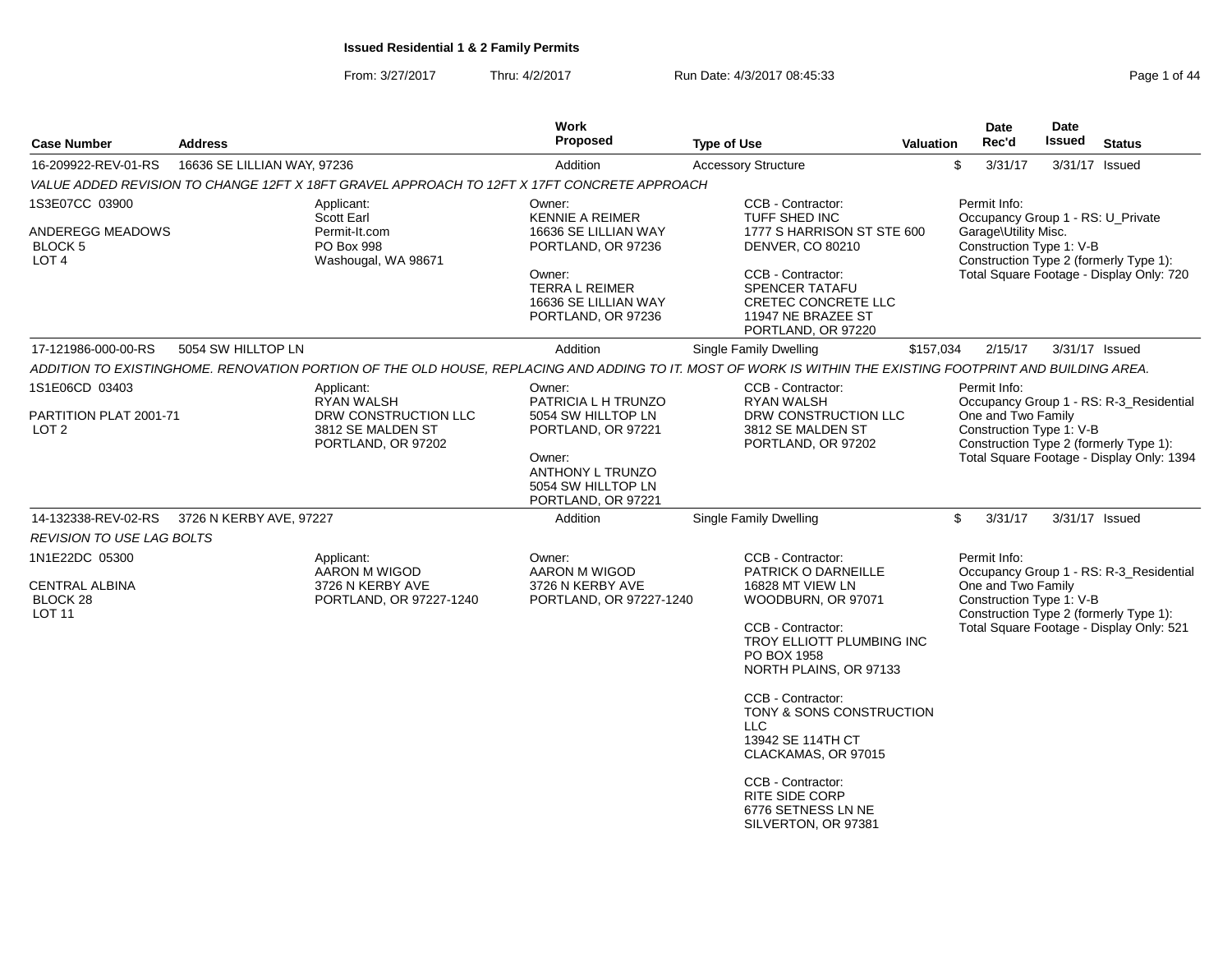From: 3/27/2017

Thru: 4/2/2017 **Run Date: 4/3/2017 08:45:33** Page 2 of 44

| <b>Case Number</b>                                                   | <b>Address</b>              |                                                                                                                | Work<br>Proposed                                                                                                                                   | <b>Type of Use</b>                                                                                                                                                                                                                                                                                                                                                                                                                                           | <b>Valuation</b> | <b>Date</b><br>Rec'd                                                   | <b>Date</b><br><b>Issued</b> | <b>Status</b>                                                                                                                 |
|----------------------------------------------------------------------|-----------------------------|----------------------------------------------------------------------------------------------------------------|----------------------------------------------------------------------------------------------------------------------------------------------------|--------------------------------------------------------------------------------------------------------------------------------------------------------------------------------------------------------------------------------------------------------------------------------------------------------------------------------------------------------------------------------------------------------------------------------------------------------------|------------------|------------------------------------------------------------------------|------------------------------|-------------------------------------------------------------------------------------------------------------------------------|
| 05-120385-REV-02-RS                                                  | 5215 NE 43RD AVE, 97218     |                                                                                                                | Addition                                                                                                                                           | Single Family Dwelling                                                                                                                                                                                                                                                                                                                                                                                                                                       | \$80,000         | 12/27/16                                                               |                              | 3/30/17 Issued                                                                                                                |
|                                                                      |                             |                                                                                                                |                                                                                                                                                    | VALUE ADDED REVISION TO ADD NEW 2ND STORY TO EXISTING ONE STORY SINGLE FAMILY RESIDENCE, NEW STAIRS TO 2ND FLOOR, INCLUDES MASTER BEDROOM, 2 BEDROOMS, 2 NEW BA                                                                                                                                                                                                                                                                                              |                  |                                                                        |                              |                                                                                                                               |
| 1N2E19BB 04500<br><b>ALMO ACRES</b><br>S 50' OF W 107' OF LOT 7      |                             | Applicant:<br>PORFIRIO C MICHEL<br>5215 NE 43RD AVE<br>PORTLAND, OR 97218                                      | Owner:<br>PORFIRIO C MICHEL<br>5215 NE 43RD AVE<br>PORTLAND, OR 97218                                                                              |                                                                                                                                                                                                                                                                                                                                                                                                                                                              |                  | Permit Info:<br>Occupancy Group 1 - RS: R3<br>Construction Type 1: V-N |                              | Construction Type 2 (formerly Type 1):                                                                                        |
| 17-122076-000-00-RS                                                  | 6344 N CURTIS AVE, 97217    |                                                                                                                | Addition                                                                                                                                           | Single Family Dwelling                                                                                                                                                                                                                                                                                                                                                                                                                                       | \$29,852         | 2/15/17                                                                |                              | 3/30/17 Under Inspection                                                                                                      |
|                                                                      |                             | FOUNDATION RETROFIT, ADDITION TO BACK FOR KITCHEN EXPANSION, KITCHEN AQND BATHROOM REMODEL.(2 BATHROOMS TOTAL) |                                                                                                                                                    |                                                                                                                                                                                                                                                                                                                                                                                                                                                              |                  |                                                                        |                              |                                                                                                                               |
| 1N1E16CB 01600<br>WILLAMETTE<br>BLOCK <sub>23</sub><br><b>LOT 16</b> |                             | Applicant:<br><b>CLARKBUILT INC</b><br>4138 SE 42ND AVE<br>PORTLAND, OR 97206                                  | Owner:<br><b>KEVIN JONES</b><br>6344 N CURTIS AVE<br>PORTLAND, OR 97217<br>Owner:<br><b>LESLI MONES</b><br>6344 N CURTIS AVE<br>PORTLAND, OR 97217 | CCB - Contractor:<br>AIR PRO HEATING & AIR<br><b>CONDITIONING INC</b><br>7405 SE POWELL BLVD<br>PORTLAND, OR 972062451<br>CCB - Contractor:<br>ELECTECH LIGHTING & ELECTRIC<br><b>INC</b><br>465 NE 181ST 189<br>PORTLAND, OR 97230<br>CCB - Contractor:<br><b>WEST LINN PLUMBING &amp;</b><br><b>CONSTRUCTION LLC</b><br>16470 SW BROOKMAN RD<br>SHERWOOD, OR 97140<br>CCB - Contractor:<br><b>CLARKBUILT INC</b><br>4138 SE 42ND AVE<br>PORTLAND, OR 97206 |                  | Permit Info:<br>One and Two Family<br>Construction Type 1: V-B         |                              | Occupancy Group 1 - RS: R-3_Residential<br>Construction Type 2 (formerly Type 1):<br>Total Square Footage - Display Only: 265 |
| 17-142806-000-00-RS                                                  | 5339 SE HENDERSON ST, 97206 |                                                                                                                | Addition                                                                                                                                           | Single Family Dwelling                                                                                                                                                                                                                                                                                                                                                                                                                                       | \$75,000         | 3/29/17                                                                |                              | 3/29/17 Issued                                                                                                                |
|                                                                      |                             |                                                                                                                |                                                                                                                                                    | ADDITION TO NORTHWEST CORNER OF HOUSE, EXPAND EXISTING BEDROOM AND BATHROOM, REMODEL PORTION OF KITCHEN AND ENCLOSE AND SQUARE OFF FRONT PORCH ALCOVE ***N                                                                                                                                                                                                                                                                                                   |                  |                                                                        |                              |                                                                                                                               |
| 1S2E19AC 11400<br><b>OBERLIN</b><br><b>BLOCK 2</b><br>LOT 46&47      |                             | Applicant:<br>FOOTPRINTS CONSTRUCTION LLC KEL-E-K LLC<br>16164 PARKER RD<br>LAKE OSWEGO, OR 97035              | Owner:<br>PO BOX 1209<br>PINEDALE, WY 82941                                                                                                        | CCB - Contractor:<br>FOOTPRINTS CONSTRUCTION LL( Occupancy Group 1 - RS: R-3_Residential<br>16164 PARKER RD<br>LAKE OSWEGO, OR 97035                                                                                                                                                                                                                                                                                                                         |                  | Permit Info:<br>One and Two Family<br>Construction Type 1: V-B         |                              | Construction Type 2 (formerly Type 1):<br>Total Square Footage - Display Only: 205                                            |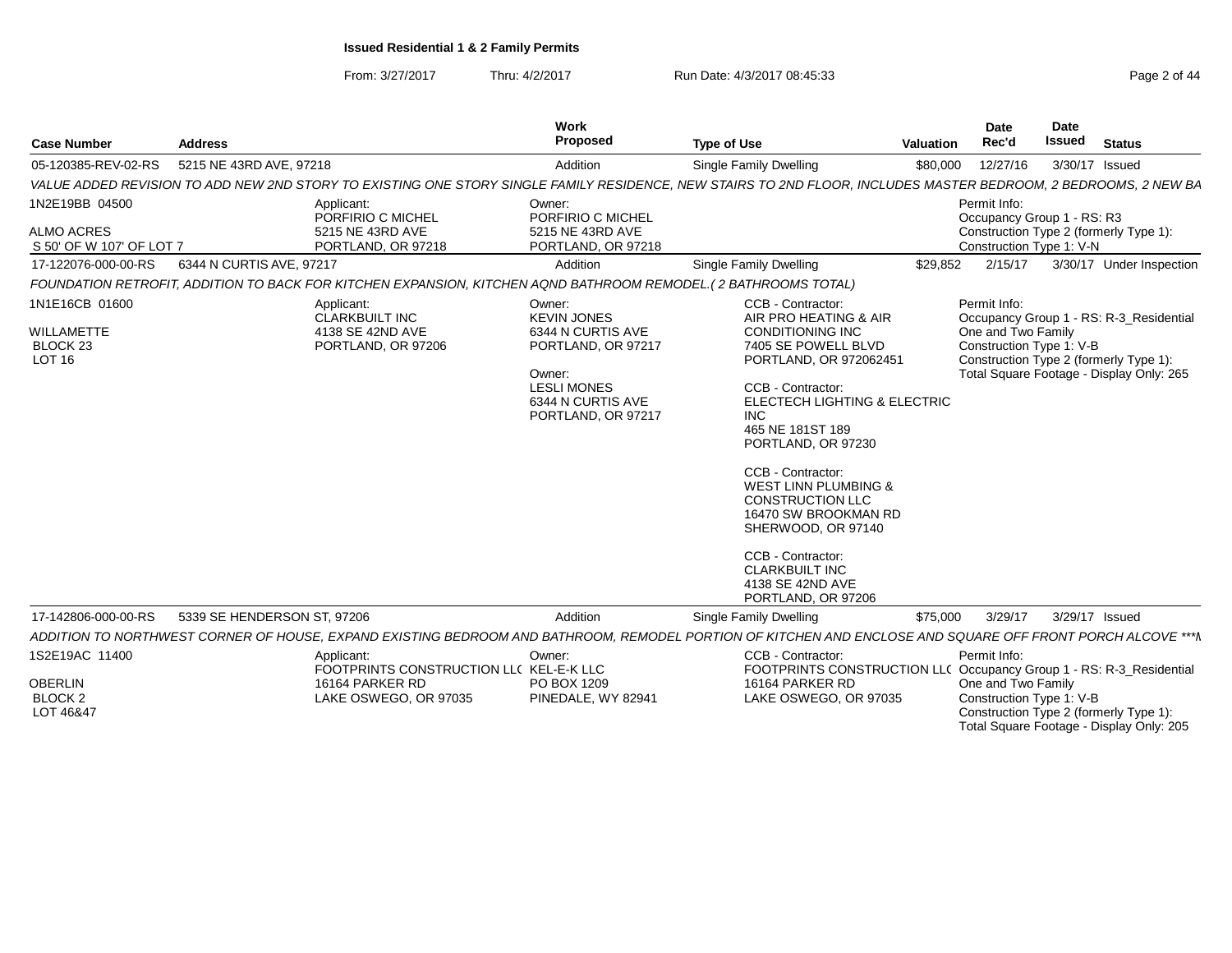From: 3/27/2017Thru: 4/2/2017 **Run Date: 4/3/2017 08:45:33** Page 3 of 44

| <b>Case Number</b>                                                      | <b>Address</b>                                                                                                                                                   | <b>Work</b><br>Proposed                                                                                                                                                 | <b>Type of Use</b>                                                                                                                                                                                                                                                                                                                            | <b>Valuation</b> | Date<br>Rec'd                                                  | Date<br>Issued | <b>Status</b>                                                                                                                  |
|-------------------------------------------------------------------------|------------------------------------------------------------------------------------------------------------------------------------------------------------------|-------------------------------------------------------------------------------------------------------------------------------------------------------------------------|-----------------------------------------------------------------------------------------------------------------------------------------------------------------------------------------------------------------------------------------------------------------------------------------------------------------------------------------------|------------------|----------------------------------------------------------------|----------------|--------------------------------------------------------------------------------------------------------------------------------|
| 17-125608-000-00-RS                                                     | 724 NE 75TH AVE, 97213                                                                                                                                           | Addition                                                                                                                                                                | Single Family Dwelling                                                                                                                                                                                                                                                                                                                        | \$4,055          | 2/23/17                                                        |                | 3/29/17 Issued                                                                                                                 |
|                                                                         | ADD SECOND FLOOR (EXPAND ATTIC) MOVE STAIRS FOR ATTIC, ADDITION FOR POWER ROOM, IMPROVE FDN, AND ADD TO FDN TO MEET REQUIRED HEAD ROOM FOR HABITABLE SPACE IN B, |                                                                                                                                                                         |                                                                                                                                                                                                                                                                                                                                               |                  |                                                                |                |                                                                                                                                |
| 1N2E32AC 04100<br>BRAINARD<br>BLOCK 16<br>S 1/2 OF LOT 1&4              | Applicant:<br>MCCULLOCH CONSTRUCTION<br><b>CORP</b><br>1729 NE SISKIYOU ST<br>PORTLAND, OR 97212                                                                 | Owner:<br>MCCULLOCH CONSTRUCTION<br><b>CORP</b><br>1729 NE SISKIYOU ST<br>PORTLAND, OR 97212-2349                                                                       | CCB - Contractor:<br><b>ENERGIZED ELECTRIC LLC</b><br>PO BOX 643<br>FAIRVIEW, OR 97024<br>CCB - Contractor:<br><b>VLADIMIR GRUNTKOVSKIY</b><br>AMERICAN UNIFIED<br><b>CONSTRUCTION LLC</b><br>2105 NEALS LN<br>VANCOUVER, WA 98661<br>CCB - Contractor:<br>MCCULLOCH CONSTRUCTION<br><b>CORP</b><br>1729 NE SISKIYOU ST<br>PORTLAND, OR 97212 |                  | Permit Info:<br>One and Two Family<br>Construction Type 1: V-B |                | Occupancy Group 1 - RS: R-3_Residential<br>Construction Type 2 (formerly Type 1):<br>Total Square Footage - Display Only: 36   |
| 16-277024-REV-01-RS                                                     | 7134 N CAMPBELL AVE, 97217                                                                                                                                       | Addition                                                                                                                                                                | Single Family Dwelling                                                                                                                                                                                                                                                                                                                        | \$1,000          | 3/29/17                                                        |                | 3/29/17 Issued                                                                                                                 |
|                                                                         | VALUE ADDED REVISION TO REMOVE DOOR AND REPLACE WITH WINDOW AND ADD ADDITIONAL WINDOW; CHANGE BEAM TYPE AT KITCHEN                                               |                                                                                                                                                                         |                                                                                                                                                                                                                                                                                                                                               |                  |                                                                |                |                                                                                                                                |
| 1N1E16AA 12400<br><b>MASTERS ADD</b><br><b>BLOCK 4</b><br><b>LOT 22</b> | Applicant:<br><b>NW SURFACES LLC</b><br>7123 SW 54TH AVE<br>PORTLAND, OR 97219                                                                                   | Owner:<br><b>ALAN C CHARING</b><br>7134 N CAMPBELL AVE<br>PORTLAND, OR 97217-5614<br>Owner:<br><b>CAROLYN CHARING</b><br>7134 N CAMPBELL AVE<br>PORTLAND, OR 97217-5614 | CCB - Contractor:<br><b>NW SURFACES LLC</b><br>7123 SW 54TH AVE<br>PORTLAND, OR 97219                                                                                                                                                                                                                                                         |                  | Permit Info:<br>One and Two Family<br>Construction Type 1: V-B |                | Occupancy Group 1 - RS: R-3_Residential<br>Construction Type 2 (formerly Type 1):<br>Total Square Footage - Display Only: 122  |
| 16-244617-REV-01-RS                                                     | 1066 SE 56TH AVE - Unit B, 97215                                                                                                                                 | Addition                                                                                                                                                                | Single Family Dwelling                                                                                                                                                                                                                                                                                                                        | \$               | 3/28/17                                                        |                | 3/28/17 Issued                                                                                                                 |
|                                                                         | REVISION TO REMOVE (2) EXISTING TREES CALLED OUT ON SHEET A0.0, THESE TREES DO NOT EXIST. PLANS CHANGED TO REFLECT REMOVAL OF NON EXISTING TREES AND TREE PROTEC |                                                                                                                                                                         |                                                                                                                                                                                                                                                                                                                                               |                  |                                                                |                |                                                                                                                                |
| 1S2E06AC 00600                                                          | Applicant:<br><b>JILL CROPP</b><br>STUDIO CROPP ARCHITECTURE<br>3556 SE WOODWARD ST<br>PORTLAND, OR 97202                                                        | Owner:<br><b>DENNIS J MC CARTHY</b><br>1066 SE 56TH AVE<br>PORTLAND, OR 97215-2702<br>Owner:<br>ANN L MC CARTHY<br>1066 SE 56TH AVE<br>PORTLAND, OR 97215-2702          |                                                                                                                                                                                                                                                                                                                                               |                  | Permit Info:<br>One and Two Family<br>Construction Type 1: V-B |                | Occupancy Group 1 - RS: R-3_Residential<br>Construction Type 2 (formerly Type 1):<br>Total Square Footage - Display Only: 1227 |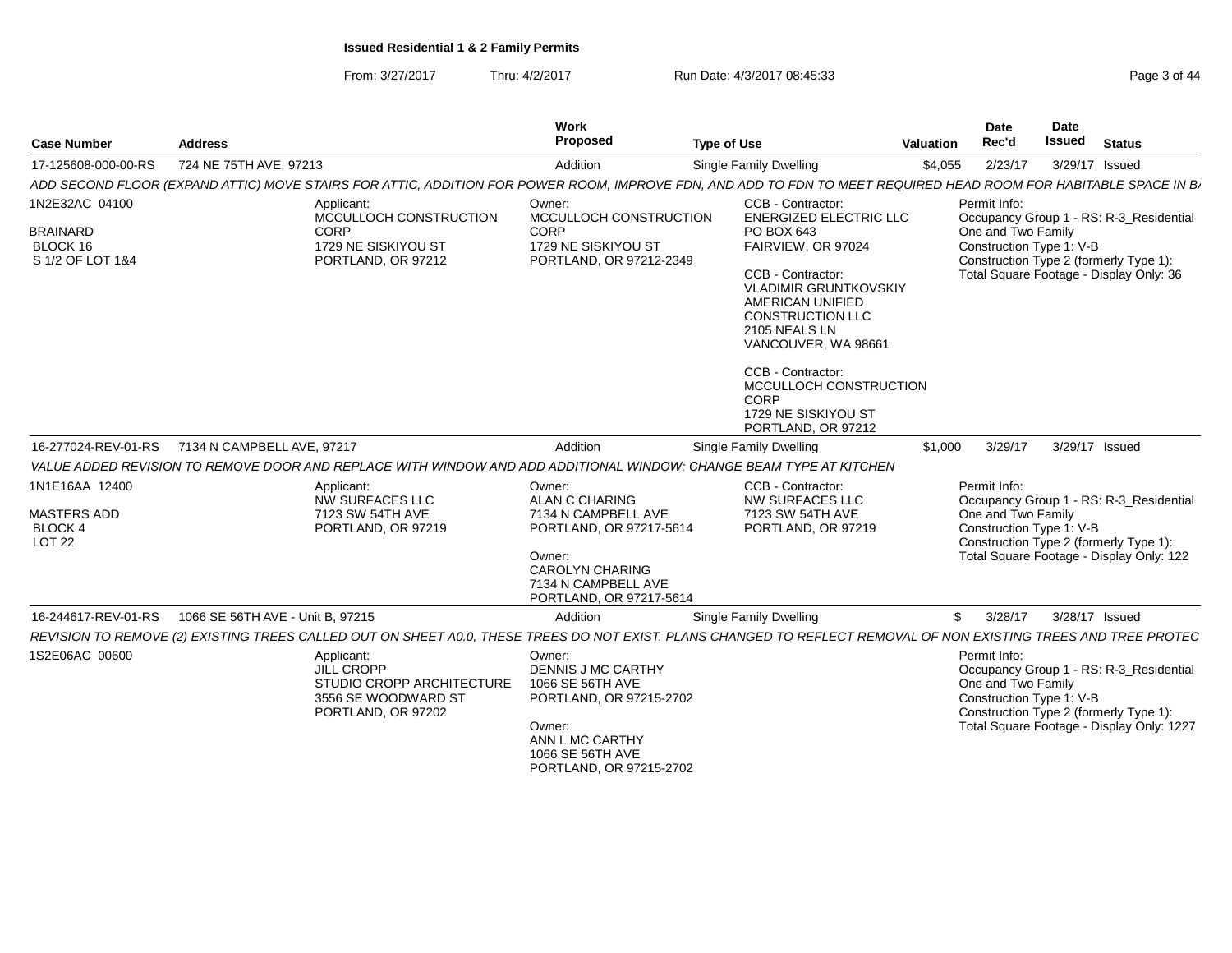From: 3/27/2017Thru: 4/2/2017 **Run Date: 4/3/2017 08:45:33** Page 4 of 44

| <b>Case Number</b>                                                                 | <b>Address</b>                                                                                                                                          | <b>Work</b><br><b>Proposed</b>                                                                                                                             | <b>Type of Use</b>                                                                                                                                                                                                                                                                                                                                                                                                                                                                             | <b>Valuation</b> | <b>Date</b><br>Rec'd                                           | <b>Date</b><br><b>Issued</b> | <b>Status</b>                                                                                                                 |
|------------------------------------------------------------------------------------|---------------------------------------------------------------------------------------------------------------------------------------------------------|------------------------------------------------------------------------------------------------------------------------------------------------------------|------------------------------------------------------------------------------------------------------------------------------------------------------------------------------------------------------------------------------------------------------------------------------------------------------------------------------------------------------------------------------------------------------------------------------------------------------------------------------------------------|------------------|----------------------------------------------------------------|------------------------------|-------------------------------------------------------------------------------------------------------------------------------|
| 17-109216-000-00-RS                                                                | 4057 NE 13TH AVE, 97212                                                                                                                                 | Addition                                                                                                                                                   | <b>Single Family Dwelling</b>                                                                                                                                                                                                                                                                                                                                                                                                                                                                  | \$30,040         | 1/25/17                                                        |                              | 3/31/17 Issued                                                                                                                |
|                                                                                    | MRAA- ATTIC CONVERSION WITH NEW DORMER ADDITION ON NORTH AND SOUTH ELEVATIONS FOR NEW BEDROOM AND BATHROOM; AND RELOCATE BATHROOM FROM NORTHEAST CORNEI |                                                                                                                                                            |                                                                                                                                                                                                                                                                                                                                                                                                                                                                                                |                  |                                                                |                              |                                                                                                                               |
| 1N1E23CA 18100<br>NORTH IRVINGTON<br>BLOCK 14<br>LOT <sub>14</sub>                 | Applicant:<br><b>SETH LEAVENS</b><br>4057 NE 13TH<br>PORTLAND OR 97212                                                                                  | Owner:<br><b>KRISTINE C LEAVENS</b><br>4057 NE 13TH AVE<br>PORTLAND, OR 97212<br>Owner:<br><b>SETH C LEAVENS</b><br>4057 NE 13TH AVE<br>PORTLAND, OR 97212 |                                                                                                                                                                                                                                                                                                                                                                                                                                                                                                |                  | Permit Info:<br>Construction Type 1: V-B                       |                              | Occupancy Group 1 - RS: R-3_Remodel<br>Construction Type 2 (formerly Type 1):<br>Total Square Footage - Display Only: 800     |
| 17-125841-000-00-RS                                                                | 916 NE HIGHLAND ST, 97211                                                                                                                               | Addition                                                                                                                                                   | Single Family Dwelling                                                                                                                                                                                                                                                                                                                                                                                                                                                                         | \$64,886         | 2/23/17                                                        |                              | 3/31/17 Under Inspection                                                                                                      |
|                                                                                    | ADDITION OF BEDROOM AND BATHROOM TO EXISTING HOUSE. INSTALLING WET BAR WITH SINK, NEED 2ND SINK COVENANT. NO TREES OVER 12" .TOTAL 2 TOILETS.           |                                                                                                                                                            |                                                                                                                                                                                                                                                                                                                                                                                                                                                                                                |                  |                                                                |                              |                                                                                                                               |
| 1N1E14CA 08900<br><b>WOODLAWN</b><br>BLOCK 36<br>LOT <sub>2</sub><br>W 3' OF LOT 3 | Applicant:<br>CLARKBUILT INC<br>4138 SE 42ND AVE<br>PORTLAND, OR 97206                                                                                  | Owner:<br><b>JACK L BAYS</b><br><b>PO BOX 188</b><br>CLATSKANIE, OR 97016<br>Owner:<br>JUDITH A BAYS<br><b>PO BOX 188</b><br>CLATSKANIE, OR 97016          | CCB - Contractor:<br>AIR PRO HEATING & AIR<br><b>CONDITIONING INC</b><br>7405 SE POWELL BLVD<br>PORTLAND, OR 972062451<br>CCB - Contractor:<br>MICHAEL MCDONALD<br>PRECISION NW ELECTRICAL<br><b>CONTRACTORS LLC</b><br><b>12020 SE ANNA CT</b><br>DAMASCUS, OR 97089<br>CCB - Contractor:<br><b>WEST LINN PLUMBING &amp;</b><br><b>CONSTRUCTION LLC</b><br>16470 SW BROOKMAN RD<br>SHERWOOD, OR 97140<br>CCB - Contractor:<br><b>CLARKBUILT INC</b><br>4138 SE 42ND AVE<br>PORTLAND, OR 97206 |                  | Permit Info:<br>One and Two Family<br>Construction Type 1: V-B |                              | Occupancy Group 1 - RS: R-3_Residential<br>Construction Type 2 (formerly Type 1):<br>Total Square Footage - Display Only: 576 |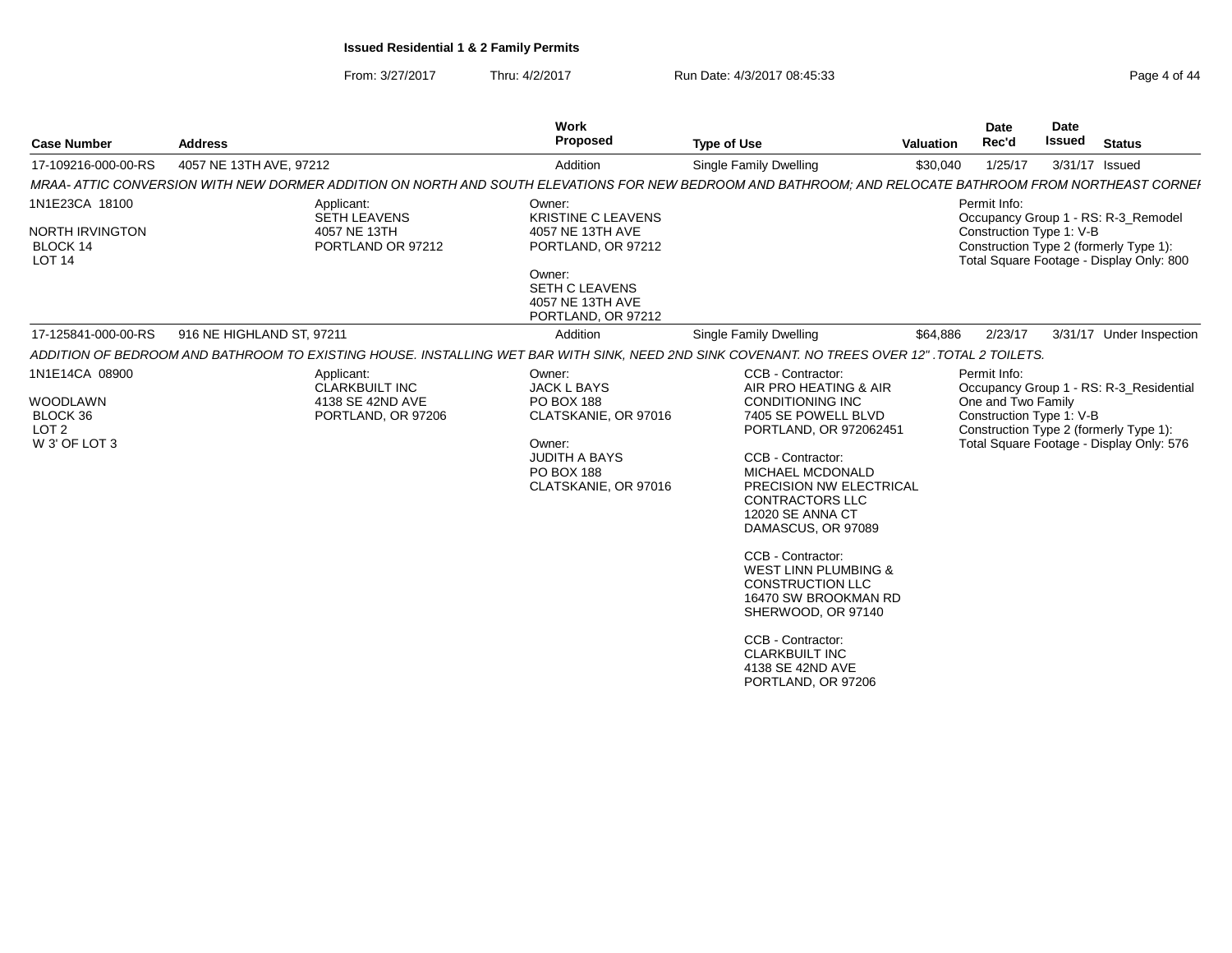From: 3/27/2017Thru: 4/2/2017 **Run Date: 4/3/2017 08:45:33** Page 5 of 44

| <b>Case Number</b>                                                                  | <b>Address</b>                                        |                                                                                                                                                                 | <b>Work</b><br><b>Proposed</b>                                                                                                                                  | <b>Type of Use</b>                                                                                                                                                                                                                                                                        | Valuation | <b>Date</b><br>Rec'd               | Date<br>Issued                                              | <b>Status</b>                                                                                                                      |
|-------------------------------------------------------------------------------------|-------------------------------------------------------|-----------------------------------------------------------------------------------------------------------------------------------------------------------------|-----------------------------------------------------------------------------------------------------------------------------------------------------------------|-------------------------------------------------------------------------------------------------------------------------------------------------------------------------------------------------------------------------------------------------------------------------------------------|-----------|------------------------------------|-------------------------------------------------------------|------------------------------------------------------------------------------------------------------------------------------------|
| 17-134568-000-00-RS                                                                 | 1616 SE 30TH AVE - Unit B. 97214                      |                                                                                                                                                                 | Addition                                                                                                                                                        | <b>Single Family Dwelling</b>                                                                                                                                                                                                                                                             | \$55,000  | 3/27/17                            | 3/27/17 Issued                                              |                                                                                                                                    |
|                                                                                     |                                                       | ALTERATION TO CONVERT A PORTION OF BASEMENT LIVING SPACE TO INCLUDE NEW ADU AND FAMILY ROOM. ADDITION TO INCLUDE NEW CONCRETE FOUNDATION WALL TO SUPPORT FUT    |                                                                                                                                                                 |                                                                                                                                                                                                                                                                                           |           |                                    |                                                             |                                                                                                                                    |
| 1S1E01CA 05500                                                                      |                                                       | Applicant:<br><b>STEPHEN HOLMES</b><br><b>BASTION RETINUE LLC</b><br>6530 NE MLK JR BLVD<br>PORTLAND OR 97211                                                   | Owner:<br>PATRICIA A LOCKE<br>1616 SE 30TH AVE<br>PORTLAND, OR 97214-4931                                                                                       | CCB - Contractor:<br>HOME ENERGY SCIENCES INC<br>11933 NE SUMNER<br>PORTLAND, OR 97220<br>CCB - Contractor:<br><b>CALLAHAN ELECTRIC LLC</b><br>5711 SE FOSTER RD<br>PORTLAND, OR 97206<br>CCB - Contractor:<br><b>BASTION RETINUE LLC</b><br>6530 NE MARTIN LUTHER KING JR<br><b>BLVD</b> |           | Permit Info:                       | Construction Type 1: V-B<br>Number of New Dwelling Units: 1 | Occupancy Group 1 - RS: R-3_Remodel<br>Construction Type 2 (formerly Type 1):<br>Total Square Footage - Display Only: 950          |
|                                                                                     |                                                       |                                                                                                                                                                 |                                                                                                                                                                 | PORTLAND, OR 97211                                                                                                                                                                                                                                                                        |           |                                    |                                                             |                                                                                                                                    |
| 16-287528-000-00-RS                                                                 | 4843 N WILLAMETTE BLVD, 97203                         |                                                                                                                                                                 | Addition                                                                                                                                                        | Single Family Dwelling                                                                                                                                                                                                                                                                    | \$22,530  | 2/21/17                            | 3/27/17 Issued                                              |                                                                                                                                    |
|                                                                                     |                                                       | ADDITION TO ENCLOSE EXISTING REAR PORCH TO CREATE SUNROOM; REMOVE EXISTING DECK AND INSTALL NEW SLAB***ELECTRICAL, MECHANICAL, AND PLUMBING TO BE OBTAINED SEP/ |                                                                                                                                                                 |                                                                                                                                                                                                                                                                                           |           |                                    |                                                             |                                                                                                                                    |
| 1N1E18AA 01500<br>UNIVERSITY PK<br>BLOCK 66<br>W 1/2 OF LOT 20<br>LOT <sub>21</sub> |                                                       | Applicant:<br><b>JOE BURNETT</b><br><b>CHAMPION WINDOW</b><br>13009 NE DAVID CIRCLE<br>PORTLAND OREGON 97230                                                    | Owner:<br><b>GREG HESSER</b><br>4843 N WILLAMETTE BLVD<br>PORTLAND, OR 97203<br>Owner:<br><b>BERTA HESSER</b><br>4843 N WILLAMETTE BLVD<br>PORTLAND, OR 97203   | CCB - Contractor:<br><b>BRYAN BROSIUS</b><br>CHAMPION WINDOW CO OF<br>PORTLAND LLC<br>13009 NE DAVID CIRCLE<br>PORTLAND, OR 97230                                                                                                                                                         |           | Permit Info:<br>One and Two Family | Construction Type 1: V-B                                    | Occupancy Group 1 - RS: R-3 Residential<br>Construction Type 2 (formerly Type 1):<br>Total Square Footage - Display Only: 200      |
| 17-141087-000-00-RS                                                                 | 16042 NE HOLLADAY ST                                  |                                                                                                                                                                 | Addition                                                                                                                                                        | <b>Single Family Dwelling</b>                                                                                                                                                                                                                                                             | \$16,898  | 3/27/17                            | 3/27/17 Issued                                              |                                                                                                                                    |
|                                                                                     | ADDITION TO SOUTH ELEVATION, NEW BONUS ROOM 150 SQ FT |                                                                                                                                                                 |                                                                                                                                                                 |                                                                                                                                                                                                                                                                                           |           |                                    |                                                             |                                                                                                                                    |
| 1N2E36AD 04502<br>PARTITION PLAT 2007-6<br>LOT <sub>2</sub>                         |                                                       | Applicant:<br>STEPHEN P LYDA<br>16042 NE HOLLADAY ST<br>PORTLAND, OR 97230                                                                                      | Owner:<br><b>STEPHEN P LYDA</b><br>16042 NE HOLLADAY ST<br>PORTLAND, OR 97230<br>Owner:<br>AMY K LYDA<br>16042 NE HOLLADAY ST<br>PORTLAND, OR 97230             |                                                                                                                                                                                                                                                                                           |           | Permit Info:<br>One and Two Family | Construction Type 1: V-B                                    | Occupancy Group 1 - RS: R-3_Residential<br>Construction Type 2 (formerly Type 1):<br>Total Square Footage - Display Only: 150      |
| 16-266472-000-00-RS                                                                 | 4626 SE MADISON ST, 97215                             |                                                                                                                                                                 | Addition                                                                                                                                                        | <b>Single Family Dwelling</b>                                                                                                                                                                                                                                                             | \$150,000 | 10/28/16                           | 3/27/17 Issued                                              |                                                                                                                                    |
|                                                                                     |                                                       | MRAA - ADDITION OF HALLWAY AND NEW MASTER BEDROOM TO EXISTING SFR, MAIN FLOOR REMOVE WALLS TO OPEN UP SPACE, ENLARGE KITCHEN AREA, REMOVE 1 BATHROOM ON MAIN    |                                                                                                                                                                 |                                                                                                                                                                                                                                                                                           |           |                                    |                                                             |                                                                                                                                    |
| 1S2E06BD 26400<br>ARCADIA<br>BLOCK 6<br>LOT <sub>5</sub>                            |                                                       | Applicant:<br>MVDM CONSTRUCTION INC<br>PO BOX 83631<br>PORTLAND, OR 97283                                                                                       | Owner:<br><b>ROGER MCHAYLE</b><br>4626 SE MADISON ST<br>PORTLAND, OR 97215-2533<br>Owner:<br>ANJANETTE MCHAYLE<br>4626 SE MADISON ST<br>PORTLAND, OR 97215-2533 | CCB - Contractor:<br>MVDM CONSTRUCTION INC<br>PO BOX 83631<br>PORTLAND, OR 97283                                                                                                                                                                                                          |           | Permit Info:<br>One and Two Family | Construction Type 1: V-B                                    | Occupancy Group 1 - RS: R-3_Residential<br>Construction Type 2 (formerly Type 1): V-B<br>Total Square Footage - Display Only: 1109 |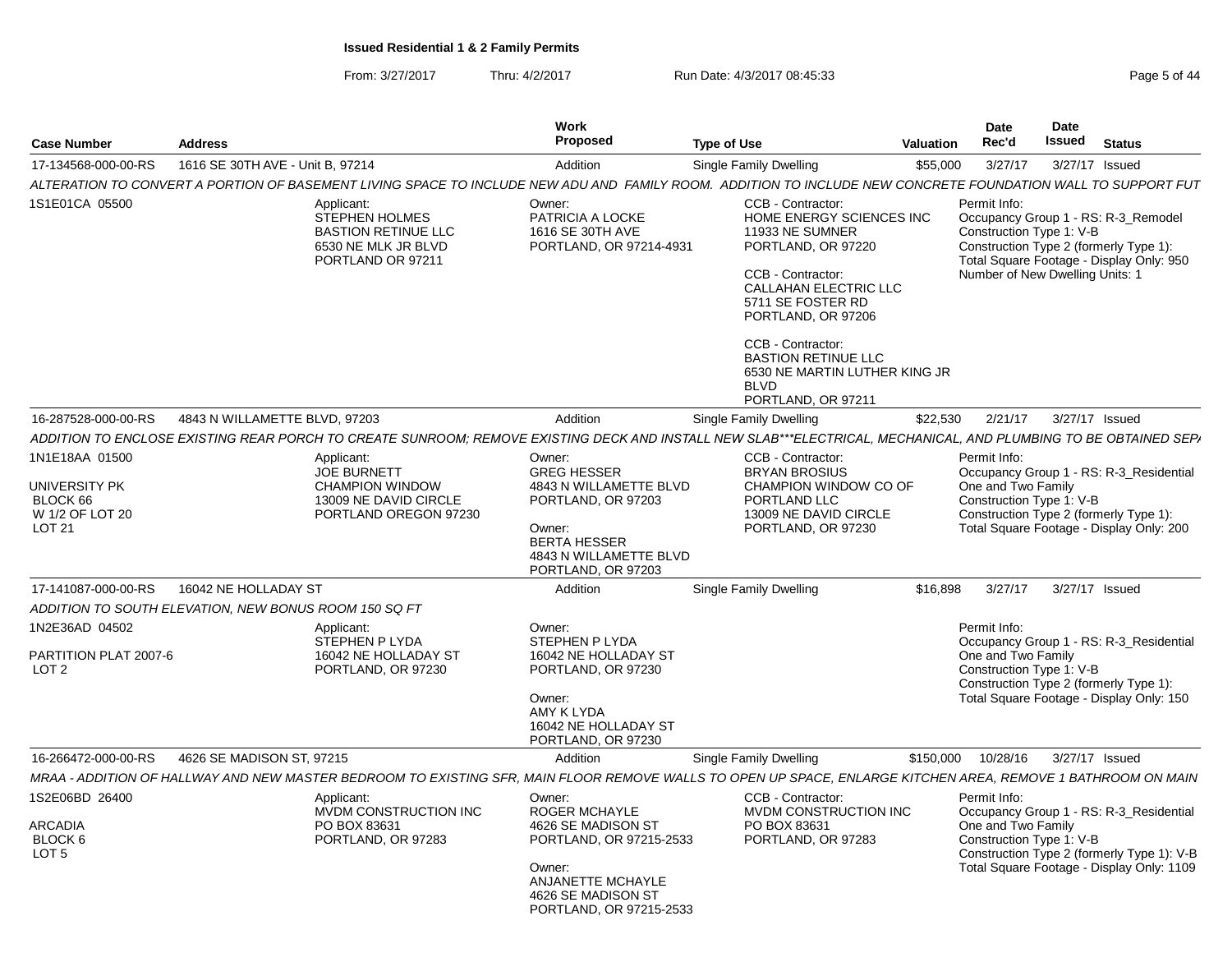From: 3/27/2017Thru: 4/2/2017 **Run Date: 4/3/2017 08:45:33** Page 6 of 44

| <b>Case Number</b>                                                                 | <b>Address</b>                                  |                                                                                                                                                                   | Work<br>Proposed                                                                                                                                                    | <b>Type of Use</b>                                                                                    | Valuation | <b>Date</b><br>Rec'd                                                                                      | <b>Date</b><br><b>Issued</b> | <b>Status</b>                                                                                                                 |
|------------------------------------------------------------------------------------|-------------------------------------------------|-------------------------------------------------------------------------------------------------------------------------------------------------------------------|---------------------------------------------------------------------------------------------------------------------------------------------------------------------|-------------------------------------------------------------------------------------------------------|-----------|-----------------------------------------------------------------------------------------------------------|------------------------------|-------------------------------------------------------------------------------------------------------------------------------|
| 16-199738-000-00-RS                                                                | 4641 NE SHAVER ST - Unit B, 97213               |                                                                                                                                                                   | Addition                                                                                                                                                            | Single Family Dwelling                                                                                | \$130,000 | 7/5/16                                                                                                    |                              | 3/28/17 Issued                                                                                                                |
|                                                                                    |                                                 | ADDITION TO NW SIDE OF THE HOUSE FOR NEW ADU; ADU TO INCLUDE COVERED PORCH, LIVING ROOM, KITCHEN, AND BATHROOM***ELECTRICAL, MECHANICAL, AND PLUMBING TO BE OBT/  |                                                                                                                                                                     |                                                                                                       |           |                                                                                                           |                              |                                                                                                                               |
| 1N2E19CB 17700                                                                     |                                                 | Applicant:<br>DAVID F WADLEY<br>DAVID F WADLEY<br>52596 NORTH RD<br>SCAPPOOSE, OR 97056-3415                                                                      | Owner:<br>MICHAEL MULCRONE<br>1631 NE BROADWAY PMB 603<br>PORTLAND, OR 97232-1425<br>Owner:<br>MARY MULCRONE<br>1631 NE BROADWAY PMB 603<br>PORTLAND, OR 97232-1425 | CCB - Contractor:<br>DAVID F WADLEY<br>DAVID F WADLEY<br>52596 NORTH RD<br>SCAPPOOSE, OR 97056-3415   |           | Permit Info:<br>One and Two Family<br>Construction Type 1: V-B<br>Number of New Dwelling Units: 1         |                              | Occupancy Group 1 - RS: R-3_Residential<br>Construction Type 2 (formerly Type 1):<br>Total Square Footage - Display Only: 725 |
| 16-261694-DFS-01-RS                                                                | 2652 SE 89TH AVE, 97266                         |                                                                                                                                                                   | Addition                                                                                                                                                            | Single Family Dwelling                                                                                | \$3,000   | 3/28/17                                                                                                   |                              | 3/28/17 Issued                                                                                                                |
| <b>DFS TRUSSES</b>                                                                 |                                                 |                                                                                                                                                                   |                                                                                                                                                                     |                                                                                                       |           |                                                                                                           |                              |                                                                                                                               |
| 1S2E09BA 01600<br>PLYMPTON AC & PLAT 2 & 3<br>W 90' OF S 94.5' OF LOT 26           |                                                 | Applicant:<br><b>CHRISTIAN HARVEY</b><br>PORTLAND CUSTOM BUILDERS<br>3227 SE 64TH<br>PORTLAND, OR 97206                                                           | Owner:<br><b>CHRIS BOLTON</b><br>2652 SE 89TH AVE<br>PORTLAND, OR 97266                                                                                             | CCB - Contractor:<br>PORTLAND CUSTOM BUILDERS<br><b>LLC</b><br>3227 SE 64TH AVE<br>PORTLAND, OR 97206 |           | Permit Info:<br>One and Two Family<br>Construction Type 1: V-B                                            |                              | Occupancy Group 1 - RS: R-3 Residential<br>Construction Type 2 (formerly Type 1):<br>Total Square Footage - Display Only: 700 |
| Total # of RS Addition permits issued: 17                                          |                                                 |                                                                                                                                                                   |                                                                                                                                                                     |                                                                                                       |           |                                                                                                           |                              | Total valuation of RS Addition permits issued: \$819,295                                                                      |
| 17-119628-000-00-RS                                                                | 6918 N SYRACUSE ST - Unit B, 97203              |                                                                                                                                                                   | Alteration                                                                                                                                                          | <b>Accessory Dwelling Unit</b>                                                                        | \$60,000  | 3/28/17                                                                                                   |                              | 3/28/17 Issued                                                                                                                |
|                                                                                    |                                                 | COVERSION OF BASEMENT TO ACCESSORY DWELLING UNIT, INCLUDES (2) BEDROOMS, UTILITY ROOM, BATH, KITCHEN, & LIVING ROOM, FURR OUT WALLS; NEW ACCESS STAIR IN ATTACHED |                                                                                                                                                                     |                                                                                                       |           |                                                                                                           |                              |                                                                                                                               |
| 1N1E07BC 15900                                                                     |                                                 | Applicant:<br><b>CASEY CAMPBELL</b><br>6918 N SYRACUSE ST<br>PORTLAND, OR 97203-5060                                                                              | Owner:<br><b>CASEY CAMPBELL</b><br>6918 N SYRACUSE ST<br>PORTLAND, OR 97203-5060                                                                                    |                                                                                                       |           | Permit Info:<br>One and Two Family<br>Construction Type 1: V-B<br>Number of New Dwelling Units: 1         |                              | Occupancy Group 1 - RS: R-3_Residential<br>Construction Type 2 (formerly Type 1):<br>Total Square Footage - Display Only: 749 |
| 17-131597-REV-01-RS                                                                | 4314 SE YAMHILL ST - Unit B, 97215              |                                                                                                                                                                   | Alteration                                                                                                                                                          | <b>Accessory Dwelling Unit</b>                                                                        |           | \$<br>3/31/17                                                                                             |                              | 3/31/17 Issued                                                                                                                |
|                                                                                    | <b>REVISION TO REPLACE EXISTING FOUNDATION.</b> |                                                                                                                                                                   |                                                                                                                                                                     |                                                                                                       |           |                                                                                                           |                              |                                                                                                                               |
| 1S2E06BC 09400                                                                     |                                                 | Applicant:<br><b>JANE BOYD</b><br>4314 SE YAMHILL ST<br>PORTLAND, OREGON 97215                                                                                    | Owner:<br>DAVID BOYD<br>816 SE 35TH AVE<br>PORTLAND, OR 97214-4228<br>Owner:                                                                                        |                                                                                                       |           | Permit Info:<br>One and Two Family<br>Construction Type 1: V-B                                            |                              | Occupancy Group 1 - RS: R-3 Residential<br>Construction Type 2 (formerly Type 1):                                             |
|                                                                                    |                                                 |                                                                                                                                                                   | <b>JANE BOYD</b><br>816 SE 35TH AVE<br>PORTLAND, OR 97214-4228                                                                                                      |                                                                                                       |           |                                                                                                           |                              |                                                                                                                               |
| 16-290028-REV-01-RS                                                                | 13222 SE TAGGART CT                             |                                                                                                                                                                   | Alteration                                                                                                                                                          | Decks, Fences, Retaining Walls                                                                        |           | \$<br>3/31/17                                                                                             |                              | 3/31/17 Issued                                                                                                                |
|                                                                                    | <b>REVISION TO CHANGE LOCATION OF STAIRCASE</b> |                                                                                                                                                                   |                                                                                                                                                                     |                                                                                                       |           |                                                                                                           |                              |                                                                                                                               |
| 1S2E11AB 09703<br>PARTITION PLAT 2015-4<br>LOT <sub>3</sub><br>INC UND INT TRACT A |                                                 | Applicant:<br>MIKE MONTGOMERY<br>4931 SW 76TH AVE 211<br>PORTLAND, OR 97225                                                                                       | Owner:<br><b>DELORES J BECKMAN</b><br>2815 SE 133RD AVE<br>PORTLAND, OR 97236-3026                                                                                  |                                                                                                       |           | Permit Info:<br>Occupancy Group 1 - RS: U Decks,<br>Patios, Porches, Carports<br>Construction Type 1: V-B |                              | Construction Type 2 (formerly Type 1):<br>Total Square Footage - Display Only: 120                                            |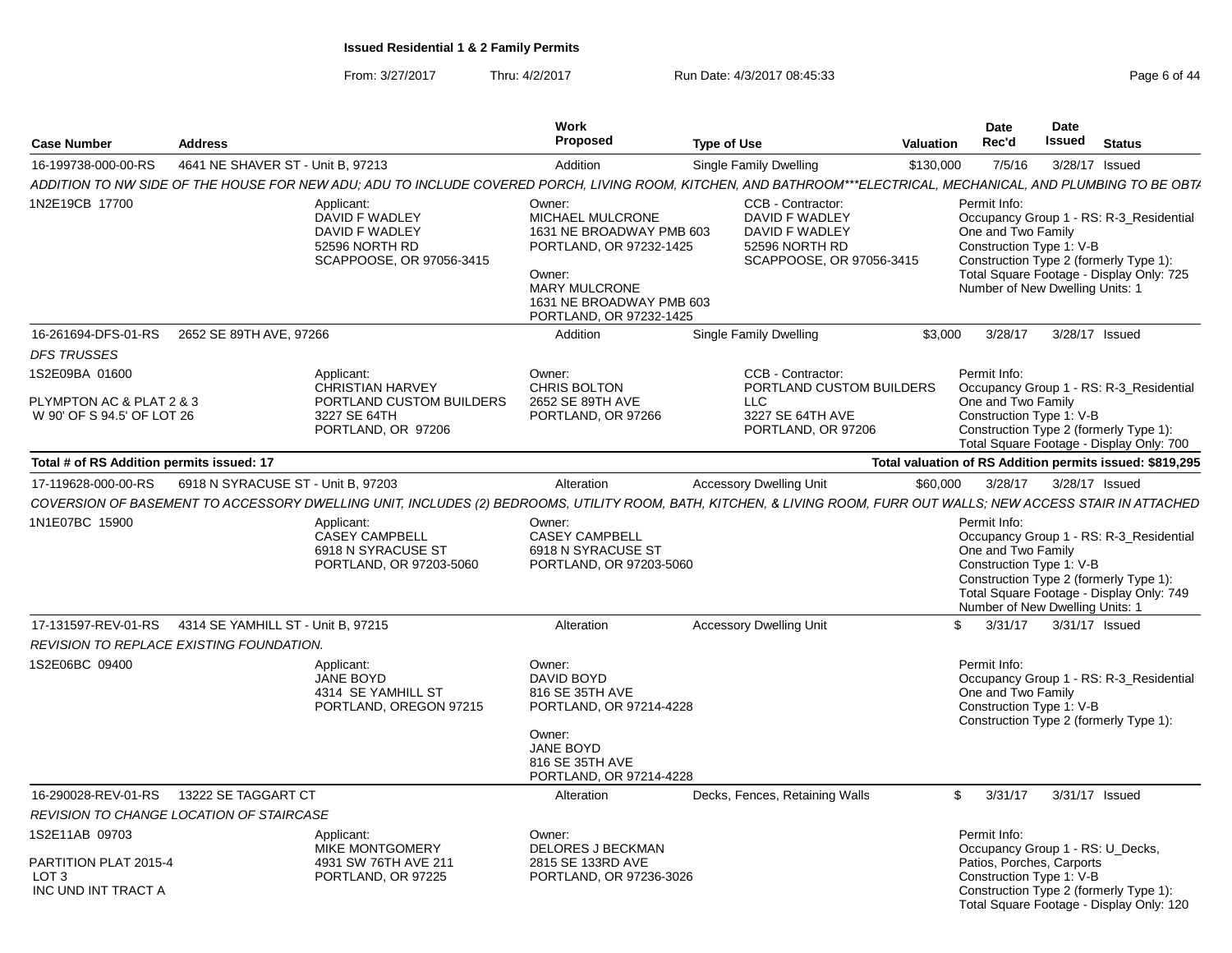From: 3/27/2017Thru: 4/2/2017 **Run Date: 4/3/2017 08:45:33** Page 7 of 44

| <b>Case Number</b>                                   | <b>Address</b>                  |                                                                                                                                                                 | <b>Work</b><br>Proposed                                                        | <b>Type of Use</b> |                                                                    | Valuation | <b>Date</b><br>Rec'd                                                          | Date<br><b>Issued</b> | <b>Status</b>                                                                       |
|------------------------------------------------------|---------------------------------|-----------------------------------------------------------------------------------------------------------------------------------------------------------------|--------------------------------------------------------------------------------|--------------------|--------------------------------------------------------------------|-----------|-------------------------------------------------------------------------------|-----------------------|-------------------------------------------------------------------------------------|
| 17-141230-000-00-RS                                  | 815 SW MAPLECREST CT, 97219     |                                                                                                                                                                 | Alteration                                                                     |                    | Decks, Fences, Retaining Walls                                     | \$7,140   | 3/27/17                                                                       |                       | 3/27/17 Under Inspection                                                            |
|                                                      |                                 | REMOVE/REPLACE EXISTING DECK - NEW DECK INCREASES AREA WITH NEW STAIRS AND GUARDRAILS                                                                           |                                                                                |                    |                                                                    |           |                                                                               |                       |                                                                                     |
| 1S1E28DA 01900<br>PARTITION PLAT 1991-106            |                                 | Applicant:<br><b>DUSTIN BOLEYN</b><br>DECKING SOLUTIONS LLC                                                                                                     | Owner:<br><b>TODD FRENCH</b><br>815 SW MAPLECREST CT                           |                    | CCB - Contractor:<br><b>DUSTIN BOLEYN</b><br>DECKING SOLUTIONS LLC |           | Permit Info:<br>Occupancy Group 1 - RS: U_Decks,<br>Patios, Porches, Carports |                       |                                                                                     |
| LOT 1                                                |                                 | 554 SE 39TH AVE<br>HILLSBORO, OR 97123                                                                                                                          | PORTLAND, OR 97219                                                             |                    | 554 SE 39TH AVE<br>HILLSBORO, OR 97123                             |           | Construction Type 1: V-B                                                      |                       | Construction Type 2 (formerly Type 1):                                              |
|                                                      |                                 |                                                                                                                                                                 | Owner:<br>KIMBERLY FRENCH<br>815 SW MAPLECREST CT<br>PORTLAND, OR 97219        |                    |                                                                    |           |                                                                               |                       |                                                                                     |
| 16-242691-000-00-RS                                  | 5725 NE KILLINGSWORTH ST, 97218 |                                                                                                                                                                 | Alteration                                                                     | <b>Duplex</b>      |                                                                    | \$5,000   | 3/28/17                                                                       |                       | 3/28/17 Issued                                                                      |
|                                                      |                                 | CONVERT PORTION OF STORAGE ROOM TO BATHROOM/*** ADD WATER SERVICE 03/30/17 ***                                                                                  |                                                                                |                    |                                                                    |           |                                                                               |                       |                                                                                     |
| 1N2E18DD 11900<br><b>CENTURY TERR</b>                |                                 | Applicant:<br>ROXANE RODELA<br>5729 NE KILLINGSWORTH ST                                                                                                         | Owner:<br>NORMA-CI GRAY<br>5729 NE KILLINGSWORTH ST                            |                    |                                                                    |           | Permit Info:<br>Construction Type 1: V-B                                      |                       | Occupancy Group 1 - RS: R-3_Remodel                                                 |
| <b>BLOCK1</b><br>E 90' OF LOT 14                     |                                 | PORTLAND, OR 97218-2419                                                                                                                                         | PORTLAND, OR 97218-2419                                                        |                    |                                                                    |           |                                                                               |                       | Construction Type 2 (formerly Type 1):<br>Total Square Footage - Display Only: 60   |
|                                                      |                                 |                                                                                                                                                                 | Owner:<br>ROXANE RODELA<br>5729 NE KILLINGSWORTH ST<br>PORTLAND, OR 97218-2419 |                    |                                                                    |           |                                                                               |                       |                                                                                     |
| 17-142307-000-00-RS                                  | 2741 SE 80TH AVE, 97206         |                                                                                                                                                                 | Alteration                                                                     | Duplex             |                                                                    | \$50,693  | 3/29/17                                                                       |                       | 3/29/17 Issued                                                                      |
|                                                      |                                 | CONVERT BASEMENT FOR BOTH UNITS (2733-2741 SE 80TH AVE) - NOT AN ADU, FURR OUT WALLS, TO INCLUDE BEDROOM, BATHROOM LAUNDRY ROOM, AND LIVING ROOM AND NEW WINDOV |                                                                                |                    |                                                                    |           |                                                                               |                       |                                                                                     |
| 1S2E08AA 12000                                       |                                 | Applicant:<br><b>RYAN PICKREL</b>                                                                                                                               | Owner:<br>VISTA HOME SOLUTIONS LLC                                             |                    | CCB - Contractor:<br>VISTA HOME SOLUTIONS LLC                      |           | Permit Info:                                                                  |                       | Occupancy Group 1 - RS: R-3_Remodel                                                 |
| SECTION 08 1S 2E<br>TL 12000 0.13 ACRES              |                                 | <b>FASTER PERMITS</b><br>14334 NW EAGLERIDGE LN<br>PORTLAND OR 97229                                                                                            | 8444 SW 58TH AVE<br>PORTLAND, OR 97219-3240                                    |                    | 8444 SW 58TH AVE<br>PORTLAND, OR 97219                             |           | Construction Type 1: V-B                                                      |                       | Construction Type 2 (formerly Type 1):<br>Total Square Footage - Display Only: 1350 |
| 17-144209-000-00-RS                                  | 1915 SE 22ND AVE, 97214         |                                                                                                                                                                 | Alteration                                                                     |                    | Garage/Carport                                                     | \$6,500   | 3/31/17                                                                       |                       | 3/31/17 Issued                                                                      |
|                                                      |                                 | REPLACE ROOF RAFTERS WITH NEW ROOF TRUSSES DUE TO FIRE DAMAGE.AT DETACHED GARAGE.                                                                               |                                                                                |                    |                                                                    |           |                                                                               |                       |                                                                                     |
| 1S1E02DA 15600                                       |                                 | Applicant:<br><b>SCOTT BENTHIN</b>                                                                                                                              | Owner:<br><b>ANTHONY CABBIBO</b>                                               |                    | CCB - Contractor:<br>FIRE INDUSTRY RESTORATION                     |           | Permit Info:<br>Occupancy Group 1 - RS: U_Private                             |                       |                                                                                     |
| <b>COLONIAL HTS</b><br>BLOCK 10<br>LOT <sub>15</sub> |                                 | BENTHIN DESIGN GROUP LLC<br><b>PO BOX 42</b><br>BEAVERCREEK, OR 97004                                                                                           | 1915 SE 22ND AVE<br>PORTLAND, OR 97214-4851                                    |                    | <b>EXPERTS INC</b><br>PO BOX 2133<br>OREGON CITY, OR 97045         |           | Garage\Utility Misc.<br>Construction Type 1: V-B                              |                       | Construction Type 2 (formerly Type 1):                                              |
| 16-164638-REV-02-RS                                  | 4632 NE 91ST AVE, 97220         |                                                                                                                                                                 | Alteration                                                                     |                    | Single Family Dwelling                                             |           | \$<br>3/31/17                                                                 |                       | 3/31/17 Issued                                                                      |
|                                                      |                                 | REV- RECONSTRUCT EXISTING BASEMENT STAIR. SEE APPEAL 14678.                                                                                                     |                                                                                |                    |                                                                    |           |                                                                               |                       |                                                                                     |
| 1N2E21BD 15400                                       |                                 | Applicant:<br><b>MATTHEW ANDERSON</b>                                                                                                                           | Owner:<br><b>MATTHEW ANDERSON</b>                                              |                    |                                                                    |           | Permit Info:                                                                  |                       | Occupancy Group 1 - RS: R-3_Remodel                                                 |
| ROSEWAY & PLAT 2<br>BLOCK 32<br><b>LOT 10</b>        |                                 | 4632 NE 91ST AVE<br>PORTLAND, OR 97220                                                                                                                          | 4632 NE 91ST AVE<br>PORTLAND, OR 97220                                         |                    |                                                                    |           | Construction Type 1: V-B                                                      |                       | Construction Type 2 (formerly Type 1):<br>Total Square Footage - Display Only: 100  |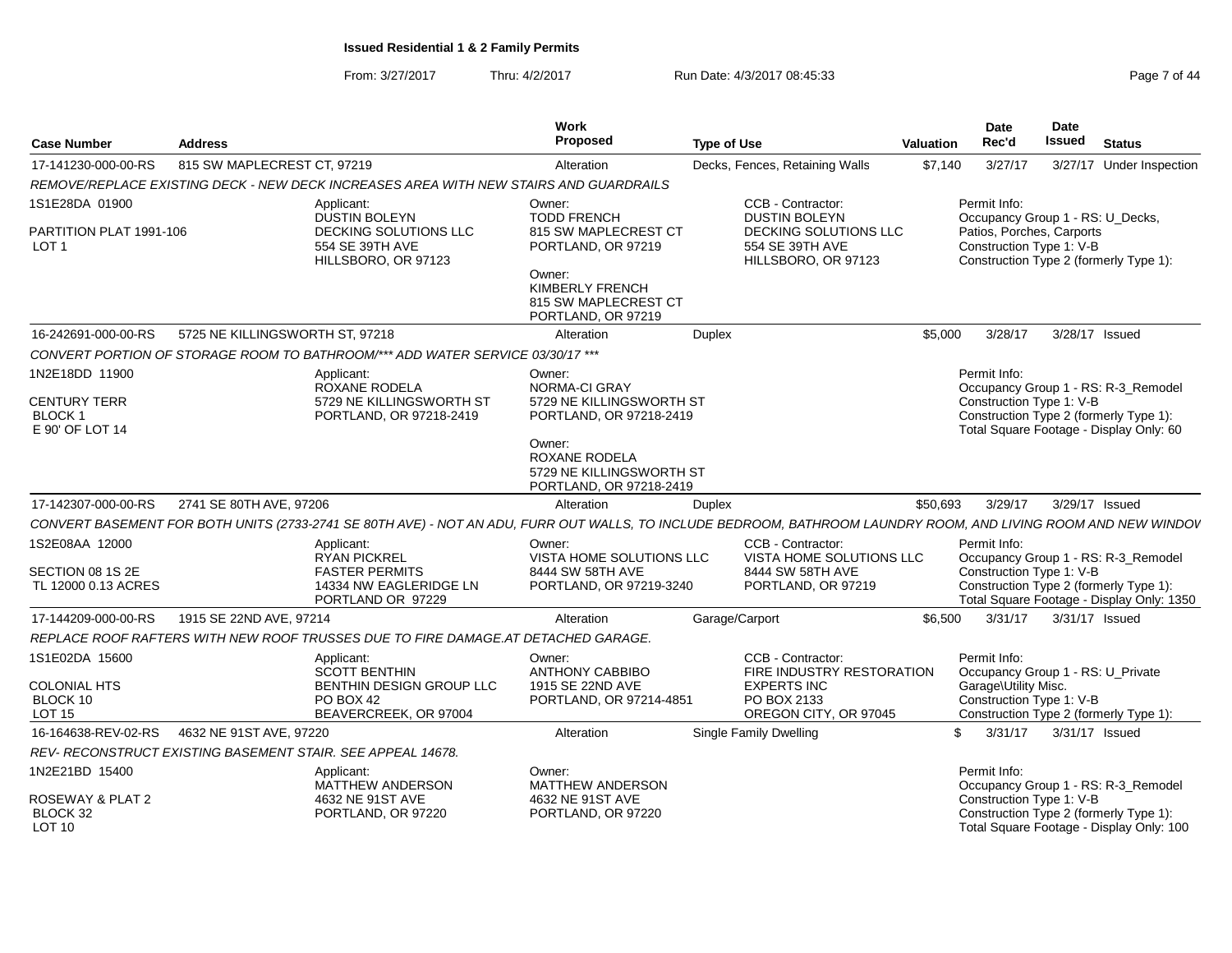From: 3/27/2017

Thru: 4/2/2017 **Run Date: 4/3/2017 08:45:33** Page 8 of 44

| <b>Case Number</b>                                                        | <b>Address</b>                       |                                                                                                                                                                | Work<br><b>Proposed</b>                                                                                             | <b>Type of Use</b>                                                                                           | <b>Valuation</b> | Date<br>Rec'd                                                                                             | <b>Date</b><br><b>Issued</b> | <b>Status</b>                                                                     |
|---------------------------------------------------------------------------|--------------------------------------|----------------------------------------------------------------------------------------------------------------------------------------------------------------|---------------------------------------------------------------------------------------------------------------------|--------------------------------------------------------------------------------------------------------------|------------------|-----------------------------------------------------------------------------------------------------------|------------------------------|-----------------------------------------------------------------------------------|
| 17-143328-000-00-RS                                                       | 4605 SE 28TH AVE, 97202              |                                                                                                                                                                | Alteration                                                                                                          | <b>Single Family Dwelling</b>                                                                                | \$12,000         | 3/31/17                                                                                                   |                              | 3/31/17 Issued                                                                    |
|                                                                           |                                      | CREATE HABITABLE SPACE IN BASEMENT; NEW REC ROOM; BEDROOM; BATHROOM; ROUGH IN FOR PROPOSED HALF BATH                                                           |                                                                                                                     |                                                                                                              |                  |                                                                                                           |                              |                                                                                   |
| 1S1E13BB 05700<br><b>MEADOWBROOK</b><br>BLOCK 1<br><b>LOT 11</b>          |                                      | Applicant:<br><b>CALLIE BAILEY</b><br>4605 SE 28TH AVE<br>PORTLAND OR 97202                                                                                    | Owner:<br><b>CALLIE L BAILEY</b><br>4605 SE 28TH AVE<br>PORTLAND, OR 97202                                          | CCB - Contractor:<br>SWIFT REMODELING COMPANY<br>3226 SE 165TH AVE<br>PORTLAND, OR 97236                     |                  | Permit Info:<br>Construction Type 1: V-B                                                                  |                              | Occupancy Group 1 - RS: R-3_Remodel<br>Construction Type 2 (formerly Type 1):     |
| 17-140753-000-00-RS                                                       | 7132 NE CLACKAMAS ST, 97213          |                                                                                                                                                                | Alteration                                                                                                          | Single Family Dwelling                                                                                       | \$1,500          | 3/31/17                                                                                                   |                              | 3/31/17 Issued                                                                    |
|                                                                           |                                      | WIDEN INTERIOR OPENINGS BETWEEN KITCHEN AND NOOK, KITCHEN AND DINING ROOM, AND REMOVE PART OF WALL BETWEEN KITCHEN AND DEN FOR REFRIGERATOR SPACE.             |                                                                                                                     |                                                                                                              |                  |                                                                                                           |                              |                                                                                   |
| 1N2E32AB 04500<br>KATHARINE<br>BLOCK 12<br>LOT 1&2 EXC W 41'              |                                      | Applicant:<br><b>CLAIRE DANTONI</b><br>7132 NE CLACKAMAS<br>PORTLAND, OR 97213                                                                                 | Owner:<br><b>CLAIRE M DANTONI</b><br>7132 NE CLACKAMAS ST<br>PORTLAND, OR 97213                                     |                                                                                                              |                  | Permit Info:<br>Construction Type 1: V-B                                                                  |                              | Occupancy Group 1 - RS: R-3_Remodel<br>Construction Type 2 (formerly Type 1):     |
| 17-114103-REV-01-RS                                                       | 2322 NE 25TH AVE, 97212              |                                                                                                                                                                | Alteration                                                                                                          | Single Family Dwelling                                                                                       | \$15,000         | 3/31/17                                                                                                   |                              | 3/31/17 Issued                                                                    |
|                                                                           |                                      | REVISION TO RELOCATE LAUNDRY FROM 1ST FLOOR TO 2ND FLOOR LAUNDRY CLOSET AND CONVERT EXISTING SUN ROOM ON 2ND FLOOR TO NEW BATHROOM                             |                                                                                                                     |                                                                                                              |                  |                                                                                                           |                              |                                                                                   |
| 1N1E25CB 06600<br><b>BRAZEE ST ADD</b><br>BLOCK <sub>3</sub><br>LOT 15&16 |                                      | Applicant:<br><b>DANIEL KELLER</b><br>ARAM IRWIN HISTORIC DESIGN<br>5333 SW CUSTER ST<br>PORTLAND, OR 97219                                                    | Owner:<br><b>JOHN A ROGERS</b><br>2322 NE 25TH AVE<br>PORTLAND, OR 97212-4834<br>Owner:<br><b>CHARLENE E ROGERS</b> | CCB - Contractor:<br><b>RANDY CHANDLER</b><br>RANDALL RAY CHANDLER<br>PO BOX 15349<br>PORTLAND, OR 97293     |                  | Permit Info:<br>One and Two Family<br>Construction Type 1: V-B                                            |                              | Occupancy Group 1 - RS: R-3 Residential<br>Construction Type 2 (formerly Type 1): |
| 17-144077-000-00-RS                                                       | 3653 SE GLADSTONE ST - Unit B, 97202 |                                                                                                                                                                | 2322 NE 25TH AVE<br>PORTLAND, OR 97212-4834<br>Alteration                                                           | <b>Single Family Dwelling</b>                                                                                | \$99,000         | 3/31/17                                                                                                   |                              | 3/31/17 Issued                                                                    |
|                                                                           |                                      | CREATE ACCESSORY DWELLING UNIT IN BASEMENT; NEW KITCHEN; BEDROOMS (2); LIVING ROOM; NEW DECK ON FIRST FLOOR ON NORTH SIDE; NEW WINDOWS * ELECTRICALM MECHANICA |                                                                                                                     |                                                                                                              |                  |                                                                                                           |                              |                                                                                   |
| 1S1E12DD 16900                                                            |                                      | Applicant:<br>ARTHUR SHCHUKIN<br>1506 NE 143RD AVE<br>VANCOUVER WA 98684                                                                                       | Owner:<br><b>SCIG OR LLC</b><br>749 E 800 N<br>SPRINGVILLE, UT 84663                                                | CCB - Contractor:<br><b>EVODESIGN ENTERPRISES LLC</b><br>900 SE PARKCREST AVE APT F82<br>VANCOUVER, WA 98683 |                  | Permit Info:<br>One and Two Family<br>Construction Type 1: V-B<br>Number of New Dwelling Units: 1         |                              | Occupancy Group 1 - RS: R-3_Residential<br>Construction Type 2 (formerly Type 1): |
| 17-144153-000-00-RS                                                       | 5108 NE 23RD AVE, 97211              |                                                                                                                                                                | Alteration                                                                                                          | <b>Single Family Dwelling</b>                                                                                | \$5.740          | 3/31/17                                                                                                   |                              | 3/31/17 Issued                                                                    |
|                                                                           |                                      | CONVERSION OF BASEMENT TO LIVING SPACE TO INCLUDE LIVING ROOM, BATHROOM, STORAGE AND UTILITY ROOM. MAIN FLOOR - RECONFIGURE WALL BETWEEN KITCHEN AND SUNROOM   |                                                                                                                     |                                                                                                              |                  |                                                                                                           |                              |                                                                                   |
| 1N1E23AA 13200<br><b>VERNON</b><br>BLOCK 33<br>LOT <sub>4</sub>           |                                      | Applicant:<br>MICHAEL THRAILKILL<br>5108 NE 23RD AVE<br>PORTLAND, OR 97211                                                                                     | Owner:<br>MICHAEL THRAILKILL<br>5108 NE 23RD AVE<br>PORTLAND, OR 97211                                              |                                                                                                              |                  | Permit Info:<br>One and Two Family<br>Construction Type 1: V-B                                            |                              | Occupancy Group 1 - RS: R-3_Residential<br>Construction Type 2 (formerly Type 1): |
| 17-144279-000-00-RS                                                       | 625 NE WEBSTER ST, 97211             |                                                                                                                                                                | Alteration                                                                                                          | <b>Single Family Dwelling</b>                                                                                | \$536            | 3/31/17                                                                                                   |                              | 3/31/17 Issued                                                                    |
|                                                                           |                                      | REMOVE REAR DECK AND INSTALL NEW STAIRS AND LANDING AT BACK DOOR.                                                                                              |                                                                                                                     |                                                                                                              |                  |                                                                                                           |                              |                                                                                   |
| 1N1E23BB 15700<br>ARLETA PK<br>LOT 72&77                                  |                                      | Applicant:<br><b>JOSHUA H LIFTON</b><br>625 NE WEBSTER ST<br>PORTLAND, OR 97211                                                                                | Owner:<br><b>JOSHUA H LIFTON</b><br>625 NE WEBSTER ST<br>PORTLAND, OR 97211                                         |                                                                                                              |                  | Permit Info:<br>Occupancy Group 1 - RS: U_Decks,<br>Patios, Porches, Carports<br>Construction Type 1: V-B |                              | Construction Type 2 (formerly Type 1):<br>Total Square Footage - Display Only: 24 |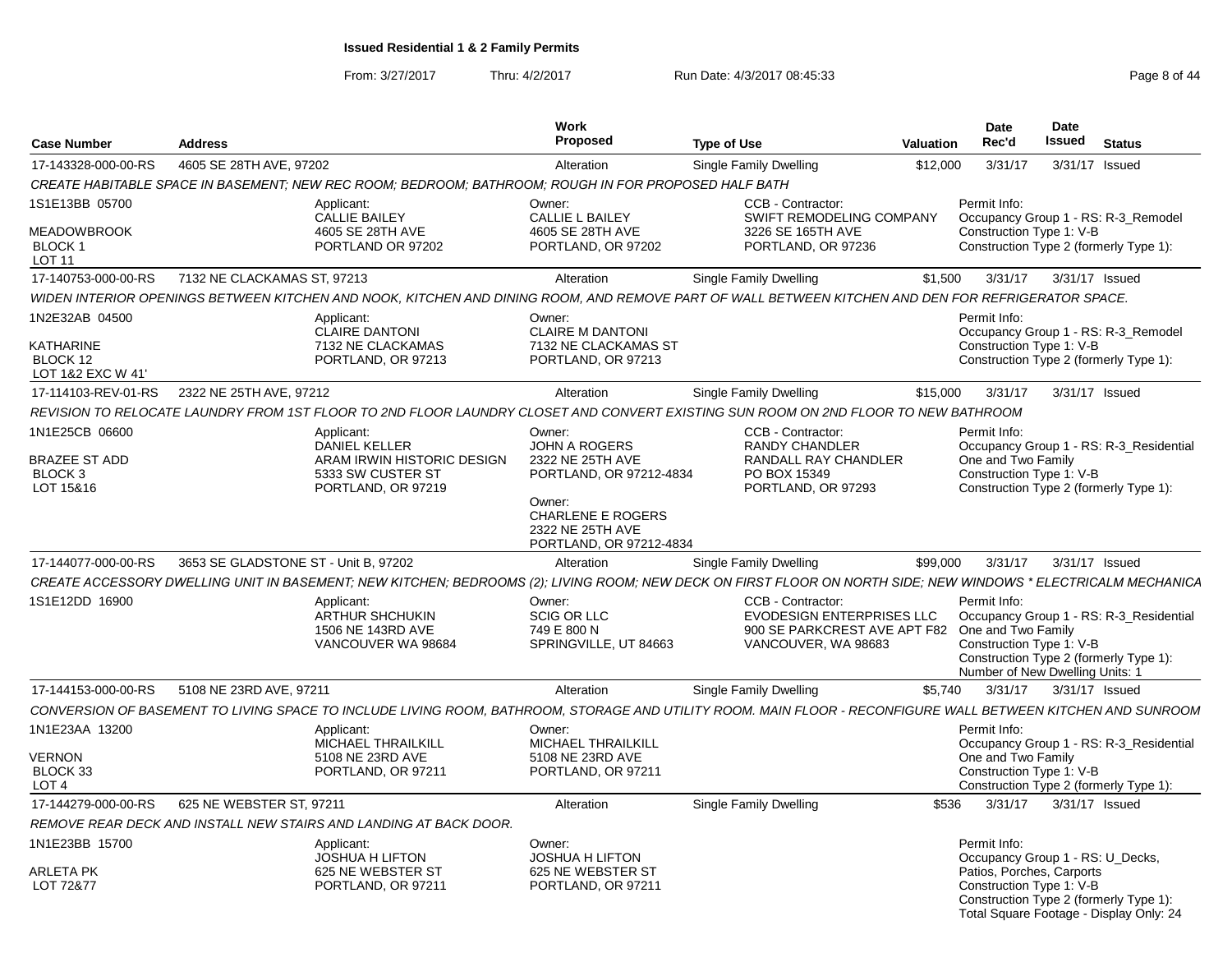From: 3/27/2017Thru: 4/2/2017 Run Date: 4/3/2017 08:45:33 Page 9 of 44

| <b>Case Number</b>                                                                                                          | <b>Address</b>                                           |                                                                                                         | <b>Work</b><br><b>Proposed</b>                                                                                                                             | <b>Type of Use</b>                                                                                                                                           | Valuation | <b>Date</b><br>Rec'd                                           | Date<br><b>Issued</b> | <b>Status</b>                                                                      |
|-----------------------------------------------------------------------------------------------------------------------------|----------------------------------------------------------|---------------------------------------------------------------------------------------------------------|------------------------------------------------------------------------------------------------------------------------------------------------------------|--------------------------------------------------------------------------------------------------------------------------------------------------------------|-----------|----------------------------------------------------------------|-----------------------|------------------------------------------------------------------------------------|
| 17-136102-REV-01-RS                                                                                                         | 3730 SW ERICWOOD LN, 97221                               |                                                                                                         | Alteration                                                                                                                                                 | Single Family Dwelling                                                                                                                                       | \$        | 3/31/17                                                        |                       | 3/31/17 Issued                                                                     |
|                                                                                                                             |                                                          | REVISION TO USE (3) LVL BEAMS AND ADJUST FOOTINGS. REPLACE KITCHEN WINDOW WITH SMALLER, FIXED WINDOW.   |                                                                                                                                                            |                                                                                                                                                              |           |                                                                |                       |                                                                                    |
| 1S1E08CA 03800<br><b>ERICWOOD TERR</b><br>LOT <sub>4</sub>                                                                  |                                                          | Applicant:<br><b>JASON A CALLOUGH</b><br>3730 SW ERICWOOD LN<br>PORTLAND, OR 97221                      | Owner:<br>WINNIE VICTORIA C CALLOUGH<br>3730 SW ERICWOOD LN<br>PORTLAND, OR 97221                                                                          |                                                                                                                                                              |           | Permit Info:<br>Construction Type 1: V-B                       |                       | Occupancy Group 1 - RS: R-3 Remodel<br>Construction Type 2 (formerly Type 1):      |
|                                                                                                                             |                                                          |                                                                                                         | Owner:<br><b>JASON A CALLOUGH</b><br>3730 SW ERICWOOD LN<br>PORTLAND, OR 97221                                                                             |                                                                                                                                                              |           |                                                                |                       |                                                                                    |
| 17-144314-000-00-RS                                                                                                         | 3618 SE HOLGATE BLVD, 97202                              |                                                                                                         | Alteration                                                                                                                                                 | Single Family Dwelling                                                                                                                                       | \$3,700   | 3/31/17                                                        |                       | 3/31/17 Issued                                                                     |
|                                                                                                                             |                                                          |                                                                                                         |                                                                                                                                                            | BASEMENT ALTERATION, FURR OUT WALLS TO CREATE NEW LAUNDRY/STORAGE AREA, REMAINING BASMENT TO BE STORAGE, INSTALL 1 NEW EGRESS WINDOW. INCLUDES ELEC PERMIT   |           |                                                                |                       |                                                                                    |
| 1S1E13AB 01300<br><b>HEARN</b><br>BLOCK 1<br>LOT <sub>1</sub>                                                               |                                                          | Applicant:<br><b>BRIAN STRUB</b><br>3618 SE HOLGATE BLVD<br>PORTLAND, OR 97202                          | Owner:<br><b>BRIAN STRUB</b><br>3618 SE HOLGATE BLVD<br>PORTLAND, OR 97202<br>Owner:<br><b>ERING STRUB</b><br>3618 SE HOLGATE BLVD                         |                                                                                                                                                              |           | Permit Info:<br>One and Two Family<br>Construction Type 1: V-B |                       | Occupancy Group 1 - RS: R-3_Residential<br>Construction Type 2 (formerly Type 1):  |
|                                                                                                                             |                                                          |                                                                                                         | PORTLAND, OR 97202                                                                                                                                         |                                                                                                                                                              |           |                                                                |                       |                                                                                    |
| 17-142524-000-00-RS                                                                                                         | 7731 SE TOLMAN ST, 97206                                 |                                                                                                         | Alteration                                                                                                                                                 | Single Family Dwelling                                                                                                                                       | \$500     | 3/31/17                                                        |                       | 3/31/17 Issued                                                                     |
|                                                                                                                             | SOLAR - 4.06KW ROOF TOP MOUNTED PV SYSTEM - PRESCRIPTIVE |                                                                                                         |                                                                                                                                                            |                                                                                                                                                              |           |                                                                |                       |                                                                                    |
| 1S2E17DD 16600<br><b>CHICAGO</b><br>BLOCK 16<br><b>LOT 16</b>                                                               |                                                          | Applicant:<br>BLUE RAVEN SOLAR LLC<br>1220 S 630 EAST STE 430<br>AMERICAN FORK, UT 84003                | Owner:<br><b>KEIKO N HERRMANN</b><br>7731 SE TOLMAN ST<br>PORTLAND, OR 97206-6354                                                                          | CCB - Contractor:<br>BLUE RAVEN SOLAR LLC<br>1220 S 630 EAST STE 430<br>AMERICAN FORK, UT 84003                                                              |           | Permit Info:<br>One and Two Family<br>Construction Type 1: V-B |                       | Occupancy Group 1 - RS: R-3_Residential<br>Construction Type 2 (formerly Type 1):  |
| 16-283335-000-00-RS                                                                                                         | 10810 NE EUGENE ST, 97220                                |                                                                                                         | Alteration                                                                                                                                                 | Single Family Dwelling                                                                                                                                       | \$6.750   | 3/31/17                                                        |                       | 3/31/17 Issued                                                                     |
|                                                                                                                             | SOLAR - 3.19 KW ROOF MOUNTED PV ARRAY - NON PRESCRIPTIVE |                                                                                                         |                                                                                                                                                            |                                                                                                                                                              |           |                                                                |                       |                                                                                    |
| 1N2E27CA 08200<br><b>CASMUR</b><br>BLOCK 14<br>LOT 1 EXC E 10'I EXC PT IN ST<br>LOT 2 EXC E 10'<br>N 20' OF LOT 3 EXC E 10' |                                                          | Applicant:<br><b>MELEA EGBERT</b><br><b>BLUE RAVEN SOLAR</b><br>1220 S 630 E<br>AMERICAN FORK, UT 84003 | Owner:<br><b>JAMES PHILLIPS</b><br>10810 NE EUGENE ST<br>PORTLAND, OR 97220<br>Owner:<br><b>ALINA PHILLIPS</b><br>10810 NE EUGENE ST<br>PORTLAND, OR 97220 | CCB - Contractor:<br>BLUE RAVEN SOLAR LLC<br>1220 S 630 EAST STE 430<br>AMERICAN FORK, UT 84003                                                              |           | Permit Info:<br>One and Two Family<br>Construction Type 1: V-B |                       | Occupancy Group 1 - RS: R-3_Residential<br>Construction Type 2 (formerly Type 1):  |
| 17-140794-000-00-RS                                                                                                         | 6227 NE 45TH AVE, 97218                                  |                                                                                                         | Alteration                                                                                                                                                 | <b>Single Family Dwelling</b>                                                                                                                                | \$34,471  | 3/31/17                                                        |                       | 3/31/17 Issued                                                                     |
|                                                                                                                             |                                                          |                                                                                                         |                                                                                                                                                            | REMOVE SUNROOM ADDITION AT BACK OF HOUSE PREVIOUSLY CONSTRUCTED WITHOUT PERMT: RECONFIGURE FIRST FLOOR PLAN TO INCLUDE RELOCATION OF KITCHEN: AND FAMILY RO( |           |                                                                |                       |                                                                                    |
| 1N2E18CB 07700                                                                                                              |                                                          | Applicant:<br><b>CHRIS QUINN</b>                                                                        | Owner:<br><b>CHRISTINE E QUINN</b>                                                                                                                         |                                                                                                                                                              |           | Permit Info:                                                   |                       | Occupancy Group 1 - RS: R-3_Remodel                                                |
| <b>STOKES TR</b><br>LOT 3 TL 7700                                                                                           |                                                          | 6227 NE 45TH<br>PORTLAND OR 97218                                                                       | 6227 NE 45TH AVE<br>PORTLAND, OR 97218                                                                                                                     |                                                                                                                                                              |           | Construction Type 1: V-B                                       |                       | Construction Type 2 (formerly Type 1):<br>Total Square Footage - Display Only: 918 |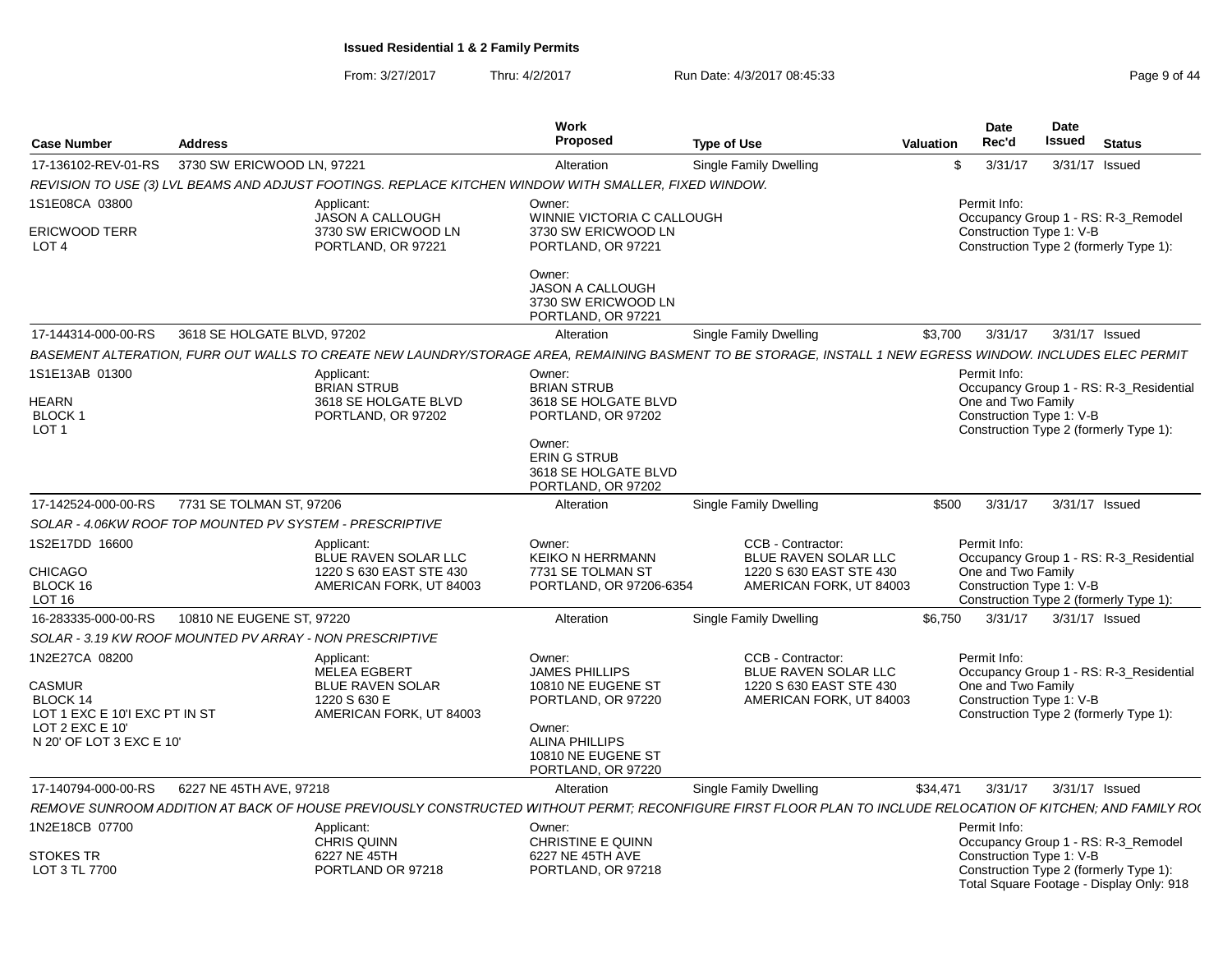From: 3/27/2017Thru: 4/2/2017 **Run Date: 4/3/2017 08:45:33** Page 10 of 44

| <b>Case Number</b>                                                                     | <b>Address</b>                                    |                                                                                                                                            | <b>Work</b><br>Proposed                                                                                                                                   | <b>Type of Use</b>                                                                                                                                                                                                                                                                                        | <b>Valuation</b> | Date<br>Rec'd                                                                                                                               | Date<br>Issued | <b>Status</b>                                                                       |
|----------------------------------------------------------------------------------------|---------------------------------------------------|--------------------------------------------------------------------------------------------------------------------------------------------|-----------------------------------------------------------------------------------------------------------------------------------------------------------|-----------------------------------------------------------------------------------------------------------------------------------------------------------------------------------------------------------------------------------------------------------------------------------------------------------|------------------|---------------------------------------------------------------------------------------------------------------------------------------------|----------------|-------------------------------------------------------------------------------------|
| 17-112214-000-00-RS                                                                    | 2335 SE 24TH AVE - Unit B, 97214                  |                                                                                                                                            | Alteration                                                                                                                                                | Single Family Dwelling                                                                                                                                                                                                                                                                                    | \$48,440         | 3/31/17                                                                                                                                     |                | 3/31/17 Issued                                                                      |
|                                                                                        |                                                   |                                                                                                                                            |                                                                                                                                                           | COVERSION OF PORTION OF BASEMENT TO ACCESSORY DWELLING UNIT, INCLUDES BEDROOM, BATH, AND KITCHEN/FAMILY ROOM; FURR OUT WALLS *** ELECTRICAL PERMIT TO BE OBTAIN                                                                                                                                           |                  |                                                                                                                                             |                |                                                                                     |
| 1S1E02DD 07000                                                                         |                                                   | Applicant:<br>SUSAN E PRIDDY<br>2335 SE 24TH AVE<br>PORTLAND, OR 97214-5507                                                                | Owner:<br>SUSAN E PRIDDY<br>2335 SE 24TH AVE<br>PORTLAND, OR 97214-5507                                                                                   |                                                                                                                                                                                                                                                                                                           |                  | Permit Info:<br>One and Two Family<br>Construction Type 1: V-B<br>Construction Type 2 (formerly Type 1):<br>Number of New Dwelling Units: 1 |                | Occupancy Group 1 - RS: R-3_Residential<br>Total Square Footage - Display Only: 430 |
| 17-143023-000-00-RS                                                                    | 3010 SE TACOMA ST, 97202                          |                                                                                                                                            | Alteration                                                                                                                                                | Single Family Dwelling                                                                                                                                                                                                                                                                                    | \$500            | 3/31/17                                                                                                                                     |                | 3/31/17 Issued                                                                      |
|                                                                                        |                                                   | SOLAR - 4.425KW ROOF TOP MOUNTED PV SYSTEM - PRESCRIPTIVE                                                                                  |                                                                                                                                                           |                                                                                                                                                                                                                                                                                                           |                  |                                                                                                                                             |                |                                                                                     |
| 1S1E24CD 03600<br>SECTION 24 1S 1E<br>TL 3600 0.13 ACRES                               |                                                   | Applicant:<br><b>JORDAN WEISMAN</b><br>SUNBRIDGE SOLAR LLC<br>706 W 17TH STREET<br>VANCOUVER, WA 98660                                     | Owner:<br>ALFREDO CAMACHO<br>3010 SE TACOMA ST<br>PORTLAND, OR 97202-8918<br>Owner:<br>JASON L OSIECZANEK<br>3010 SE TACOMA ST<br>PORTLAND, OR 97202-8918 | CCB - Contractor:<br><b>JORDAN WEISMAN</b><br>SUNBRIDGE SOLAR LLC<br>706 W 17TH STREET<br>VANCOUVER, WA 98660                                                                                                                                                                                             |                  | Permit Info:<br>One and Two Family<br>Construction Type 1: V-B<br>Construction Type 2 (formerly Type 1):                                    |                | Occupancy Group 1 - RS: R-3 Residential                                             |
|                                                                                        | 17-131451-REV-01-RS 3128 SE WOODSTOCK BLVD, 97202 |                                                                                                                                            | Alteration                                                                                                                                                | <b>Single Family Dwelling</b>                                                                                                                                                                                                                                                                             |                  | \$<br>3/31/17                                                                                                                               |                | 3/31/17 Issued                                                                      |
|                                                                                        |                                                   | REVISION TO RELOCATE (2) SOLAR MODULES FROM UPPER ROOF TO LOWER ROOF. SUBSTITUTE WOOD SCREWS FOR 10D NAILS                                 |                                                                                                                                                           |                                                                                                                                                                                                                                                                                                           |                  |                                                                                                                                             |                |                                                                                     |
| 1S1E13CD 00100<br><b>EASTMORELAND</b><br>BLOCK 39<br>LOT 9 EXC PT VAC ALLEY S OF & ADJ |                                                   | Applicant:<br><b>GARRET LITTLE</b><br>SUNBRIDGE SOLAR<br>706 W 17TH STREET<br>VANCOUVER, WA 98660                                          | Owner:<br>CATHERINE I DALTON<br>3128 SE WOODSTOCK BLVD<br>PORTLAND, OR 97202                                                                              | CCB - Contractor:<br>JORDAN WEISMAN<br>SUNBRIDGE SOLAR LLC<br>706 W 17TH STREET<br>VANCOUVER, WA 98660                                                                                                                                                                                                    |                  | Permit Info:<br>One and Two Family<br>Construction Type 1: V-B<br>Construction Type 2 (formerly Type 1):                                    |                | Occupancy Group 1 - RS: R-3_Residential                                             |
| 17-144782-000-00-RS                                                                    | 1030 NE FLORAL PL, 97232                          |                                                                                                                                            | Alteration                                                                                                                                                | <b>Single Family Dwelling</b>                                                                                                                                                                                                                                                                             | \$37,401         | 4/2/17                                                                                                                                      |                | $4/2/17$ Issued                                                                     |
| <b>REMODEL KITCHEN</b>                                                                 |                                                   |                                                                                                                                            |                                                                                                                                                           |                                                                                                                                                                                                                                                                                                           |                  |                                                                                                                                             |                |                                                                                     |
| 1N1E36AA 10400<br>LAURELHURST<br>BLOCK 10<br>LOT <sub>3</sub>                          |                                                   | Applicant:<br><b>WADE FREITAG</b><br><b>CRAFTSMAN DESIGN AND</b><br><b>RENOVATION</b><br>1100 SE GRAND AVE #202<br>PORTLAND, OR 97214-3414 | Owner:<br>JANE E ANGUS<br>1030 NE FLORAL PL<br>PORTLAND, OR 97232-2570                                                                                    | CCB - Contractor:<br>ANCTIL HEATING & COOLING INC<br>2150 N LEWIS AVE<br>PORTLAND, OR 97227<br>CCB - Contractor:<br><b>CRAFTSMAN DESIGN &amp;</b><br><b>RENOVATION LLC</b><br>837 SE 27TH<br>PORTLAND, OR 97214<br>CCB - Contractor:<br>D & F PLUMBING CO<br>4636 N ALBINA AVE<br>PORTLAND, OR 97217-3099 |                  | Permit Info:<br>One and Two Family<br>Construction Type 1: V-B                                                                              |                | Occupancy Group 1 - RS: R-3_Residential<br>Construction Type 2 (formerly Type 1):   |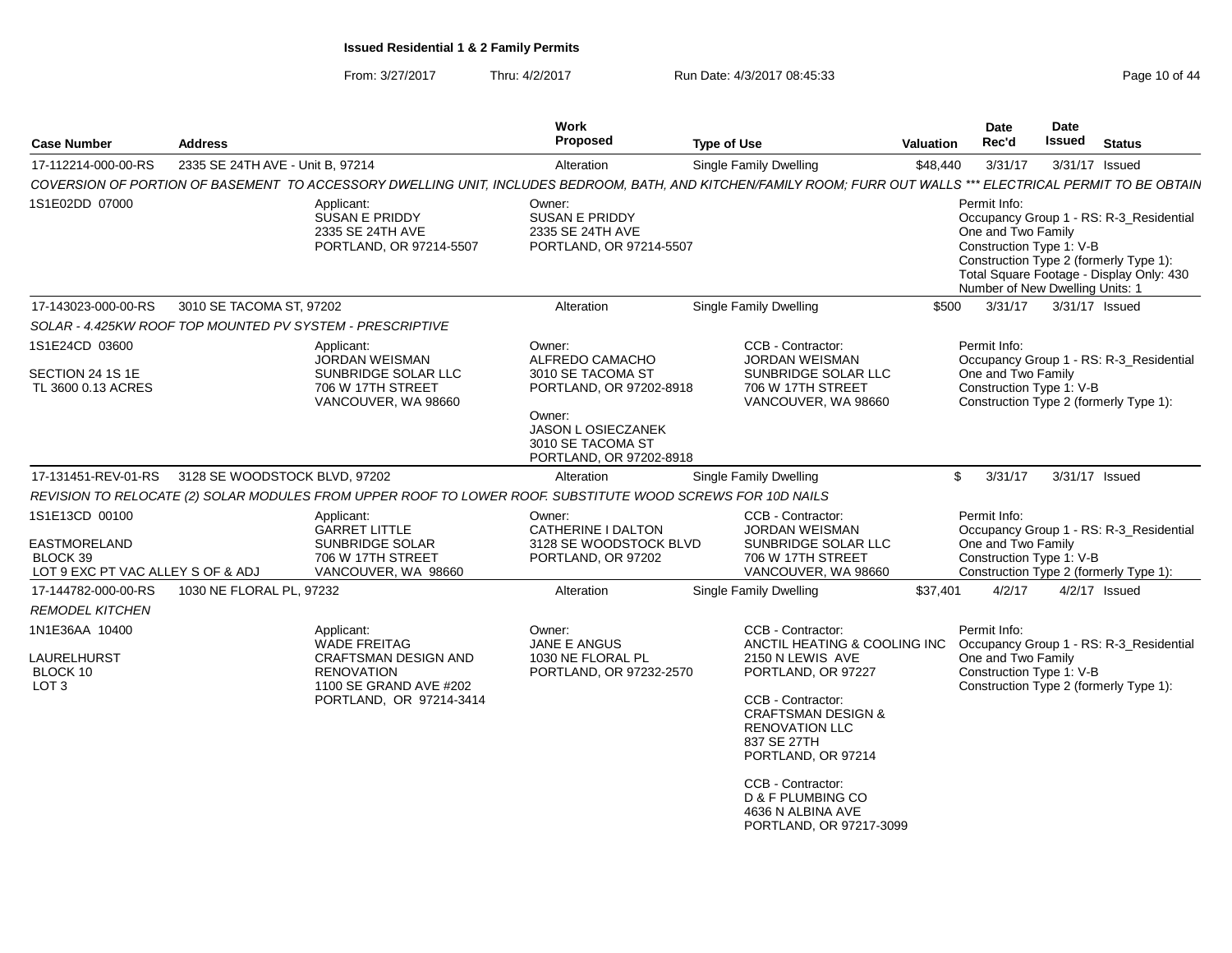From: 3/27/2017Thru: 4/2/2017 **Run Date: 4/3/2017 08:45:33** Page 11 of 44

| <b>Case Number</b>                                                                    | <b>Address</b>                                           |                                                                                                                   | Work<br>Proposed                                                                                                                                   | <b>Type of Use</b>                                                                                                                                            | <b>Valuation</b> | Date<br>Rec'd                                                  | Date<br><b>Issued</b> | <b>Status</b>                                                                     |
|---------------------------------------------------------------------------------------|----------------------------------------------------------|-------------------------------------------------------------------------------------------------------------------|----------------------------------------------------------------------------------------------------------------------------------------------------|---------------------------------------------------------------------------------------------------------------------------------------------------------------|------------------|----------------------------------------------------------------|-----------------------|-----------------------------------------------------------------------------------|
| 17-144783-000-00-RS                                                                   | 5245 NE 28TH AVE, 97211                                  |                                                                                                                   | Alteration                                                                                                                                         | <b>Single Family Dwelling</b>                                                                                                                                 | \$50,000         | 4/2/17                                                         |                       | 4/2/17 Issued                                                                     |
| <b>REMODEL KITCHEN</b>                                                                |                                                          |                                                                                                                   |                                                                                                                                                    |                                                                                                                                                               |                  |                                                                |                       |                                                                                   |
| 1N1E24BB 14300<br>INA PK<br><b>BLOCK7</b><br>LOT <sub>16</sub>                        |                                                          | Applicant:<br><b>DAVID LIPKIND</b><br>SHELBYVILLE PROPERTIES LLC<br>1239 NE SUMMER ST<br>PORTLAND, OR 97211       | Owner:<br>DAVID KAAINOA<br>5245 NE 28TH AVE<br>PORTLAND, OR 97211-6231<br>Owner:<br><b>CHRISTA KAAINOA</b>                                         | CCB - Contractor:<br><b>DAVID LIPKIND</b><br>SHELBYVILLE PROPERTIES LLC<br>1239 NE SUMMER ST<br>PORTLAND, OR 97211                                            |                  | Permit Info:<br>One and Two Family<br>Construction Type 1: V-B |                       | Occupancy Group 1 - RS: R-3_Residential<br>Construction Type 2 (formerly Type 1): |
|                                                                                       |                                                          |                                                                                                                   | 5245 NE 28TH AVE<br>PORTLAND, OR 97211-6231                                                                                                        |                                                                                                                                                               |                  |                                                                |                       |                                                                                   |
| 17-144802-000-00-RS                                                                   | 19305 NW REEDER RD                                       |                                                                                                                   | Alteration                                                                                                                                         | Single Family Dwelling                                                                                                                                        | \$30,000         | 4/2/17                                                         |                       | 4/2/17 Issued                                                                     |
|                                                                                       |                                                          |                                                                                                                   |                                                                                                                                                    | REPAIR WATERPROOF MEMBRANE DECK OVER ENCLOSED PORCH, DETERMINE EXTENT OF WATER DAMAGE AND REPAIR AS NEEDED.  NO EXTERIOR CHANGES TO APPEARANCE OR STRUC       |                  |                                                                |                       |                                                                                   |
| 2N1W16B 00400                                                                         |                                                          | Applicant:<br><b>JAY GOLDEN</b>                                                                                   | Owner:<br><b>JOSEPH F MORAWSKI</b>                                                                                                                 | CCB - Contractor:<br><b>JAY GOLDEN</b>                                                                                                                        |                  | Permit Info:                                                   |                       | Occupancy Group 1 - RS: R-3_Residential                                           |
| SECTION 16 2N 1W<br>TL 400 0.62 ACRES                                                 |                                                          | <b>GOLDWAL CONSTRUCTION INC</b><br>PO BOX 65268<br>VANCOUVER, WA 98665                                            | 19305 NW REEDER RD<br>PORTLAND, OR 97231-1404<br>Owner:<br><b>ELIZABETH NEWCOMB</b>                                                                | GOLDWAL CONSTRUCTION INC<br>PO BOX 65268<br>VANCOUVER, WA 98665                                                                                               |                  | One and Two Family<br>Construction Type 1: V-B                 |                       | Construction Type 2 (formerly Type 1):                                            |
|                                                                                       |                                                          |                                                                                                                   | 19305 NW REEDER RD<br>PORTLAND, OR 97231-1404                                                                                                      |                                                                                                                                                               |                  |                                                                |                       |                                                                                   |
| 17-141096-000-00-RS                                                                   | 4344 SE 28TH AVE, 97202                                  |                                                                                                                   | Alteration                                                                                                                                         | Single Family Dwelling                                                                                                                                        | \$3,000          | 3/27/17                                                        | 3/27/17 Issued        |                                                                                   |
|                                                                                       |                                                          |                                                                                                                   |                                                                                                                                                    | CONVERT PORTION OF BASEMENT TO STORAGE. FURR OUT WALLS AND INSTALL NEW EGRESS WINDOW WITH WINDOW WELL ON SOUTH ELEVATION                                      |                  |                                                                |                       |                                                                                   |
| 1S1E12CC 14400<br>CANONGATE<br><b>BLOCK7</b><br>LOT <sub>20</sub>                     |                                                          | Applicant:<br>DAVID BENJAMIN ELLIS<br><b>DAVID BENJAMIN ELLIS</b><br>4525 NE CAMPAIN STREET<br>PORTLAND, OR 97218 | Owner:<br><b>HEIDI K WEBER</b><br>4344 SE 28TH AVE<br>PORTLAND, OR 97202                                                                           | CCB - Contractor:<br>DAVID BENJAMIN ELLIS<br>DAVID BENJAMIN ELLIS<br>4525 NE CAMPAIN STREET<br>PORTLAND, OR 97218                                             |                  | Permit Info:<br>One and Two Family<br>Construction Type 1: V-B |                       | Occupancy Group 1 - RS: R-3_Residential<br>Construction Type 2 (formerly Type 1): |
| 17-101181-000-00-RS                                                                   | 4014 SW COMUS ST, 97219                                  |                                                                                                                   | Alteration                                                                                                                                         | <b>Single Family Dwelling</b>                                                                                                                                 | \$500            | 3/27/17                                                        |                       | 3/27/17 Under Inspection                                                          |
|                                                                                       | SOLAR - 4.13KW ROOF TOP MOUNTED PV SYSTEM - PRESCRIPTIVE |                                                                                                                   |                                                                                                                                                    |                                                                                                                                                               |                  |                                                                |                       |                                                                                   |
| 1S1E32BB 00700<br><b>WEST PORTLAND PK</b><br>BLOCK 13<br>ELY 5' OF LOT 9<br>LOT 10-13 |                                                          | Applicant:<br><b>JORDAN WEISMAN</b><br>SUNBRIDGE SOLAR LLC<br>706 W 17TH STREET<br>VANCOUVER, WA 98660            | Owner:<br>ANDREY RYABININ<br>4014 SW COMUS ST<br>PORTLAND, OR 97219-7424<br>Owner:<br>OLGA RYABININ<br>4014 SW COMUS ST<br>PORTLAND, OR 97219-7424 | CCB - Contractor:<br><b>JORDAN WEISMAN</b><br>SUNBRIDGE SOLAR LLC<br>706 W 17TH STREET<br>VANCOUVER, WA 98660                                                 |                  | Permit Info:<br>One and Two Family<br>Construction Type 1: V-B |                       | Occupancy Group 1 - RS: R-3_Residential<br>Construction Type 2 (formerly Type 1): |
| 17-140419-000-00-RS                                                                   | 3814 NE 16TH AVE, 97212                                  |                                                                                                                   | Alteration                                                                                                                                         | Single Family Dwelling                                                                                                                                        | \$10,000         | 3/27/17                                                        | 3/27/17 Issued        |                                                                                   |
|                                                                                       |                                                          |                                                                                                                   |                                                                                                                                                    | ALTERATION TO AN EXISTING HALF BATH, REMOVE WALL AND WINDOW AND REBUILD WALL CREATING A LARGER BATHROOM WITH SHOWER. ***MECHANICAL, ELECTRICAL AND PLUMBING F |                  |                                                                |                       |                                                                                   |
| 1N1E23DC 09000                                                                        |                                                          | Applicant:<br>GOBEL CONSTRUCTION LLC                                                                              | Owner:<br>YVONNE L P JOHNSON                                                                                                                       | CCB - Contractor:<br>GOBEL CONSTRUCTION LLC                                                                                                                   |                  | Permit Info:                                                   |                       | Occupancy Group 1 - RS: R-3_Residential                                           |
| <b>DIXON PL</b><br>BLOCK <sub>8</sub><br>LOT <sub>14</sub>                            |                                                          | 7219 N CHASE AVE<br>PORTLAND, OR 97217                                                                            | 3814 NE 16TH AVE<br>PORTLAND, OR 97212                                                                                                             | 7219 N CHASE AVE<br>PORTLAND, OR 97217                                                                                                                        |                  | One and Two Family<br>Construction Type 1: V-B                 |                       | Construction Type 2 (formerly Type 1):                                            |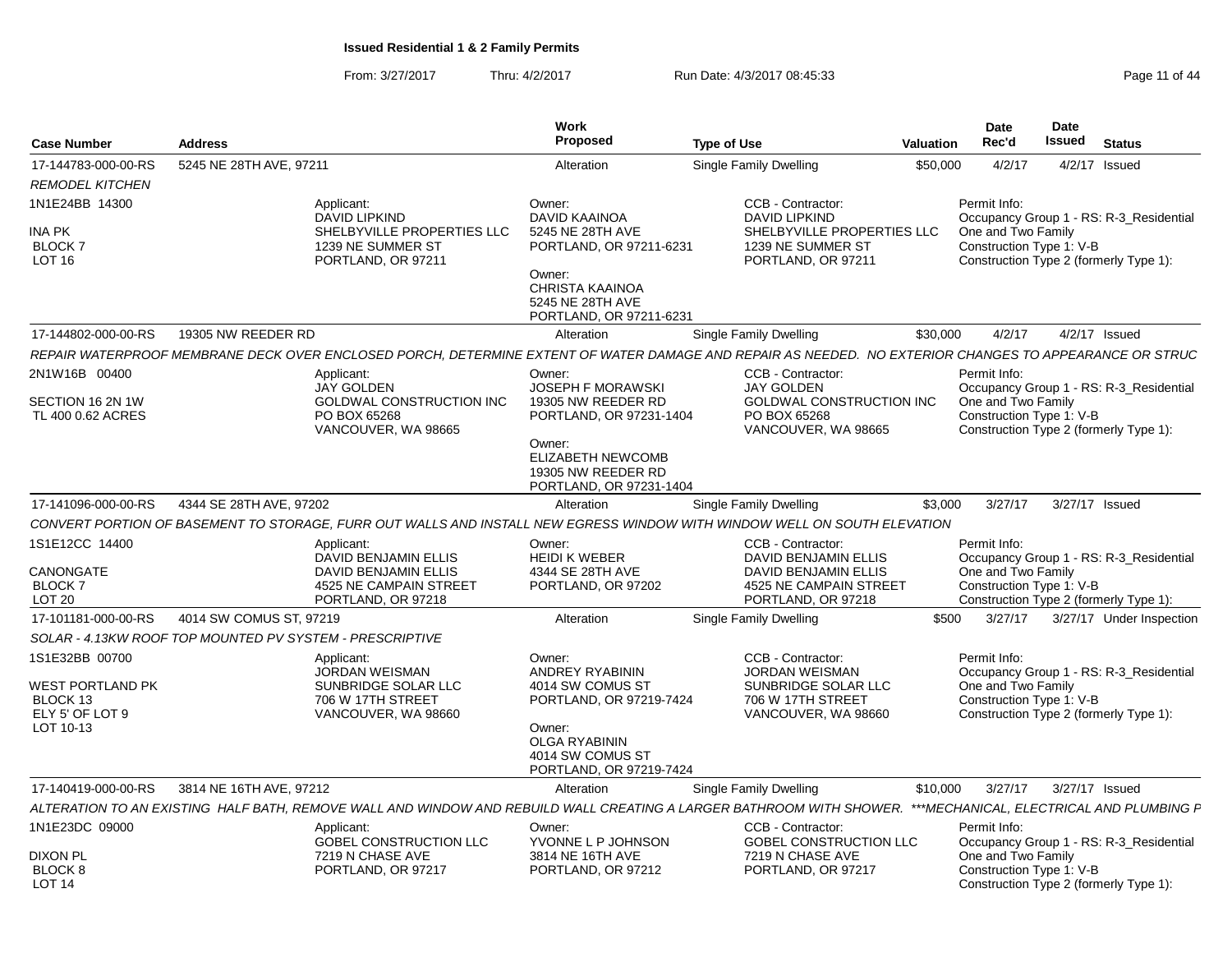From: 3/27/2017Thru: 4/2/2017 **Run Date: 4/3/2017 08:45:33** Page 12 of 44

| <b>Case Number</b>                                                      | <b>Address</b>              |                                                                                                                     | Work<br>Proposed                                                                                                                                 | <b>Type of Use</b>                                                                                          | <b>Valuation</b> | Date<br>Rec'd                                                                                                                                                                                                                                                                                                                                                                                                                                                                                                                                                                                                                                                                                                                                                                                                                                                                                                                                                                                             | <b>Date</b><br><b>Issued</b> | <b>Status</b>                                                                     |  |
|-------------------------------------------------------------------------|-----------------------------|---------------------------------------------------------------------------------------------------------------------|--------------------------------------------------------------------------------------------------------------------------------------------------|-------------------------------------------------------------------------------------------------------------|------------------|-----------------------------------------------------------------------------------------------------------------------------------------------------------------------------------------------------------------------------------------------------------------------------------------------------------------------------------------------------------------------------------------------------------------------------------------------------------------------------------------------------------------------------------------------------------------------------------------------------------------------------------------------------------------------------------------------------------------------------------------------------------------------------------------------------------------------------------------------------------------------------------------------------------------------------------------------------------------------------------------------------------|------------------------------|-----------------------------------------------------------------------------------|--|
| 17-141067-000-00-RS                                                     | 12942 SE MITCHELL ST, 97236 |                                                                                                                     | Alteration                                                                                                                                       | <b>Single Family Dwelling</b>                                                                               |                  | 3/27/17                                                                                                                                                                                                                                                                                                                                                                                                                                                                                                                                                                                                                                                                                                                                                                                                                                                                                                                                                                                                   |                              |                                                                                   |  |
|                                                                         |                             | NEW SECOND STORY PORCH FOR WINDOW EGRESS EXIT AT FRONT OF HOUSE                                                     |                                                                                                                                                  |                                                                                                             |                  | 3/27/17 Under Inspection<br>\$3,000<br>Permit Info:<br>Occupancy Group 1 - RS: R-3_Residential<br>One and Two Family<br>Construction Type 1: V-B<br>Construction Type 2 (formerly Type 1):<br>3/14/17<br>3/27/17 Under Inspection<br>Permit Info:<br>Occupancy Group 1 - RS: R-3_Residential<br>One and Two Family<br>Construction Type 1: V-B<br>Construction Type 2 (formerly Type 1):<br>3/27/17<br>3/27/17 Under Inspection<br>LEGALIZE WORK FROM PREVIOUS OWNER. CONVERT ATTACHED GARAGE TO FAMILY ROOM, OPEN WALL BETWEEN KITCHEN AND FAMILY ROOM, OPEN WALL BETWEEN DEN AND LIVING RO(<br>Permit Info:<br>WEST CREEK CONSTRUCTION LLI Occupancy Group 1 - RS: R-3_Residential<br>One and Two Family<br>Construction Type 1: V-B<br>Construction Type 2 (formerly Type 1):<br>\$500<br>3/27/17<br>3/27/17 Under Inspection<br>Permit Info:<br>Occupancy Group 1 - RS: R-3_Residential<br>One and Two Family<br>Construction Type 1: V-B<br>Construction Type 2 (formerly Type 1):<br>3/27/17 Issued |                              |                                                                                   |  |
| 1S2E14BD 03300<br>CALDERWOOD ADD<br>BLOCK 1<br>LOT <sub>5</sub>         |                             | Applicant:<br><b>MATT BRAIDWOOD</b><br>MATTHEW C BRAIDWOOD<br>1840 SE ANSPACH<br>MILWAUKIE, OR 97267                | Owner:<br>LASHAUNDA JACKSON<br>PO BOX 301322<br>PORTLAND, OR 97294                                                                               | CCB - Contractor:<br><b>MATT BRAIDWOOD</b><br>MATTHEW C BRAIDWOOD<br>1840 SE ANSPACH<br>MILWAUKIE, OR 97267 |                  |                                                                                                                                                                                                                                                                                                                                                                                                                                                                                                                                                                                                                                                                                                                                                                                                                                                                                                                                                                                                           |                              |                                                                                   |  |
| 17-134670-000-00-RS                                                     | 2544 NE 41ST AVE, 97212     |                                                                                                                     | Alteration                                                                                                                                       | Single Family Dwelling                                                                                      | \$45,000         |                                                                                                                                                                                                                                                                                                                                                                                                                                                                                                                                                                                                                                                                                                                                                                                                                                                                                                                                                                                                           |                              |                                                                                   |  |
|                                                                         |                             | CONVERT BASEMENT TO HABITABLE SPACE. CREATE NEW BASEMENT BATHROOM.                                                  |                                                                                                                                                  |                                                                                                             |                  |                                                                                                                                                                                                                                                                                                                                                                                                                                                                                                                                                                                                                                                                                                                                                                                                                                                                                                                                                                                                           |                              |                                                                                   |  |
| 1N1E25AD 16100<br><b>BEAUMONT</b><br>BLOCK 37<br>LOT 9 EXC S 2'         |                             | Applicant:<br>ANDREW JOHNSON<br>ANDREW JOHNSON<br><b>CONSTRUCTION</b><br>9615 SE STANLEY AVE<br>MILWAUKIE, OR 97222 | Owner:<br>ASHLEY D WILLIAMS<br>2544 NE 41ST AVE<br>PORTLAND, OR 97212<br>Owner:<br>TIFFINEY V WILLIAMS<br>2544 NE 41ST AVE<br>PORTLAND, OR 97212 | CCB - Contractor:<br>ANDREW JOHNSON<br>CONSTRUCTION LLC<br>9615 SE STANLEY AVE<br>MILWAUKIE, OR 97222       |                  |                                                                                                                                                                                                                                                                                                                                                                                                                                                                                                                                                                                                                                                                                                                                                                                                                                                                                                                                                                                                           |                              |                                                                                   |  |
| 17-141168-000-00-RS                                                     | 5711 SE HENDERSON ST, 97206 |                                                                                                                     | Alteration                                                                                                                                       | Single Family Dwelling                                                                                      | \$78,000         |                                                                                                                                                                                                                                                                                                                                                                                                                                                                                                                                                                                                                                                                                                                                                                                                                                                                                                                                                                                                           |                              |                                                                                   |  |
|                                                                         |                             |                                                                                                                     |                                                                                                                                                  |                                                                                                             |                  |                                                                                                                                                                                                                                                                                                                                                                                                                                                                                                                                                                                                                                                                                                                                                                                                                                                                                                                                                                                                           |                              |                                                                                   |  |
| 1S2E19AD 07700<br>BONITA PK<br>BLOCK 2<br>LOT <sub>16</sub>             |                             | Applicant:<br>WEST CREEK CONSTRUCTION LLI PLUMB TREE LLC<br>288 S IVY ST<br>CORNELIUS, OR 97113                     | Owner:<br>287 NE 3RD ST #305<br>GRESHAM, OR 97030                                                                                                | CCB - Contractor:<br>288 S IVY ST<br>CORNELIUS, OR 97113                                                    |                  |                                                                                                                                                                                                                                                                                                                                                                                                                                                                                                                                                                                                                                                                                                                                                                                                                                                                                                                                                                                                           |                              |                                                                                   |  |
| 17-141337-000-00-RS                                                     | 5949 SW KELLY AVE, 97201    |                                                                                                                     | Alteration                                                                                                                                       | <b>Single Family Dwelling</b>                                                                               |                  |                                                                                                                                                                                                                                                                                                                                                                                                                                                                                                                                                                                                                                                                                                                                                                                                                                                                                                                                                                                                           |                              |                                                                                   |  |
|                                                                         |                             | KITCHEN REMODEL - ADD 2 STUDS FOR KITCHEN CABINETS AND REDUCE SIZE OF CLOSET. TRADES TO BE PULLED SEPARATELY.       |                                                                                                                                                  |                                                                                                             |                  |                                                                                                                                                                                                                                                                                                                                                                                                                                                                                                                                                                                                                                                                                                                                                                                                                                                                                                                                                                                                           |                              |                                                                                   |  |
| 1S1E15CA 10200<br>SOUTHPORT<br><b>BLOCK 4</b><br>LOT 5 TL 10200         |                             | Applicant:<br><b>TIM JOHNSON</b><br>9503 N WILLIAMETTE BLVD<br>PORTLAND, OR 97203                                   | Owner:<br><b>JOSEPH S RINGO</b><br>5949 SW KELLY AVE<br>PORTLAND, OR 97239-3730                                                                  | CCB - Contractor:<br>FLESCHNER CONSTRUCTION LLC<br>7416 SW 33RD AVE<br>PORTLAND, OR 97219                   |                  |                                                                                                                                                                                                                                                                                                                                                                                                                                                                                                                                                                                                                                                                                                                                                                                                                                                                                                                                                                                                           |                              |                                                                                   |  |
|                                                                         |                             |                                                                                                                     | Owner:<br><b>CHARISSA P RINGO</b><br>5949 SW KELLY AVE<br>PORTLAND, OR 97239-3730                                                                |                                                                                                             |                  |                                                                                                                                                                                                                                                                                                                                                                                                                                                                                                                                                                                                                                                                                                                                                                                                                                                                                                                                                                                                           |                              |                                                                                   |  |
| 17-141394-000-00-RS                                                     | 1310 NE SISKIYOU ST, 97212  |                                                                                                                     | Alteration                                                                                                                                       | Single Family Dwelling                                                                                      | \$700            | 3/27/17                                                                                                                                                                                                                                                                                                                                                                                                                                                                                                                                                                                                                                                                                                                                                                                                                                                                                                                                                                                                   |                              |                                                                                   |  |
|                                                                         |                             | ADD NEW WALLS IN BASEMENT TO CREATE BATHROOM. ROUGH IN ONLY, FIXTURES TO BE ADDED LATER.                            |                                                                                                                                                  |                                                                                                             |                  |                                                                                                                                                                                                                                                                                                                                                                                                                                                                                                                                                                                                                                                                                                                                                                                                                                                                                                                                                                                                           |                              |                                                                                   |  |
| 1N1E26BA 16400<br>IRVINGTON<br>BLOCK <sub>73</sub><br>LOT <sub>20</sub> |                             | Applicant:<br>CHRISTY YORK<br>1310 NE SISKIYOU<br>PORTLAND OR 97212                                                 | Owner:<br><b>CHRISTINA G YORK</b><br>1310 NE SISKIYOU ST<br>PORTLAND, OR 97212-2223                                                              |                                                                                                             |                  | Permit Info:<br>One and Two Family<br>Construction Type 1: V-B                                                                                                                                                                                                                                                                                                                                                                                                                                                                                                                                                                                                                                                                                                                                                                                                                                                                                                                                            |                              | Occupancy Group 1 - RS: R-3_Residential<br>Construction Type 2 (formerly Type 1): |  |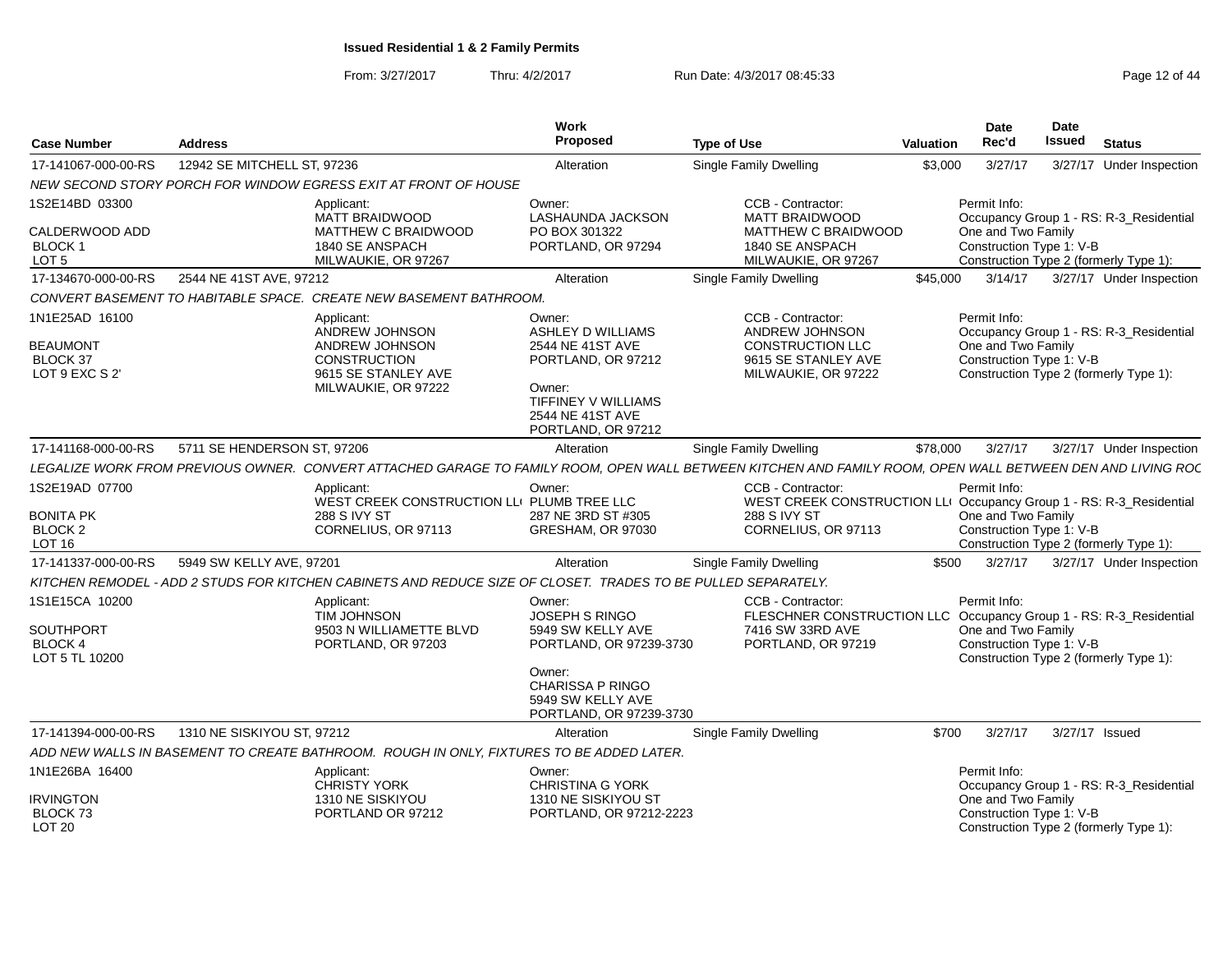From: 3/27/2017Thru: 4/2/2017 **Run Date: 4/3/2017 08:45:33** Page 13 of 44

| <b>Case Number</b>                                                                                                           | <b>Address</b>              |                                                                                                                                                           | <b>Work</b><br>Proposed                                                                  | <b>Type of Use</b>                                                                                                 | <b>Valuation</b> | <b>Date</b><br>Rec'd                                                                                     | Date<br><b>Issued</b> | <b>Status</b>                            |
|------------------------------------------------------------------------------------------------------------------------------|-----------------------------|-----------------------------------------------------------------------------------------------------------------------------------------------------------|------------------------------------------------------------------------------------------|--------------------------------------------------------------------------------------------------------------------|------------------|----------------------------------------------------------------------------------------------------------|-----------------------|------------------------------------------|
| 17-141410-000-00-RS                                                                                                          | 2930 SW PERIANDER ST, 97201 |                                                                                                                                                           | Alteration                                                                               | <b>Single Family Dwelling</b>                                                                                      | \$35,000         | 3/27/17                                                                                                  |                       | 3/27/17 Under Inspection                 |
|                                                                                                                              |                             | RECONFIGURE WALLS AT MASTER BATHROOM TO CREATE LARGER CLOSET AND MASTER BATHROOM, RELOCATE LAUNDRY ROOM; ADD NEW FOOTING REMOVE AND REPLACE POST AND BE   |                                                                                          |                                                                                                                    |                  |                                                                                                          |                       |                                          |
| 1S1E05DD 13900<br><b>WHELPLEY TERR</b><br><b>BLOCK1</b><br>LOT <sub>3</sub>                                                  |                             | Applicant:<br><b>JEFF SMITH</b><br>JEFF SMITH CONSTRUCTION<br>10534 SE VRADENBURG RD<br>HAPPY VALLEY OR 97086                                             | Owner:<br>JOHN R MC PHEE<br>2930 SW PERIANDER ST<br>PORTLAND, OR 97201                   | CCB - Contractor:<br><b>JEFF SMITH</b><br><b>JEFF G SMITH</b><br>10534 SE VRANDENBURG RD<br>HAPPY VALLEY, OR 97086 |                  | Permit Info:<br>One and Two Family<br>Construction Type 1: V-B<br>Construction Type 2 (formerly Type 1): |                       | Occupancy Group 1 - RS: R-3_Residential  |
|                                                                                                                              |                             |                                                                                                                                                           | Owner:<br><b>CYNTHIA A MC PHEE</b><br>2930 SW PERIANDER ST<br>PORTLAND, OR 97201         |                                                                                                                    |                  |                                                                                                          |                       |                                          |
| 17-141265-000-00-RS                                                                                                          | 3426 NE ALAMEDA ST          |                                                                                                                                                           | Alteration                                                                               | <b>Single Family Dwelling</b>                                                                                      | \$9,012          | 3/27/17                                                                                                  | 3/27/17 Issued        |                                          |
|                                                                                                                              |                             | CONVERT LOWER LEVEL UNFINISHED STORAGE AREA TO BEDROOM. ELECTRICAL PERMIT TO BE OBTAINED SEPARATELY.                                                      |                                                                                          |                                                                                                                    |                  |                                                                                                          |                       |                                          |
| 1N1E24DC 18301                                                                                                               |                             | Applicant:<br><b>DAN WILLIAMS</b>                                                                                                                         | Owner:<br><b>EVERETT CUSTOM HOMES INC</b>                                                | CCB - Contractor:<br><b>VIC REMMERS</b>                                                                            |                  | Permit Info:                                                                                             |                       | Occupancy Group 1 - RS: R-3_Remodel      |
| <b>MANITOU</b><br><b>BLOCK1</b><br>LOT 30&31                                                                                 |                             | <b>FASTER PERMITS</b><br>14334 NW EAGLERIDGE LANE<br>PORTLAND, OR 97229                                                                                   | 735 SW 158TH AVE #180<br>BEAVERTON, OR 97006-4952                                        | <b>EVERETT CUSTOM HOMES INC</b><br>3330 NW YEON AVENUE #100<br>PORTLAND, OR 97210                                  |                  | Construction Type 1: V-B<br>Construction Type 2 (formerly Type 1):                                       |                       | Total Square Footage - Display Only: 240 |
| 16-264681-000-00-RS                                                                                                          | 3808 SE HENRY ST, 97202     |                                                                                                                                                           | Alteration                                                                               | <b>Single Family Dwelling</b>                                                                                      | \$50,000         | 10/26/16                                                                                                 | 3/28/17 Issued        |                                          |
|                                                                                                                              |                             | CONVERT BASEMENT TO HABITABLE SPACE INCLUDING NEW BEDROOM WITH EGRESS WINDOW, AND NEW BASEMENT BATHROOM. ***ADD STRUCTURAL REPAIR TO SECOND FLOOR/CEILING |                                                                                          |                                                                                                                    |                  |                                                                                                          |                       |                                          |
| 1S1E13DD 15000<br><b>WOODSTOCK</b><br>BLOCK 80<br>INC PT VAC ST-W 5' OF LOT 1                                                |                             | Applicant:<br><b>JOHN MACNEELA</b><br>CORRIB CONSTRUCTION, LLC<br>5211 SE 33rd Ave<br>Portland, OR 97202                                                  | Owner:<br><b>BRADLEY P JOY</b><br>3808 SE HENRY ST<br>PORTLAND, OR 97202-7669            | CCB - Contractor:<br>JOHN MICHAEL MACNEELA<br>CORRIB CONSTRUCTION LLC<br>5211 SE 33RD AVENUE<br>PORTLAND, OR 97202 |                  | Permit Info:<br>One and Two Family<br>Construction Type 1: V-B<br>Construction Type 2 (formerly Type 1): |                       | Occupancy Group 1 - RS: R-3_Residential  |
| INC PT VAC ST LOT 2                                                                                                          |                             |                                                                                                                                                           | Owner:<br><b>ALISON JOY</b><br>3808 SE HENRY ST<br>PORTLAND, OR 97202-7669               | CCB - Contractor:<br>SHARPE PLUMBING LLC<br>11890 SW WILTON AVE<br><b>TIGARD, OR 97223</b>                         |                  |                                                                                                          |                       |                                          |
| 17-140981-000-00-RS                                                                                                          | 2233 SW 18TH AVE, 97201     |                                                                                                                                                           | Alteration                                                                               | <b>Single Family Dwelling</b>                                                                                      | \$21,780         | 3/26/17                                                                                                  |                       | 3/28/17 Under Inspection                 |
|                                                                                                                              |                             | REPLACE EXISTING HANDRAIL, REPLACE WEST CONCRETE PORCH WITH SAME-SECURE LOOSE STONE AROUND PORCH. NO GROUND DISTURBANCE.                                  |                                                                                          |                                                                                                                    |                  |                                                                                                          |                       |                                          |
| 1S1E04CA 09800<br><b>CARTERS ADD TO P</b><br>BLOCK 80<br>LOT 3&4<br>HISTORIC PROPERTY 15 YR 2005<br>POTENTIAL ADDITIONAL TAX |                             | Applicant:<br><b>Matthew McCarthy</b><br>JDL Development, Inc.<br>2314 NW SAVIER<br>PORTLAND, OR 97210                                                    | Owner:<br><b>JAMES B OBERHOLTZER</b><br>2233 SW 18TH AVE<br>PORTLAND, OR 97201<br>Owner: | CCB - Contractor:<br>JDL DEVELOPMENT INC<br>2314 NW SAVIER ST<br>PORTLAND, OR 97210-2514                           |                  | Permit Info:<br>One and Two Family<br>Construction Type 1: V-B<br>Construction Type 2 (formerly Type 1): |                       | Occupancy Group 1 - RS: R-3_Residential  |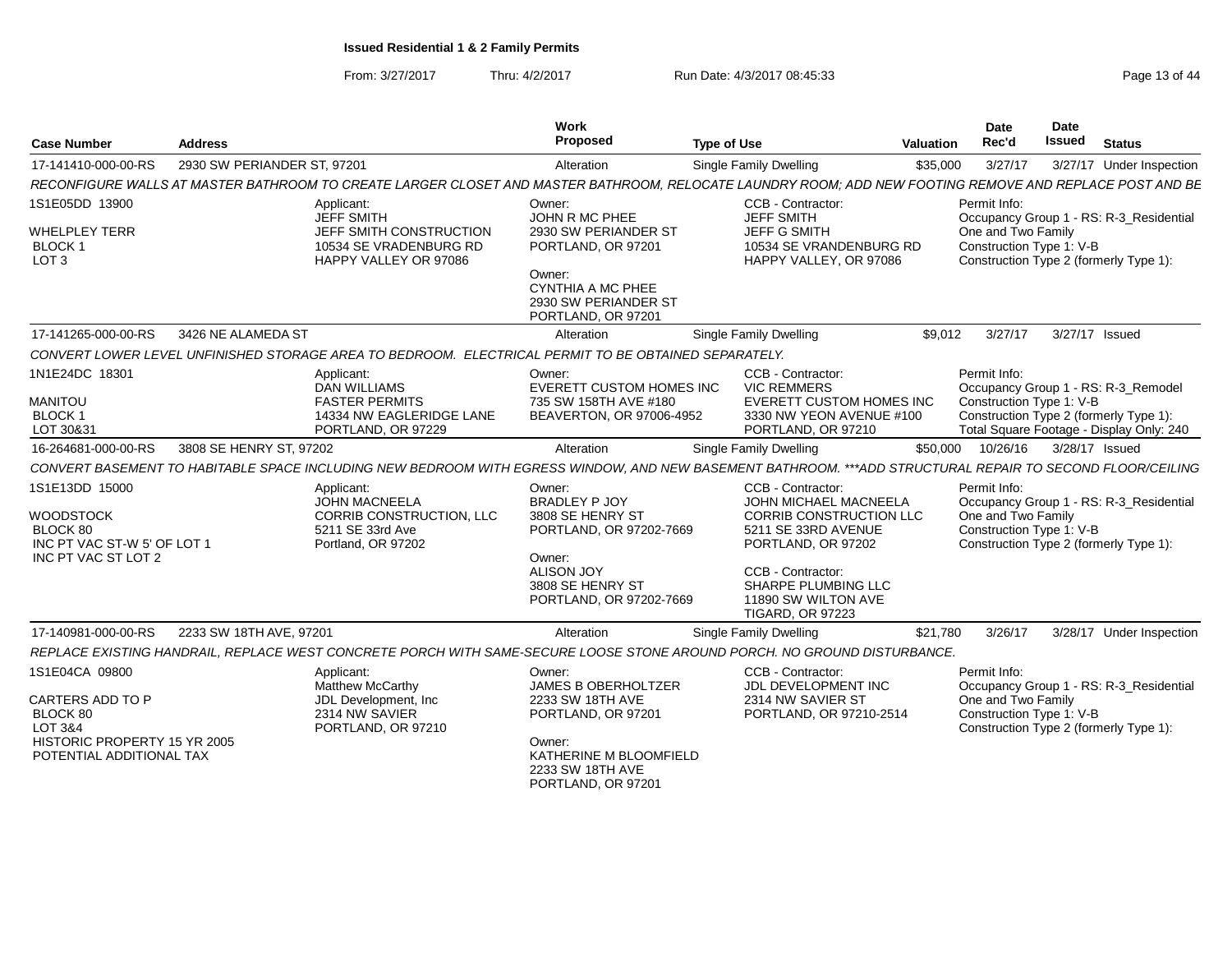From: 3/27/2017Thru: 4/2/2017 **Run Date: 4/3/2017 08:45:33** Page 14 of 44

| <b>Case Number</b>                                         | <b>Address</b>                                            |                                                                                           | Work<br>Proposed                                                             | <b>Type of Use</b>                                                                                                                                            | <b>Valuation</b> | <b>Date</b><br>Rec'd                                                                     | <b>Date</b><br>Issued | <b>Status</b>                            |  |
|------------------------------------------------------------|-----------------------------------------------------------|-------------------------------------------------------------------------------------------|------------------------------------------------------------------------------|---------------------------------------------------------------------------------------------------------------------------------------------------------------|------------------|------------------------------------------------------------------------------------------|-----------------------|------------------------------------------|--|
| 17-141778-000-00-RS                                        | 241 NW HILLTOP DR, 97210                                  |                                                                                           | Alteration                                                                   | Single Family Dwelling                                                                                                                                        | \$10,000         | 3/28/17                                                                                  | 3/28/17 Issued        |                                          |  |
|                                                            |                                                           | REMOVE LOAD BEARING WALL AT LIVING ROOM****ELECTRICAL PERMIT TO BE OBTAINED SEPARATELY*** |                                                                              |                                                                                                                                                               |                  |                                                                                          |                       |                                          |  |
| 1N1E31DD 04700                                             |                                                           | Applicant:<br><b>DEAN ZAROSINSKI</b>                                                      | Owner:<br>JOHN C BROWN                                                       | CCB - Contractor:<br><b>ALEX FREDDI</b>                                                                                                                       |                  | Permit Info:                                                                             |                       | Occupancy Group 1 - RS: R-3_Residential  |  |
| SECTION 31 1N 1E<br>TL 4700 2.50 ACRES                     |                                                           | ZAROSINSKI ENGINEERING &<br><b>DESIGN INC</b><br>1400 NW 155TH CIRCLE                     | 241 NW HILLTOP DR<br>PORTLAND, OR 97210                                      | ALEX FREDDI CONSTRUCTION LL( One and Two Family<br>9753 SW APPALOOSA PLACE<br>BEAVERTON, OR 97008                                                             |                  | Construction Type 1: V-B<br>Construction Type 2 (formerly Type 1):                       |                       |                                          |  |
|                                                            |                                                           | VANCOUVER, WA 98665                                                                       | Owner:<br>NANCY K BROWN<br>241 NW HILLTOP DR<br>PORTLAND, OR 97210           |                                                                                                                                                               |                  |                                                                                          |                       |                                          |  |
| 17-141795-000-00-RS                                        | 4234 NE 70TH AVE, 97218                                   |                                                                                           | Alteration                                                                   | <b>Single Family Dwelling</b>                                                                                                                                 | \$500            | 3/28/17                                                                                  | 3/28/17 Issued        |                                          |  |
|                                                            | SOLAR - 2.70 KW ROOF TOP MOUNTED PV SYSTEM - PRESCRIPTIVE |                                                                                           |                                                                              |                                                                                                                                                               |                  |                                                                                          |                       |                                          |  |
| 1N2E20CA 11600                                             |                                                           | Applicant:<br><b>DAN TRACY</b>                                                            | Owner:<br><b>MARILYN REDWINE</b>                                             | CCB - Contractor:<br>PREMIER ENERGY INC                                                                                                                       |                  | Permit Info:                                                                             |                       | Occupancy Group 1 - RS: R-3_Residential  |  |
| <b>FLEISCHNER PK</b><br><b>BLOCK 5</b><br>LOT 1&2 TL 11600 |                                                           | PREMIER ENERGY INC<br>556 SOMMERSET RD<br>WOODLAND, WA 98674                              | 4234 NE 70TH AVE<br>PORTLAND, OR 97218-3669                                  | 556 SOMMERSET RD<br>WOODLAND, WA 98674                                                                                                                        |                  | One and Two Family<br>Construction Type 1: V-B<br>Construction Type 2 (formerly Type 1): |                       |                                          |  |
|                                                            |                                                           |                                                                                           |                                                                              | CCB - Contractor:<br>LIGHTING ELECTRIC LLC<br>2225 MOLALLA RD<br>WOODBURN, OR 97071                                                                           |                  |                                                                                          |                       |                                          |  |
| 17-138004-000-00-RS                                        | 2834 NE 27TH AVE, 97212                                   |                                                                                           | Alteration                                                                   | Single Family Dwelling                                                                                                                                        | \$45,000         | 3/28/17                                                                                  | 3/28/17 Issued        |                                          |  |
|                                                            |                                                           |                                                                                           |                                                                              | CREATE HABITABLE SPACE IN BASEMENT; NEW BEDROOM; FAMILY ROOM; BEDROOM; UTILITY ROOM WITH SINK; VOLUNTARY INSTALLATION OF ANCHORS BETWEEN EXISTING FRAMED STRU |                  |                                                                                          |                       |                                          |  |
| 1N1E25BC 12400                                             |                                                           | Applicant:<br>OMAR MARTINEZ BARRERA                                                       | Owner:<br>CHRISTOPHER R DODSON                                               | CCB - Contractor:<br><b>CASA BONITA LLC</b>                                                                                                                   |                  | Permit Info:                                                                             |                       | Occupancy Group 1 - RS: R-3_Remodel      |  |
| <b>GLENEYRIE</b>                                           |                                                           | <b>CASA BONITA LLC</b>                                                                    | 2834 NE 27TH AVE                                                             | 1631 NE BROADWAY #721                                                                                                                                         |                  | Construction Type 1: V-B                                                                 |                       |                                          |  |
| <b>BLOCK 4</b><br>LOT <sub>20</sub>                        |                                                           | 1631 NE BROADWAY #721<br>PORTLAND, OR 97232                                               | PORTLAND, OR 97212                                                           | PORTLAND, OR 97232                                                                                                                                            |                  | Construction Type 2 (formerly Type 1):                                                   |                       | Total Square Footage - Display Only: 890 |  |
|                                                            |                                                           |                                                                                           | Owner:<br><b>STACEY M L DODSON</b><br>2834 NE 27TH AVE<br>PORTLAND, OR 97212 |                                                                                                                                                               |                  |                                                                                          |                       |                                          |  |
| 17-135475-000-00-RS                                        | 7879 SE 11TH AVE, 97202                                   |                                                                                           | Alteration                                                                   | <b>Single Family Dwelling</b>                                                                                                                                 | \$500            | 3/28/17                                                                                  | 3/28/17 Issued        |                                          |  |
|                                                            | SOLAR - 3.50KW ROOF TOP MOUNTED PV SYSTEM - PRESCRIPTIVE  |                                                                                           |                                                                              |                                                                                                                                                               |                  |                                                                                          |                       |                                          |  |
| 1S1E23CA 19400                                             |                                                           | Applicant:<br>ELEMENTAL ENERGY LLC                                                        | Owner:<br>ALAN BALDIVIESO                                                    | CCB - Contractor:<br>ELEMENTAL ENERGY LLC                                                                                                                     |                  | Permit Info:                                                                             |                       | Occupancy Group 1 - RS: R-3_Residential  |  |
| <b>CITY VIEW PK</b><br>BLOCK 14<br>S 66 2/3' OF LOT 18     | 3123 SE BELMONT ST<br>PORTLAND, OR 97214                  |                                                                                           | 7879 SE 11TH AVE<br>PORTLAND, OR 97202-6311                                  | 3123 SE BELMONT ST<br>PORTLAND, OR 97214                                                                                                                      |                  | One and Two Family<br>Construction Type 1: V-B<br>Construction Type 2 (formerly Type 1): |                       |                                          |  |
|                                                            |                                                           |                                                                                           | Owner:<br>JENNIFER WETZEL<br>7879 SE 11TH AVE<br>PORTLAND, OR 97202-6311     |                                                                                                                                                               |                  |                                                                                          |                       |                                          |  |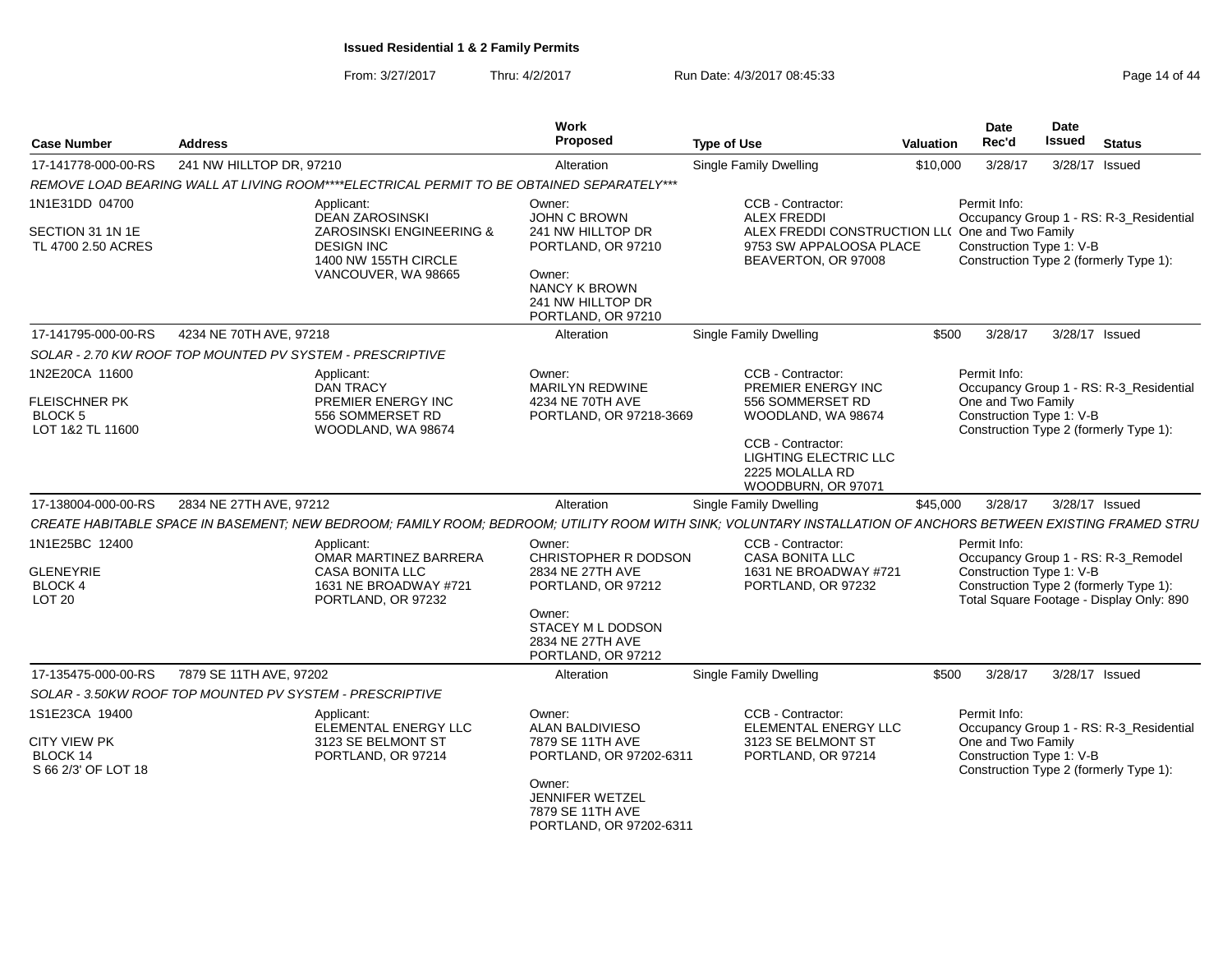From: 3/27/2017Thru: 4/2/2017 **Run Date: 4/3/2017 08:45:33** Page 15 of 44

| <b>Case Number</b>                                                          | <b>Address</b>           |                                                                                          | Work<br>Proposed                                                                                                                                           | <b>Type of Use</b>                                                                                     | Valuation                                                                                | <b>Date</b><br>Rec'd                                               | Date<br><b>Issued</b> | <b>Status</b>                                                                     |
|-----------------------------------------------------------------------------|--------------------------|------------------------------------------------------------------------------------------|------------------------------------------------------------------------------------------------------------------------------------------------------------|--------------------------------------------------------------------------------------------------------|------------------------------------------------------------------------------------------|--------------------------------------------------------------------|-----------------------|-----------------------------------------------------------------------------------|
| 17-142030-000-00-RS                                                         | 6225 NE GLISAN ST, 97213 |                                                                                          | Alteration                                                                                                                                                 | <b>Single Family Dwelling</b>                                                                          | \$6,500                                                                                  | 3/28/17                                                            |                       | 3/28/17 Issued                                                                    |
|                                                                             |                          | NEW INTERIOR STAIR; NEW EXTERIOR CONCRETE LANDING AND FOUNDATION WALL (See Comments)     |                                                                                                                                                            |                                                                                                        |                                                                                          |                                                                    |                       |                                                                                   |
| 1N2E32BC 11000<br><b>PARKHURST ADD &amp; SUB</b>                            |                          | Applicant:<br><b>CHRIS DILLINGHAM</b><br>DILLINGHAM CONSTRUCTION INC                     | Owner:<br>STEPHEN R SWALWELL<br>14010 BEEMER WAY                                                                                                           | CCB - Contractor:<br><b>CHRIS DILLINGHAM</b><br>DILLINGHAM CONSTRUCTION INC                            |                                                                                          | Permit Info:<br>One and Two Family                                 |                       | Occupancy Group 1 - RS: R-3_Residential                                           |
| BLOCK <sub>9</sub><br>LOT <sub>7</sub>                                      |                          | 703 SE 19TH AVE<br>PORTLAND, OR 97214                                                    | 703 SE 19TH AVE<br>OREGON CITY, OR 97045-1120<br>PORTLAND, OR 97214<br>Owner:<br><b>HEIDI L SWALWELL</b><br>14010 BEEMER WAY<br>OREGON CITY, OR 97045-1120 |                                                                                                        |                                                                                          | Construction Type 1: V-B                                           |                       | Construction Type 2 (formerly Type 1):                                            |
| 16-292125-REV-01-RS                                                         | 30 SE 91ST AVE, 97216    |                                                                                          | Alteration                                                                                                                                                 | Single Family Dwelling                                                                                 |                                                                                          | \$<br>3/28/17                                                      |                       | 3/28/17 Issued                                                                    |
|                                                                             |                          | REVISION TO RELOCATE 3 PANELS FROM WEST ROOF ARRAY TO EAST ROOF ARRAY                    |                                                                                                                                                            |                                                                                                        |                                                                                          |                                                                    |                       |                                                                                   |
| 1N2E33CD 00600                                                              |                          | Applicant:<br><b>JAMES MENDEZ</b>                                                        | Owner:<br><b>GEERT H AERTS</b>                                                                                                                             | CCB - Contractor:<br>SUNLIGHT SOLAR ENERGY INC                                                         |                                                                                          | Permit Info:<br>One and Two Family                                 |                       | Occupancy Group 1 - RS: R-3_Residential                                           |
| <b>MABEL VILLE</b><br>BLOCK 10<br>LOT 20-22                                 |                          | SUNLIGHT SOLAR ENERGY<br>7935 E BURNSIDE STREET<br>PORTLAND OREGON 97215                 | 30 SE 91ST AVE<br>PORTLAND, OR 97216-1502                                                                                                                  | 50 SE SCOTT STREET #13<br><b>BEND, OR 97702</b>                                                        |                                                                                          | Construction Type 1: V-B<br>Construction Type 2 (formerly Type 1): |                       |                                                                                   |
| 17-141052-000-00-RS                                                         | 1044 SE 114TH PL, 97216  |                                                                                          | Alteration                                                                                                                                                 | Single Family Dwelling                                                                                 | \$500                                                                                    | 3/28/17                                                            | 3/28/17 Issued        |                                                                                   |
| SOLAR - 5.22KW ROOF TOP MOUNTED PV SYSTEM - PRESCRIPTIVE                    |                          |                                                                                          |                                                                                                                                                            |                                                                                                        |                                                                                          |                                                                    |                       |                                                                                   |
| 1S2E03AB 09900<br><b>RANCHWOOD</b><br><b>BLOCK 4</b><br>INC PT VAC ST LOT 7 |                          | Applicant:<br>BLUE RAVEN SOLAR LLC<br>1220 S 630 EAST STE 430<br>AMERICAN FORK, UT 84003 | Owner:<br><b>SAMANTHA WALL</b><br>1044 SE 114TH PL<br>PORTLAND, OR 97216<br>Owner:<br><b>STEPHEN SLAPPE</b>                                                | CCB - Contractor:<br><b>BLUE RAVEN SOLAR LLC</b><br>1220 S 630 EAST STE 430<br>AMERICAN FORK, UT 84003 |                                                                                          | Permit Info:<br>One and Two Family<br>Construction Type 1: V-B     |                       | Occupancy Group 1 - RS: R-3_Residential<br>Construction Type 2 (formerly Type 1): |
|                                                                             |                          |                                                                                          | 1044 SE 114TH PL<br>PORTLAND, OR 97216                                                                                                                     |                                                                                                        |                                                                                          |                                                                    |                       |                                                                                   |
| 17-141282-000-00-RS                                                         | 6024 SE 90TH AVE         |                                                                                          | Alteration                                                                                                                                                 | Single Family Dwelling                                                                                 | \$500                                                                                    | 3/28/17                                                            |                       | 3/28/17 Issued                                                                    |
| SOLAR - 2.9KW ROOF TOP MOUNTED PV SYSTEM - PRESCRIPTIVE                     |                          |                                                                                          |                                                                                                                                                            |                                                                                                        |                                                                                          |                                                                    |                       |                                                                                   |
| 1S2E16CD 04501                                                              |                          | Applicant:<br>BLUE RAVEN SOLAR LLC                                                       | Owner:<br>LEISL R WEHMEULLER                                                                                                                               | CCB - Contractor:<br>BLUE RAVEN SOLAR LLC                                                              |                                                                                          | Permit Info:                                                       |                       | Occupancy Group 1 - RS: R-3_Residential                                           |
| <b>ARLETA PK 2</b><br>BLOCK 13<br>LOT <sub>19</sub>                         |                          | 1220 S 630 EAST STE 430<br>AMERICAN FORK, UT 84003                                       | 6024 SE 90TH AVE<br>PORTLAND, OR 97266                                                                                                                     | 1220 S 630 EAST STE 430<br>AMERICAN FORK, UT 84003                                                     | One and Two Family<br>Construction Type 1: V-B<br>Construction Type 2 (formerly Type 1): |                                                                    |                       |                                                                                   |
|                                                                             |                          |                                                                                          | Owner:<br><b>SUSAN WEHMUELLER</b><br>6024 SE 90TH AVE<br>PORTLAND, OR 97266                                                                                |                                                                                                        |                                                                                          |                                                                    |                       |                                                                                   |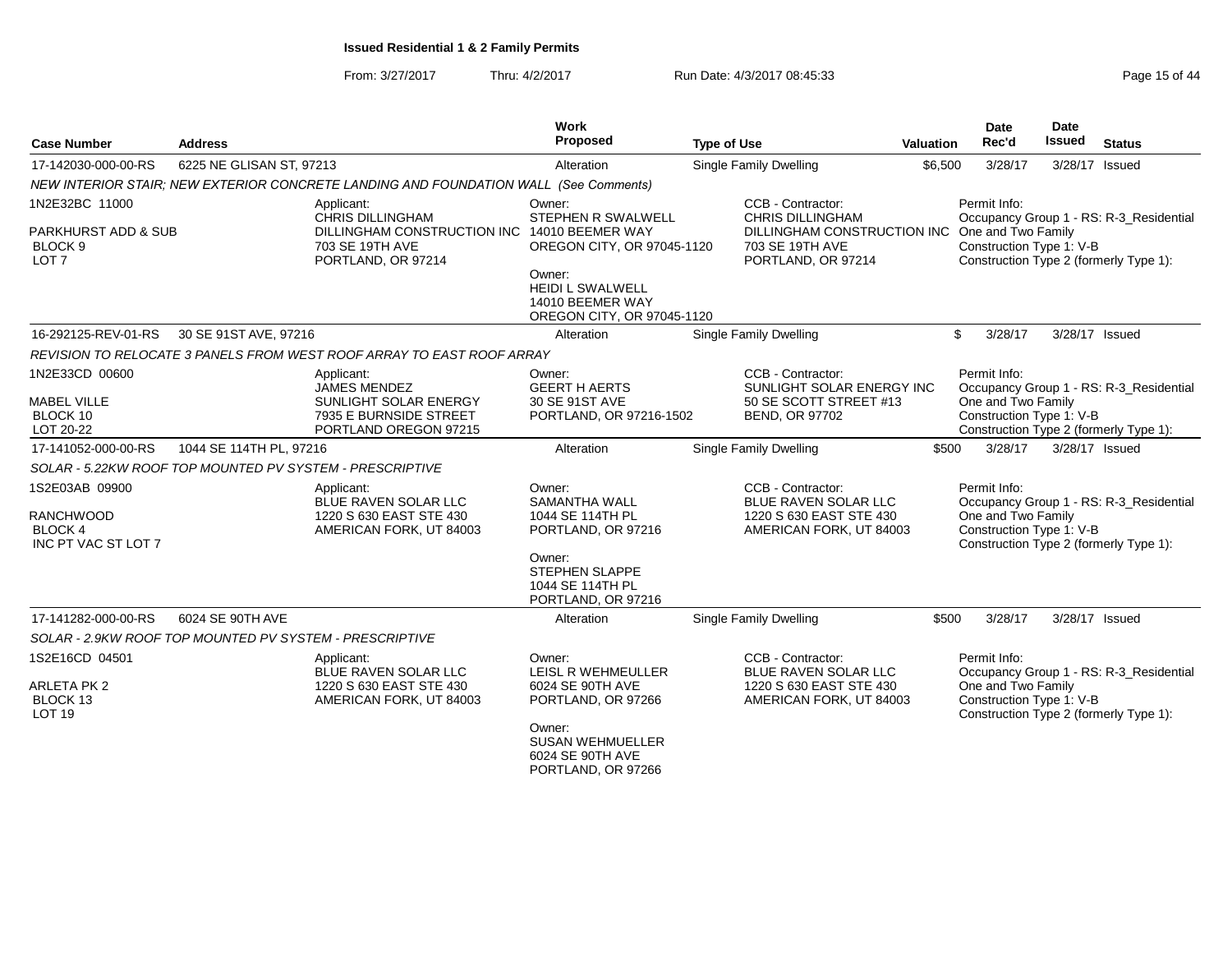From: 3/27/2017Thru: 4/2/2017 **Run Date: 4/3/2017 08:45:33** Page 16 of 44

| <b>Case Number</b>                                                    | <b>Address</b>                                           |                                                                                    | Work<br>Proposed<br><b>Type of Use</b>                                                                                                                         |                                                                                                                                                                |          | <b>Date</b><br>Rec'd<br>Valuation                                                                        | Date<br>Issued | <b>Status</b>                           |
|-----------------------------------------------------------------------|----------------------------------------------------------|------------------------------------------------------------------------------------|----------------------------------------------------------------------------------------------------------------------------------------------------------------|----------------------------------------------------------------------------------------------------------------------------------------------------------------|----------|----------------------------------------------------------------------------------------------------------|----------------|-----------------------------------------|
| 17-141270-000-00-RS                                                   | 7325 SE TOLMAN ST, 97206                                 |                                                                                    | Alteration                                                                                                                                                     | <b>Single Family Dwelling</b>                                                                                                                                  | \$500    | 3/28/17                                                                                                  | 3/28/17        | Issued                                  |
|                                                                       | SOLAR - 4.64KW ROOF TOP MOUNTED PV SYSTEM - PRESCRIPTIVE |                                                                                    |                                                                                                                                                                |                                                                                                                                                                |          |                                                                                                          |                |                                         |
| 1S2E17DC 12600<br><b>CORVALLIS ADD</b><br>BLOCK 8<br>LOT <sub>8</sub> | Applicant:                                               | BLUE RAVEN SOLAR LLC<br>1220 S 630 EAST STE 430<br>AMERICAN FORK, UT 84003         | Owner:<br>JOSEPH C BRITTON<br>7325 SE TOLMAN ST<br>PORTLAND, OR 97206-6467                                                                                     | CCB - Contractor:<br>BLUE RAVEN SOLAR LLC<br>1220 S 630 EAST STE 430<br>AMERICAN FORK, UT 84003                                                                |          | Permit Info:<br>One and Two Family<br>Construction Type 1: V-B<br>Construction Type 2 (formerly Type 1): |                | Occupancy Group 1 - RS: R-3 Residential |
|                                                                       |                                                          |                                                                                    | Owner:<br>JULIE A BRITTON<br>7325 SE TOLMAN ST<br>PORTLAND, OR 97206-6467                                                                                      |                                                                                                                                                                |          |                                                                                                          |                |                                         |
| 17-141470-000-00-RS                                                   | 4221 NE 132ND AVE, 97230                                 |                                                                                    | Alteration                                                                                                                                                     | <b>Single Family Dwelling</b>                                                                                                                                  | \$16,000 | 3/28/17                                                                                                  |                | 3/28/17 Under Inspection                |
|                                                                       |                                                          |                                                                                    |                                                                                                                                                                | ALTERATION TO SFR - MAIN FLOOR NEW WALL IN BATHROOM FOR NEW SHOWER, REPLACE SLIDING GLASS DOOR WITH 8' FRENCH DOORS AT LIVING ROOM, REMOVE WALLS BETWEEN KITCI |          |                                                                                                          |                |                                         |
| 1N2E23CA 08900                                                        | Applicant:                                               | MICHAEL MITCHELL                                                                   | Owner:<br>STUDIO DEFINE LLC                                                                                                                                    | CCB - Contractor:<br>MICHAEL MITCHELL                                                                                                                          |          | Permit Info:                                                                                             |                | Occupancy Group 1 - RS: R-3_Residential |
| PRESTIGE PK<br><b>BLOCK 8</b><br>LOT <sub>7</sub>                     |                                                          | <b>GLACIER VALLEY BUILDERS LLC</b><br>4625 NE 118TH AVE<br>PORTLAND, OR 97220      | 1920 SW RIVER DR #E606<br>PORTLAND, OR 97201                                                                                                                   | <b>GLACIER VALLEY BUILDERS LLC</b><br>4625 NE 118TH AVE<br>PORTLAND, OR 97220                                                                                  |          | One and Two Family<br>Construction Type 1: V-B<br>Construction Type 2 (formerly Type 1):                 |                |                                         |
| 17-133814-000-00-RS                                                   | 6929 N MOORE AVE, 97217                                  |                                                                                    | Alteration                                                                                                                                                     | Single Family Dwelling                                                                                                                                         | \$60,000 | 3/28/17                                                                                                  | 3/28/17 Issued |                                         |
|                                                                       |                                                          |                                                                                    |                                                                                                                                                                | CREATE HABITABLE SPACE IN BASEMENT; NEW BEDROOM; BATHROOM; AND LEGALIZE AND EXPAND HABITABLE SPACE IN ATTIC WITH NEW BEDROOM                                   |          |                                                                                                          |                |                                         |
| 1N1E15AC 06500<br><b>SARATOGA</b><br><b>BLOCK1</b><br>LOT 8&9         | Applicant:<br><b>DON KERN</b>                            | DKJR CREATIVE CARPENTRY<br>AND DESIGN<br>3215 NE 84TH AVE<br>PORTLAND OR 97220     | Owner:<br><b>KENAN GINSBERG</b><br>6929 N MOORE AVE<br>PORTLAND, OR 97217-1727<br>Owner:<br><b>SERRA SERMET</b><br>6929 N MOORE AVE<br>PORTLAND, OR 97217-1727 | CCB - Contractor:<br>DONALD EUGENE KERN JR<br>3215 NE 84TH AVE<br>PORTLAND, OR 97220                                                                           |          | Permit Info:<br>Construction Type 1: V-B<br>Construction Type 2 (formerly Type 1):                       |                | Occupancy Group 1 - RS: R-3 Remodel     |
| 17-142482-000-00-RS                                                   | 7314 SE 14TH AVE, 97202                                  |                                                                                    | Alteration                                                                                                                                                     | Single Family Dwelling                                                                                                                                         | \$10,250 | 3/28/17                                                                                                  | 3/28/17 Issued |                                         |
|                                                                       | EXTERIOR STAIRCASE AND DOOR TO BASEMENT.                 |                                                                                    |                                                                                                                                                                |                                                                                                                                                                |          |                                                                                                          |                |                                         |
| 1S1E23BD 03800                                                        | Applicant:                                               | <b>STEVE GEMMELL</b>                                                               | Owner:<br><b>SIMON FULFORD</b>                                                                                                                                 | CCB - Contractor:<br><b>STEVE GEMMELL</b>                                                                                                                      |          | Permit Info:                                                                                             |                | Occupancy Group 1 - RS: R-3_Residential |
| CITY VIEW PK ADD & NO 2<br>BLOCK 13<br><b>LOT 11</b>                  |                                                          | <b>GEMMELL CONSTRUCTION LLC</b><br>210 SE MADISON ST SUITE 1<br>PORTLAND, OR 97214 | 7314 SE 14TH AVE<br>PORTLAND, OR 97202<br>Owner:<br><b>CLARE WILKINSON</b><br>7314 SE 14TH AVE<br>PORTLAND, OR 97202                                           | <b>GEMMELL CONSTRUCTION LLC</b><br>210 SE MADISON ST SUITE 1<br>PORTLAND, OR 97214                                                                             |          | One and Two Family<br>Construction Type 1: V-B<br>Construction Type 2 (formerly Type 1):                 |                |                                         |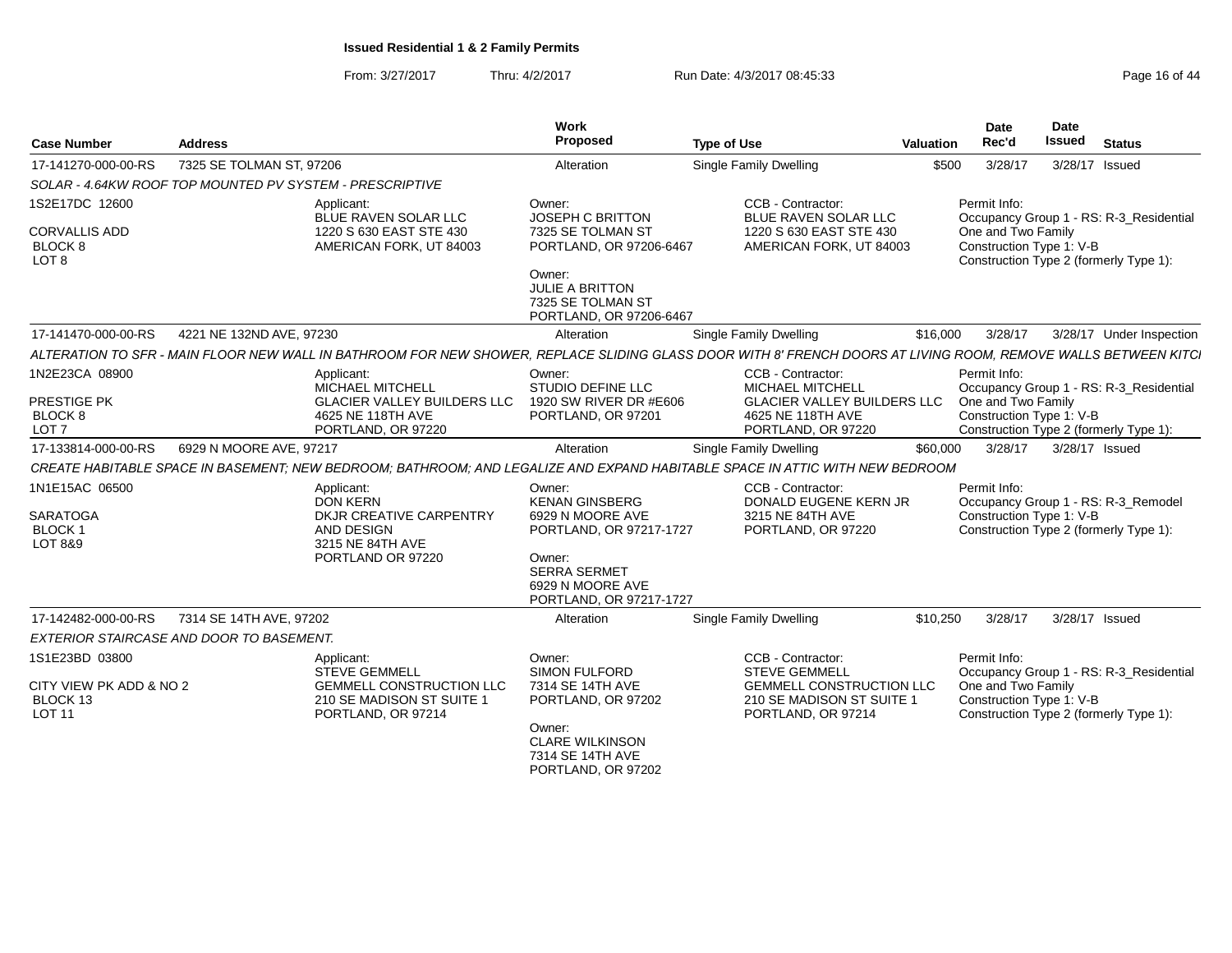From: 3/27/2017Thru: 4/2/2017 **Run Date: 4/3/2017 08:45:33** Page 17 of 44

| <b>Case Number</b>                                                                 | <b>Address</b>                      |                                                                                                            | Work<br>Proposed                                                                                                 | <b>Type of Use</b>                                                                                                                                            | <b>Valuation</b> | <b>Date</b><br>Rec'd                                           | <b>Date</b><br>Issued | <b>Status</b>                                                                     |
|------------------------------------------------------------------------------------|-------------------------------------|------------------------------------------------------------------------------------------------------------|------------------------------------------------------------------------------------------------------------------|---------------------------------------------------------------------------------------------------------------------------------------------------------------|------------------|----------------------------------------------------------------|-----------------------|-----------------------------------------------------------------------------------|
| 16-131404-REV-01-RS                                                                | 3834 N MICHIGAN AVE - Unit B, 97227 |                                                                                                            | Alteration                                                                                                       | Single Family Dwelling                                                                                                                                        | \$2,500          | 3/28/17                                                        | 3/28/17 Issued        |                                                                                   |
|                                                                                    |                                     | REVISION TO REMOVE STAIRS TO THE BASEMENT, FRAME IN SPACE TO CREATE SHARED LAUNDRY ROOM ON THE MAIN LEVEL. |                                                                                                                  |                                                                                                                                                               |                  |                                                                |                       |                                                                                   |
| 1N1E22CD 08700                                                                     |                                     | Applicant:<br><b>CHARLES A GALFORD</b><br>2106 N SKIDMORE CT<br>PORTLAND, OR 97217                         | Owner:<br><b>CHARLES A GALFORD</b><br>2106 N SKIDMORE CT<br>PORTLAND, OR 97217<br>Owner:<br><b>MARION K RICE</b> | <b>CCB - Contractor:</b><br>J A M CONCEPT REMODELING LLC Occupancy Group 1 - RS: R-3_Remodel<br>3439 NE SANDY BLVD # 610<br>PORTLAND, OR 97232                |                  | Permit Info:<br>Construction Type 1: V-B                       |                       | Construction Type 2 (formerly Type 1):                                            |
|                                                                                    |                                     |                                                                                                            | 2106 N SKIDMORE CT<br>PORTLAND, OR 97217                                                                         |                                                                                                                                                               |                  |                                                                |                       |                                                                                   |
| 17-142254-000-00-RS                                                                | 341 SE 50TH AVE, 97215              |                                                                                                            | Alteration                                                                                                       | Single Family Dwelling                                                                                                                                        | \$25,000         | 3/28/17                                                        |                       | 3/28/17 Under Inspection                                                          |
|                                                                                    |                                     |                                                                                                            |                                                                                                                  | REMOVE BEARING WALL BETWEEN KITCHEN AND DINING ROOM, INSTALL NEW SUPPORT BEAMS AND FOOTINGS ***MECHANICAL, ELECTRICAL, PLUMBING PERMITS TO BE OBTAINED SEPARA |                  |                                                                |                       |                                                                                   |
| 1N2E31CD 06600                                                                     |                                     | Applicant:<br><b>EDWARD PAGET</b>                                                                          | Owner:<br>ADAM J TALBOT                                                                                          | CCB - Contractor:<br><b>EDWARD PAGET</b>                                                                                                                      |                  | Permit Info:                                                   |                       | Occupancy Group 1 - RS: R-3_Remodel                                               |
| PROVIDENCE HTS<br><b>BLOCK7</b><br>LOT <sub>13</sub>                               |                                     | <b>EDWARD HAROLD PAGET</b><br>8564 SE 58TH AVE<br>PORTLAND, OR 97206                                       | 341 SE 50TH AVE<br>PORTLAND, OR 97215                                                                            | <b>EDWARD HAROLD PAGET</b><br>8564 SE 58TH AVE<br>PORTLAND, OR 97206                                                                                          |                  | Construction Type 1: V-B                                       |                       | Construction Type 2 (formerly Type 1):                                            |
|                                                                                    |                                     |                                                                                                            | Owner:<br>JOCELYN M TALBOT<br>341 SE 50TH AVE<br>PORTLAND, OR 97215                                              |                                                                                                                                                               |                  |                                                                |                       |                                                                                   |
| 17-129561-000-00-RS                                                                | 7308 N MOBILE AVE                   |                                                                                                            | Alteration                                                                                                       | Single Family Dwelling                                                                                                                                        | \$500            | 3/29/17                                                        | 3/29/17 Issued        |                                                                                   |
| SOLAR - 4.72KW ROOF TOP MOUNTED PV SYSTEM - PRESCRIPTIVE                           |                                     |                                                                                                            |                                                                                                                  |                                                                                                                                                               |                  |                                                                |                       |                                                                                   |
| 1N1E16AB 03701<br><b>FIRST ELECTRIC ADD</b><br><b>BLOCK 7</b><br>LOT <sub>10</sub> |                                     | Applicant:<br>SOLARCITY CORPORATION<br>3055 CLEARVIEW WAY<br>SAN MATEO, CA 94402                           | Owner:<br><b>KEVIN NADOLNY</b><br>7308 N MOBILE AVE<br>PORTLAND, OR 97217                                        | CCB - Contractor:<br>SOLARCITY CORPORATION<br>3055 CLEARVIEW WAY<br>SAN MATEO, CA 94402                                                                       |                  | Permit Info:<br>One and Two Family<br>Construction Type 1: V-B |                       | Occupancy Group 1 - RS: R-3_Residential<br>Construction Type 2 (formerly Type 1): |
| S 6.25' OF LOT 11                                                                  |                                     |                                                                                                            | Owner:<br><b>TOMOKO Y NADOLNY</b><br>7308 N MOBILE AVE<br>PORTLAND, OR 97217                                     |                                                                                                                                                               |                  |                                                                |                       |                                                                                   |
| 17-141044-000-00-RS                                                                | 1928 NW NEW HOPE CT, 97229          |                                                                                                            | Alteration                                                                                                       | Single Family Dwelling                                                                                                                                        | \$500            | 3/29/17                                                        | 3/29/17 Issued        |                                                                                   |
|                                                                                    |                                     | SOLAR - 12.685KW ROOF TOP MOUNTED PV SYSTEM - PRESCRIPTIVE                                                 |                                                                                                                  |                                                                                                                                                               |                  |                                                                |                       |                                                                                   |
| 1N1W26DC 01800<br>FOREST HOLLOW<br><b>BLOCK3</b><br>LOT <sub>16</sub>              |                                     | Applicant:<br>SOLARCITY CORPORATION<br>3055 CLEARVIEW WAY<br>SAN MATEO, CA 94402                           | Owner:<br><b>CHRISTIAN R YOUNGERMAN</b><br>1928 NW NEW HOPE CT<br>PORTLAND, OR 97229-7596                        | CCB - Contractor:<br>SOLARCITY CORPORATION<br>3055 CLEARVIEW WAY<br>SAN MATEO, CA 94402                                                                       |                  | Permit Info:<br>One and Two Family<br>Construction Type 1: V-B |                       | Occupancy Group 1 - RS: R-3_Residential<br>Construction Type 2 (formerly Type 1): |
|                                                                                    |                                     |                                                                                                            | Owner:<br>LORINNA H LOMBARDI<br>1928 NW NEW HOPE CT<br>PORTLAND, OR 97229-7596                                   |                                                                                                                                                               |                  |                                                                |                       |                                                                                   |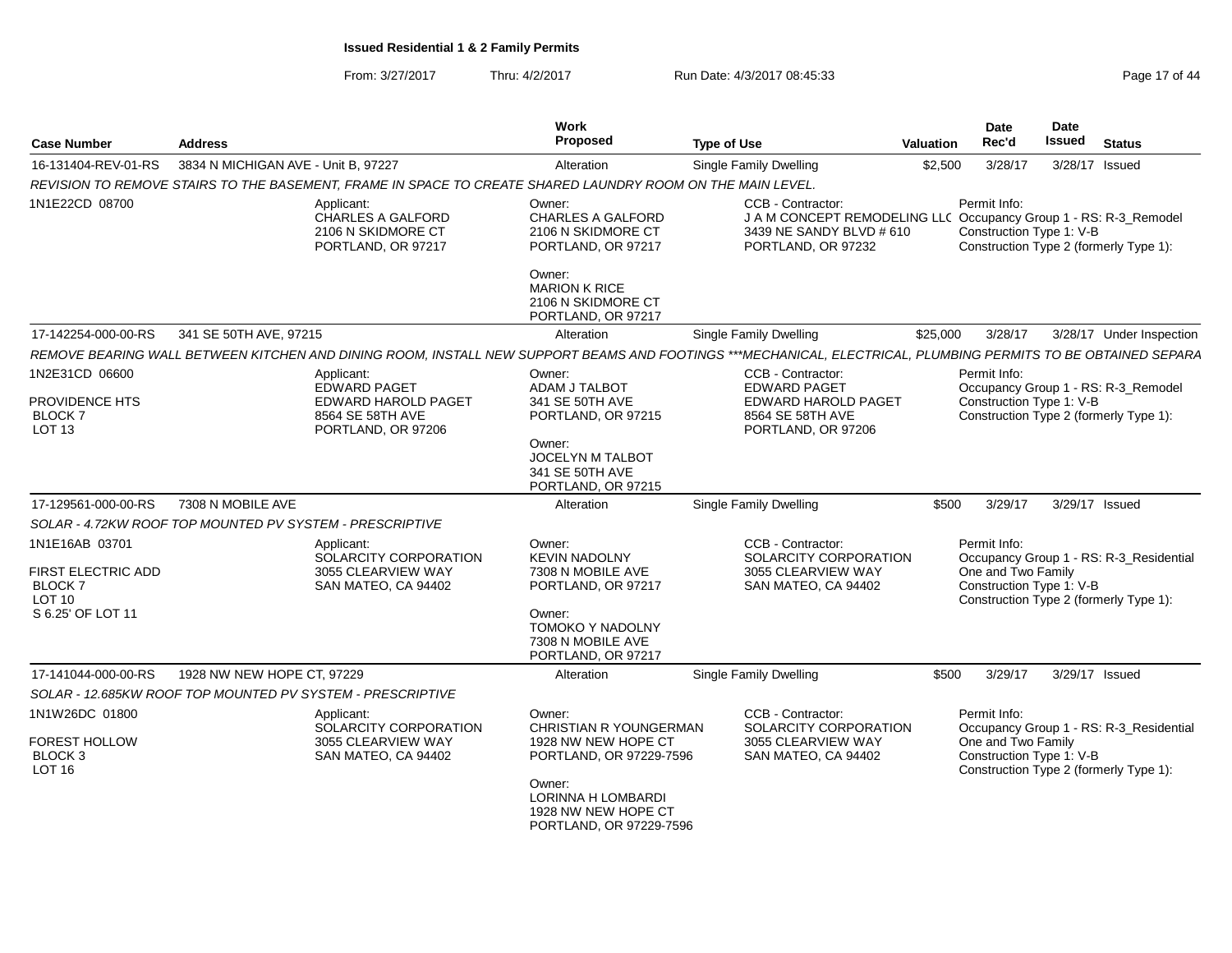From: 3/27/2017Thru: 4/2/2017 **Run Date: 4/3/2017 08:45:33** Page 18 of 44

| <b>Case Number</b>                                                      | <b>Address</b>                                                                   |                                                                                                                                                                    | <b>Work</b><br><b>Proposed</b>                                                     | <b>Type of Use</b>                                                                          | <b>Valuation</b>                                                                                                                                    | <b>Date</b><br>Rec'd                                           | <b>Date</b><br><b>Issued</b> | <b>Status</b>                                                                     |
|-------------------------------------------------------------------------|----------------------------------------------------------------------------------|--------------------------------------------------------------------------------------------------------------------------------------------------------------------|------------------------------------------------------------------------------------|---------------------------------------------------------------------------------------------|-----------------------------------------------------------------------------------------------------------------------------------------------------|----------------------------------------------------------------|------------------------------|-----------------------------------------------------------------------------------|
| 17-141049-000-00-RS                                                     | 4617 SE 63RD AVE, 97206                                                          |                                                                                                                                                                    | Alteration                                                                         | Single Family Dwelling                                                                      | \$500                                                                                                                                               | 3/29/17                                                        |                              | 3/29/17 Issued                                                                    |
|                                                                         |                                                                                  | SOLAR - 5.31KW ROOF TOP MOUNTED PV SYSTEM - PRESCRIPTIVE                                                                                                           |                                                                                    |                                                                                             |                                                                                                                                                     |                                                                |                              |                                                                                   |
| 1S2E17BB 06600<br>LAURELWOOD ANX<br>BLOCK <sub>2</sub><br><b>LOT 22</b> | Applicant:<br>SOLARCITY CORPORATION<br>3055 CLEARVIEW WAY<br>SAN MATEO, CA 94402 |                                                                                                                                                                    | Owner:<br><b>LAWRENCE J PICARD</b><br>4617 SE 63RD AVE<br>PORTLAND, OR 97206-4619  | CCB - Contractor:<br>SOLARCITY CORPORATION<br>3055 CLEARVIEW WAY<br>SAN MATEO, CA 94402     | Permit Info:<br>Occupancy Group 1 - RS: R-3_Residential<br>One and Two Family<br>Construction Type 1: V-B<br>Construction Type 2 (formerly Type 1): |                                                                |                              |                                                                                   |
|                                                                         |                                                                                  |                                                                                                                                                                    | Owner:<br>DIANNA L PICARD<br>4617 SE 63RD AVE<br>PORTLAND, OR 97206-4619           |                                                                                             |                                                                                                                                                     |                                                                |                              |                                                                                   |
| 17-141250-000-00-RS                                                     | 4752 SE MILWAUKIE AVE, 97202                                                     |                                                                                                                                                                    | Alteration                                                                         | Single Family Dwelling                                                                      | \$500                                                                                                                                               | 3/29/17                                                        |                              | 3/29/17 Issued                                                                    |
|                                                                         |                                                                                  | SOLAR - 3.78KW ROOF TOP MOUNTED PV SYSTEM - PRESCRIPTIVE                                                                                                           |                                                                                    |                                                                                             |                                                                                                                                                     |                                                                |                              |                                                                                   |
| 1S1E14AB 03108<br><b>MIKE POLLOCK</b><br>LOT <sub>8</sub>               |                                                                                  | Applicant:<br>SOLARCITY CORPORATION<br>3055 CLEARVIEW WAY<br>SAN MATEO, CA 94402                                                                                   | Owner:<br><b>LIAM M PELOT</b><br>4752 SE MILWAUKIE AVE<br>PORTLAND, OR 97202       | CCB - Contractor:<br>SOLARCITY CORPORATION<br>3055 CLEARVIEW WAY<br>SAN MATEO, CA 94402     |                                                                                                                                                     | Permit Info:<br>One and Two Family<br>Construction Type 1: V-B |                              | Occupancy Group 1 - RS: R-3_Residential<br>Construction Type 2 (formerly Type 1): |
|                                                                         |                                                                                  |                                                                                                                                                                    | Owner:<br>ALLISON D PELOT<br>4752 SE MILWAUKIE AVE<br>PORTLAND, OR 97202           |                                                                                             |                                                                                                                                                     |                                                                |                              |                                                                                   |
| 17-141830-000-00-RS                                                     | 2640 SW FAIRMOUNT BLVD, 97201                                                    |                                                                                                                                                                    | Alteration                                                                         | Single Family Dwelling                                                                      | \$120,000                                                                                                                                           | 3/28/17                                                        |                              | 3/29/17 Issued                                                                    |
|                                                                         |                                                                                  | REPAIR EXISTING DECK AND DRIVE WAY SUPPORT STRUCTURE. USING EXISTING FOOTINGS. NO GROUND DISTURBANCE.                                                              |                                                                                    |                                                                                             |                                                                                                                                                     |                                                                |                              |                                                                                   |
| 1S1E08AD 03100<br><b>WINTERWOOD</b><br>LOT <sub>19</sub>                |                                                                                  | Applicant:<br><b>ANDY MCBRIDE</b><br>CASCADE NW CONSTRUCTION<br>801 E MAIN ST<br>MOLALLA, OR 97038                                                                 | Owner:<br>RANDALL W HANSON<br>2640 SW FAIRMOUNT BLVD<br>PORTLAND, OR 97239         | CCB - Contractor:<br><b>BEAR CREEK SERVICES INC</b><br>801 MAIN STREET<br>MOLALLA, OR 97038 |                                                                                                                                                     | Permit Info:<br>One and Two Family<br>Construction Type 1: V-B |                              | Occupancy Group 1 - RS: R-3_Residential<br>Construction Type 2 (formerly Type 1): |
|                                                                         |                                                                                  |                                                                                                                                                                    | Owner:<br><b>KIMBERLY S HANSON</b><br>2640 SW FAIRMOUNT BLVD<br>PORTLAND, OR 97239 |                                                                                             |                                                                                                                                                     |                                                                |                              |                                                                                   |
| 17-142112-000-00-RS                                                     | 6332 SW BOUNDARY ST, 97221                                                       |                                                                                                                                                                    | Alteration                                                                         | Single Family Dwelling                                                                      | \$13,500                                                                                                                                            | 3/29/17                                                        |                              | 3/29/17 Issued                                                                    |
|                                                                         |                                                                                  | ALTERATION TO REMOVE WALLS BETWEEN KITCHEN/DINING, DINING/HALL, AND BEDROOM/HALL; REMOVE PARTITION WALLS IN DINING AND AT ENTRY; NEW BEAM AT DINING AND POSTS IN B |                                                                                    |                                                                                             |                                                                                                                                                     |                                                                |                              |                                                                                   |
| 1S1E18BC 03200                                                          |                                                                                  | Applicant:<br>DEREK L HENDERSON                                                                                                                                    | Owner:<br><b>DEREK L HENDERSON</b>                                                 | CCB - Contractor:<br>RJ RAMOS ENTERPRISES INC                                               |                                                                                                                                                     | Permit Info:                                                   |                              | Occupancy Group 1 - RS: R-3_Residential                                           |
| SECTION 18 1S 1E<br>TL 3200 0.30 ACRES                                  |                                                                                  | 6332 SW BOUNDARY ST<br>PORTLAND, OR 97221                                                                                                                          | 6332 SW BOUNDARY ST<br>PORTLAND, OR 97221                                          | 6808 SE 74TH AVE<br>PORTLAND, OR 97206                                                      |                                                                                                                                                     | One and Two Family<br>Construction Type 1: V-B                 |                              | Construction Type 2 (formerly Type 1):                                            |
|                                                                         |                                                                                  |                                                                                                                                                                    | Owner:<br>YVETTE HENDERSON<br>6332 SW BOUNDARY ST<br>PORTLAND, OR 97221            |                                                                                             |                                                                                                                                                     |                                                                |                              |                                                                                   |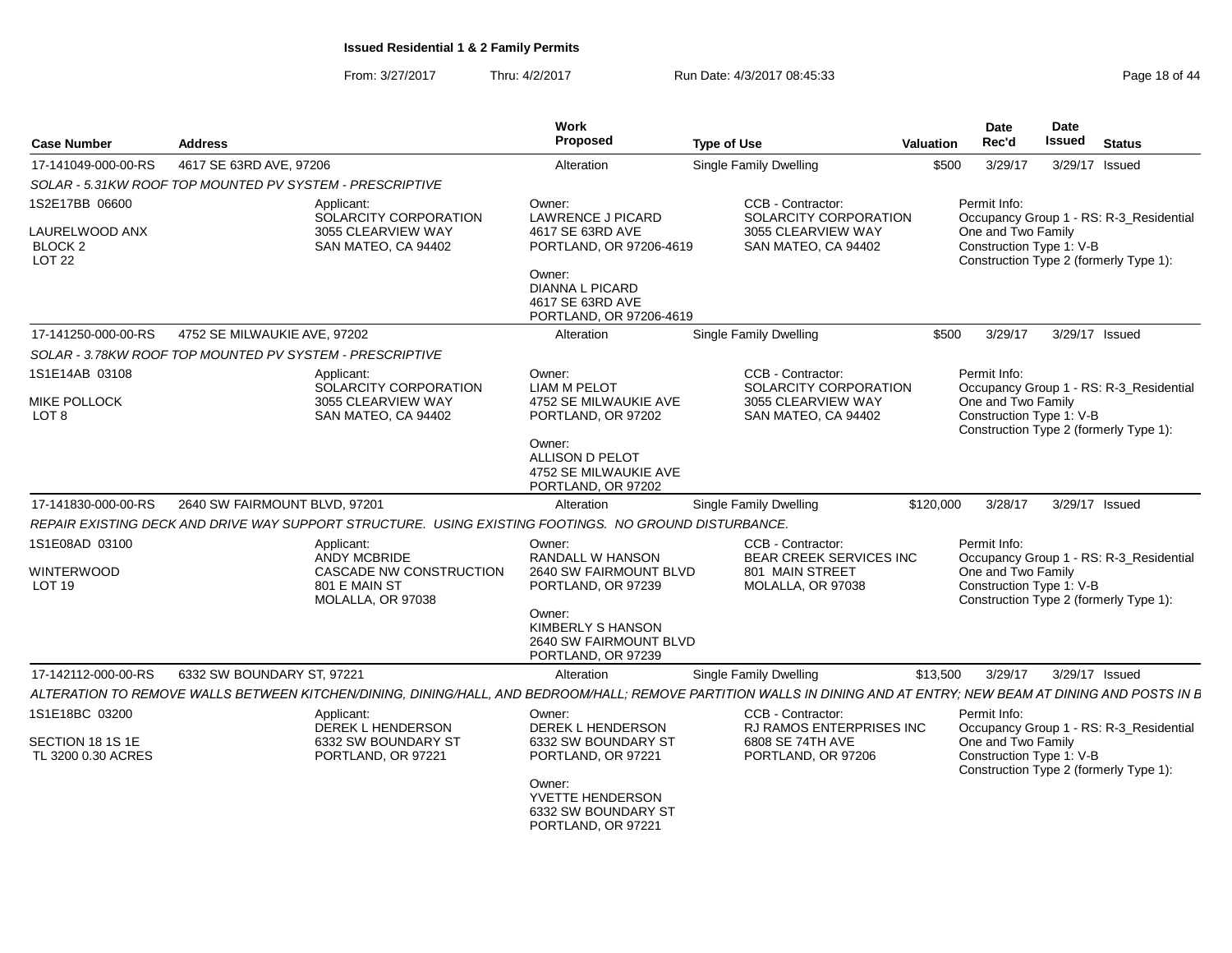From: 3/27/2017Thru: 4/2/2017 **Run Date: 4/3/2017 08:45:33** Page 19 of 44

| <b>Case Number</b>                                          | <b>Address</b>              |                                                                                                        | Work<br><b>Proposed</b>                                                       | <b>Type of Use</b>                                                                                                  | <b>Valuation</b> | <b>Date</b><br>Rec'd                                           | <b>Date</b><br><b>Issued</b> | <b>Status</b>                                                                       |
|-------------------------------------------------------------|-----------------------------|--------------------------------------------------------------------------------------------------------|-------------------------------------------------------------------------------|---------------------------------------------------------------------------------------------------------------------|------------------|----------------------------------------------------------------|------------------------------|-------------------------------------------------------------------------------------|
| 17-142681-000-00-RS                                         | 10511 NE THOMPSON ST, 97220 |                                                                                                        | Alteration                                                                    | Single Family Dwelling                                                                                              | \$18,990         | 3/29/17                                                        |                              | 3/29/17 Issued                                                                      |
|                                                             |                             |                                                                                                        |                                                                               | CONVERT BASEMENT, FURR OUT WALLS, TO INCLUDE BEDROOM, BATHROOM, LIVING ROOM, 2 NEW EGRESS WINDOWS WITH WINDOW WELLS |                  |                                                                |                              |                                                                                     |
| 1N2E27CB 08000                                              |                             | Applicant:<br><b>MARK C FUNKHOUSER</b>                                                                 | Owner:<br><b>MICHAEL L BETTIN</b>                                             | CCB - Contractor:<br><b>MARK C FUNKHOUSER</b>                                                                       |                  | Permit Info:                                                   |                              | Occupancy Group 1 - RS: R-3_Remodel                                                 |
| <b>STUERHOFF ADD</b><br>LOT 3                               |                             | <b>MARKS CONSTRUCTION &amp;</b><br><b>REMODELING CO</b><br>2627 NE 144TH AVE<br>PORTLAND, OR 97230     | 10511 NE THOMPSON ST<br>PORTLAND, OR 97220<br>Owner:<br><b>LEANNE BETTIN</b>  | <b>MARKS CONSTRUCTION &amp;</b><br><b>REMODELING CO</b><br>2627 NE 144TH AVE<br>PORTLAND, OR 97230                  |                  | Construction Type 1: V-B                                       |                              | Construction Type 2 (formerly Type 1):<br>Total Square Footage - Display Only: 1260 |
|                                                             |                             |                                                                                                        | 10511 NE THOMPSON ST<br>PORTLAND, OR 97220                                    |                                                                                                                     |                  |                                                                |                              |                                                                                     |
| 16-292734-REV-01-RS                                         | 2283 SE 38TH AVE, 97214     |                                                                                                        | Alteration                                                                    | Single Family Dwelling                                                                                              | \$1,000          | 3/29/17                                                        |                              | 3/29/17 Issued                                                                      |
|                                                             |                             | REVISION TO REMOVE HEADER AT BOTTOM OF BASEMENT STAIRS                                                 |                                                                               |                                                                                                                     |                  |                                                                |                              |                                                                                     |
| 1S1E01DD 19900<br><b>FIELDS ADD</b>                         |                             | Applicant:<br><b>JULIE JOHNSEN</b><br>2283 SE 38TH                                                     | Owner:<br>PAUL JOHNSEN<br>2283 SE 38TH AVE                                    | CCB - Contractor:<br><b>BUILDING ARTS LLC</b><br>1724 NE 53RD AVE                                                   |                  | Permit Info:<br>Construction Type 1: V-B                       |                              | Occupancy Group 1 - RS: R-3_Remodel                                                 |
| BLOCK <sub>3</sub><br>LOT <sub>3</sub>                      |                             | PORTLAND OR 97214                                                                                      | PORTLAND, OR 97214-5900                                                       | PORTLAND, OR 97213                                                                                                  |                  |                                                                |                              | Construction Type 2 (formerly Type 1):                                              |
|                                                             |                             |                                                                                                        | Owner:<br><b>JULIE JOHNSEN</b><br>2283 SE 38TH AVE<br>PORTLAND, OR 97214-5900 |                                                                                                                     |                  |                                                                |                              |                                                                                     |
| 17-136467-000-00-RS                                         | 3123 SE 62ND AVE            |                                                                                                        | Alteration                                                                    | Single Family Dwelling                                                                                              | \$500            | 3/29/17                                                        |                              | 3/29/17 Issued                                                                      |
|                                                             |                             | SOLAR - 5.22KW ROOF TOP MOUNTED PV SYSTEM - PRESCRIPTIVE                                               |                                                                               |                                                                                                                     |                  |                                                                |                              |                                                                                     |
| 1S2E07AD 01501<br><b>MERRILLS ADD</b><br>BLOCK <sub>2</sub> |                             | Applicant:<br>JORDAN WEISMAN<br>SUNBRIDGE SOLAR LLC<br>706 W 17TH STREET                               | Owner:<br><b>EDWARD KAISER</b><br>3123 SE 62ND AVE<br>PORTLAND, OR 97206      | CCB - Contractor:<br><b>JORDAN WEISMAN</b><br>SUNBRIDGE SOLAR LLC<br>706 W 17TH STREET                              |                  | Permit Info:<br>One and Two Family<br>Construction Type 1: V-B |                              | Occupancy Group 1 - RS: R-3_Residential                                             |
| INC 14' STRIP W OF & ADJ LOT 3 EXC PT IN<br><b>ST</b>       |                             | VANCOUVER, WA 98660                                                                                    | Owner:<br><b>GAOYING REN</b><br>3123 SE 62ND AVE<br>PORTLAND, OR 97206        | VANCOUVER, WA 98660                                                                                                 |                  |                                                                |                              | Construction Type 2 (formerly Type 1):                                              |
| 17-141042-000-00-RS                                         | 2310 SE TIBBETTS ST         |                                                                                                        | Alteration                                                                    | <b>Single Family Dwelling</b>                                                                                       | \$500            | 3/29/17                                                        |                              | 3/29/17 Issued                                                                      |
|                                                             |                             | SOLAR - 6.195KW ROOF TOP MOUNTED PV SYSTEM - PRESCRIPTIVE                                              |                                                                               |                                                                                                                     |                  |                                                                |                              |                                                                                     |
| 1S1E11AD 09402                                              |                             | Applicant:<br><b>JORDAN WEISMAN</b><br>SUNBRIDGE SOLAR LLC<br>706 W 17TH STREET<br>VANCOUVER, WA 98660 | Owner:<br>AARON K DOUGLAS<br>2310 SE TIBBETTS ST<br>PORTLAND, OR 97202        | CCB - Contractor:<br><b>JORDAN WEISMAN</b><br>SUNBRIDGE SOLAR LLC<br>706 W 17TH STREET<br>VANCOUVER, WA 98660       |                  | Permit Info:<br>One and Two Family<br>Construction Type 1: V-B |                              | Occupancy Group 1 - RS: R-3_Residential<br>Construction Type 2 (formerly Type 1):   |
|                                                             |                             |                                                                                                        | Owner:<br>DAVID M DOUGLAS<br>2310 SE TIBBETTS ST<br>PORTLAND, OR 97202        |                                                                                                                     |                  |                                                                |                              |                                                                                     |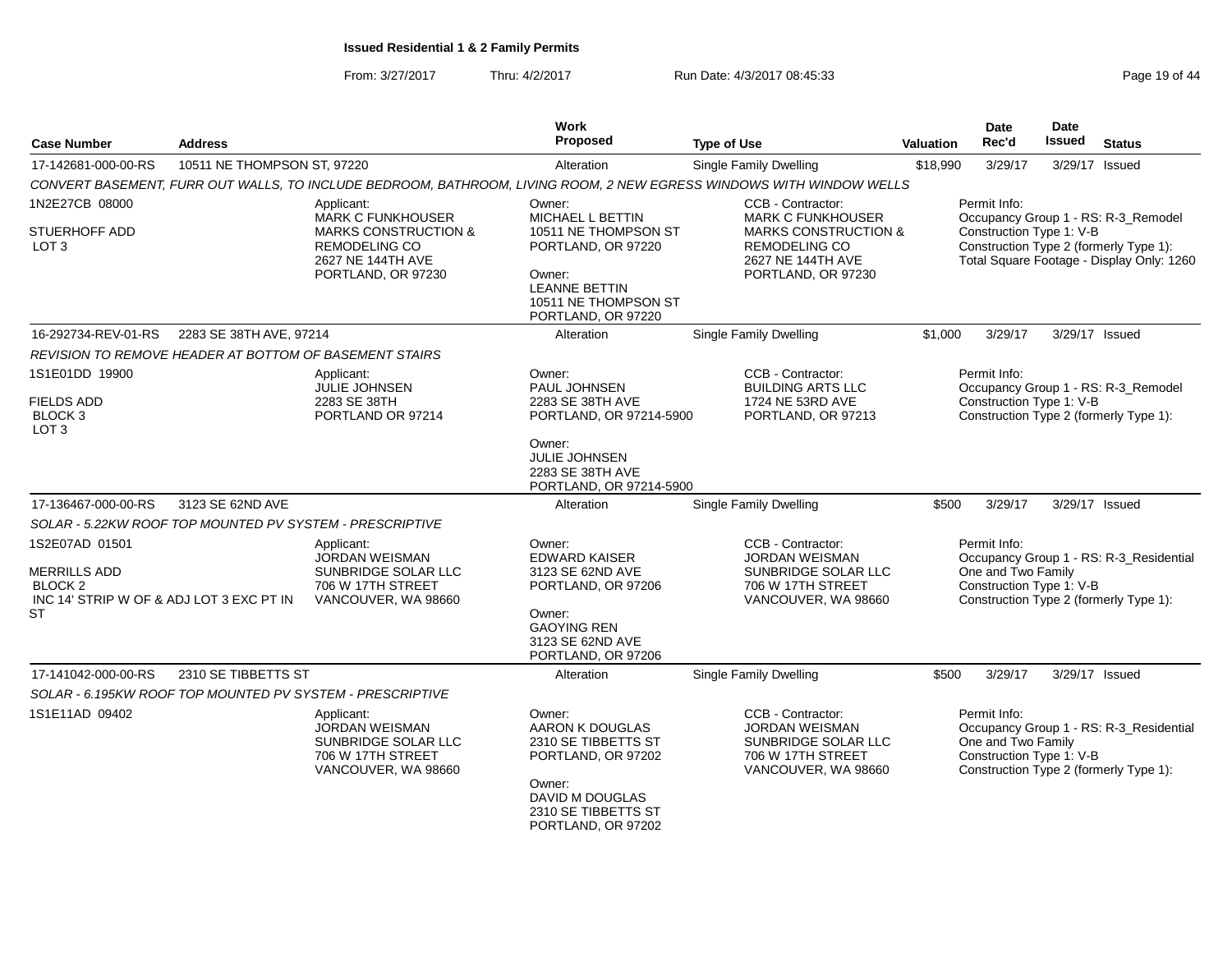From: 3/27/2017

Thru: 4/2/2017 **Run Date: 4/3/2017 08:45:33** Page 20 of 44

| <b>Case Number</b>                                                       | <b>Address</b>                                                                                                                                                | Work<br>Proposed                                                                                                                                          | <b>Type of Use</b>                                                                                                        | Valuation | Date<br>Rec'd                                                  | <b>Date</b><br><b>Issued</b> | <b>Status</b>                                                                                                             |
|--------------------------------------------------------------------------|---------------------------------------------------------------------------------------------------------------------------------------------------------------|-----------------------------------------------------------------------------------------------------------------------------------------------------------|---------------------------------------------------------------------------------------------------------------------------|-----------|----------------------------------------------------------------|------------------------------|---------------------------------------------------------------------------------------------------------------------------|
| 17-138241-REV-01-RS                                                      | 5633 SE 22ND AVE, 97202                                                                                                                                       | Alteration                                                                                                                                                | <b>Single Family Dwelling</b>                                                                                             | \$        | 3/29/17                                                        | 3/29/17 Issued               |                                                                                                                           |
|                                                                          | REVISION TO CHANGE LABELED/IDENTIFIED REAR LANDING AS EXISTING NOT NEW, FRONT STAIR FOOTING DETAIL CHANGE, AND REAR STAIR BOTTOM POST NOTATION.               |                                                                                                                                                           |                                                                                                                           |           |                                                                |                              |                                                                                                                           |
| 1S1E14DA 11800<br>FLORAL PK ADD<br>BLOCK <sub>9</sub><br>S 50' OF LOT 18 | Applicant:<br><b>STEVE ARCHIE</b><br>STEVE ARCHIE CONSTRUCTION<br><b>INC</b><br>PO BOX 2431<br>CLACKAMAS, OR 97015                                            | Owner:<br>PATTY GIROUX<br>3605 SE RURAL ST<br>PORTLAND, OR 97202-8364                                                                                     | CCB - Contractor:<br><b>STEVE ARCHIE</b><br>STEVE ARCHIE CONSTRUCTION<br><b>INC</b><br>PO BOX 2431<br>CLACKAMAS, OR 97015 |           | Permit Info:<br>One and Two Family<br>Construction Type 1: V-B |                              | Occupancy Group 1 - RS: R-3_Residential<br>Construction Type 2 (formerly Type 1):                                         |
| 17-140560-000-00-RS                                                      | 3728 NE 72ND AVE, 97213                                                                                                                                       | Alteration                                                                                                                                                | <b>Single Family Dwelling</b>                                                                                             | \$31,542  | 3/29/17                                                        |                              | 3/29/17 Issued                                                                                                            |
|                                                                          | BASEMENT CONVERSION TO LIVING SPACE INCLUDES, LIVING ROOM, UTILITY ROOM, MECH ROOM, AND BEDROOM WITH NEW EGRESS WINDOW. FUR OUT WALLS.***MECH, ELEC, PLUMBING |                                                                                                                                                           |                                                                                                                           |           |                                                                |                              |                                                                                                                           |
| 1N2E20DC 05900<br><b>ARGYLE PK</b><br><b>BLOCK 4</b><br>LOT 23&24        | Applicant:<br><b>KALE CAMERON</b><br>APPETITE FOR CONSTRUCTION<br>311 S FREDERICKSBURG WAY<br>VANCOUVER WA 98664                                              | Owner:<br><b>JOSHUA P KRUSE</b><br>3728 NE 72ND AVE<br>PORTLAND, OR 97213<br>Owner:<br><b>GENEVIEVE T KRUSE</b><br>3728 NE 72ND AVE<br>PORTLAND, OR 97213 | CCB - Contractor:<br><b>KALE CAMERON</b><br>KALE MATTHEW CAMERON<br>8243 NE HASSALO ST<br>PORTLAND, OR 97220              |           | Permit Info:<br>Construction Type 1: V-B                       |                              | Occupancy Group 1 - RS: R-3 Remodel<br>Construction Type 2 (formerly Type 1):<br>Total Square Footage - Display Only: 840 |
| 07-112399-REV-02-RS                                                      | 3641 SW TUNNELWOOD ST, 97221                                                                                                                                  | Alteration                                                                                                                                                | Single Family Dwelling                                                                                                    | \$        | 3/29/17                                                        |                              | 3/29/17 Issued                                                                                                            |
|                                                                          | REVISION TO REMOVE BATHROOM AND BEDROOM REMODEL FROM SCOPE OF WORK. CARPORT TO REMAIN.                                                                        |                                                                                                                                                           |                                                                                                                           |           |                                                                |                              |                                                                                                                           |
| 1S1E08CA 01600                                                           | Applicant:                                                                                                                                                    | Owner:                                                                                                                                                    | CCB - Contractor:                                                                                                         |           | Permit Info:                                                   |                              |                                                                                                                           |
| <b>TUNNELWOOD PK</b><br>LOT 11 TL 1600                                   | <b>MATT HOLMES</b><br>500 NW HILLTOP DR<br>PORTLAND OR 97210                                                                                                  | <b>MATT HOLMES</b><br>3641 SW TUNNELWOOD ST<br>PORTLAND, OR 97221-4146                                                                                    | <b>BRUCE ARTHUR NORMAN</b><br>PO BOX 618<br>FAIRVIEW, OR 97024                                                            |           | Occupancy Group 1 - RS: R3<br>Construction Type 1: V-N         |                              | Construction Type 2 (formerly Type 1):                                                                                    |
|                                                                          |                                                                                                                                                               |                                                                                                                                                           | CCB - Contractor:<br><b>TRUMP &amp; MOLONEY LLP</b><br>2717 SW MONTGOMERY DR<br>PORTLAND, OR 97201                        |           |                                                                |                              |                                                                                                                           |
| 17-143138-000-00-RS                                                      | 5717 NE 55TH AVE, 97218                                                                                                                                       | Alteration                                                                                                                                                | <b>Single Family Dwelling</b>                                                                                             | \$15,000  | 3/29/17                                                        |                              | 3/29/17 Issued                                                                                                            |
|                                                                          | REPAIR DAMAGED EXTERIOR WALLS AT LIVING ROOM.                                                                                                                 |                                                                                                                                                           |                                                                                                                           |           |                                                                |                              |                                                                                                                           |
| 1N2E18DC 09100                                                           | Applicant:                                                                                                                                                    | Owner:                                                                                                                                                    | CCB - Contractor:                                                                                                         |           | Permit Info:                                                   |                              |                                                                                                                           |
| <b>CENTURY TERR</b><br><b>BLOCK 5</b><br>LOT <sub>2</sub>                | <b>JORGE ALVAREZ</b><br>MORTIER ENGINEERING PC<br>144 E 14TH AVE<br>EUGENE OR 97401                                                                           | RICHARD J GUNDERSON<br>5717 NE 55TH AVE<br>PORTLAND, OR 97218<br>Owner:<br>LAUREL ANNE GUNDERSON<br>5717 NE 55TH AVE<br>PORTLAND, OR 97218                | PAM BROWN<br>BELFOR ENVIRONMENTAL INC<br>12821 NE AIRPORT WAY<br>PORTLAND, OR 97230                                       |           | Construction Type 1: V-B                                       |                              | Occupancy Group 1 - RS: R-3_Remodel<br>Construction Type 2 (formerly Type 1):                                             |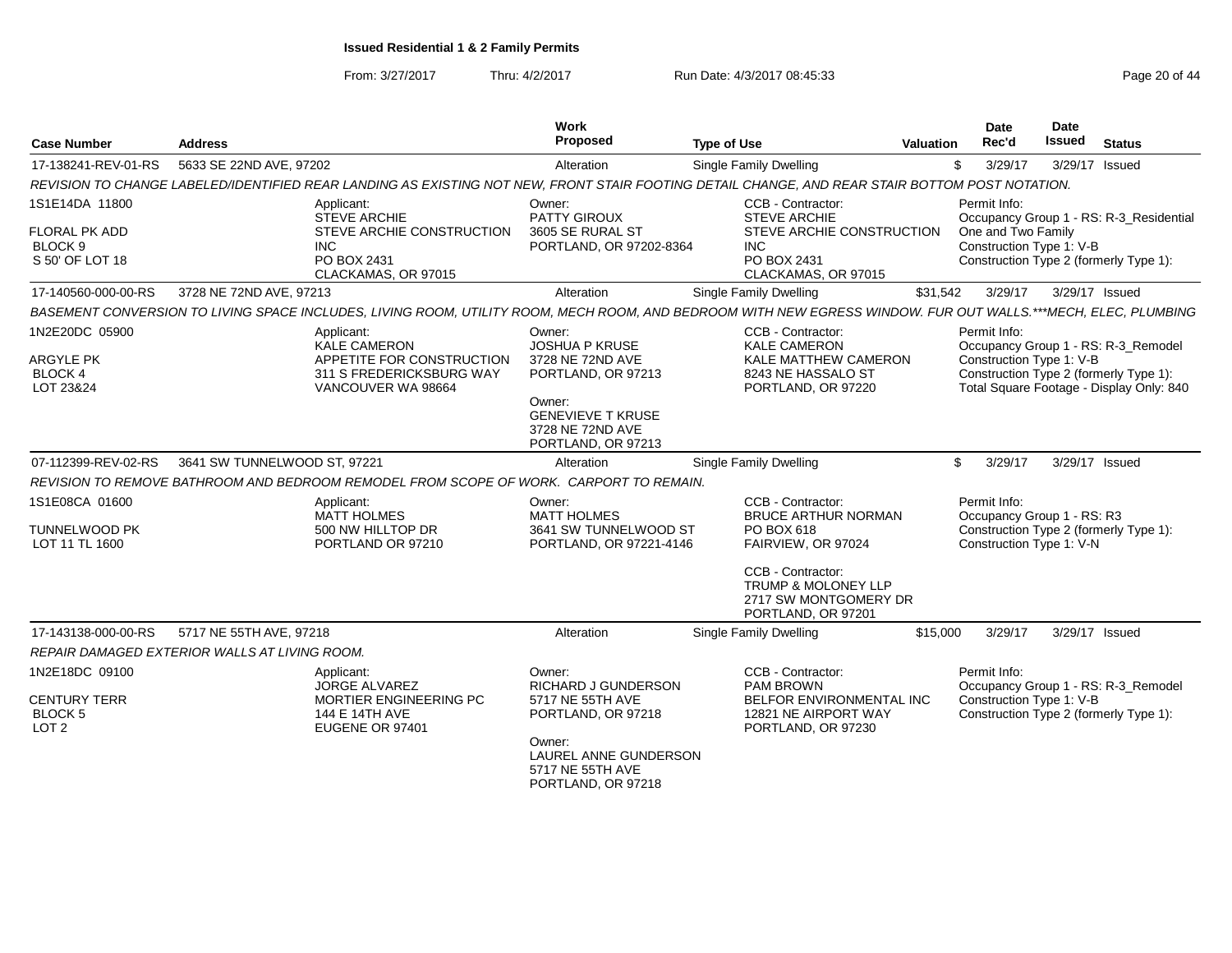From: 3/27/2017Thru: 4/2/2017 **Run Date: 4/3/2017 08:45:33** Page 21 of 44

| <b>Case Number</b>                                                        | <b>Address</b>            |                                                                                                                                                                | <b>Work</b><br><b>Proposed</b>                                                                                                                            | <b>Type of Use</b> |                                                                                                                                                                                               | <b>Valuation</b> | Date<br>Rec'd                                                  | Date<br><b>Issued</b> | <b>Status</b>                                                                                                                  |
|---------------------------------------------------------------------------|---------------------------|----------------------------------------------------------------------------------------------------------------------------------------------------------------|-----------------------------------------------------------------------------------------------------------------------------------------------------------|--------------------|-----------------------------------------------------------------------------------------------------------------------------------------------------------------------------------------------|------------------|----------------------------------------------------------------|-----------------------|--------------------------------------------------------------------------------------------------------------------------------|
| 17-143303-000-00-RS                                                       | 3160 NE REGENTS DR, 97212 |                                                                                                                                                                | Alteration                                                                                                                                                |                    | <b>Single Family Dwelling</b>                                                                                                                                                                 | \$1,500          | 3/30/17                                                        | 3/30/17 Final         |                                                                                                                                |
|                                                                           |                           | VOLUNTARY INSTALLATION OF ANCHORS BETWEEN EXISTING FRAMED STRUCTURE AND CONCRETE FOUNDATION                                                                    |                                                                                                                                                           |                    |                                                                                                                                                                                               |                  |                                                                |                       |                                                                                                                                |
| 1N1E24CA 19200<br>ALAMEDA PARK<br><b>BLOCK 25</b><br><b>LOT 12</b>        |                           | Applicant:<br>DARYL HARE<br><b>SECURE SEISMIC</b><br>1024 NE BUFFALO ST<br>PORTLAND OR 97211                                                                   | Owner:<br><b>WILLIAM R KERR</b><br>3160 NE REGENTS DR<br>PORTLAND, OR 97212<br>Owner:<br><b>HELENA S KERR</b><br>3160 NE REGENTS DR<br>PORTLAND, OR 97212 |                    | CCB - Contractor:<br>DARYL HARE<br>SECURE SEISMIC LLC<br>1024 NE BUFFALO ST<br>PORTLAND, OR 97211                                                                                             |                  | Permit Info:<br>One and Two Family<br>Construction Type 1: V-B |                       | Occupancy Group 1 - RS: R-3_Residential<br>Construction Type 2 (formerly Type 1):                                              |
| 17-139564-000-00-RS                                                       | 951 N MORGAN ST, 97217    |                                                                                                                                                                | Alteration                                                                                                                                                |                    | <b>Single Family Dwelling</b>                                                                                                                                                                 | \$4,500          | 3/30/17                                                        |                       | 3/30/17 Issued                                                                                                                 |
|                                                                           |                           | ALTERATION TO REMOVE LOAD BEARING WALL BETWEEN KITCHEN AND LIVING ROOM AND RECONFIGURE KITCHEN; ADD DOOR OPENING AT LIVING ROOM TO HALL *** MECHANICAL, ELECTR |                                                                                                                                                           |                    |                                                                                                                                                                                               |                  |                                                                |                       |                                                                                                                                |
| 1N1E15BB 03300<br><b>FAIRPORT</b><br>BLOCK 30<br>LOT 15&16                |                           | Applicant:<br><b>KAYED SWEISS</b><br>EVERGREEN RENOVATIONS INC.<br>14605 SW BONANZA CT.<br>BEAVERTON OR 97007                                                  | Owner:<br><b>JOHN A OWENSBY</b><br>951 N MORGAN ST<br>PORTLAND, OR 97217<br>Owner:<br><b>MEGAN D YOURGULES</b><br>951 N MORGAN ST<br>PORTLAND, OR 97217   |                    | CCB - Contractor:<br><b>EVERGREEN RENOVATIONS INC</b><br>14605 SW BONANZA CT<br>BEAVERTON, OR 97007                                                                                           |                  | Permit Info:<br>Construction Type 1: V-B                       |                       | Occupancy Group 1 - RS: R-3_Remodel<br>Construction Type 2 (formerly Type 1):<br>Total Square Footage - Display Only: 120      |
| 15-282529-REV-01-RS                                                       | 5723 NE FAILING ST, 97213 |                                                                                                                                                                | Alteration                                                                                                                                                |                    | <b>Single Family Dwelling</b>                                                                                                                                                                 |                  | \$<br>3/30/17                                                  |                       | 3/30/17 Issued                                                                                                                 |
|                                                                           |                           | REVISION TO REPLACE EXISTING POST AND FOOTING IN BASEMENT                                                                                                      |                                                                                                                                                           |                    |                                                                                                                                                                                               |                  |                                                                |                       |                                                                                                                                |
| 1N2E19DD 02600<br><b>BOSTON ADD</b><br><b>BLOCK 5</b><br>E 50' OF LOT 1-4 |                           | Applicant:<br>Robert Hayden<br><b>YBA Architects</b><br>3344 NE 25th Avenue<br>Portland, OR 97212                                                              | Owner:<br>BRIGHT STAR INVESTMENTS LLC<br>16055 SW WALKER RD #254<br>BEAVERTON, OR 97006                                                                   |                    | CCB - Contractor:<br>INNOVATIVE CONTRACTORS LLC<br>6107 SW MURRAY BLVD #208<br>BEAVERTON, OR 97008<br>CCB - Contractor:<br>LOTUS PLUMBING COMPANY<br>8100 SW ELMWOOD ST<br>PORTLAND, OR 97223 |                  | Permit Info:<br>Construction Type 1: V-B                       |                       | Occupancy Group 1 - RS: R-3_Remodel<br>Construction Type 2 (formerly Type 1): V-B<br>Total Square Footage - Display Only: 1222 |
| 17-142998-000-00-RS                                                       | 2343 SE 101ST AVE, 97216  |                                                                                                                                                                | Alteration                                                                                                                                                |                    | <b>Single Family Dwelling</b>                                                                                                                                                                 | \$10,000         | 3/30/17                                                        |                       | 3/30/17 Issued                                                                                                                 |
|                                                                           |                           | ALTERATION TO CONVERT A (11'x20') PORTION OF ATTACHED GARAGE TO LIVING SPACE.                                                                                  |                                                                                                                                                           |                    |                                                                                                                                                                                               |                  |                                                                |                       |                                                                                                                                |
| 1S2E04DD 03200                                                            |                           | Applicant:<br><b>JOANNA BRISKI</b>                                                                                                                             | Owner:<br><b>VIRGINIA BYRNES</b>                                                                                                                          |                    | CCB - Contractor:<br><b>JIM KOSTA</b>                                                                                                                                                         |                  | Permit Info:                                                   |                       | Occupancy Group 1 - RS: R-3_Remodel                                                                                            |
| SECTION 04 1S 2E<br>TL 3200 0.16 ACRES                                    |                           | 306 NE 117TH STREET<br>VANCOUVER, WA 98685                                                                                                                     | 2343 SE 101ST AVE<br>PORTLAND, OR 97216                                                                                                                   |                    | <b>BW CONSTRUCTION INC</b><br>PO BOX 66910<br>PORTLAND, OR 97290<br>CCB - Contractor:<br>PAVEL CRAINIC<br>16102 SE FLAVEL DR<br>PORTLAND, OR 97236                                            |                  | Construction Type 1: V-B                                       |                       | Construction Type 2 (formerly Type 1):                                                                                         |
|                                                                           |                           |                                                                                                                                                                |                                                                                                                                                           |                    |                                                                                                                                                                                               |                  |                                                                |                       |                                                                                                                                |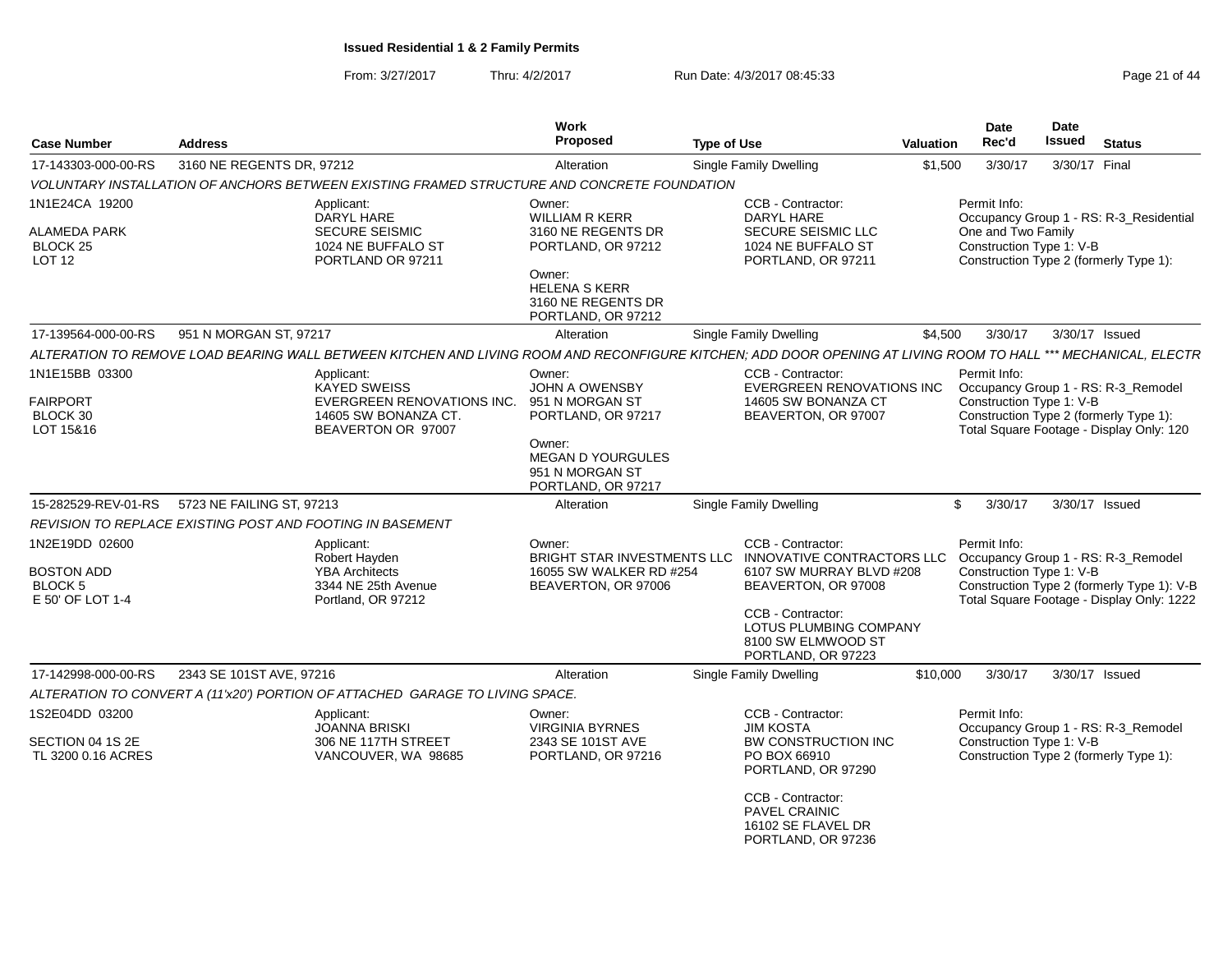From: 3/27/2017Thru: 4/2/2017 **Run Date: 4/3/2017 08:45:33** Page 22 of 44

| <b>Case Number</b>                                          | Work<br><b>Proposed</b><br><b>Address</b><br><b>Type of Use</b> |                                                                                                       | Valuation                                                                          | Date<br>Rec'd                                                                                                                                                | <b>Date</b><br>Issued | <b>Status</b>                                                                                         |                |                                                                                   |
|-------------------------------------------------------------|-----------------------------------------------------------------|-------------------------------------------------------------------------------------------------------|------------------------------------------------------------------------------------|--------------------------------------------------------------------------------------------------------------------------------------------------------------|-----------------------|-------------------------------------------------------------------------------------------------------|----------------|-----------------------------------------------------------------------------------|
| 17-142986-000-00-RS                                         | 4711 NE HOLMAN ST, 97218                                        |                                                                                                       | Alteration                                                                         | <b>Single Family Dwelling</b>                                                                                                                                | \$2,000               | 3/30/17                                                                                               | 3/30/17 Issued |                                                                                   |
|                                                             |                                                                 |                                                                                                       |                                                                                    | NEW WALLS TO CONVERT PORTION OF GARAGE TO BATHROOM. ACCESS FROM INTERIOR OF HOME, NEW STAIRS TO GARAGE.***MECH, ELEC, PLUMBING PERMITS TO BE OBTAINED SEPARA |                       |                                                                                                       |                |                                                                                   |
| 1N2E18CA 02200                                              |                                                                 | Applicant:<br>EPHEREM GELGELU                                                                         | Owner:<br><b>EPHEREM M GELGELU</b>                                                 |                                                                                                                                                              |                       | Permit Info:                                                                                          |                | Occupancy Group 1 - RS: R-3_Remodel                                               |
| TERESI TR                                                   |                                                                 | 4711 NE HOLMAN ST                                                                                     | 3918 SW 4TH ST                                                                     |                                                                                                                                                              |                       | Construction Type 1: V-B                                                                              |                |                                                                                   |
| LOT 17                                                      |                                                                 | PORTLAND OR 97218                                                                                     | GRESHAM, OR 97030                                                                  |                                                                                                                                                              |                       |                                                                                                       |                | Construction Type 2 (formerly Type 1):                                            |
| 17-143337-000-00-RS                                         | 3125 NE 70TH AVE, 97213                                         |                                                                                                       | Alteration                                                                         | <b>Single Family Dwelling</b>                                                                                                                                | \$6,750               | 3/30/17                                                                                               | 3/30/17 Issued |                                                                                   |
|                                                             |                                                                 | SOLAR - 1.8KW ROOFTOP SOLAR ARRAY SYSTEM - NON-PRESCRIPTIVE                                           |                                                                                    |                                                                                                                                                              |                       |                                                                                                       |                |                                                                                   |
| 1N2E29BA 09700<br><b>CREST VIEW VILLAS SUB</b>              |                                                                 | Applicant:<br><b>JAMES MENDEZ</b><br>SUNLIGHT SOLAR ENERGY                                            | Owner:<br>LAIRD C SHELDAHL<br>3125 NE 70TH AVE                                     | CCB - Contractor:<br>SUNLIGHT SOLAR ENERGY INC<br>50 SE SCOTT STREET #13                                                                                     |                       | Permit Info:<br>Construction Type 1: V-B                                                              |                | Occupancy Group 1 - RS: R-3_Remodel                                               |
| <b>BLOCK B</b><br>SUB OF LOT 2&3<br>$5 - 7$                 |                                                                 | 7935 E BURNSIDE STREET<br>PORTLAND OREGON 97215                                                       | PORTLAND, OR 97213                                                                 | BEND, OR 97702                                                                                                                                               |                       |                                                                                                       |                | Construction Type 2 (formerly Type 1):                                            |
| 9-11; S 5' OF E 5' OF LOT 12; LOT 20; S 5' OF<br>LOT 21     |                                                                 |                                                                                                       |                                                                                    |                                                                                                                                                              |                       |                                                                                                       |                |                                                                                   |
| 17-143543-000-00-RS                                         | 15141 NE MULTNOMAH ST, 97230                                    |                                                                                                       | Alteration                                                                         | <b>Single Family Dwelling</b>                                                                                                                                | \$6,000               | 3/31/17                                                                                               | 3/31/17 Issued |                                                                                   |
|                                                             |                                                                 |                                                                                                       |                                                                                    | DAYLIGHT BASEMENT REMODEL - ENLARGE BATHROOM, BUILD NEW WALLS TO CREATE NEW OFFICE AND THEATER ROOM, ENLARGE OFFICE WINDOW, CONVERT LAUNDRY ROOM TO BATHR    |                       |                                                                                                       |                |                                                                                   |
| 1N2E36BA 01800<br><b>GLENDOVEER PK</b><br>LOT 16 EXC N 100' |                                                                 | Applicant:<br>DALE CAMPBELL<br>29495 SW YOSEMITE ST<br>WILSONVILLE OR 97070                           | Owner:<br><b>BRADLEY C PHILLIPS</b><br>15141 NE MULTNOMAH ST<br>PORTLAND, OR 97230 | CCB - Contractor:<br><b>CUSTOM CONSTRUCTION AND</b><br><b>RENOVATION LLC</b><br>PO BOX 2016<br>WILSONVILLE, OR 97070                                         |                       | Permit Info:<br>One and Two Family<br>Construction Type 1: V-B                                        |                | Occupancy Group 1 - RS: R-3_Residential<br>Construction Type 2 (formerly Type 1): |
|                                                             |                                                                 |                                                                                                       | Owner:<br><b>CHING Y PHILLIPS</b><br>15141 NE MULTNOMAH ST<br>PORTLAND, OR 97230   |                                                                                                                                                              |                       |                                                                                                       |                |                                                                                   |
| Total # of RS Alteration permits issued: 72                 |                                                                 |                                                                                                       |                                                                                    |                                                                                                                                                              |                       |                                                                                                       |                | Total valuation of RS Alteration permits issued: \$1,142,895                      |
| 17-139555-000-00-RS                                         | 410 NE 78TH AVE - Unit B, 97213                                 |                                                                                                       | Demolition                                                                         | Garage/Carport                                                                                                                                               | \$2,500               | 3/27/17                                                                                               | 3/27/17 Issued |                                                                                   |
|                                                             |                                                                 |                                                                                                       |                                                                                    | DEMOLISH DETACHED GARAGE, REMOVE ALL FOUNDATIONS AND DEBRIS. NEW ADU UNDER PERMIT 17-133363-RS. NO FILL GREATER THAN 24".                                    |                       |                                                                                                       |                |                                                                                   |
| 1N2E32DA 09200                                              |                                                                 | Applicant:<br><b>JACOB CHAVEZ</b><br>J CHAVEZ DESIGN BUILD<br>1327 SE TACOMA ST<br>PORTLAND, OR 97702 | Owner:<br><b>JOHN D KIMBALL</b><br>410 NE 78TH AVE<br>PORTLAND, OR 97213-6341      |                                                                                                                                                              |                       | Permit Info:<br>Occupancy Group 1 - RS: U Private<br>Garage\Utility Misc.<br>Construction Type 1: V-B |                | Construction Type 2 (formerly Type 1):                                            |
| 17-141039-000-00-RS                                         | 1417 SE 29TH AVE, 97214                                         |                                                                                                       | Demolition                                                                         | Garage/Carport                                                                                                                                               | \$300                 | 3/27/17                                                                                               | 3/27/17 Issued |                                                                                   |
|                                                             | DEMOLISH DETACHED GARAGE, REMOVE ALL DEBRIS                     |                                                                                                       |                                                                                    |                                                                                                                                                              |                       |                                                                                                       |                |                                                                                   |
| 1S1E01BC 03000                                              |                                                                 | Applicant:<br><b>ROBERT PARKER</b>                                                                    | Owner:<br><b>ROBERT L PARKER</b>                                                   |                                                                                                                                                              |                       | Permit Info:<br>Occupancy Group 1 - RS: U_Private                                                     |                |                                                                                   |
| <b>DOLANS ADD</b><br>BLOCK 10<br>LOT <sub>7</sub>           |                                                                 | 1415 SE 29TH AVE<br>PORTLAND, OR 97214                                                                | 1415 SE 29TH AVE<br>PORTLAND, OR 97214                                             |                                                                                                                                                              |                       | Garage\Utility Misc.<br>Construction Type 1: V-B                                                      |                | Construction Type 2 (formerly Type 1):                                            |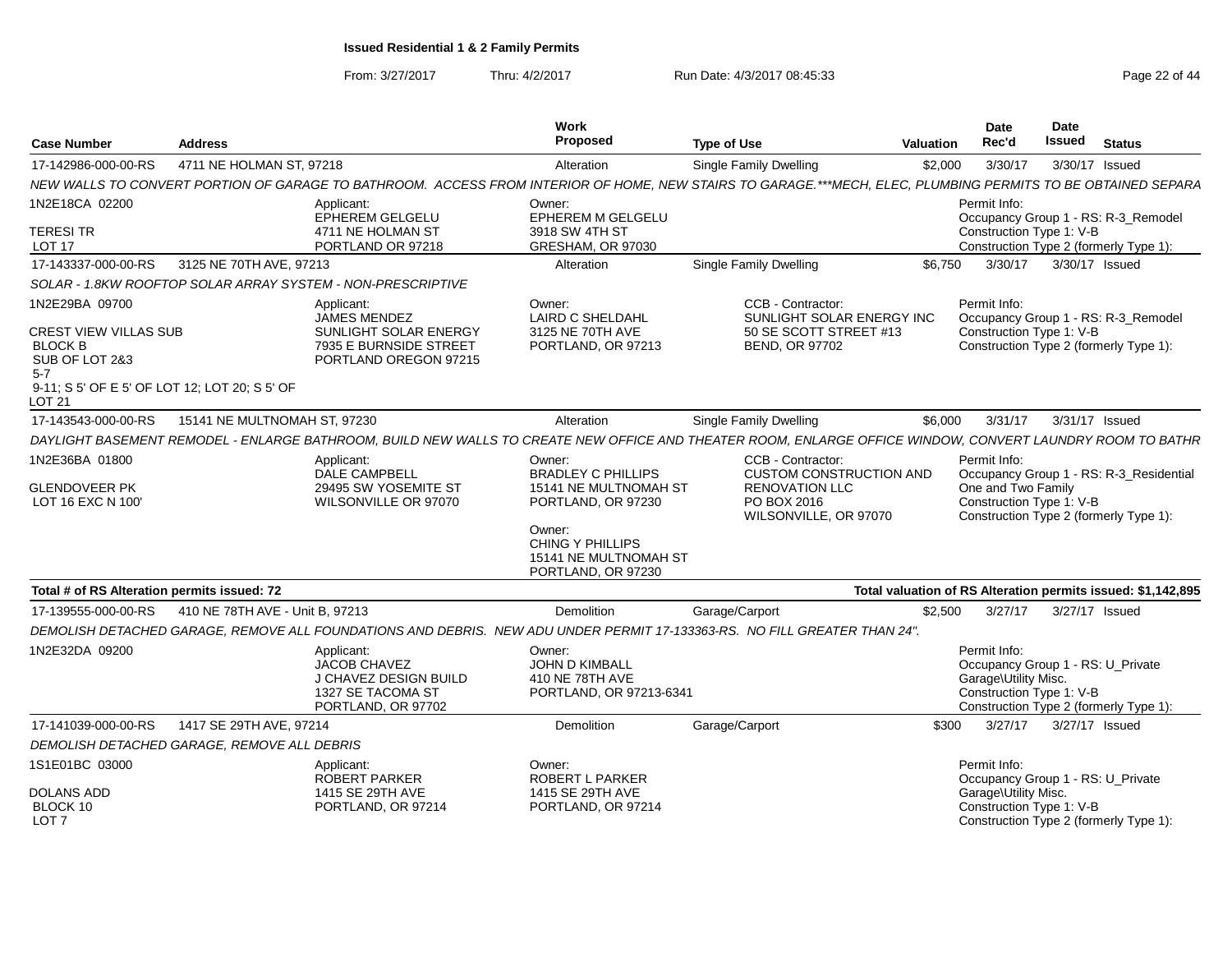From: 3/27/2017Thru: 4/2/2017 **Run Date: 4/3/2017 08:45:33** Page 23 of 44

| <b>Case Number</b>                                                    | <b>Address</b>                                          |                                                                                                                               | <b>Work</b><br>Proposed                                                                                                                                                       | <b>Type of Use</b>                                                                                                                    | Valuation | <b>Date</b><br>Rec'd                                                                                                                            | <b>Date</b><br><b>Issued</b> | <b>Status</b> |
|-----------------------------------------------------------------------|---------------------------------------------------------|-------------------------------------------------------------------------------------------------------------------------------|-------------------------------------------------------------------------------------------------------------------------------------------------------------------------------|---------------------------------------------------------------------------------------------------------------------------------------|-----------|-------------------------------------------------------------------------------------------------------------------------------------------------|------------------------------|---------------|
| 17-124496-000-00-RS                                                   | 2106 N SKIDMORE CT - Unit B, 97217                      |                                                                                                                               | Demolition                                                                                                                                                                    | Garage/Carport                                                                                                                        | \$4,500   | 3/28/17                                                                                                                                         | 3/28/17 Issued               |               |
|                                                                       | DEMOLISH EXISTING SINGLE STORY GARAGE                   |                                                                                                                               |                                                                                                                                                                               |                                                                                                                                       |           |                                                                                                                                                 |                              |               |
| 1N1E21DB 06300                                                        |                                                         | Applicant:<br><b>CHUCK GALFORD</b><br>2106 N SKIDMORE CT<br>PORTLAND OR 97217                                                 | Owner:<br><b>CHARLES A GALFORD</b><br>4017 N CASTLE AVE<br>PORTLAND, OR 97227-1002<br>Owner:<br><b>MARION K RICE</b><br>4017 N CASTLE AVE                                     | CCB - Contractor:<br>J A M CONCEPT REMODELING LL( Occupancy Group 1 - RS: U Private<br>3439 NE SANDY BLVD # 610<br>PORTLAND, OR 97232 |           | Permit Info:<br>Garage\Utility Misc.<br>Construction Type 1: V-B<br>Construction Type 2 (formerly Type 1):                                      |                              |               |
|                                                                       |                                                         |                                                                                                                               | PORTLAND, OR 97227-1002                                                                                                                                                       |                                                                                                                                       |           |                                                                                                                                                 |                              |               |
| 17-128310-000-00-RS                                                   | 4915 SE 79TH AVE, 97206                                 |                                                                                                                               | <b>Demolition</b>                                                                                                                                                             | Garage/Carport                                                                                                                        | \$1,000   | 3/30/17                                                                                                                                         | 3/30/17 Issued               |               |
|                                                                       |                                                         | DEMOLISH 1 STORY GARAGE, REMOVE ALL DEBRIS AND DEMO DETACHED SHED ON PROPERTY LESS THAN 200 SQ FT                             |                                                                                                                                                                               |                                                                                                                                       |           |                                                                                                                                                 |                              |               |
| 1S2E17AA 06700<br>FIR GROVE<br><b>BLOCK 3</b><br>LOT 10&11            |                                                         | Applicant:<br><b>NATALIE LYONS</b><br><b>FASTER PERMITS</b><br>14334 NW EAGLERIDGE LN<br>PORTLAND, OR 97239                   | Owner:<br><b>KENDALL B BUTLER</b><br>10389 SE 172ND AVE<br>HAPPY VALLEY, OR 97086-8665<br>Owner:<br><b>EMMA L BUTLER</b><br>10389 SE 172ND AVE<br>HAPPY VALLEY, OR 97086-8665 | CCB - Contractor:<br>CHALET HOMES LLC<br>8733 SE DIVISION ST 201<br>PORTLAND, OR 97266                                                |           | Permit Info:<br>Occupancy Group 1 - RS: U_Private<br>Garage\Utility Misc.<br>Construction Type 1: V-B<br>Construction Type 2 (formerly Type 1): |                              |               |
| 16-287805-000-00-RS                                                   | 4337 NE 23RD AVE, 97211                                 |                                                                                                                               | <b>Demolition</b>                                                                                                                                                             | Garage/Carport                                                                                                                        |           | 12/17/16<br>\$1                                                                                                                                 | 3/31/17 Issued               |               |
|                                                                       | DEMOLISH EXISTING GARAGE TO CREATE NEW GARAGE.          |                                                                                                                               |                                                                                                                                                                               |                                                                                                                                       |           |                                                                                                                                                 |                              |               |
| 1N1E23DA 01800<br>VERNON<br>BLOCK 70<br><b>LOT 11</b>                 |                                                         | Applicant:<br>ADVANTAGE SERVICES<br><b>CONSTRUCTION INC</b><br>5525 NW SKYLINE BLVD<br>PORTLAND, OR 97229                     | Owner:<br><b>CHRISTOPHER C BOURN</b><br>4337 NE 23RD AVE<br>PORTLAND, OR 97211                                                                                                | CCB - Contractor:<br>ADVANTAGE SERVICES<br><b>CONSTRUCTION INC</b><br>5525 NW SKYLINE BLVD<br>PORTLAND, OR 97229                      |           | Permit Info:<br>Occupancy Group 1 - RS: U Private<br>Garage\Utility Misc.<br>Construction Type 1: V-B<br>Construction Type 2 (formerly Type 1): |                              |               |
| 17-144188-000-00-RS                                                   | 7101 NE PRESCOTT ST. 97218                              |                                                                                                                               | Demolition                                                                                                                                                                    | Garage/Carport                                                                                                                        | \$1,200   | 3/31/17                                                                                                                                         | 3/31/17 Final                |               |
|                                                                       | DEMOLISH 400 SQ FT GARAGE - LEAVE SLAB FOR FUTURE USE   |                                                                                                                               |                                                                                                                                                                               |                                                                                                                                       |           |                                                                                                                                                 |                              |               |
| 1N2E20BD 05200<br>PADDOCK AC<br><b>BLOCK 5</b><br>LOT <sub>9</sub>    |                                                         | Applicant:<br><b>JOSHUA GUNTHER</b><br>ALUMNI CONSTRUCTION<br>900 NE 181ST<br>GRESHAM, OR 97230                               | Owner:<br>VANTAGE HOMES LLC<br>1761 3RD ST #103<br>NORCO, CA 92860-2679                                                                                                       | CCB - Contractor:<br>ALUMNI CONSTRUCTION LLC<br>900 NE 181ST AVE<br>PORTLAND, OR 97230                                                |           | Permit Info:<br>Occupancy Group 1 - RS: U Private<br>Garage\Utility Misc.<br>Construction Type 1: V-B<br>Construction Type 2 (formerly Type 1): |                              |               |
| 17-135473-000-00-RS                                                   | 4836 N HOUGHTON ST, 97203                               |                                                                                                                               | Demolition                                                                                                                                                                    | Garage/Carport                                                                                                                        | \$1,000   | 3/31/17                                                                                                                                         | 3/31/17 Issued               |               |
|                                                                       | DEMOLISH 400 S.F. DETACHED GARAGE AND REMOVE ALL DEBRIS |                                                                                                                               |                                                                                                                                                                               |                                                                                                                                       |           |                                                                                                                                                 |                              |               |
| 1N1E08BD 05100<br>PORTSMOUTH VILLA EXTD<br><b>BLOCK1</b><br>LOT 15&16 |                                                         | Applicant:<br><b>KEVIN PARTAIN</b><br><b>URBAN VISIONS PLANNING</b><br>SERVICES, INC.<br>223 NE 56TH AVE<br>PORTLAND OR 97213 | Owner:<br><b>KYLE S SPOR</b><br>4836 N HOUGHTON ST<br>PORTLAND, OR 97203<br>Owner:<br><b>DAVID P GLENNON</b><br>4836 N HOUGHTON ST<br>PORTLAND, OR 97203                      | CCB - Contractor:<br>FISH CONSTRUCTION NW INC<br>6401 NE 33RD AVENUE<br>PORTLAND, OR 97211                                            |           | Permit Info:<br>Occupancy Group 1 - RS: U Private<br>Garage\Utility Misc.<br>Construction Type 1: V-B<br>Construction Type 2 (formerly Type 1): |                              |               |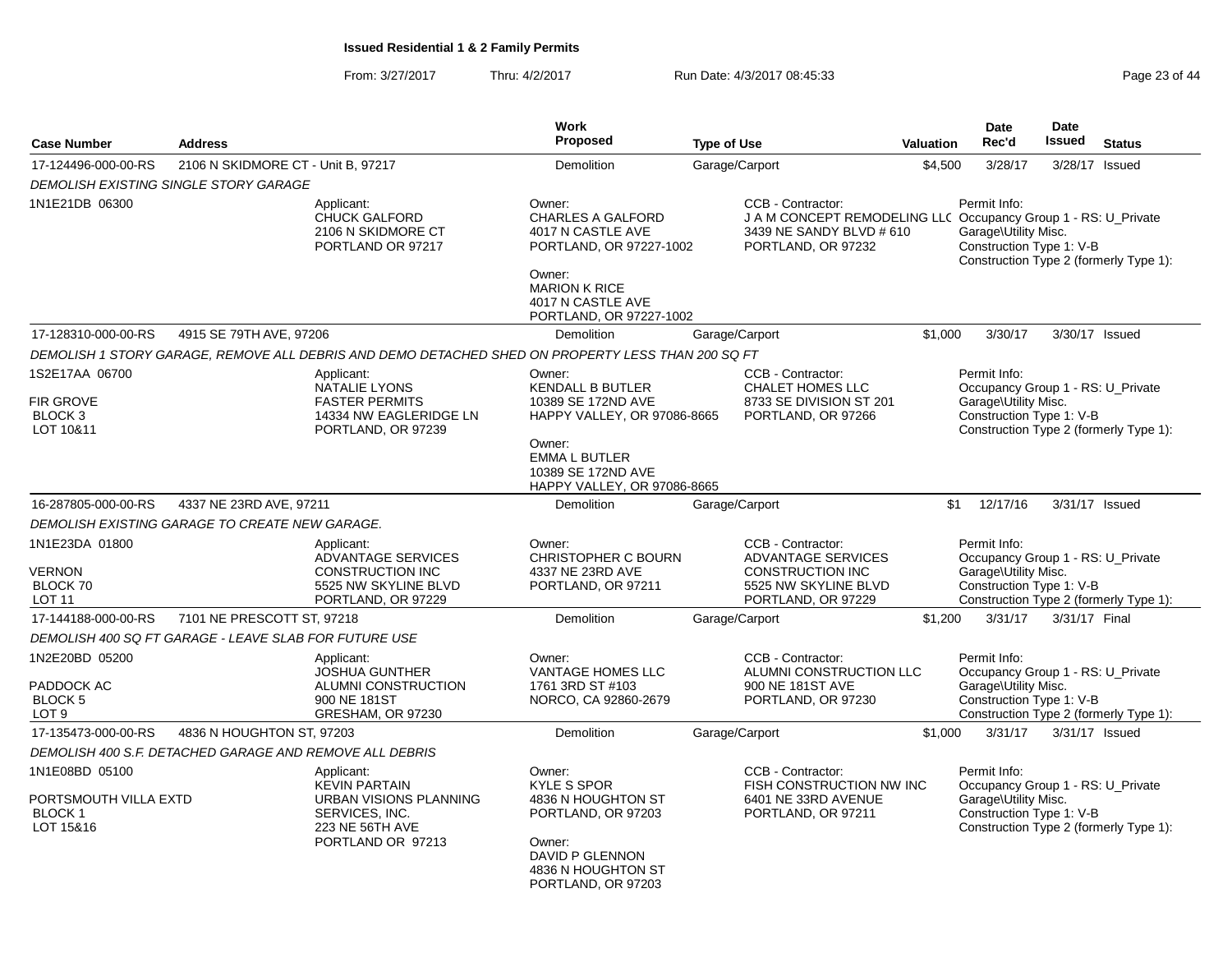From: 3/27/2017Thru: 4/2/2017 **Run Date: 4/3/2017 08:45:33** Page 24 of 44

| <b>Case Number</b>                                                     | <b>Address</b>           |                                                                                                                                                                           | Work<br><b>Proposed</b>                                       | <b>Type of Use</b> |                                                                                                                    | Valuation | <b>Date</b><br>Rec'd                                                                     | <b>Date</b><br><b>Issued</b> | <b>Status</b>                           |
|------------------------------------------------------------------------|--------------------------|---------------------------------------------------------------------------------------------------------------------------------------------------------------------------|---------------------------------------------------------------|--------------------|--------------------------------------------------------------------------------------------------------------------|-----------|------------------------------------------------------------------------------------------|------------------------------|-----------------------------------------|
| 16-210309-000-00-RS                                                    | 7025 N MOHAWK AVE, 97203 |                                                                                                                                                                           | Demolition                                                    | Garage/Carport     |                                                                                                                    | \$1.000   | 7/25/16                                                                                  | 3/31/17 Issued               |                                         |
|                                                                        |                          | DEMOLISH DETACHED GARAGE STRUCTURE ON PROPERTY, REMOVE ALL DEBRIS                                                                                                         |                                                               |                    |                                                                                                                    |           |                                                                                          |                              |                                         |
| 1N1W12AC 05600<br><b>ADAMS ADD</b>                                     |                          | Applicant:<br><b>KARLIN M CONKLIN</b><br>PO BOX 83145                                                                                                                     | Owner:<br><b>WILLIAM P CONKLIN</b><br>PO BOX 83145            |                    | CCB - Contractor:<br>CITYCRAFT DEVELOPMENT LLC                                                                     |           | Permit Info:<br>Occupancy Group 1 - RS: U_Private                                        |                              |                                         |
| BLOCK <sub>2</sub><br>LOT <sub>5</sub>                                 |                          | PORTLAND, OR 97283                                                                                                                                                        | PORTLAND, OR 97283<br>Owner:                                  |                    | 6931 NE MARTIN LUTHER KING JR Garage\Utility Misc.<br><b>BLVD</b><br>PORTLAND, OR 97211                            |           | Construction Type 1: V-B<br>Construction Type 2 (formerly Type 1):                       |                              |                                         |
|                                                                        |                          |                                                                                                                                                                           | <b>KARLIN M CONKLIN</b><br>PO BOX 83145<br>PORTLAND, OR 97283 |                    |                                                                                                                    |           |                                                                                          |                              |                                         |
| 17-121104-000-00-RS                                                    | 6007 SE TAYLOR CT, 97215 |                                                                                                                                                                           | Demolition                                                    | Garage/Carport     |                                                                                                                    | \$500     | 3/31/17                                                                                  | 3/31/17 Issued               |                                         |
|                                                                        |                          | DEMOLISH 1 STORY DETACHED GARAGE, NO BASEMENT, REMOVE ALL DEBRIS                                                                                                          |                                                               |                    |                                                                                                                    |           |                                                                                          |                              |                                         |
| 1S2E06AD 01100<br><b>LEONARD TR</b>                                    |                          | Applicant:<br><b>ZAC HORTON</b><br><b>FASTER PERMITS</b>                                                                                                                  | Owner:<br><b>WILDE PROPERTIES INC</b><br>3735 SE CLAY ST #204 |                    | CCB - Contractor:<br><b>MARK WILDE</b><br><b>WILDE PROPERTIES INC</b>                                              |           | Permit Info:<br>Occupancy Group 1 - RS: U_Private<br>Garage\Utility Misc.                |                              |                                         |
| BLOCK <sub>3</sub><br>W 70' OF LOT 2&3                                 |                          | 14334 NW EAGLERIDGE LN<br>PORTLAND, OR 97229                                                                                                                              | PORTLAND, OR 97214-5139                                       |                    | 3735 SE CLAY STE 201<br>PORTLAND, OR 97214                                                                         |           | Construction Type 1: V-B<br>Construction Type 2 (formerly Type 1):                       |                              |                                         |
| 16-267643-000-00-RS                                                    |                          | 5104 SW BEAVERTON HILLSDALE HWY, 97221                                                                                                                                    | <b>Demolition</b>                                             |                    | <b>Single Family Dwelling</b>                                                                                      | \$5,000   | 11/1/16                                                                                  | 3/27/17 Issued               |                                         |
|                                                                        |                          | DEMOLISH SINGLE FAMILY RESIDENCE WITH ATTACHED GARAGE, NO BASEMENT, CAP SEWER, REMOVE ALL DEBRIS. ***SUBJECT TO 35 DAY DEMO DELAY*** Demolition delay 35-day appeal perio |                                                               |                    |                                                                                                                    |           |                                                                                          |                              |                                         |
| 1S1E18AC 00400                                                         |                          | Applicant:<br>CHARLES B JOHNSON                                                                                                                                           | Owner:<br>CHARLES B JOHNSON                                   |                    |                                                                                                                    |           | Permit Info:                                                                             |                              | Occupancy Group 1 - RS: R-3_Residential |
| ROSE ARBOR<br><b>BLOCK1</b><br>W 50' OF N 143.5' OF LOT 8 EXC PT IN ST |                          | 14255 SE ELLIS ST<br>PORTLAND, OR 97236-4024                                                                                                                              | 14255 SE ELLIS ST<br>PORTLAND, OR 97236-4024                  |                    |                                                                                                                    |           | One and Two Family<br>Construction Type 1: V-B<br>Construction Type 2 (formerly Type 1): |                              |                                         |
| 16-210314-000-00-RS                                                    | 7045 N MOHAWK AVE, 97203 |                                                                                                                                                                           | Demolition                                                    |                    | <b>Single Family Dwelling</b>                                                                                      | \$10,000  | 7/25/16                                                                                  | 3/31/17 Issued               |                                         |
|                                                                        |                          | DEMOLISH EXISTING SINGLE FAMILY RESIDENCE, NO BASEMENT, CAP SEWER, REMOVE ALL DEBRIS. RESIDENTIAL COMP. PLAN DESIGNATION. *SUBJECT TO 35 DAY DEMO DELAY***SEPTIC L        |                                                               |                    |                                                                                                                    |           |                                                                                          |                              |                                         |
| 1N1W12AC 05500                                                         |                          | Applicant:<br>KC-1 LLC                                                                                                                                                    | Owner:<br>KC-1 LLC                                            |                    | CCB - Contractor:<br>CITYCRAFT DEVELOPMENT LLC                                                                     |           | Permit Info:                                                                             |                              | Occupancy Group 1 - RS: R-3_Residential |
| ADAMS ADD<br>BLOCK <sub>2</sub><br>LOT 6                               |                          | PO BOX 83145<br>PORTLAND, OR 97283                                                                                                                                        | PO BOX 83145<br>PORTLAND, OR 97283                            |                    | 6931 NE MARTIN LUTHER KING JR One and Two Family<br><b>BLVD</b><br>PORTLAND, OR 97211                              |           | Construction Type 1: V-B<br>Construction Type 2 (formerly Type 1):                       |                              |                                         |
| 17-117605-000-00-RS                                                    | 1710 SE SALMON ST, 97214 |                                                                                                                                                                           | <b>Demolition</b>                                             |                    | <b>Single Family Dwelling</b>                                                                                      | \$7,000   | 2/7/17                                                                                   | 3/30/17 Issued               |                                         |
|                                                                        |                          | DEMOLISH SINGLE FAMILY RESIDENCE NO BASEMENT - CAP SEWER - REMOVE ALL DEBRIS*35 DAY DELAY* Demolition delay 35-day appeal period until 4:30 PM, Tuesday, March 14, 2017.* |                                                               |                    |                                                                                                                    |           |                                                                                          |                              |                                         |
| 1S1E02AC 08500                                                         |                          | Applicant:<br><b>ALEX TSYTSYN</b>                                                                                                                                         | Owner:<br><b>BRETT JOHNSON</b>                                |                    | CCB - Contractor:<br><b>KBA NORTHWEST LLC</b>                                                                      |           | Permit Info:                                                                             |                              | Occupancy Group 1 - RS: R-3_Residential |
| KENWORTHYS ADD<br><b>BLOCK4</b><br>W 33 1/3' OF E 66 2/3' OF LOT 1     |                          | <b>KBA NORTHWEST LLC</b><br>12965 SW PACIFIC HWY 99<br><b>TIGARD OR 97223</b>                                                                                             | 224 4TH ST<br>HERMOSA BEACH, CA 90254-4501 TIGARD, OR 97223   |                    | 12965 SW PACIFIC HWY 99                                                                                            |           | One and Two Family<br>Construction Type 1: V-B<br>Construction Type 2 (formerly Type 1): |                              |                                         |
| W 33 1/3' OF E 66 2/3' OF N 1/2 OF LOT 2                               |                          |                                                                                                                                                                           |                                                               |                    | CCB - Contractor:<br>NORTHWEST DECONSTRUCTION<br>SERVICES LLC<br><b>1818 N KILLINGSWORTH</b><br>PORTLAND, OR 97217 |           |                                                                                          |                              |                                         |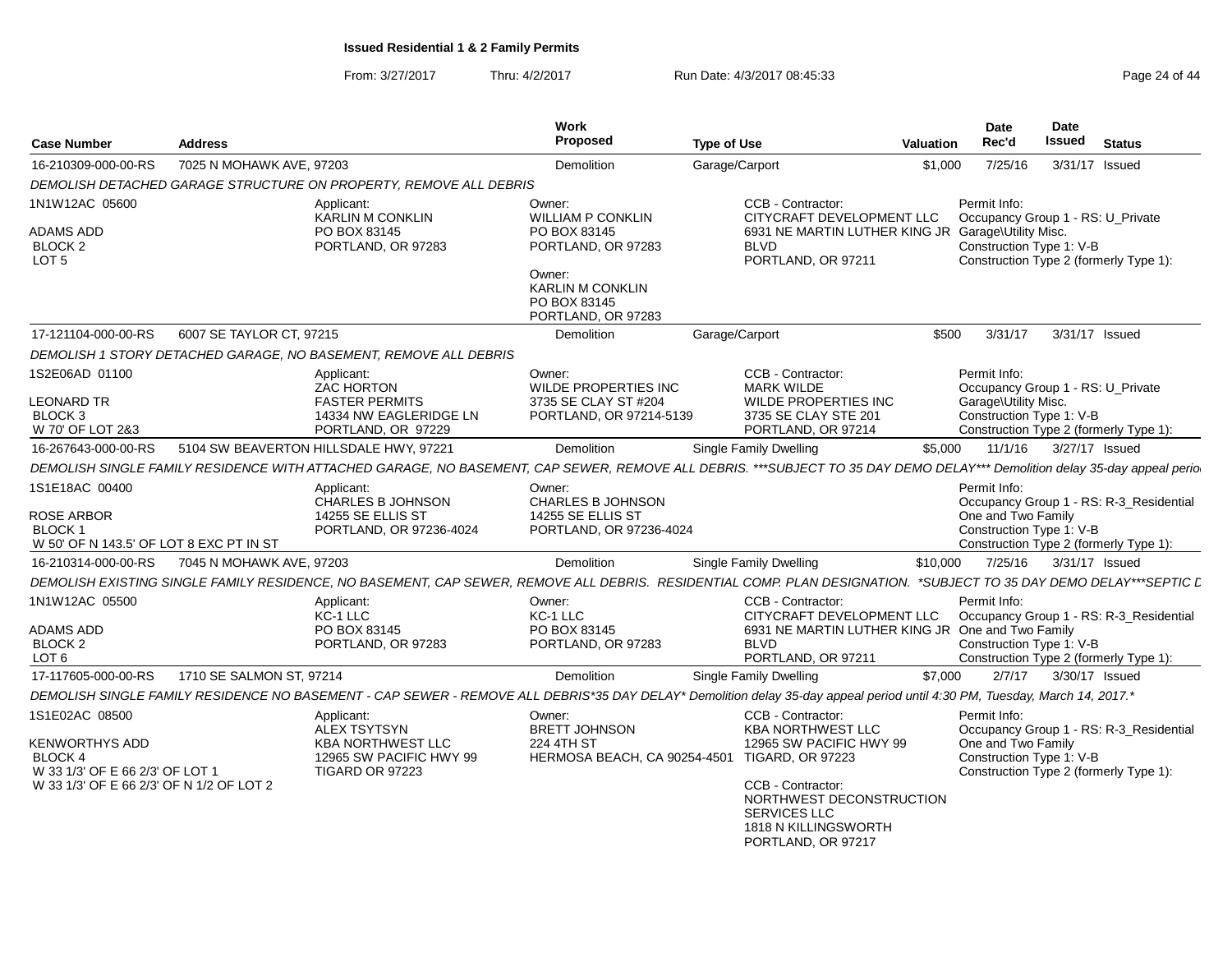From: 3/27/2017

Thru: 4/2/2017 **Run Date: 4/3/2017 08:45:33** Page 25 of 44

| <b>Case Number</b>                                                               | <b>Address</b>             |                                                                                                               | <b>Work</b><br><b>Proposed</b>                                                                                                                                 | <b>Type of Use</b>                                                                                                                                           | <b>Valuation</b> | Date<br>Rec'd                                                  | <b>Date</b><br>Issued | <b>Status</b>                                                                     |
|----------------------------------------------------------------------------------|----------------------------|---------------------------------------------------------------------------------------------------------------|----------------------------------------------------------------------------------------------------------------------------------------------------------------|--------------------------------------------------------------------------------------------------------------------------------------------------------------|------------------|----------------------------------------------------------------|-----------------------|-----------------------------------------------------------------------------------|
| 16-144230-REV-01-RS                                                              | 6405 SE 46TH AVE, 97206    |                                                                                                               | Demolition                                                                                                                                                     | Single Family Dwelling                                                                                                                                       | \$1,500          | 3/28/17                                                        | 3/28/17               | Issued                                                                            |
|                                                                                  |                            | REVISION TO REMOVE FOUNDATION, REMOVE ALL DEBRIS***FOUNDATION NO LONGER TO BE USED FOR FUTURE CONSTRUCTION*** |                                                                                                                                                                |                                                                                                                                                              |                  |                                                                |                       |                                                                                   |
| 1S2E18CC 02600<br>WOODSTOCK<br>BLOCK 137<br>INC PT VAC ST-S 55' OF LOT 1         |                            | Applicant:<br>MICHAEL J WALLANS<br>6405 SE 46TH AVE<br>PORTLAND, OR 97206-7040                                | Owner:<br>MICHAEL J WALLANS<br>6405 SE 46TH AVE<br>PORTLAND, OR 97206-7040                                                                                     | CCB - Contractor:<br>JEFFREY DEAN HESS<br>7108 NE 133RD AVE<br>VANCOUVER, WA 98682                                                                           |                  | Permit Info:<br>One and Two Family<br>Construction Type 1: V-B |                       | Occupancy Group 1 - RS: R-3 Residential<br>Construction Type 2 (formerly Type 1): |
| Total # of RS Demolition permits issued: 13                                      |                            |                                                                                                               |                                                                                                                                                                |                                                                                                                                                              |                  |                                                                |                       | Total valuation of RS Demolition permits issued: \$35,501                         |
| 17-138779-000-00-RS                                                              | 2606 NW LOVEJOY ST, 97210  |                                                                                                               | <b>Interior Alteration Only</b>                                                                                                                                | Single Family Dwelling                                                                                                                                       | \$1,500          | 3/22/17                                                        | 4/2/17 Final          |                                                                                   |
|                                                                                  |                            | VOLUNTARY INSTALLATION OF CONNECTORS BETWEEN FRAMING AND FOUNDATION OF A HOUSE                                |                                                                                                                                                                |                                                                                                                                                              |                  |                                                                |                       |                                                                                   |
| 1N1E32AD 04300<br>SECTION 32 1N 1E<br>TL 4300 0.17 ACRES                         |                            | Applicant:<br><b>MICHAEL WIEBER</b><br>ELYSIUM CONSTRUCTION LLC<br>PO BOX 12010<br>PORTLAND, OR 97212         | Owner:<br><b>JUNG U YOO</b><br>2606 NW LOVEJOY ST<br>PORTLAND, OR 97210-2808<br>Owner:<br>ANNE T YOO<br>2606 NW LOVEJOY ST<br>PORTLAND, OR 97210-2808          | CCB - Contractor:<br><b>MICHAEL WIEBER</b><br>ELYSIUM CONSTRUCTION LLC<br>PO BOX 12010<br>PORTLAND, OR 97212                                                 |                  | Permit Info:<br>One and Two Family<br>Construction Type 1: V-B |                       | Occupancy Group 1 - RS: R-3_Residential<br>Construction Type 2 (formerly Type 1): |
| 17-141069-000-00-RS                                                              | 6633 SE MITCHELL CT, 97206 |                                                                                                               | Interior Alteration Only Single Family Dwelling                                                                                                                |                                                                                                                                                              | \$500            | 3/27/17                                                        | 3/27/17 Issued        |                                                                                   |
|                                                                                  |                            |                                                                                                               |                                                                                                                                                                | CONVERT EXISTING LAUNDRY ROOM TO BATHROOM, NO EXTERIOR OR WALL CHANGES ***MECHANICAL, ELECTRICAL, PLUMBING TO BE OBTAINED SEPARATELY ***                     |                  |                                                                |                       |                                                                                   |
| 1S2E17BC 01200<br>THIRD ELECTRIC ADD<br><b>BLOCK7</b><br>E 95' OF S 1/2 OF LOT 6 |                            | Applicant:<br><b>CARRIE MENIKOFF</b><br>HOKULANI DVLP LLC<br>6825 SW 63RD AVE<br>PORTLAND OR 97219            | Owner:<br><b>TIM LAMERS</b><br>6825 SW 63RD AVE<br>PORTLAND, OR 97219                                                                                          |                                                                                                                                                              |                  | Permit Info:<br>One and Two Family<br>Construction Type 1: V-B |                       | Occupancy Group 1 - RS: R-3_Residential<br>Construction Type 2 (formerly Type 1): |
| 17-141720-000-00-RS                                                              | 3506 E BURNSIDE ST, 97214  |                                                                                                               | Interior Alteration Only                                                                                                                                       | Single Family Dwelling                                                                                                                                       | \$1,500          | 3/28/17                                                        | 4/2/17 Final          |                                                                                   |
|                                                                                  |                            | VOLUNTARY INSTALLATION OF CONNECTORS BETWEEN FRAMING AND FOUNDATION OF A HOUSE                                |                                                                                                                                                                |                                                                                                                                                              |                  |                                                                |                       |                                                                                   |
| 1N1E36DC 00400<br>LAURELHURST<br>BLOCK 87<br>LOT <sub>8</sub><br>W 1/2 OF LOT 9  |                            | Applicant:<br><b>MICHAEL WIEBER</b><br>ELYSIUM CONSTRUCTION LLC<br>PO BOX 12010<br>PORTLAND, OR 97212         | Owner:<br><b>MICHAEL BURLANDO</b><br>3506 E BURNSIDE ST<br>PORTLAND, OR 97214<br>Owner:<br>ELENA BURLANDO<br>3506 E BURNSIDE ST<br>PORTLAND, OR 97214          | CCB - Contractor:<br><b>MICHAEL WIEBER</b><br>ELYSIUM CONSTRUCTION LLC<br>PO BOX 12010<br>PORTLAND, OR 97212                                                 |                  | Permit Info:<br>One and Two Family<br>Construction Type 1: V-B |                       | Occupancy Group 1 - RS: R-3 Residential<br>Construction Type 2 (formerly Type 1): |
| 16-258504-000-00-RS                                                              | 5457 SW SHATTUCK RD, 97221 |                                                                                                               | Interior Alteration Only Single Family Dwelling                                                                                                                |                                                                                                                                                              | \$1.500          | 10/14/16                                                       | 4/2/17 Final          |                                                                                   |
|                                                                                  |                            |                                                                                                               |                                                                                                                                                                | VOLUNTARY INSTALLATION OF ADDITIONAL PLYWOOD SHEETING TO BRACE EXISTING SOFT STORY CRIPPLE WALL. VOLUNTARY INSTALLATION OF CONNECTORS BETWEEN FRAMING AND FC |                  |                                                                |                       |                                                                                   |
| 1S1E18BD 04100<br>GILLCREST RPLT<br><b>BLOCK1</b><br>LOT <sub>4</sub>            |                            | Applicant:<br>MICHAEL WIEBER<br>ELYSIUM CONSTRUCTION LLC<br>PO BOX 12010<br>PORTLAND, OR 97212                | Owner:<br>ELIZABETH J HORN<br>5457 SW SHATTUCK RD<br>PORTLAND, OR 97221-7404<br>Owner:<br>ANDREW J VEYLIOTTI<br>5457 SW SHATTUCK RD<br>PORTLAND, OR 97221-7404 | CCB - Contractor:<br>MICHAEL WIEBER<br>ELYSIUM CONSTRUCTION LLC<br>PO BOX 12010<br>PORTLAND, OR 97212                                                        |                  | Permit Info:<br>One and Two Family<br>Construction Type 1: V-B |                       | Occupancy Group 1 - RS: R-3_Residential<br>Construction Type 2 (formerly Type 1): |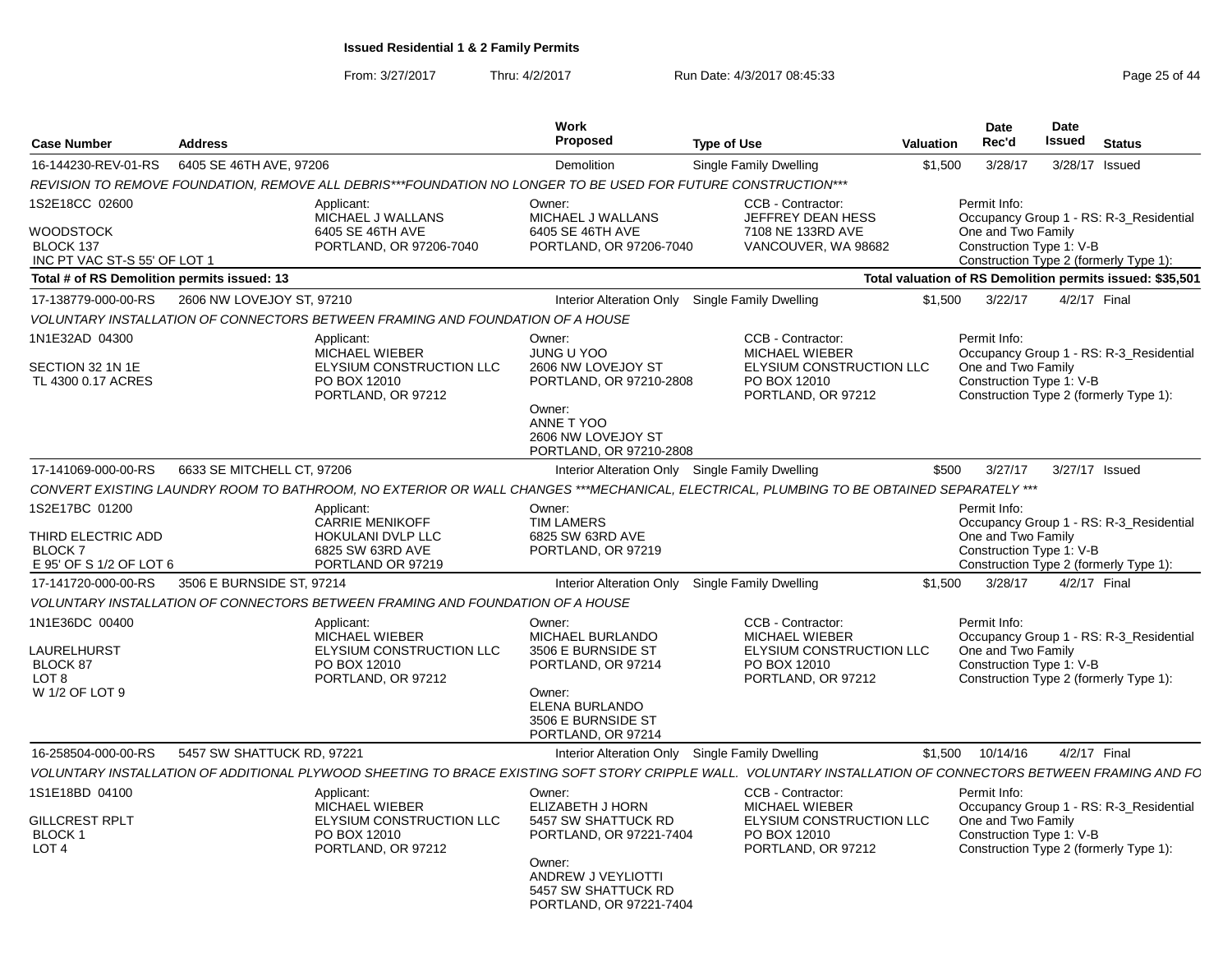From: 3/27/2017Thru: 4/2/2017 **Run Date: 4/3/2017 08:45:33** Page 26 of 44

| <b>Case Number</b>                                                    | <b>Address</b>          |                                                                                                 | <b>Work</b><br>Proposed                                                       | <b>Type of Use</b>                                                                                | <b>Valuation</b> | Date<br>Rec'd                                                                                            | <b>Date</b><br><b>Issued</b> | <b>Status</b>                           |
|-----------------------------------------------------------------------|-------------------------|-------------------------------------------------------------------------------------------------|-------------------------------------------------------------------------------|---------------------------------------------------------------------------------------------------|------------------|----------------------------------------------------------------------------------------------------------|------------------------------|-----------------------------------------|
| 17-123955-000-00-RS                                                   | 1009 SE 33RD AVE, 97214 |                                                                                                 | <b>Interior Alteration Only</b>                                               | Single Family Dwelling                                                                            | \$1,500          | 2/21/17                                                                                                  | 4/2/17 Final                 |                                         |
|                                                                       |                         | VOLUNTARY INSTALLATION OF CONNECTORS BETWEEN FRAMING AND FOUNDATION OF A HOUSE                  |                                                                               |                                                                                                   |                  |                                                                                                          |                              |                                         |
| 1S1E01BD 00300<br>SUNNYSIDE & PLAT 2 & 3                              |                         | Applicant:<br>MICHAEL WIEBER<br>ELYSIUM CONSTRUCTION LLC                                        | Owner:<br><b>CHRISTOPHER J STEPHENS</b><br>1009 SE 33RD AVE                   | CCB - Contractor:<br>MICHAEL WIEBER<br>ELYSIUM CONSTRUCTION LLC                                   |                  | Permit Info:<br>One and Two Family                                                                       |                              | Occupancy Group 1 - RS: R-3_Residential |
| BLOCK 28<br>LOT 17 TL 300                                             |                         | PO BOX 12010<br>PORTLAND, OR 97212                                                              | PORTLAND, OR 97214                                                            | PO BOX 12010<br>PORTLAND, OR 97212                                                                |                  | Construction Type 1: V-B<br>Construction Type 2 (formerly Type 1):                                       |                              |                                         |
|                                                                       |                         |                                                                                                 | Owner:<br>MONICA R GLASSCOCK<br>1009 SE 33RD AVE<br>PORTLAND, OR 97214        |                                                                                                   |                  |                                                                                                          |                              |                                         |
| 17-144068-000-00-RS                                                   | 1928 SE 45TH AVE, 97215 |                                                                                                 | Interior Alteration Only                                                      | Single Family Dwelling                                                                            | \$1,500          | 3/31/17                                                                                                  | 4/2/17 Final                 |                                         |
|                                                                       |                         | VOLUNTARY INSTALLATION OF CONNECTORS BETWEEN FRAMING AND FOUNDATION OF A HOUSE                  |                                                                               |                                                                                                   |                  |                                                                                                          |                              |                                         |
| 1S2E06CB 03100<br><b>FAILING ADD</b><br><b>BLOCK 2</b>                |                         | Applicant:<br>MICHAEL WIEBER<br>ELYSIUM CONSTRUCTION LLC<br>PO BOX 12010                        | Owner:<br><b>DEMIAN PARKER</b><br>1928 SE 45TH AVE<br>PORTLAND, OR 97215-3139 | CCB - Contractor:<br>MICHAEL WIEBER<br>ELYSIUM CONSTRUCTION LLC<br>PO BOX 12010                   |                  | Permit Info:<br>One and Two Family<br>Construction Type 1: V-B                                           |                              | Occupancy Group 1 - RS: R-3_Residential |
| N 10' OF LOT 8<br>S 25' OF LOT 9                                      |                         | PORTLAND, OR 97212                                                                              | Owner:<br><b>DAWN PARKER</b><br>1928 SE 45TH AVE<br>PORTLAND, OR 97215-3139   | PORTLAND, OR 97212                                                                                |                  | Construction Type 2 (formerly Type 1):                                                                   |                              |                                         |
| 17-144781-000-00-RS                                                   | 34 SE 66TH AVE, 97215   |                                                                                                 | Interior Alteration Only Single Family Dwelling                               |                                                                                                   | \$3,000          | 4/2/17                                                                                                   |                              | $4/2/17$ Issued                         |
|                                                                       |                         | NEW GAS FURNACE AND GAS PIPING. COMPLETE FINAL INSPECTIONS FOR 03-144601 ET AND 03-146291 PT    |                                                                               |                                                                                                   |                  |                                                                                                          |                              |                                         |
| 1N2E32CC 08400<br>PALMYRA<br>BLOCK <sub>3</sub><br><b>LOT 7&amp;8</b> |                         | Applicant:<br>Oliver S. Olson<br><b>OLSON DESIGN BUILD</b><br>PO BOX 10323<br>PORTLAND OR 97296 | Owner:<br>CARL M OLSON<br>34 SE 66TH AVE<br>PORTLAND, OR 97215-1331           | CCB - Contractor:<br><b>BRIDGETOWN HEATING LLC</b><br>PO BOX 67151<br>MILWAUKIE, OR 97268         |                  | Permit Info:<br>One and Two Family<br>Construction Type 1: V-B<br>Construction Type 2 (formerly Type 1): |                              | Occupancy Group 1 - RS: R-3_Residential |
|                                                                       |                         |                                                                                                 | Owner:<br><b>KAY L OLSON</b><br>34 SE 66TH AVE<br>PORTLAND, OR 97215-1331     | CCB - Contractor:<br>Oliver Olson<br>OLSON DESIGN BUILD INC<br>PO BOX 10323<br>PORTLAND, OR 97296 |                  |                                                                                                          |                              |                                         |
| 17-122053-000-00-RS                                                   | 6033 SE 19TH AVE, 97202 |                                                                                                 | Interior Alteration Only Single Family Dwelling                               |                                                                                                   | \$30,000         | 2/15/17                                                                                                  |                              | 4/1/17 Under Inspection                 |
|                                                                       |                         | 2ND FLOOR REMODEL AND BATH ADDITION AT SECOND FLOOR. NO GROUND DISTURBANCE. 2 TOILETS TOTAL.    |                                                                               |                                                                                                   |                  |                                                                                                          |                              |                                         |
| 1S1E14DC 07200<br>WESTMORELAND<br>BLOCK 13                            |                         | Applicant:<br>DAN BEARD<br>BEARDS RESTORATION AND<br><b>REMODELING LLC</b>                      | Owner:<br><b>LISA A MATHISEN</b><br>6033 SE 19TH AVE<br>PORTLAND, OR 97202    | CCB - Contractor:<br>DAN BEARD<br><b>BEARDS RESTORATION &amp;</b><br><b>REMODELING LLC</b>        |                  | Permit Info:<br>One and Two Family<br>Construction Type 1: V-B                                           |                              | Occupancy Group 1 - RS: R-3_Residential |
| <b>LOT 17</b>                                                         |                         | 2802 SE 33RD PL<br>PORTLAND, OR 97202                                                           | Owner:<br>NICHOLAS R MATHISEN<br>6033 SE 19TH AVE<br>PORTLAND, OR 97202       | 2802 SE 33RD PLACE<br>PORTLAND, OR 97202                                                          |                  | Construction Type 2 (formerly Type 1):                                                                   |                              |                                         |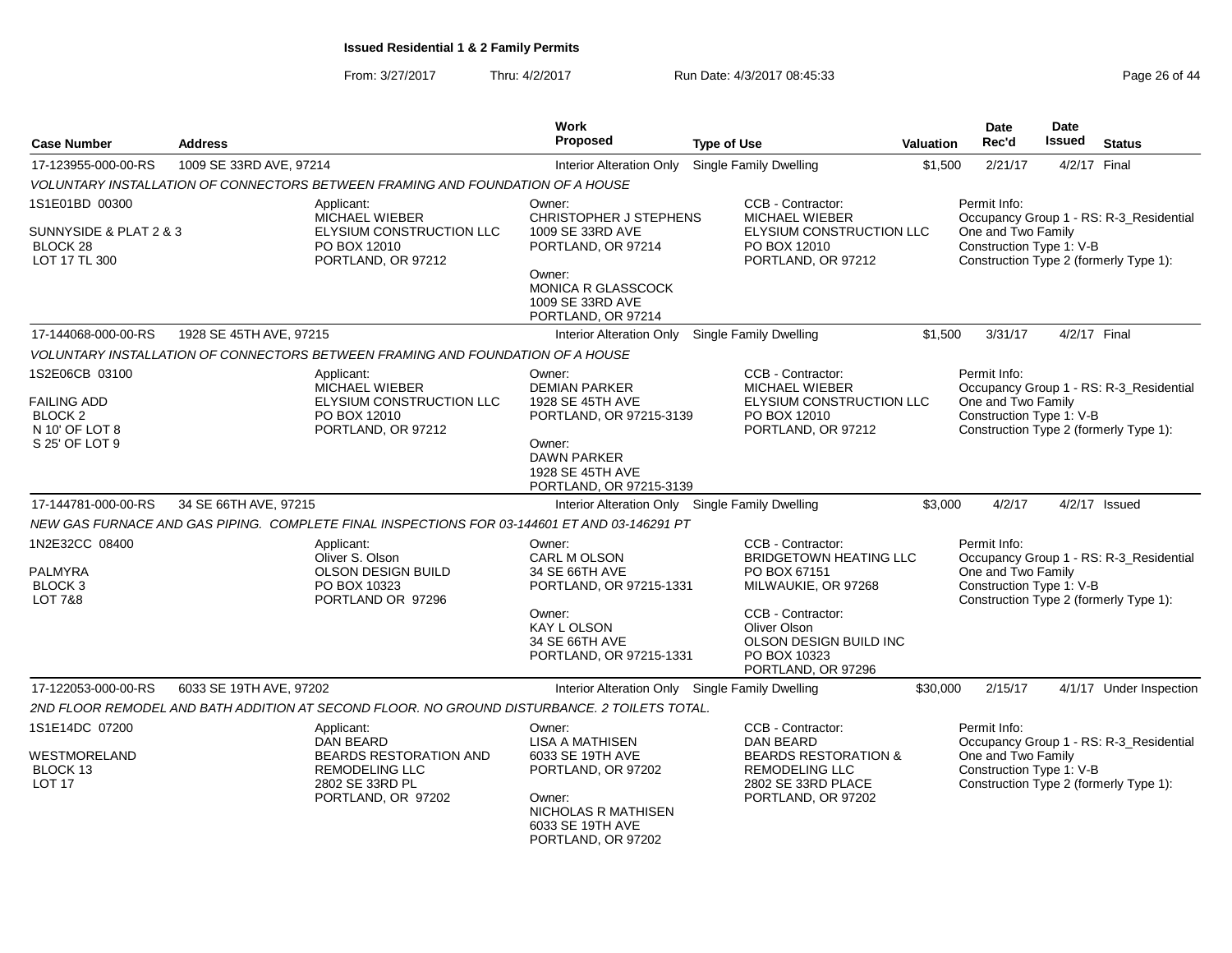From: 3/27/2017Thru: 4/2/2017 **Run Date: 4/3/2017 08:45:33** Page 27 of 44

| <b>Case Number</b>                                                         | <b>Address</b>                                  |                                                                                             | Work<br>Proposed                                                               | <b>Type of Use</b>                                                                 | <b>Valuation</b> | Date<br>Rec'd                                  | <b>Date</b><br><b>Issued</b> | <b>Status</b>                           |
|----------------------------------------------------------------------------|-------------------------------------------------|---------------------------------------------------------------------------------------------|--------------------------------------------------------------------------------|------------------------------------------------------------------------------------|------------------|------------------------------------------------|------------------------------|-----------------------------------------|
| 17-144517-000-00-RS                                                        | 1531 SW UPPER HALL ST, 97201                    |                                                                                             | Interior Alteration Only Single Family Dwelling                                |                                                                                    | \$9,970          | 3/31/17                                        |                              | 3/31/17 Issued                          |
|                                                                            |                                                 | VOLUNTARY INSTALLATION OF ANCHORS BETWEEN EXISTING FRAMED STRUCTURE AND CONCRETE FOUNDATION |                                                                                |                                                                                    |                  |                                                |                              |                                         |
| 1S1E04BD 05600                                                             |                                                 | Applicant:<br><b>STEVE GEMMELL</b>                                                          | Owner:<br>ALLEN C CHENG                                                        | CCB - Contractor:<br><b>STEVE GEMMELL</b>                                          |                  | Permit Info:                                   |                              | Occupancy Group 1 - RS: R-3_Residential |
| CARTERS ADD TO P<br><b>BLOCK 37 TL 5600</b>                                |                                                 | GEMMELL CONSTRUCTION LLC<br>210 SE MADISON ST SUITE 1<br>PORTLAND, OR 97214                 | 1531 SW UPPER HALL ST<br>PORTLAND, OR 97201                                    | GEMMELL CONSTRUCTION LLC<br>210 SE MADISON ST SUITE 1<br>PORTLAND, OR 97214        |                  | One and Two Family<br>Construction Type 1: V-B |                              | Construction Type 2 (formerly Type 1):  |
|                                                                            |                                                 |                                                                                             | Owner:<br>HAN N VU<br>1531 SW UPPER HALL ST<br>PORTLAND, OR 97201              |                                                                                    |                  |                                                |                              |                                         |
| 17-107435-000-00-RS                                                        | 1551 N SUMNER ST, 97217                         |                                                                                             | Interior Alteration Only Single Family Dwelling                                |                                                                                    | \$1,500          | 1/19/17                                        | 3/28/17 Final                |                                         |
|                                                                            |                                                 | VOLUNTARY INSTALLATION OF CONNECTORS BETWEEN FRAMING AND FOUNDATION OF A HOUSE              |                                                                                |                                                                                    |                  |                                                |                              |                                         |
| 1N1E21AA 13000                                                             |                                                 | Applicant:<br>MICHAEL WIEBER                                                                | Owner:<br>STEPHEN F DEATHERAGE                                                 | CCB - Contractor:<br><b>MICHAEL WIEBER</b>                                         |                  | Permit Info:                                   |                              | Occupancy Group 1 - RS: R-3_Residential |
| RIVERSIDE ADD<br>BLOCK 14<br>LOT <sub>18</sub>                             |                                                 | ELYSIUM CONSTRUCTION LLC<br>PO BOX 12010<br>PORTLAND, OR 97212                              | 1551 N SUMNER ST<br>PORTLAND, OR 97217                                         | ELYSIUM CONSTRUCTION LLC<br>PO BOX 12010<br>PORTLAND, OR 97212                     |                  | One and Two Family<br>Construction Type 1: V-B |                              | Construction Type 2 (formerly Type 1):  |
|                                                                            |                                                 |                                                                                             | Owner:<br>KALEEN R DEATHERAGE<br>1551 N SUMNER ST<br>PORTLAND, OR 97217        |                                                                                    |                  |                                                |                              |                                         |
| 17-141292-000-00-RS                                                        | 645 SE 62ND AVE, 97215                          |                                                                                             | Interior Alteration Only Single Family Dwelling                                |                                                                                    | \$5,630          | 3/27/17                                        | 3/28/17 Final                |                                         |
|                                                                            |                                                 | VOLUNTARY INSTALLATION OF ANCHORS BETWEEN EXISTING FRAMED STRUCTURE AND CONCRETE FOUNDATION |                                                                                |                                                                                    |                  |                                                |                              |                                         |
| 1S2E06AA 01900                                                             |                                                 | Applicant:<br><b>STEVE GEMMELL</b>                                                          | Owner:<br><b>STEVEN B HAWKINS</b>                                              | CCB - Contractor:<br><b>STEVE GEMMELL</b>                                          |                  | Permit Info:                                   |                              | Occupancy Group 1 - RS: R-3 Residential |
| <b>BELMONT PL</b><br>LOT <sub>26</sub>                                     |                                                 | <b>GEMMELL CONSTRUCTION LLC</b><br>210 SE MADISON ST SUITE 1<br>PORTLAND, OR 97214          | 645 SE 62ND AVE<br>PORTLAND, OR 97215-1918                                     | <b>GEMMELL CONSTRUCTION LLC</b><br>210 SE MADISON ST SUITE 1<br>PORTLAND, OR 97214 |                  | One and Two Family<br>Construction Type 1: V-B |                              | Construction Type 2 (formerly Type 1):  |
|                                                                            |                                                 |                                                                                             | Owner:<br>SHELLY F HAWKINS<br>645 SE 62ND AVE<br>PORTLAND, OR 97215-1918       |                                                                                    |                  |                                                |                              |                                         |
| 17-141717-000-00-RS                                                        | 5725 SE MITCHELL ST, 97206                      |                                                                                             | Interior Alteration Only Single Family Dwelling                                |                                                                                    | \$60,000         | 3/28/17                                        |                              | 3/28/17 Issued                          |
|                                                                            | REMODEL KITCHEN AND REBUILD STAIRS TO BASEMENT. |                                                                                             |                                                                                |                                                                                    |                  |                                                |                              |                                         |
| 1S2E18AD 19400                                                             |                                                 | Applicant:<br><b>ROBBY HOTTOIS</b>                                                          | Owner:<br><b>CHET A HAGEN</b>                                                  | CCB - Contractor:<br><b>ROBBY HOTTOIS</b>                                          |                  | Permit Info:                                   |                              | Occupancy Group 1 - RS: R-3_Residential |
| <b>OVERTON PK</b><br><b>BLOCK A</b><br>S 1/2 OF E 100' OF LOT 13 EXC N 50' |                                                 | ROBBY HOTTOIS<br><b>CONSTRUCTION LLC</b><br>4305 SE RAMONA ST                               | 5725 SE MITCHELL ST<br>PORTLAND, OR 97206-4847                                 | CONSTRUCTION LLC<br>4305 SE RAMONA ST<br>PORTLAND, OR 97206                        |                  | One and Two Family<br>Construction Type 1: V-B |                              | Construction Type 2 (formerly Type 1):  |
|                                                                            |                                                 | PORTLAND, OR 97206                                                                          | Owner:<br>ADRIENNE M CARLSON<br>5725 SE MITCHELL ST<br>PORTLAND, OR 97206-4847 |                                                                                    |                  |                                                |                              |                                         |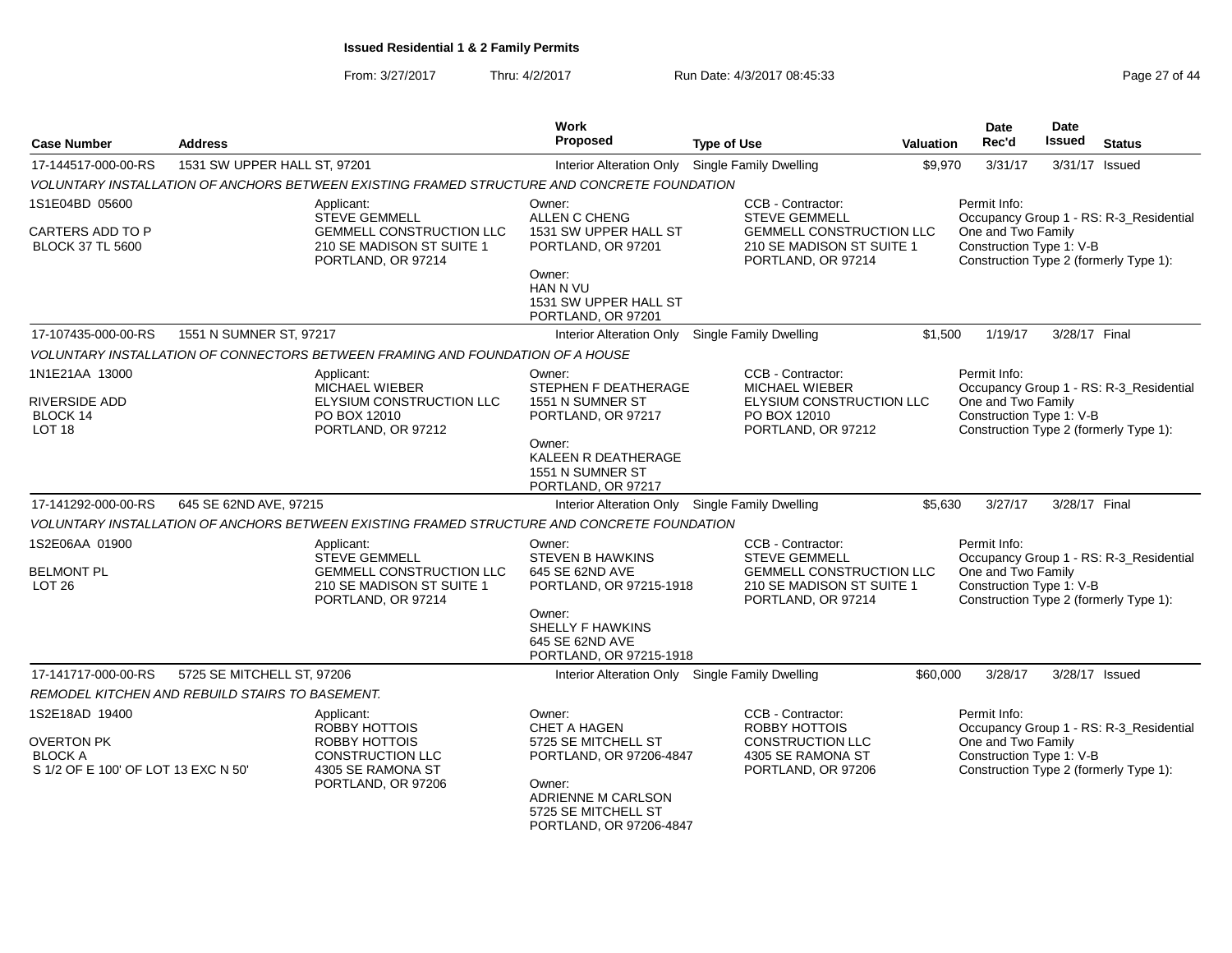From: 3/27/2017

Thru: 4/2/2017 **Run Date: 4/3/2017 08:45:33** Page 28 of 44

|                                                                                                      |                                |                                                                                                                          | Work                                                                                                                                                         |                                                                                                                                 |                  | <b>Date</b>                                                    | <b>Date</b>    |                                                                                   |
|------------------------------------------------------------------------------------------------------|--------------------------------|--------------------------------------------------------------------------------------------------------------------------|--------------------------------------------------------------------------------------------------------------------------------------------------------------|---------------------------------------------------------------------------------------------------------------------------------|------------------|----------------------------------------------------------------|----------------|-----------------------------------------------------------------------------------|
| <b>Case Number</b>                                                                                   | <b>Address</b>                 |                                                                                                                          | <b>Proposed</b>                                                                                                                                              | <b>Type of Use</b>                                                                                                              | <b>Valuation</b> | Rec'd                                                          | Issued         | <b>Status</b>                                                                     |
| 17-141480-000-00-RS                                                                                  | 3130 NW MONTE VISTA TER, 97210 |                                                                                                                          | Interior Alteration Only Single Family Dwelling                                                                                                              |                                                                                                                                 | \$7,660          | 3/27/17                                                        | 3/27/17 Issued |                                                                                   |
|                                                                                                      |                                | VOLUNTARY INSTALLATION OF ANCHORS BETWEEN EXISTING FRAMED STRUCTURE AND CONCRETE FOUNDATION                              |                                                                                                                                                              |                                                                                                                                 |                  |                                                                |                |                                                                                   |
| 1N1E32CA 00900<br>KINGS HTS & RPLT<br>BLOCK <sub>21</sub><br><b>LOT 3&amp;4</b><br>SWLY 17' OF LOT 5 |                                | Applicant:<br><b>STEVE GEMMELL</b><br><b>GEMMELL CONSTRUCTION LLC</b><br>210 SE MADISON ST SUITE 1<br>PORTLAND, OR 97214 | Owner:<br><b>TIDAPHORNE NIYOMTHONG</b><br>3130 NW MONTE VISTA TER<br>PORTLAND, OR 97210                                                                      | CCB - Contractor:<br><b>STEVE GEMMELL</b><br>GEMMELL CONSTRUCTION LLC<br>210 SE MADISON ST SUITE 1<br>PORTLAND, OR 97214        |                  | Permit Info:<br>One and Two Family<br>Construction Type 1: V-B |                | Occupancy Group 1 - RS: R-3_Residential<br>Construction Type 2 (formerly Type 1): |
| 17-141474-000-00-RS                                                                                  | 1828 SE 48TH AVE, 97215        |                                                                                                                          | Interior Alteration Only Single Family Dwelling                                                                                                              |                                                                                                                                 | \$8,810          | 3/27/17                                                        | 3/27/17 Final  |                                                                                   |
|                                                                                                      |                                | VOLUNTARY INSTALLATION OF ANCHORS BETWEEN EXISTING FRAMED STRUCTURE AND CONCRETE FOUNDATION                              |                                                                                                                                                              |                                                                                                                                 |                  |                                                                |                |                                                                                   |
| 1S2E06CA 14300<br>ROSSDALE<br>BLOCK <sub>2</sub><br><b>LOT 12</b>                                    |                                | Applicant:<br><b>STEVE GEMMELL</b><br><b>GEMMELL CONSTRUCTION LLC</b><br>210 SE MADISON ST SUITE 1<br>PORTLAND, OR 97214 | Owner:<br>MATTHEW A WALKER<br>1828 SE 48TH AVE<br>PORTLAND, OR 97215-3218<br>Owner:<br><b>KELLY FISHER</b><br>1828 SE 48TH AVE<br>PORTLAND, OR 97215-3218    | CCB - Contractor:<br><b>STEVE GEMMELL</b><br><b>GEMMELL CONSTRUCTION LLC</b><br>210 SE MADISON ST SUITE 1<br>PORTLAND, OR 97214 |                  | Permit Info:<br>One and Two Family<br>Construction Type 1: V-B |                | Occupancy Group 1 - RS: R-3_Residential<br>Construction Type 2 (formerly Type 1): |
| 17-141011-000-00-RS                                                                                  | 7926 N CHAUTAUQUA BLVD, 97217  |                                                                                                                          | Interior Alteration Only                                                                                                                                     | Single Family Dwelling                                                                                                          | \$1,500          | 3/27/17                                                        | 3/27/17 Final  |                                                                                   |
|                                                                                                      |                                | VOLUNTARY INSTALLATION OF CONNECTORS BETWEEN FRAMING AND FOUNDATION OF A HOUSE                                           |                                                                                                                                                              |                                                                                                                                 |                  |                                                                |                |                                                                                   |
| 1N1E08DA 03200<br>UNIVERSITY PK<br>BLOCK 153<br>LOT 25&26                                            |                                | Applicant:<br>MICHAEL WIEBER<br>ELYSIUM CONSTRUCTION LLC<br>PO BOX 12010<br>PORTLAND, OR 97212                           | Owner:<br><b>BRUCE W RENKEN</b><br><b>651 SYNDICATE ST S</b><br>ST PAUL, MN 55116                                                                            | CCB - Contractor:<br>MICHAEL WIEBER<br>ELYSIUM CONSTRUCTION LLC<br>PO BOX 12010<br>PORTLAND, OR 97212                           |                  | Permit Info:<br>One and Two Family<br>Construction Type 1: V-B |                | Occupancy Group 1 - RS: R-3_Residential<br>Construction Type 2 (formerly Type 1): |
| 17-141302-000-00-RS                                                                                  | 208 NE MONROE ST, 97212        |                                                                                                                          | Interior Alteration Only Single Family Dwelling                                                                                                              |                                                                                                                                 | \$6,495          | 3/27/17                                                        | 3/27/17 Final  |                                                                                   |
|                                                                                                      |                                | VOLUNTARY INSTALLATION OF ANCHORS BETWEEN EXISTING FRAMED STRUCTURE AND CONCRETE FOUNDATION                              |                                                                                                                                                              |                                                                                                                                 |                  |                                                                |                |                                                                                   |
| 1N1E27AA 19500<br>WILLIAMS AVE ADD<br>BLOCK 11<br>LOT <sub>20</sub>                                  |                                | Applicant:<br><b>STEVE GEMMELL</b><br>GEMMELL CONSTRUCTION LLC<br>210 SE MADISON ST SUITE 1<br>PORTLAND, OR 97214        | Owner:<br><b>SHARON L MORROW</b><br>208 NE MONROE ST<br>PORTLAND, OR 97212<br>Owner:<br>KIMBERLY S SHEDA<br>208 NE MONROE ST<br>PORTLAND, OR 97212           | CCB - Contractor:<br><b>STEVE GEMMELL</b><br><b>GEMMELL CONSTRUCTION LLC</b><br>210 SE MADISON ST SUITE 1<br>PORTLAND, OR 97214 |                  | Permit Info:<br>One and Two Family<br>Construction Type 1: V-B |                | Occupancy Group 1 - RS: R-3_Residential<br>Construction Type 2 (formerly Type 1): |
| 17-141272-000-00-RS                                                                                  | 8519 NE SACRAMENTO ST, 97220   |                                                                                                                          | Interior Alteration Only Single Family Dwelling                                                                                                              |                                                                                                                                 | \$12,495         | 3/27/17                                                        | 3/27/17 Final  |                                                                                   |
|                                                                                                      |                                | VOLUNTARY INSTALLATION OF ANCHORS BETWEEN EXISTING FRAMED STRUCTURE AND CONCRETE FOUNDATION                              |                                                                                                                                                              |                                                                                                                                 |                  |                                                                |                |                                                                                   |
| 1N2E28CB 04300<br>RAILWAY ADD<br><b>BLOCK 25</b><br>LOT 23&24<br>E 1/2 OF LOT 25                     |                                | Applicant:<br><b>STEVE GEMMELL</b><br><b>GEMMELL CONSTRUCTION LLC</b><br>210 SE MADISON ST SUITE 1<br>PORTLAND, OR 97214 | Owner:<br><b>HOLLY N DUTHIE</b><br>8519 NE SACRAMENTO ST<br>PORTLAND, OR 97220<br>Owner:<br>ALEXANDRA M STERN<br>8519 NE SACRAMENTO ST<br>PORTLAND, OR 97220 | CCB - Contractor:<br><b>STEVE GEMMELL</b><br>GEMMELL CONSTRUCTION LLC<br>210 SE MADISON ST SUITE 1<br>PORTLAND, OR 97214        |                  | Permit Info:<br>One and Two Family<br>Construction Type 1: V-B |                | Occupancy Group 1 - RS: R-3_Residential<br>Construction Type 2 (formerly Type 1): |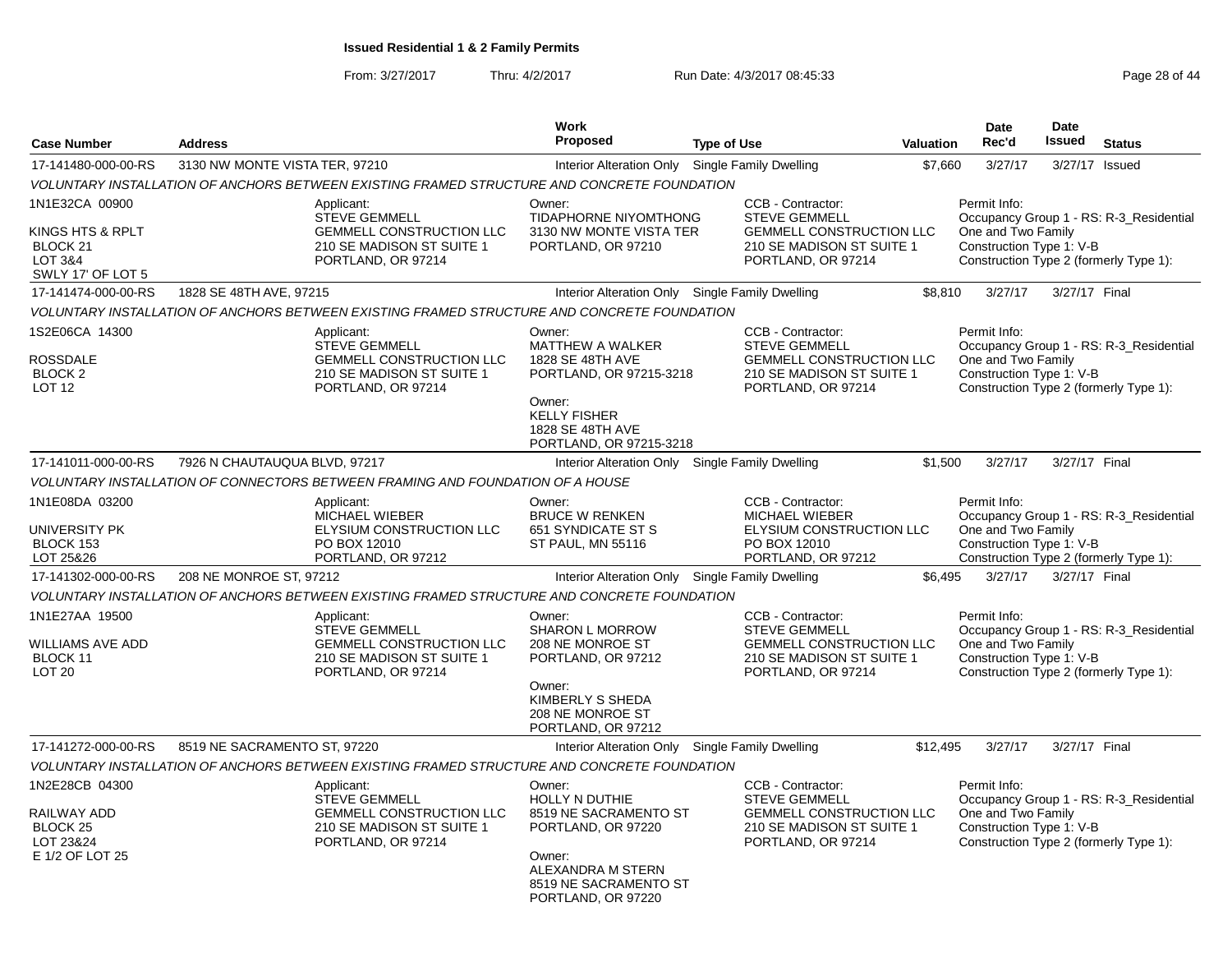From: 3/27/2017Thru: 4/2/2017 **Run Date: 4/3/2017 08:45:33** Page 29 of 44

| <b>Case Number</b>                                       | <b>Address</b>                                            |                                                                                                            | <b>Work</b><br>Proposed                                                        | <b>Type of Use</b>                                                                                                                  |         | <b>Date</b><br>Rec'd<br>Valuation                                                                     | <b>Date</b><br><b>Issued</b> | <b>Status</b>                                                                                                                 |
|----------------------------------------------------------|-----------------------------------------------------------|------------------------------------------------------------------------------------------------------------|--------------------------------------------------------------------------------|-------------------------------------------------------------------------------------------------------------------------------------|---------|-------------------------------------------------------------------------------------------------------|------------------------------|-------------------------------------------------------------------------------------------------------------------------------|
| 17-141263-000-00-RS                                      | 1622 SE 35TH PL, 97214                                    |                                                                                                            | <b>Interior Alteration Only</b>                                                | Single Family Dwelling                                                                                                              | \$6,000 | 3/27/17                                                                                               | 3/27/17 Final                |                                                                                                                               |
| <b>EGRESS WINDOWS</b>                                    |                                                           |                                                                                                            |                                                                                |                                                                                                                                     |         |                                                                                                       |                              |                                                                                                                               |
| 1S1E01DB 08300                                           |                                                           | Applicant:                                                                                                 | Owner:                                                                         | CCB - Contractor:                                                                                                                   |         | Permit Info:                                                                                          |                              |                                                                                                                               |
| <b>BROOKDALE</b><br>LOT <sub>8</sub>                     |                                                           | <b>STEVE GEMMELL</b><br><b>GEMMELL CONSTRUCTION LLC</b><br>210 SE MADISON ST SUITE 1<br>PORTLAND, OR 97214 | NICHOLAS MACDONALD<br>1622 SE 35TH PL<br>PORTLAND, OR 97214                    | <b>STEVE GEMMELL</b><br><b>GEMMELL CONSTRUCTION LLC</b><br>210 SE MADISON ST SUITE 1<br>PORTLAND, OR 97214                          |         | One and Two Family<br>Construction Type 1: V-B                                                        |                              | Occupancy Group 1 - RS: R-3 Residential<br>Construction Type 2 (formerly Type 1):                                             |
|                                                          |                                                           |                                                                                                            | Owner:<br><b>ANNA YOUNG</b><br>1622 SE 35TH PL<br>PORTLAND, OR 97214           |                                                                                                                                     |         |                                                                                                       |                              |                                                                                                                               |
|                                                          | Total # of RS Interior Alteration Only permits issued: 18 |                                                                                                            |                                                                                | Total valuation of RS Interior Alteration Only permits issued: \$161,060                                                            |         |                                                                                                       |                              |                                                                                                                               |
| 17-127030-000-00-RS                                      | 4911 SE 128TH AVE, 97236                                  |                                                                                                            | Move                                                                           | Garage/Carport                                                                                                                      | \$7,500 | 2/27/17                                                                                               |                              | 4/2/17 Issued                                                                                                                 |
|                                                          |                                                           |                                                                                                            |                                                                                | MOVING GARAGE APPROXIMATELY 30'-0" TO ACCOMMODATE NEW ADDITION TO SFR. NEW SLAB AND FOOTINGS, NO CHANGES TO GARAGE SUPER STRUCTURE. |         |                                                                                                       |                              |                                                                                                                               |
| 1S2E14BB 06100<br>SECTION 14 1S 2E<br>TL 6100 0.96 ACRES |                                                           | Applicant:<br><b>BOB WILLIFORD</b><br><b>RSW BUILDING</b><br>23795 S BARLOW RD<br>CANBY OR 97013           | Owner:<br><b>ROBERT S WILLIFORD</b><br>4911 SE 128TH AVE<br>PORTLAND, OR 97236 | CCB - Contractor:<br><b>ROBERT WILLIFORD</b><br><b>RSW BUILDING LLC</b><br>23795 S BARLOW RD<br>CANBY, OR 97013                     |         | Permit Info:<br>Occupancy Group 1 - RS: U_Private<br>Garage\Utility Misc.<br>Construction Type 1: V-B |                              | Construction Type 2 (formerly Type 1):                                                                                        |
|                                                          |                                                           |                                                                                                            | Owner:<br>SHARI A WILLIFORD<br>4911 SE 128TH AVE<br>PORTLAND, OR 97236         |                                                                                                                                     |         |                                                                                                       |                              |                                                                                                                               |
| Total # of RS Move permits issued: 1                     |                                                           |                                                                                                            |                                                                                |                                                                                                                                     |         |                                                                                                       |                              | Total valuation of RS Move permits issued: \$7,500                                                                            |
| 16-150335-REV-01-RS                                      | 3435 NE 75TH AVE - Unit B, 97213                          |                                                                                                            | <b>New Construction</b>                                                        | <b>Accessory Dwelling Unit</b>                                                                                                      |         | \$<br>3/27/17                                                                                         |                              | 3/27/17 Issued                                                                                                                |
|                                                          |                                                           | <b>REVISION TO LEAVE ROOF TRUSSES OPEN IN ART STUDIO: NO FINISHING</b>                                     |                                                                                |                                                                                                                                     |         |                                                                                                       |                              |                                                                                                                               |
| 1N2E29AB 04800                                           |                                                           | Applicant:<br><b>ANTHONY FORK</b><br>16874 SE SPRAY AVE<br>MILWAUKIE, OR 97267                             | Owner:<br>KIMBERLY JARVIS<br>3435 NE 75TH AVE<br>PORTLAND, OR 97213-5862       | CCB - Contractor:<br>ANTHONY E FORK & RUSSELL<br><b>BRIAN FORK</b><br>1104 SE 148TH<br>PORTLAND, OR 97233                           |         | Permit Info:<br>One and Two Family<br>Construction Type 1: V-B                                        |                              | Occupancy Group 1 - RS: R-3_Residential<br>Construction Type 2 (formerly Type 1):<br>Total Square Footage - Display Only: 950 |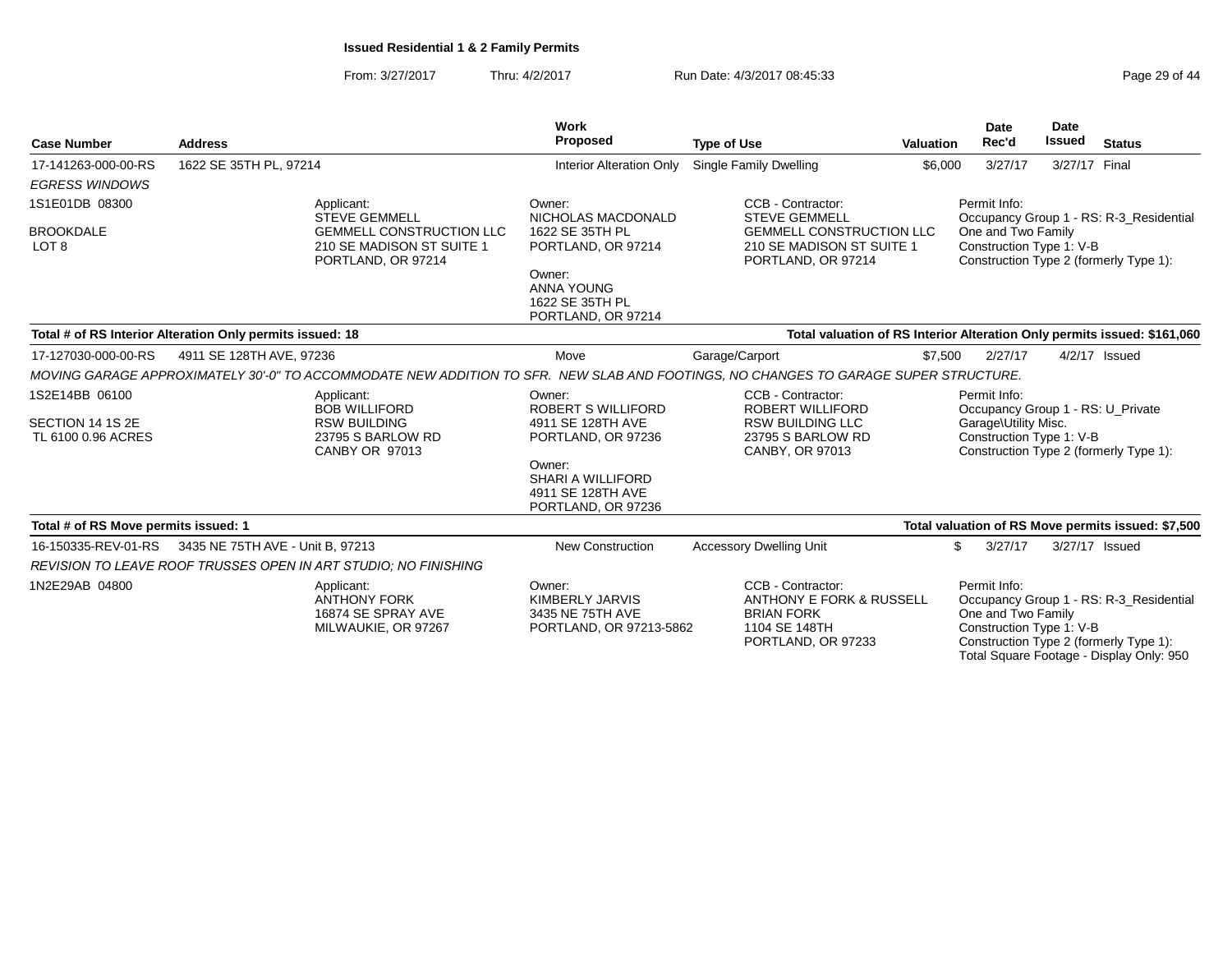From: 3/27/2017Thru: 4/2/2017 **Run Date: 4/3/2017 08:45:33** Page 30 of 44

Number of New Dwelling Units: 1

| <b>Case Number</b>  | <b>Address</b>                   |                                                                                                                 | Work<br>Proposed                                                                                                                          | <b>Type of Use</b>                                                                                                                                                                                                                                                                                                                                                                                                                        | <b>Valuation</b> | Date<br>Rec'd                                                                                     | Date<br><b>Issued</b> | <b>Status</b>                                                                                                                     |
|---------------------|----------------------------------|-----------------------------------------------------------------------------------------------------------------|-------------------------------------------------------------------------------------------------------------------------------------------|-------------------------------------------------------------------------------------------------------------------------------------------------------------------------------------------------------------------------------------------------------------------------------------------------------------------------------------------------------------------------------------------------------------------------------------------|------------------|---------------------------------------------------------------------------------------------------|-----------------------|-----------------------------------------------------------------------------------------------------------------------------------|
|                     |                                  |                                                                                                                 |                                                                                                                                           |                                                                                                                                                                                                                                                                                                                                                                                                                                           |                  |                                                                                                   |                       |                                                                                                                                   |
| 16-288324-000-00-RS | 1180 SW WHITAKER ST, 97201       |                                                                                                                 | <b>New Construction</b>                                                                                                                   | <b>Accessory Dwelling Unit</b>                                                                                                                                                                                                                                                                                                                                                                                                            | \$97,824         | 12/19/16                                                                                          |                       | 3/28/17 Issued                                                                                                                    |
|                     |                                  | NEW DETACHED ACCESSORY DWELLING UNIT/2 STORY/ATTACHED GARAGE/SLOPED LOT/COMPLEX                                 |                                                                                                                                           |                                                                                                                                                                                                                                                                                                                                                                                                                                           |                  |                                                                                                   |                       |                                                                                                                                   |
| 1S1E09AC 09900      |                                  | Applicant:<br>Zac Horton<br><b>Faster Permits</b><br>14334 NW Eagleridge Lane<br>Portland OR 97229              | Owner:<br><b>JIAN QUI</b><br>3406 SW 12TH AVE<br>PORTLAND, OR 97239<br>Owner:<br>YONGPING ZHONG<br>3406 SW 12TH AVE<br>PORTLAND, OR 97239 | CCB - Contractor:<br><b>GARNER ELECTRIC CO</b><br>2920 SE BROOKWOOD AVE<br>HILLSBORO, OR 97123<br>CCB - Contractor:<br><b>RIGID PLUMBING INC</b><br>PO BOX 345<br>FOREST GROVE, OR 97116-0345<br>CCB - Contractor:<br><b>JOE ROBERTSON</b><br>SHELTER SOLUTIONS LLC<br>1973 SE DUNCAN DR<br>HILLSBORO, OR 97123<br>CCB - Contractor:<br><b>SCOTT ROBERT GRIFFIN &amp;</b><br><b>LANCE GRIFFIN</b><br>325 N 7TH AVE<br>CORNELIUS, OR 97113 |                  | Permit Info:<br>One and Two Family<br>Construction Type 1: V-B<br>Number of New Dwelling Units: 1 |                       | Occupancy Group 1 - RS: R-3_Residential<br>Construction Type 2 (formerly Type 1): V-B<br>Total Square Footage - Display Only: 997 |
| 16-246541-000-00-RS | 5228 NE 25TH AVE - Unit B, 97211 |                                                                                                                 | <b>New Construction</b>                                                                                                                   | <b>Accessory Dwelling Unit</b>                                                                                                                                                                                                                                                                                                                                                                                                            | \$79,756         | 9/21/16                                                                                           |                       | 3/28/17 Issued                                                                                                                    |
|                     |                                  |                                                                                                                 |                                                                                                                                           | NEW DETACHED ACCESSORY DWELLING UNIT/2-STORY/NO GARAGE/FLAT LOT/COMPLEX***MECH, ELEC, PLUMBING PERMITS TO BE OBTAINED SEPARATELY***                                                                                                                                                                                                                                                                                                       |                  |                                                                                                   |                       |                                                                                                                                   |
| 1N1E24BB 09900      |                                  | Applicant:<br><b>WILLIE DEAN</b><br><b>GROUND UP DESIGN WORKS</b><br>615 SE ALDER ST #303<br>PORTLAND, OR 97214 | Owner:<br><b>TAMARA WARREN</b><br>5416 NE 23RD AVE<br>PORTLAND, OR 97211-5553                                                             | CCB - Contractor:<br><b>STRUCTURE PDX LLC</b><br>6205 NE 8TH AVE<br>PORTLAND, OR 97211                                                                                                                                                                                                                                                                                                                                                    |                  | Permit Info:<br>One and Two Family<br>Construction Type 1: V-B                                    |                       | Occupancy Group 1 - RS: R-3 Residential<br>Construction Type 2 (formerly Type 1):<br>Total Square Footage - Display Only: 708     |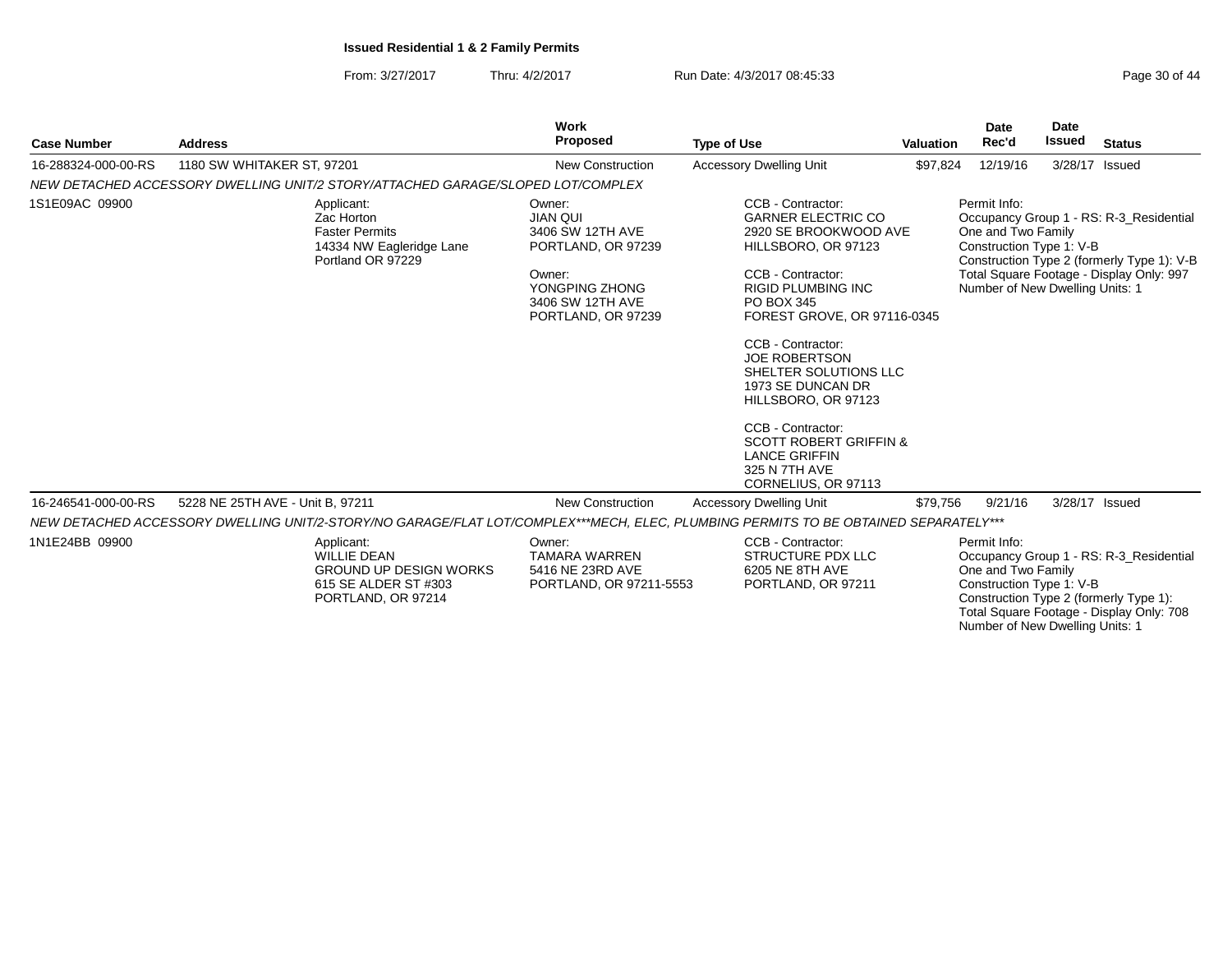From: 3/27/2017Thru: 4/2/2017 Run Date: 4/3/2017 08:45:33

| Page 31 of 44 |  |  |  |
|---------------|--|--|--|
|---------------|--|--|--|

| <b>Case Number</b>  | <b>Address</b>                   |                                                                                                                                                                    | <b>Work</b><br><b>Proposed</b>                                                                                               | <b>Type of Use</b>                                                                                                                                                                                                                                         | <b>Valuation</b>                                      | <b>Date</b><br>Rec'd                                                                                                                        | <b>Date</b><br>Issued | <b>Status</b>                                                                                                                      |
|---------------------|----------------------------------|--------------------------------------------------------------------------------------------------------------------------------------------------------------------|------------------------------------------------------------------------------------------------------------------------------|------------------------------------------------------------------------------------------------------------------------------------------------------------------------------------------------------------------------------------------------------------|-------------------------------------------------------|---------------------------------------------------------------------------------------------------------------------------------------------|-----------------------|------------------------------------------------------------------------------------------------------------------------------------|
| 16-263508-REV-01-RS | 4451 SE 117TH AVE, 97266         |                                                                                                                                                                    | <b>New Construction</b>                                                                                                      | <b>Accessory Dwelling Unit</b>                                                                                                                                                                                                                             |                                                       | \$<br>3/31/17                                                                                                                               |                       | 3/31/17 Issued                                                                                                                     |
|                     |                                  | REVISION TO CHANGE SEWER CONNECTION FROM NEW TO EXISTING LINE; REMOVE R.O.W. IMPROVEMENTS FROM 117TH AVENUE SIDE OF PROPERTY                                       |                                                                                                                              |                                                                                                                                                                                                                                                            |                                                       |                                                                                                                                             |                       |                                                                                                                                    |
| 1S2E10DD 03500      |                                  | Applicant:<br><b>JOANNA BRISKI</b><br>306 NE 117TH STREET<br>VANCOUVER, WA 98685                                                                                   | Owner:<br>JGT INVESTMENTS INC<br>PO BOX 66178<br>PORTLAND, OR 97290-6178                                                     | CCB - Contractor:<br><b>JIM KOSTA</b><br><b>BW CONSTRUCTION INC</b><br>PO BOX 66910<br>PORTLAND, OR 97290<br>CCB - Contractor:<br><b>MIRCEA BOGDAN</b><br>13512 SE MARKET ST<br>PORTLAND, OR 97233<br>CCB - Contractor:<br>PO BOX 630<br>CCB - Contractor: | MORGAN HEATING & COOLING IN<br>GRESHAM, OR 97030-0160 | Permit Info:<br>One and Two Family<br>Construction Type 1: V-B                                                                              |                       | Occupancy Group 1 - RS: R-3 Residential<br>Construction Type 2 (formerly Type 1): V-B<br>Total Square Footage - Display Only: 1110 |
|                     |                                  |                                                                                                                                                                    |                                                                                                                              | <b>PAVEL CRAINIC</b><br>16102 SE FLAVEL DR<br>PORTLAND, OR 97236                                                                                                                                                                                           |                                                       |                                                                                                                                             |                       |                                                                                                                                    |
| 17-111015-000-00-RS | 2615 SE 81ST AVE - Unit B, 97206 |                                                                                                                                                                    | <b>New Construction</b>                                                                                                      | <b>Accessory Dwelling Unit</b>                                                                                                                                                                                                                             | \$43,258                                              | 1/25/17                                                                                                                                     |                       | 3/29/17 Under Inspection                                                                                                           |
|                     |                                  | NEW DETACHED ACCESSORY DWELLING UNIT/SINGLE STORY/NO GARAGE/FLAT LOT/SIMPLE***MECH, ELEC, PLUMBING PERMITS TO BE OBTAINED SEPARATELY***Cesspool decomm NOT require |                                                                                                                              |                                                                                                                                                                                                                                                            |                                                       |                                                                                                                                             |                       |                                                                                                                                    |
| 1S2E08AA 01200      |                                  | Applicant:<br><b>DARREN MICHEL</b><br>DARREN MICHEL CONSTRUCTION 2615 SE 81ST AVE<br>103 N MAIN ST<br><b>CANBY OR 97013</b>                                        | Owner:<br><b>LYNN JAMIESON</b><br>PORTLAND, OR 97206<br>Owner:<br>MATTHEW JAMIESON<br>2615 SE 81ST AVE<br>PORTLAND, OR 97206 | CCB - Contractor:<br>103 N MAIN ST<br><b>BARLOW, OR 97013</b>                                                                                                                                                                                              | DARREN DOUGLAS MICHEL                                 | Permit Info:<br>One and Two Family<br>Construction Type 1: V-B<br>Construction Type 2 (formerly Type 1):<br>Number of New Dwelling Units: 1 |                       | Occupancy Group 1 - RS: R-3_Residential<br>Total Square Footage - Display Only: 384                                                |
| 17-112532-000-00-RS | 3902 NE 36TH AVE - Unit B, 97212 |                                                                                                                                                                    | <b>New Construction</b>                                                                                                      | <b>Accessory Dwelling Unit</b>                                                                                                                                                                                                                             | \$89,219                                              | 1/27/17                                                                                                                                     |                       | 3/29/17 Issued                                                                                                                     |
|                     |                                  | NEW ACCESSORY DWELLING UNIT/1-STORY/FLAT LOT/SIMPLE ***ELECTRICAL, MECHANICAL, PLUMBING PERMITS TO BE OBTAINED SEPERATELY***                                       |                                                                                                                              |                                                                                                                                                                                                                                                            |                                                       |                                                                                                                                             |                       |                                                                                                                                    |
| 1N1E24DC 02500      |                                  | Applicant:<br><b>AMY KELLY</b><br>3902 NE 36TH AVE.<br>PORTLAND OR 97212                                                                                           | Owner:<br>RYLAND M KELLY<br>3901 NE 36TH AVE<br>PORTLAND, OR 97212-1839                                                      | CCB - Contractor:<br>2310 NE 82ND AVE<br>PORTLAND, OR 97220<br>CCB - Contractor:<br><b>RAY FLIKKEMA</b><br>FLIKKEMA HOMES INC<br>10815 SE ELSASSER LN                                                                                                      | WHITE LIGHTNING ELECTRIC INC                          | Permit Info:<br>One and Two Family<br>Construction Type 1: V-B<br>Construction Type 2 (formerly Type 1):<br>Number of New Dwelling Units: 1 |                       | Occupancy Group 1 - RS: R-3_Residential<br>Total Square Footage - Display Only: 792                                                |
|                     |                                  |                                                                                                                                                                    |                                                                                                                              | CCB - Contractor:<br>HAPPYS PLUMBING INC<br>418 SE 89TH AVE<br>PORTLAND, OR 97216                                                                                                                                                                          | PORTLAND, OR 97266-6347                               |                                                                                                                                             |                       |                                                                                                                                    |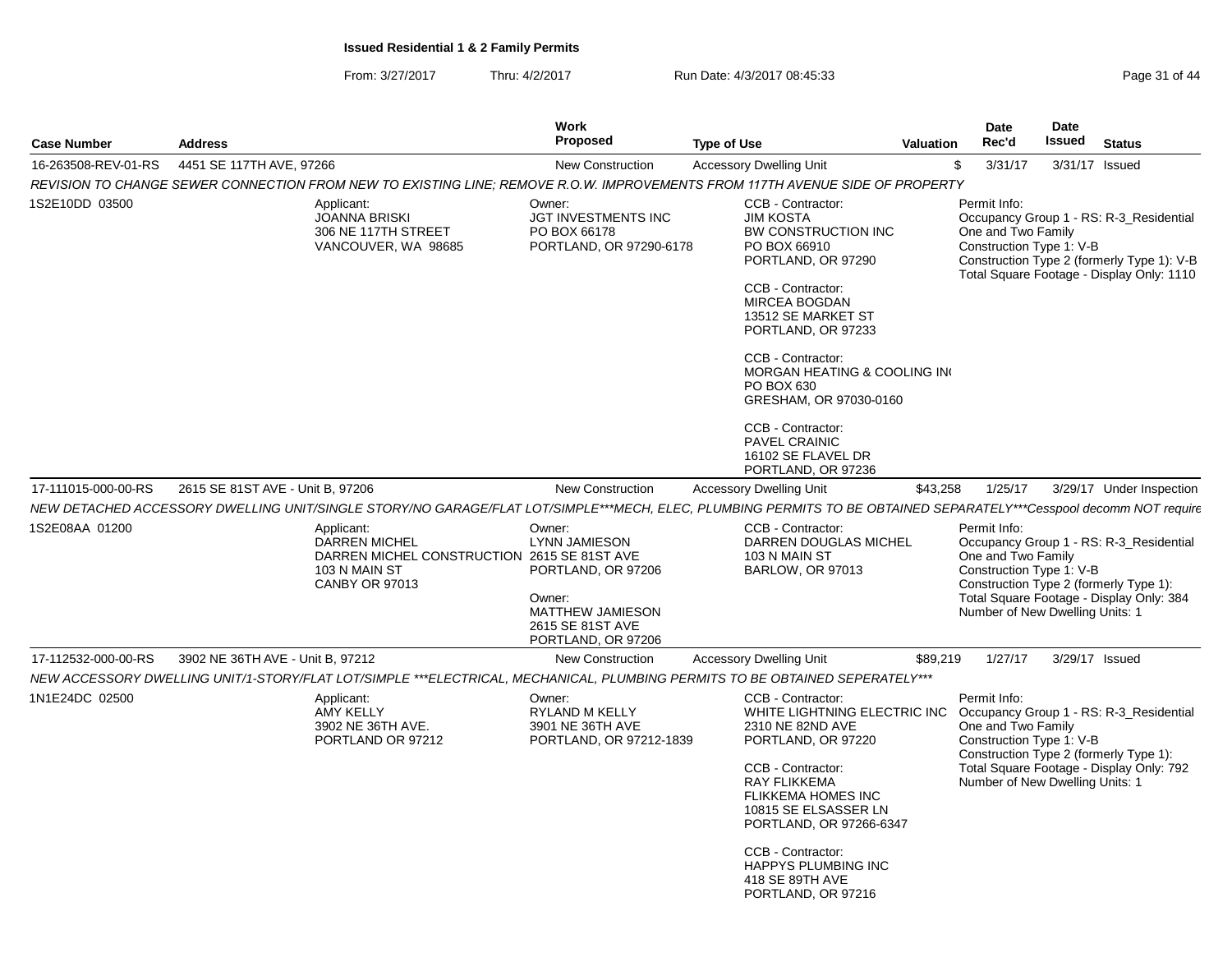From: 3/27/2017Thru: 4/2/2017 **Run Date: 4/3/2017 08:45:33** Page 32 of 44

| <b>Work</b><br><b>Proposed</b><br><b>Case Number</b><br><b>Address</b>                                           |                                                                                                                               |                                                                                                | Valuation                                                                                                                                                                                                                                                              | <b>Date</b><br>Rec'd                                                                                        | Date<br>Issued                                                                                                                                                                                                                                                                                                                                                                                                                                                                                                                              | <b>Status</b>                                                                                                                                                                                                                                                                                                                                                                                                                                                                                                                                                                                                                                                                                                                                                                                                                                                                                                                                                                                                                       |
|------------------------------------------------------------------------------------------------------------------|-------------------------------------------------------------------------------------------------------------------------------|------------------------------------------------------------------------------------------------|------------------------------------------------------------------------------------------------------------------------------------------------------------------------------------------------------------------------------------------------------------------------|-------------------------------------------------------------------------------------------------------------|---------------------------------------------------------------------------------------------------------------------------------------------------------------------------------------------------------------------------------------------------------------------------------------------------------------------------------------------------------------------------------------------------------------------------------------------------------------------------------------------------------------------------------------------|-------------------------------------------------------------------------------------------------------------------------------------------------------------------------------------------------------------------------------------------------------------------------------------------------------------------------------------------------------------------------------------------------------------------------------------------------------------------------------------------------------------------------------------------------------------------------------------------------------------------------------------------------------------------------------------------------------------------------------------------------------------------------------------------------------------------------------------------------------------------------------------------------------------------------------------------------------------------------------------------------------------------------------------|
| 4006 NE EMERSON ST - Unit B, 97211                                                                               | <b>New Construction</b>                                                                                                       |                                                                                                |                                                                                                                                                                                                                                                                        | 2/13/17                                                                                                     |                                                                                                                                                                                                                                                                                                                                                                                                                                                                                                                                             |                                                                                                                                                                                                                                                                                                                                                                                                                                                                                                                                                                                                                                                                                                                                                                                                                                                                                                                                                                                                                                     |
|                                                                                                                  |                                                                                                                               |                                                                                                |                                                                                                                                                                                                                                                                        |                                                                                                             |                                                                                                                                                                                                                                                                                                                                                                                                                                                                                                                                             |                                                                                                                                                                                                                                                                                                                                                                                                                                                                                                                                                                                                                                                                                                                                                                                                                                                                                                                                                                                                                                     |
| Applicant:<br>MITCHELL SNYDER<br>MITCHELL SNYDER<br>ARCHITECTURE, LLC<br>1722 NE ALBERTA ST<br>PORTLAND OR 97211 | Owner:<br><b>GYPSY J TUCKER</b><br>4006 NE EMERSON ST                                                                         | CCB - Contractor:<br>4569 NE 80TH AVE<br>PORTLAND, OR 97218                                    |                                                                                                                                                                                                                                                                        |                                                                                                             |                                                                                                                                                                                                                                                                                                                                                                                                                                                                                                                                             |                                                                                                                                                                                                                                                                                                                                                                                                                                                                                                                                                                                                                                                                                                                                                                                                                                                                                                                                                                                                                                     |
| 7777 NE BEECH ST, 97213                                                                                          | New Construction                                                                                                              |                                                                                                |                                                                                                                                                                                                                                                                        | 12/28/16                                                                                                    |                                                                                                                                                                                                                                                                                                                                                                                                                                                                                                                                             |                                                                                                                                                                                                                                                                                                                                                                                                                                                                                                                                                                                                                                                                                                                                                                                                                                                                                                                                                                                                                                     |
|                                                                                                                  |                                                                                                                               |                                                                                                |                                                                                                                                                                                                                                                                        |                                                                                                             |                                                                                                                                                                                                                                                                                                                                                                                                                                                                                                                                             |                                                                                                                                                                                                                                                                                                                                                                                                                                                                                                                                                                                                                                                                                                                                                                                                                                                                                                                                                                                                                                     |
| Applicant:<br>PATRICE J WONG<br>3709 NE 78TH AVE<br>PORTLAND, OR 97213-6439                                      | Owner:<br>PATRICE J WONG<br>3709 NE 78TH AVE                                                                                  | CCB - Contractor:<br><b>JAY BEMIS TIMELESS</b><br><b>CONSTRUCTION LLC</b><br>28644 NW KELLY DR |                                                                                                                                                                                                                                                                        |                                                                                                             |                                                                                                                                                                                                                                                                                                                                                                                                                                                                                                                                             |                                                                                                                                                                                                                                                                                                                                                                                                                                                                                                                                                                                                                                                                                                                                                                                                                                                                                                                                                                                                                                     |
| 3807 NE 8TH AVE - Unit B, 97212                                                                                  | <b>New Construction</b>                                                                                                       |                                                                                                |                                                                                                                                                                                                                                                                        | 1/10/17                                                                                                     |                                                                                                                                                                                                                                                                                                                                                                                                                                                                                                                                             | 3/30/17 Under Inspection                                                                                                                                                                                                                                                                                                                                                                                                                                                                                                                                                                                                                                                                                                                                                                                                                                                                                                                                                                                                            |
|                                                                                                                  |                                                                                                                               |                                                                                                |                                                                                                                                                                                                                                                                        |                                                                                                             |                                                                                                                                                                                                                                                                                                                                                                                                                                                                                                                                             |                                                                                                                                                                                                                                                                                                                                                                                                                                                                                                                                                                                                                                                                                                                                                                                                                                                                                                                                                                                                                                     |
| Applicant:<br><b>BRANDON YODER</b><br><b>BUILDERS DESIGN INC</b><br>11125 NE WEIDLER ST<br>PORTLAND, OR 97220    | Owner:<br><b>KEVIN CRONIN</b><br>3807 NE 8TH AVE<br>Owner:<br><b>JENNIE CRONIN</b><br>3807 NE 8TH AVE                         | CCB - Contractor:<br><b>LLC</b><br>3807 NE 8TH AVE<br>PORTLAND, OR 97212                       |                                                                                                                                                                                                                                                                        |                                                                                                             |                                                                                                                                                                                                                                                                                                                                                                                                                                                                                                                                             |                                                                                                                                                                                                                                                                                                                                                                                                                                                                                                                                                                                                                                                                                                                                                                                                                                                                                                                                                                                                                                     |
| 1248 SW HESSLER DR, 97201                                                                                        | New Construction                                                                                                              |                                                                                                |                                                                                                                                                                                                                                                                        | 3/21/17                                                                                                     |                                                                                                                                                                                                                                                                                                                                                                                                                                                                                                                                             |                                                                                                                                                                                                                                                                                                                                                                                                                                                                                                                                                                                                                                                                                                                                                                                                                                                                                                                                                                                                                                     |
|                                                                                                                  |                                                                                                                               |                                                                                                |                                                                                                                                                                                                                                                                        |                                                                                                             |                                                                                                                                                                                                                                                                                                                                                                                                                                                                                                                                             |                                                                                                                                                                                                                                                                                                                                                                                                                                                                                                                                                                                                                                                                                                                                                                                                                                                                                                                                                                                                                                     |
| Applicant:                                                                                                       | Owner:                                                                                                                        | CCB - Contractor:                                                                              |                                                                                                                                                                                                                                                                        |                                                                                                             |                                                                                                                                                                                                                                                                                                                                                                                                                                                                                                                                             |                                                                                                                                                                                                                                                                                                                                                                                                                                                                                                                                                                                                                                                                                                                                                                                                                                                                                                                                                                                                                                     |
| 430 NE KNOTT ST<br>PORTLAND, OR 97212                                                                            | 9072 RIDGEWAY CLOSE<br>CINCINNATI, OH 45236<br>Owner:<br><b>DIANA G SALTER</b><br>9072 RIDGEWAY CLOSE<br>CINCINNATI, OH 45236 | 430 NE KNOTT ST<br>PORTLAND, OR 97212                                                          |                                                                                                                                                                                                                                                                        |                                                                                                             |                                                                                                                                                                                                                                                                                                                                                                                                                                                                                                                                             |                                                                                                                                                                                                                                                                                                                                                                                                                                                                                                                                                                                                                                                                                                                                                                                                                                                                                                                                                                                                                                     |
|                                                                                                                  | OTIS CONSTRUCTION INC                                                                                                         | <b>SUSAN ARNOLD</b>                                                                            | <b>Type of Use</b><br><b>Accessory Dwelling Unit</b><br>PORTLAND, OR 97211-8053<br><b>Accessory Dwelling Unit</b><br>PORTLAND, OR 97213-6439<br><b>Accessory Dwelling Unit</b><br>PORTLAND, OR 97212-1204<br>PORTLAND, OR 97212-1204<br>Decks, Fences, Retaining Walls | <b>SWAN CONTRACTORS LLC</b><br>NORTH PLAINS, OR 97133<br>KEVIN CRONIN CONSTRUCTION<br>OTIS CONSTRUCTION INC | \$89,444<br>NEW DETACHED ASSESSORY DWELLING UNIT/2-STORY/NO SLOPE/COMPLEX ***MECHANICAL, ELECTRICAL, PLUMBING PERMITS TO BE OBTAINED SEPARATELY***,<br>Permit Info:<br>\$95,707<br>NEW DETACHED ACCESSORY DWELLING UNIT/2-STORY/GARAGE BELOW/FLAT LOT/COMPLEX***MECH, ELEC, PLUMBING PERMITS TO BE OBTAINED SEPARATELY***<br>Permit Info:<br>\$71,677<br>NEW DETACHED ACCESSORY DWELLING UNIT/2-STORY/GARAGE BELOW/FLAT LOT/SIMPLE***MECH, ELEC, PLUMBING PERMITS TO BE OBTAINED SEPARATELY***<br>Permit Info:<br>\$125,000<br>Permit Info: | 3/31/17 Issued<br>Occupancy Group 1 - RS: R-3 Residential<br>One and Two Family<br>Construction Type 1: V-B<br>Construction Type 2 (formerly Type 1):<br>Total Square Footage - Display Only: 794<br>Number of New Dwelling Units: 1<br>3/31/17 Issued<br>Occupancy Group 1 - RS: R-3_Residential<br>One and Two Family<br>Construction Type 1: V-B<br>Construction Type 2 (formerly Type 1): V-B<br>Total Square Footage - Display Only: 1009<br>Number of New Dwelling Units: 1<br>Occupancy Group 1 - RS: R-3_Residential<br>One and Two Family<br>Construction Type 1: V-B<br>Construction Type 2 (formerly Type 1): V-B<br>Total Square Footage - Display Only: 876<br>Number of New Dwelling Units: 1<br>3/30/17 Issued<br>NEW CONCRETE RETAINING WALLS AND STEPS, PATHWAYS AND LANDSCAPING N THE FRONT AND BACK YARD. INSTALL UTILITIES FOR FUTURE POOL (NOT INCLUDED IN SCOPE OF WORK FC<br>Occupancy Group 1 - RS: U_Private<br>Garage\Utility Misc.<br>Construction Type 1: V-B<br>Construction Type 2 (formerly Type 1): |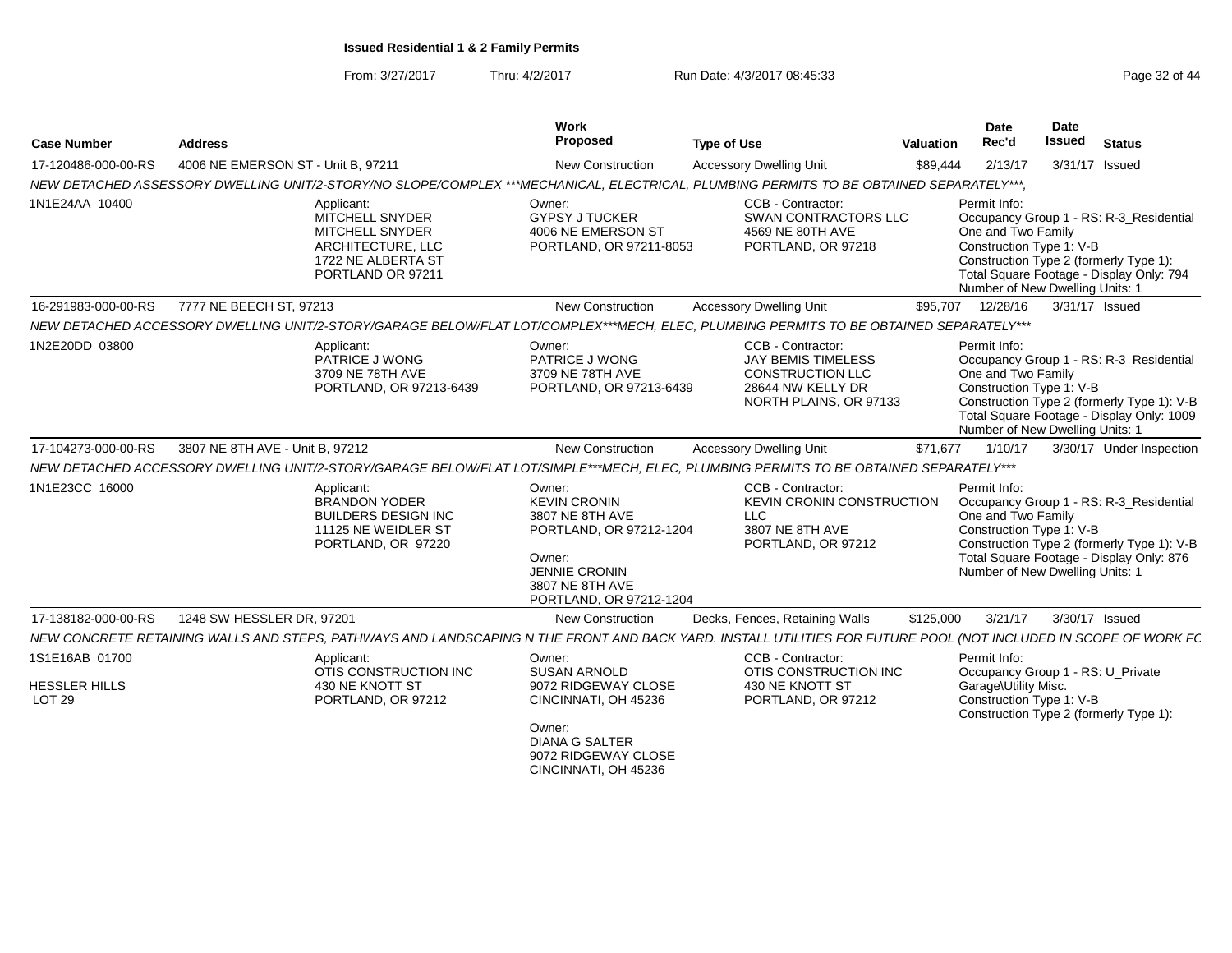From: 3/27/2017Thru: 4/2/2017 **Run Date: 4/3/2017 08:45:33** Page 33 of 44

| <b>Case Number</b>                                                                   | <b>Address</b>                                  |                                                                               | <b>Work</b><br>Proposed                                                                                                                       | <b>Type of Use</b> |                                                                                                                                                                                                                                                                                                                                                                                                              | <b>Valuation</b> | Date<br>Rec'd                                                                                             | <b>Date</b><br><b>Issued</b> | <b>Status</b>                                                                                                                      |
|--------------------------------------------------------------------------------------|-------------------------------------------------|-------------------------------------------------------------------------------|-----------------------------------------------------------------------------------------------------------------------------------------------|--------------------|--------------------------------------------------------------------------------------------------------------------------------------------------------------------------------------------------------------------------------------------------------------------------------------------------------------------------------------------------------------------------------------------------------------|------------------|-----------------------------------------------------------------------------------------------------------|------------------------------|------------------------------------------------------------------------------------------------------------------------------------|
| 17-144482-000-00-RS                                                                  | 11741 NE FARGO ST, 97220                        |                                                                               | <b>New Construction</b>                                                                                                                       |                    | Decks, Fences, Retaining Walls                                                                                                                                                                                                                                                                                                                                                                               | \$12,000         | 3/31/17                                                                                                   |                              | 3/31/17 Issued                                                                                                                     |
|                                                                                      | NEW SECOND STORY DECK ON WEST ELEVATION         |                                                                               |                                                                                                                                               |                    |                                                                                                                                                                                                                                                                                                                                                                                                              |                  |                                                                                                           |                              |                                                                                                                                    |
| 1N2E27AA 04900<br><b>SEYMORR TERR</b><br>BLOCK <sub>2</sub><br><b>LOT 28</b>         |                                                 | Applicant:<br>KISSATE BERHE<br>11741 NE FARGO ST<br>PORTLAND, OR 97220        | Owner:<br>KISSATE BERHE<br>11741 NE FARGO ST<br>PORTLAND, OR 97220<br>Owner:<br><b>MELAT ASFAW</b><br>11741 NE FARGO ST<br>PORTLAND, OR 97220 |                    |                                                                                                                                                                                                                                                                                                                                                                                                              |                  | Permit Info:<br>Occupancy Group 1 - RS: U_Decks,<br>Patios, Porches, Carports<br>Construction Type 1: V-B |                              | Construction Type 2 (formerly Type 1):<br>Total Square Footage - Display Only: 350                                                 |
| 16-144808-REV-02-RS                                                                  | 780 SE 27TH AVE, 97214                          |                                                                               | New Construction                                                                                                                              | <b>Duplex</b>      |                                                                                                                                                                                                                                                                                                                                                                                                              | \$1,000          | 3/28/17                                                                                                   |                              | 3/28/17 Issued                                                                                                                     |
|                                                                                      | VALUE ADDED REVISION TO INCREASE DRIVEWAY WIDTH |                                                                               |                                                                                                                                               |                    |                                                                                                                                                                                                                                                                                                                                                                                                              |                  |                                                                                                           |                              |                                                                                                                                    |
| 1S1E01BB 06600<br><b>HANSONS ADD &amp; 2ND</b><br><b>BLOCK 5</b><br>LOT <sub>4</sub> |                                                 | Applicant:<br><b>OLEG PILIPENKO</b><br>230 NW SEBLAR DR<br>PORTLAND, OR 97210 | Owner:<br><b>CRESCENT CUSTOM HOMES LLC</b><br>8575 SE NORTHERN HEIGHTS CT<br>HAPPY VALLEY, OR 97086-5743                                      |                    | CCB - Contractor:<br>LIQUID TIGHT PLUMBING INC<br>PO BOX 642<br><b>BORING, OR 97009</b><br>CCB - Contractor:<br><b>CENTRAL AIR INC</b><br>PO BOX 433<br>CLACKAMAS, OR 97015<br>CCB - Contractor:<br><b>CRESCENT CUSTOM HOMES LLC</b><br>8575 SE NORTHERN HEIGHTS<br><b>COURT</b><br>HAPPY VALLEY, OR 97086<br>CCB - Contractor:<br>ELITE ELECTRIC GROUP LLC<br>6150 NE 92ND DR STE 104<br>PORTLAND, OR 97220 |                  | Permit Info:<br>One and Two Family<br>Construction Type 1: V-B                                            |                              | Occupancy Group 1 - RS: R-3 Residential<br>Construction Type 2 (formerly Type 1): V-B<br>Total Square Footage - Display Only: 5703 |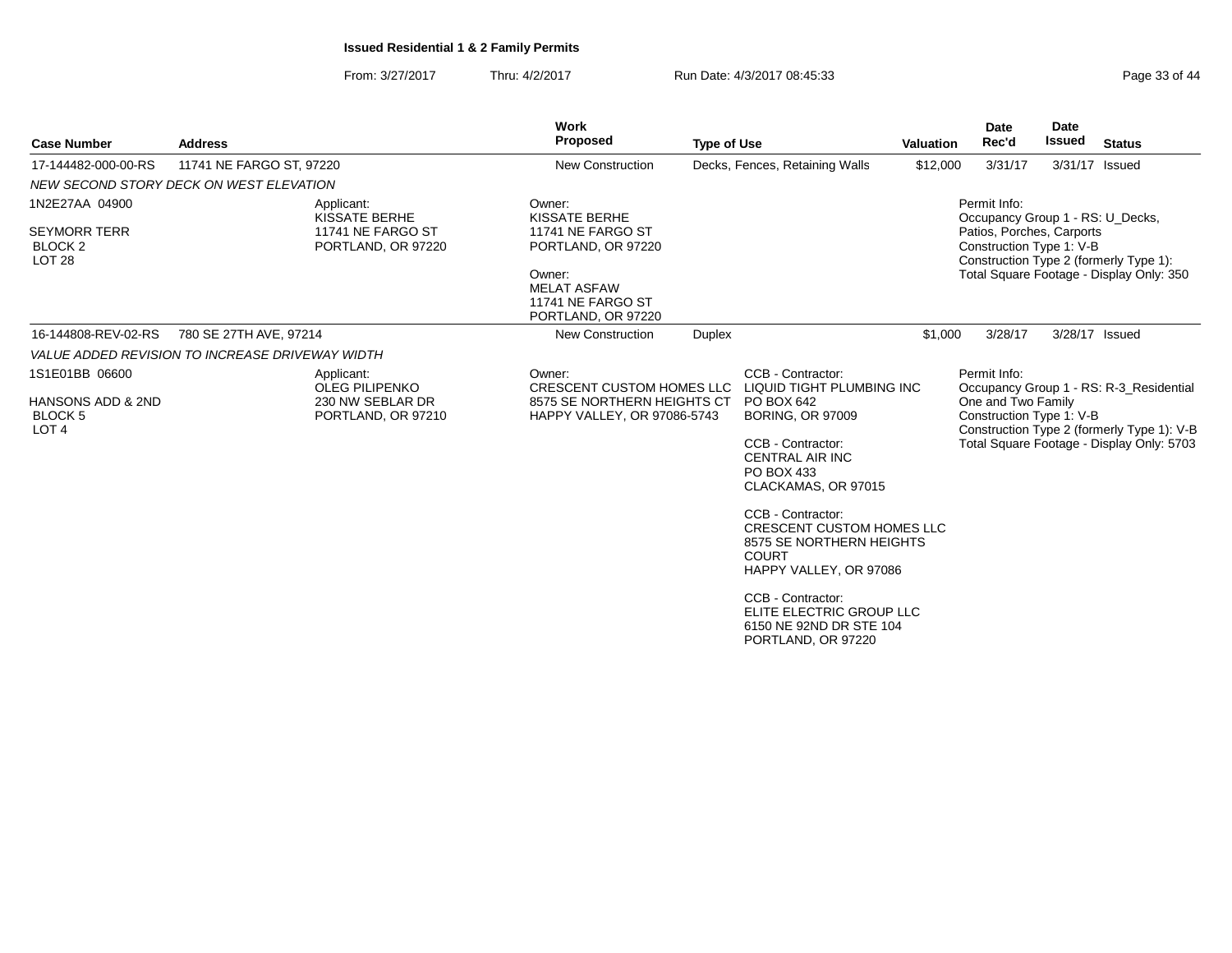From: 3/27/2017Thru: 4/2/2017 **Run Date: 4/3/2017 08:45:33** Page 34 of 44

| <b>Case Number</b>                                  | <b>Address</b>         |                                                                                                                  | <b>Work</b><br><b>Proposed</b>                                                                                                                          | <b>Type of Use</b> |                                                                                                                         | <b>Valuation</b>                               | <b>Date</b><br>Rec'd                                           | Date<br><b>Issued</b>                                                                   | <b>Status</b>                                                                         |
|-----------------------------------------------------|------------------------|------------------------------------------------------------------------------------------------------------------|---------------------------------------------------------------------------------------------------------------------------------------------------------|--------------------|-------------------------------------------------------------------------------------------------------------------------|------------------------------------------------|----------------------------------------------------------------|-----------------------------------------------------------------------------------------|---------------------------------------------------------------------------------------|
| 16-159883-REV-01-RS                                 | 3955 NE 7TH AVE, 97212 |                                                                                                                  | <b>New Construction</b>                                                                                                                                 | <b>Duplex</b>      |                                                                                                                         | \$400                                          | 3/31/17                                                        | 3/31/17 Issued                                                                          |                                                                                       |
| REVISION TO ADD SINK TO STUDIO ROOMS IN BOTH UNITS  |                        |                                                                                                                  |                                                                                                                                                         |                    |                                                                                                                         |                                                |                                                                |                                                                                         |                                                                                       |
| 1N1E23CC 04300                                      |                        | Applicant:<br>PETER KUSYK                                                                                        | Owner:<br>FIRENZE DEVELOPMENT INC                                                                                                                       |                    | CCB - Contractor:<br>MARVIN DEE BERGEVIN                                                                                |                                                | Permit Info:                                                   |                                                                                         | Occupancy Group 1 - RS: R-3_Residential                                               |
| NORTH IRVINGTON<br>BLOCK 3<br>LOT 14 EXC PT IN ST   |                        | FIRENZE DEVELOPMENT INC<br>7110 SW Old Wilsonville Rd<br>Wilsonville, OR 97070                                   | 7110 SW OLD WILSONVILLE RD<br><b>CONNECTIONS ELECTRIC INC</b><br>WILSONVILLE, OR 97070-7857<br>PO BOX 7136<br>SALEM, OR 97303-0026<br>CCB - Contractor: |                    |                                                                                                                         | One and Two Family<br>Construction Type 1: V-B |                                                                | Construction Type 2 (formerly Type 1): V-B<br>Total Square Footage - Display Only: 5280 |                                                                                       |
|                                                     |                        |                                                                                                                  |                                                                                                                                                         |                    | S & J HEATING AND AIR<br><b>CONDITIONING INC</b><br>1004 NE 4TH AVE<br>CANBY, OR 97013                                  |                                                |                                                                |                                                                                         |                                                                                       |
|                                                     |                        |                                                                                                                  |                                                                                                                                                         |                    | CCB - Contractor:<br>PETER A KUSYK<br>FIRENZE DEVELOPMENT INC<br>7110 SW OLD WILSONVILLE ROAD<br>WILSONVILLE, OR 97070  |                                                |                                                                |                                                                                         |                                                                                       |
|                                                     |                        |                                                                                                                  |                                                                                                                                                         |                    | CCB - Contractor:<br><b>NELSON &amp; NELSON INC</b><br>20870 SE LANSING LN<br>DAMASCUS, OR 97089                        |                                                |                                                                |                                                                                         |                                                                                       |
| 16-275511-000-00-RS                                 | 2276 SE 121ST AVE      |                                                                                                                  | <b>New Construction</b>                                                                                                                                 | <b>Duplex</b>      |                                                                                                                         | \$245,847                                      | 11/18/16                                                       | 3/27/17 Issued                                                                          |                                                                                       |
| NEW DUPLEX/3-STORY/ATTACHED GARAGE/FLAT LOT/COMPLEX |                        |                                                                                                                  |                                                                                                                                                         |                    |                                                                                                                         |                                                |                                                                |                                                                                         |                                                                                       |
| 1S2E03DD 06602                                      |                        | Applicant:<br><b>TRACY REYNOLDS</b><br>DARTER CONSTRUCTION LLC<br>1826 NW COLUMBIA SUMMIT DR.<br>CAMAS, WA 98607 | Owner:<br><b>RYAN HOMES INC</b><br>P O BOX 278<br>ALLEGANY, OR 97407-0278                                                                               |                    | CCB - Contractor:<br><b>INTERSTATE ELECTRIC INC</b><br>PO BOX 7342<br>SALEM, OR 97303-0068                              |                                                | Permit Info:<br>One and Two Family<br>Construction Type 1: V-B |                                                                                         | Occupancy Group 1 - RS: R-3_Residential<br>Construction Type 2 (formerly Type 1): V-B |
|                                                     |                        |                                                                                                                  |                                                                                                                                                         |                    | CCB - Contractor:<br>RYAN MAHAFFY<br><b>RYAN HOMES INC</b><br>PO BOX 278<br>ALLEGANY, OR 97407                          |                                                | Number of New Dwelling Units: 2                                |                                                                                         | Total Square Footage - Display Only: 2436                                             |
|                                                     |                        |                                                                                                                  |                                                                                                                                                         |                    | CCB - Contractor:<br>RYAN KRUCKMAN PLUMBING INC<br>38954 PROCTOR BLVD PMB 311<br>SANDY, OR 97055                        |                                                |                                                                |                                                                                         |                                                                                       |
|                                                     |                        |                                                                                                                  |                                                                                                                                                         |                    | CCB - Contractor:<br><b>Bare Metal Heating</b><br><b>BARE METAL HEATING INC</b><br>504 RIDINGS AVE<br>MOLALLA, OR 97038 |                                                |                                                                |                                                                                         |                                                                                       |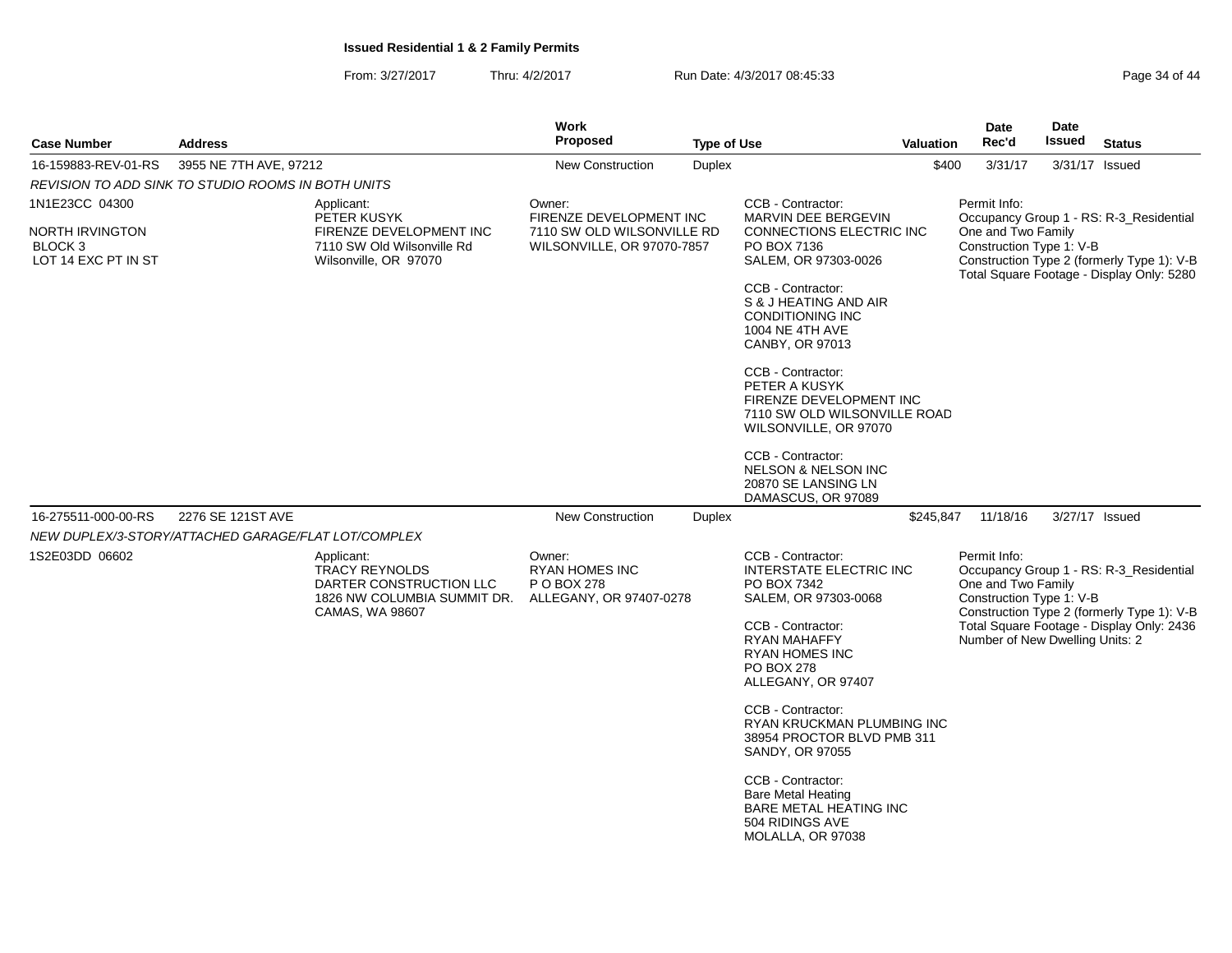From: 3/27/2017Thru: 4/2/2017 **Run Date: 4/3/2017 08:45:33** Page 35 of 44

| <b>Case Number</b>                                                  | <b>Address</b>            |                                                                                                                                                                          | Work<br>Proposed                                                                                                                                          | <b>Type of Use</b> |                                                                                                                                                                                                                                                                                            | <b>Valuation</b> | <b>Date</b><br>Rec'd                                                                                  | Date<br><b>Issued</b> | <b>Status</b>                                                                                                                      |
|---------------------------------------------------------------------|---------------------------|--------------------------------------------------------------------------------------------------------------------------------------------------------------------------|-----------------------------------------------------------------------------------------------------------------------------------------------------------|--------------------|--------------------------------------------------------------------------------------------------------------------------------------------------------------------------------------------------------------------------------------------------------------------------------------------|------------------|-------------------------------------------------------------------------------------------------------|-----------------------|------------------------------------------------------------------------------------------------------------------------------------|
| 16-197530-000-00-RS                                                 | 4204 SE YAMHILL ST, 97215 |                                                                                                                                                                          | <b>New Construction</b>                                                                                                                                   | <b>Duplex</b>      |                                                                                                                                                                                                                                                                                            | \$310,238        | 6/30/16                                                                                               | 3/31/17 Issued        |                                                                                                                                    |
|                                                                     |                           | NEW DUPLEX / TWO STORIES W/BASEMENT / NO GARAGE / FLAT LOT / COMPLEX / *** MECHANICAL, ELECTRICAL, AND PLUMBING PERMITS TO BE OBTAINED SEPARATELY *** / *** W/ 16-197549 |                                                                                                                                                           |                    |                                                                                                                                                                                                                                                                                            |                  |                                                                                                       |                       |                                                                                                                                    |
| 1S2E06BC 10200                                                      |                           | Applicant:<br><b>MARY VALEANT</b><br>VALEANT ARCHITECTURE<br>2318 SW MARKET ST.<br>PORTLAND, OREGON 97201                                                                | Owner:<br>DAVID E GREIN<br>3825 SE ANKENY ST<br>PORTLAND, OR 97214-2049<br>Owner:<br><b>JULIA R SMITH</b><br>3825 SE ANKENY ST<br>PORTLAND, OR 97214-2049 |                    | CCB - Contractor:<br>JDL DEVELOPMENT INC<br>2314 NW SAVIER ST<br>PORTLAND, OR 97210-2514                                                                                                                                                                                                   |                  | Permit Info:<br>One and Two Family<br>Construction Type 1: V-B<br>Number of New Dwelling Units: 2     |                       | Occupancy Group 1 - RS: R-3_Residential<br>Total Square Footage - Display Only: 2754                                               |
| 16-287588-000-00-RS                                                 | 2532 SE 37TH AVE, 97202   |                                                                                                                                                                          | <b>New Construction</b>                                                                                                                                   | Duplex             |                                                                                                                                                                                                                                                                                            | \$553,206        | 12/16/16                                                                                              | 3/30/17 Issued        |                                                                                                                                    |
|                                                                     |                           | DUPLEX W/ ATTACHED 1 CAR GARAGES/ 2 1/2 STORY/FLAT LOT/COMPLEX                                                                                                           |                                                                                                                                                           |                    |                                                                                                                                                                                                                                                                                            |                  |                                                                                                       |                       |                                                                                                                                    |
| 1S1E12AA 21000                                                      |                           | Applicant:<br><b>DAN WILLIAMS</b><br><b>FASTER PERMITS</b><br>14334 NW EAGLERIDGE LANE<br>PORTLAND, OR 97229                                                             | Owner:<br><b>EVERETT CUSTOM HOMES INC</b><br>3330 NW YEON AVE<br>PORTLAND, OR 97210                                                                       |                    | CCB - Contractor:<br>PHILLIS CONSTRUCTION CO<br>9409 NE COLFAX ST<br>PORTLAND, OR 97220<br>CCB - Contractor:<br><b>LANTIL LLC</b><br>11490 SE JENNIFER STREET<br>CLACKAMAS, OR 97015<br>CCB - Contractor:<br>DEVELOPMENT NORTHWEST INC<br>1075 W COLUMBIA RIVER HWY<br>TROUTDALE, OR 97060 |                  | Permit Info:<br>One and Two Family<br>Construction Type 1: V-B<br>Number of New Dwelling Units: 2     |                       | Occupancy Group 1 - RS: R-3_Residential<br>Construction Type 2 (formerly Type 1): V-B<br>Total Square Footage - Display Only: 5348 |
| 17-144233-000-00-RS                                                 |                           |                                                                                                                                                                          | <b>New Construction</b>                                                                                                                                   |                    | Garage/Carport                                                                                                                                                                                                                                                                             | \$18,500         | 3/31/17                                                                                               | 3/31/17 Issued        |                                                                                                                                    |
|                                                                     |                           | CONSTRUCTION OF NEW 440 SQ FT GARAGE ON SE CORNER OF LOT                                                                                                                 |                                                                                                                                                           |                    |                                                                                                                                                                                                                                                                                            |                  |                                                                                                       |                       |                                                                                                                                    |
|                                                                     |                           | Applicant:                                                                                                                                                               | Owner:<br>Owner:                                                                                                                                          |                    | CCB - Contractor:<br>SCHUMACHER CUSTOM HOMES<br><b>INC</b><br>PO BOX 66207<br>PORTLAND, OR 97290                                                                                                                                                                                           |                  | Permit Info:<br>Occupancy Group 1 - RS: U_Private<br>Garage\Utility Misc.<br>Construction Type 1: V-B |                       | Construction Type 2 (formerly Type 1):<br>Total Square Footage - Display Only: 440                                                 |
| 17-141045-000-00-RS                                                 | 1417 SE 29TH AVE, 97214   |                                                                                                                                                                          | <b>New Construction</b>                                                                                                                                   |                    | Garage/Carport                                                                                                                                                                                                                                                                             | \$19,637         | 3/27/17                                                                                               | 3/27/17 Issued        |                                                                                                                                    |
|                                                                     |                           | NEW DETACHED 20FT BY 22FT GARAGE. NEW DRYWELL (DEMO 17-141039 RS)***ELECTRICAL PULLED SEPARATELY***                                                                      |                                                                                                                                                           |                    |                                                                                                                                                                                                                                                                                            |                  |                                                                                                       |                       |                                                                                                                                    |
| 1S1E01BC 03000<br><b>DOLANS ADD</b><br>BLOCK 10<br>LOT <sub>7</sub> |                           | Applicant:<br>ROBERT PARKER<br>1415 SE 29TH AVE<br>PORTLAND, OR 97214                                                                                                    | Owner:<br>ROBERT L PARKER<br>1415 SE 29TH AVE<br>PORTLAND, OR 97214                                                                                       |                    |                                                                                                                                                                                                                                                                                            |                  | Permit Info:<br>Occupancy Group 1 - RS: U_Private<br>Garage\Utility Misc.<br>Construction Type 1: V-B |                       | Construction Type 2 (formerly Type 1):<br>Total Square Footage - Display Only: 440                                                 |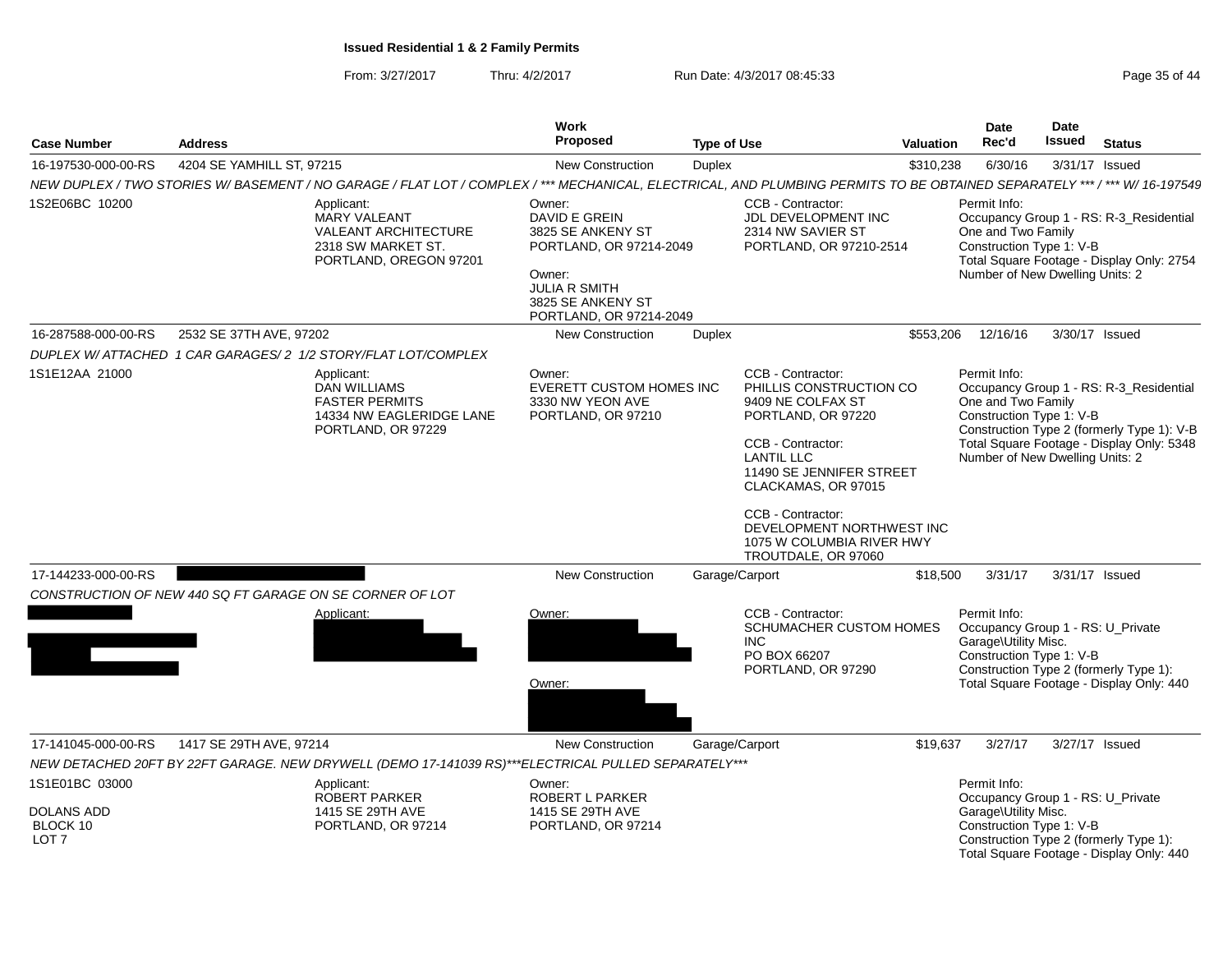From: 3/27/2017Thru: 4/2/2017 **Run Date: 4/3/2017 08:45:33** Page 36 of 44

| <b>Case Number</b>                                                       | <b>Address</b>                   |                                                                                                                        | Work<br>Proposed                                                                                                                                                   | <b>Type of Use</b>                                                                                                                                                                                                                                                                                                                                              | <b>Valuation</b> | <b>Date</b><br>Rec'd                                                                                  | Date<br><b>Issued</b> | <b>Status</b>                                                                                                                      |
|--------------------------------------------------------------------------|----------------------------------|------------------------------------------------------------------------------------------------------------------------|--------------------------------------------------------------------------------------------------------------------------------------------------------------------|-----------------------------------------------------------------------------------------------------------------------------------------------------------------------------------------------------------------------------------------------------------------------------------------------------------------------------------------------------------------|------------------|-------------------------------------------------------------------------------------------------------|-----------------------|------------------------------------------------------------------------------------------------------------------------------------|
| 16-278910-000-00-RS                                                      | 4702 NE 26TH AVE - Unit A, 97211 |                                                                                                                        | New Construction                                                                                                                                                   | Garage/Carport                                                                                                                                                                                                                                                                                                                                                  | \$10,711         | 11/29/16                                                                                              |                       | 3/27/17 Issued                                                                                                                     |
|                                                                          |                                  | NEW 240 SF DETACHED GARAGE/1-STORY/FLAT LOT/COMPLEX / WITH 16-278842-RS                                                |                                                                                                                                                                    |                                                                                                                                                                                                                                                                                                                                                                 |                  |                                                                                                       |                       |                                                                                                                                    |
| 1N1E24BC 13400<br><b>LESTER PK</b><br><b>BLOCK 4</b><br>LOT <sub>5</sub> |                                  | Applicant:<br><b>KEVIN PARTAIN</b><br>URBAN VISIONS PLANNING<br>SERVICES, INC.<br>223 NE 56TH AVE<br>PORTLAND OR 97213 | Owner:<br><b>HEATHER C YOUNG</b><br>4014 SE ANGELA WAY<br>MILWAUKIE, OR 97222<br>Owner:<br><b>CHRISTOPHER L YOUNG</b><br>4014 SE ANGELA WAY<br>MILWAUKIE, OR 97222 | CCB - Contractor:<br>WHITE LIGHTNING ELECTRIC INC<br>2310 NE 82ND AVE<br>PORTLAND, OR 97220<br>CCB - Contractor:<br>FISH CONSTRUCTION NW INC<br>6401 NE 33RD AVENUE<br>PORTLAND, OR 97211<br>CCB - Contractor:<br><b>CENTRAL AIR INC</b><br>PO BOX 433<br>CLACKAMAS, OR 97015<br>CCB - Contractor:<br>PINNACLE PLUMBING INC<br>PO BOX 1053<br>GRESHAM, OR 97030 |                  | Permit Info:<br>Occupancy Group 1 - RS: U_Private<br>Garage\Utility Misc.<br>Construction Type 1: V-B |                       | Construction Type 2 (formerly Type 1):<br>Total Square Footage - Display Only: 240                                                 |
| 16-197549-000-00-RS                                                      | 1014 SE 42ND AVE                 |                                                                                                                        | <b>New Construction</b>                                                                                                                                            | Single Family Dwelling                                                                                                                                                                                                                                                                                                                                          | \$179,451        | 6/30/16                                                                                               |                       | 3/31/17 Issued                                                                                                                     |
|                                                                          |                                  |                                                                                                                        |                                                                                                                                                                    | NEW SINGLE FAMILY RESIDENCE / TWO STORIES W/BASEMENT / NO GARAGE / FLAT LOT / COMPLEX / *** MECHANICAL, ELECTRICAL, AND PLUMBING PERMITS TO BE OBTAINED SEPARATELY                                                                                                                                                                                              |                  |                                                                                                       |                       |                                                                                                                                    |
| 1S2E06BC 10201<br><b>EDENDALE</b><br><b>BLOCK4</b><br>LOT 1&2 TL 10201   |                                  | Applicant:<br><b>MARY VALEANT</b><br><b>VALEANT ARCHITECTURE</b><br>2318 SW MARKET ST.<br>PORTLAND, OREGON 97201       |                                                                                                                                                                    | CCB - Contractor:<br><b>JDL DEVELOPMENT INC</b><br>2314 NW SAVIER ST<br>PORTLAND, OR 97210-2514                                                                                                                                                                                                                                                                 |                  | Permit Info:<br>One and Two Family<br>Construction Type 1: V-B<br>Number of New Dwelling Units: 1     |                       | Occupancy Group 1 - RS: R-3_Residential<br>Construction Type 2 (formerly Type 1):<br>Total Square Footage - Display Only: 1593     |
| 16-231963-000-00-RS                                                      | 5437 NE 37TH AVE, 97211          |                                                                                                                        | <b>New Construction</b>                                                                                                                                            | Single Family Dwelling                                                                                                                                                                                                                                                                                                                                          | \$263,168        | 8/26/16                                                                                               |                       | 3/27/17 Issued                                                                                                                     |
|                                                                          |                                  |                                                                                                                        |                                                                                                                                                                    | NEW SINGLE FAMILY RESIDENCE/2 STORY WITH PARTIALLY FINISHED BASEMENT/ATTACHED GARAGE/FLAT LOT/COMPLEX ***ELECTRICAL, MECHANICAL AND PLUMBING PERMITS TO BE OBTA                                                                                                                                                                                                 |                  |                                                                                                       |                       |                                                                                                                                    |
| 1N1E24AB 00100                                                           |                                  | Applicant:<br><b>ZAC HORTON</b><br><b>FASTER PERMITS</b><br>14334 NW EAGLERIDGE LN<br>PORTLAND, OR 97229               |                                                                                                                                                                    | CCB - Contractor:<br><b>JOHN SATTERBERG</b><br>SATTERBERG CONSTRUCTION<br><b>CORP</b><br>PO BOX 42111<br>PORTLAND, OR 97242-0111                                                                                                                                                                                                                                |                  | Permit Info:<br>One and Two Family<br>Construction Type 1: V-B<br>Number of New Dwelling Units: 1     |                       | Occupancy Group 1 - RS: R-3_Residential<br>Construction Type 2 (formerly Type 1): V-B<br>Total Square Footage - Display Only: 2469 |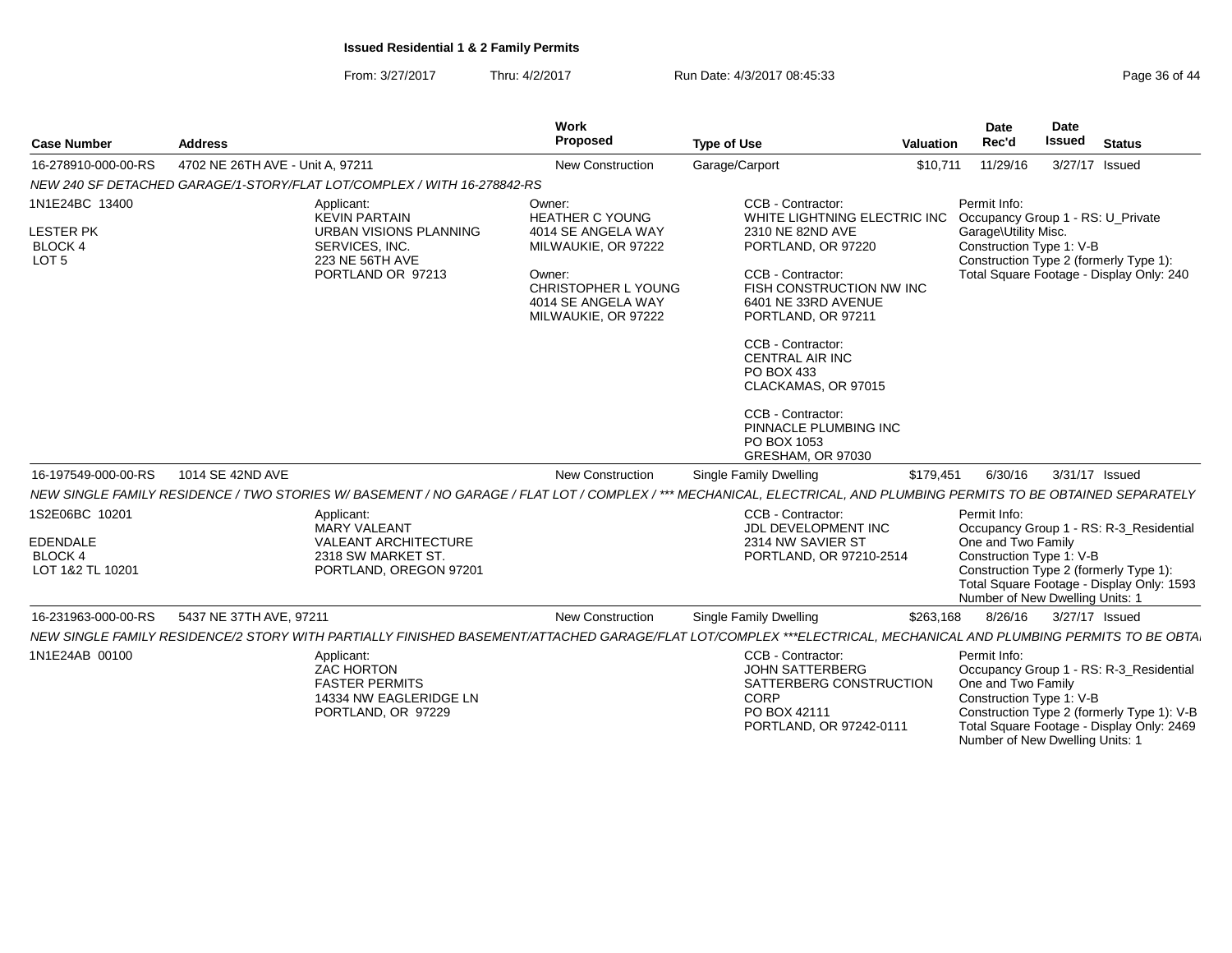From: 3/27/2017Thru: 4/2/2017 Run Date: 4/3/2017 08:45:33

| Page 37 of 44 |  |  |  |  |  |
|---------------|--|--|--|--|--|
|---------------|--|--|--|--|--|

| <b>Case Number</b>  | <b>Address</b>                                                                                                                                                                                                                                     | Work<br><b>Proposed</b>                                                                                                                                     | <b>Type of Use</b>                                                                                                                                                                                                                                                                                                                                                            | <b>Valuation</b> | Date<br>Rec'd                                                                                     | Date<br><b>Issued</b> | <b>Status</b>                                                                                                                      |
|---------------------|----------------------------------------------------------------------------------------------------------------------------------------------------------------------------------------------------------------------------------------------------|-------------------------------------------------------------------------------------------------------------------------------------------------------------|-------------------------------------------------------------------------------------------------------------------------------------------------------------------------------------------------------------------------------------------------------------------------------------------------------------------------------------------------------------------------------|------------------|---------------------------------------------------------------------------------------------------|-----------------------|------------------------------------------------------------------------------------------------------------------------------------|
| 16-181116-000-00-RS | 6483 SE 65TH AVE, 97206                                                                                                                                                                                                                            | <b>New Construction</b>                                                                                                                                     | Single Family Dwelling                                                                                                                                                                                                                                                                                                                                                        | \$193,819        | 6/1/16                                                                                            |                       | 3/27/17 Issued                                                                                                                     |
|                     | NEW SINGLE FAMILY RESIDENCE/2 STORY/ATTACHED GARAGE/FLAT LOT/COMPLEX                                                                                                                                                                               |                                                                                                                                                             |                                                                                                                                                                                                                                                                                                                                                                               |                  |                                                                                                   |                       |                                                                                                                                    |
| 1S2E17CC 10000      | Applicant:<br><b>KEVIN PARTAIN</b><br><b>URBAN VISIONS</b><br>223 NE 56TH AVE<br>PORTLAND, OR 97213                                                                                                                                                | Owner:<br><b>JASON A BROOKS</b><br>6417 SE DUKE ST<br>PORTLAND, OR 97206<br>Owner:<br><b>TERRIL BROOKS</b><br>6417 SE DUKE ST<br>PORTLAND, OR 97206         | CCB - Contractor:<br>PHILLIS CONSTRUCTION CO<br>9409 NE COLFAX ST<br>PORTLAND, OR 97220<br>CCB - Contractor:<br><b>RENAISSANCE CUSTOM HOMES</b><br>LLC.<br>16771 BOONES FERRY RD<br>LAKE OSWEGO, OR 97035<br>CCB - Contractor:<br>RUSSELL & SONS PLUMBING INC<br>6105 NE 88TH ST<br>VANCOUVER, WA 98665<br>CCB - Contractor:<br><b>LANTIL LLC</b><br>11490 SE JENNIFER STREET |                  | Permit Info:<br>One and Two Family<br>Construction Type 1: V-B<br>Number of New Dwelling Units: 1 |                       | Occupancy Group 1 - RS: R-3_Residential<br>Construction Type 2 (formerly Type 1): V-B<br>Total Square Footage - Display Only: 1883 |
|                     |                                                                                                                                                                                                                                                    |                                                                                                                                                             | CLACKAMAS, OR 97015                                                                                                                                                                                                                                                                                                                                                           |                  |                                                                                                   |                       |                                                                                                                                    |
| 16-278842-000-00-RS | 4702 NE 26TH AVE - Unit B, 97211                                                                                                                                                                                                                   | <b>New Construction</b>                                                                                                                                     | Single Family Dwelling                                                                                                                                                                                                                                                                                                                                                        | \$369,261        | 11/29/16                                                                                          |                       | 3/27/17 Under Inspection                                                                                                           |
| 1N1E24BC 13400      | NEW SINGLE FAMILY RESIDENCE WITH BASEMENT ACCESSORY DWELLING UNIT/2-STORY WITH BASEMENT/DETACHED GARAGE/FLAT LOT/COMPLEX<br>Applicant:<br><b>KEVIN PARTAIN</b><br>URBAN VISIONS PLANNING<br>SERVICES, INC.<br>223 NE 56TH AVE<br>PORTLAND OR 97213 | Owner:<br><b>HEATHER C YOUNG</b><br>4014 SE ANGELA WAY<br>MILWAUKIE, OR 97222<br>Owner:<br>CHRISTOPHER L YOUNG<br>4014 SE ANGELA WAY<br>MILWAUKIE, OR 97222 | CCB - Contractor:<br>WHITE LIGHTNING ELECTRIC INC<br>2310 NE 82ND AVE<br>PORTLAND, OR 97220<br>CCB - Contractor:<br>FISH CONSTRUCTION NW INC<br>6401 NE 33RD AVENUE<br>PORTLAND, OR 97211                                                                                                                                                                                     |                  | Permit Info:<br>One and Two Family<br>Construction Type 1: V-B<br>Number of New Dwelling Units: 2 |                       | Occupancy Group 1 - RS: R-3_Residential<br>Construction Type 2 (formerly Type 1): V-B<br>Total Square Footage - Display Only: 3557 |
|                     |                                                                                                                                                                                                                                                    |                                                                                                                                                             | <b>CCB - Contractor:</b><br><b>CENTRAL AIR INC</b><br>PO BOX 433<br>CLACKAMAS, OR 97015<br>CCB - Contractor:<br>PINNACLE PLUMBING INC<br>PO BOX 1053<br>GRESHAM, OR 97030                                                                                                                                                                                                     |                  |                                                                                                   |                       |                                                                                                                                    |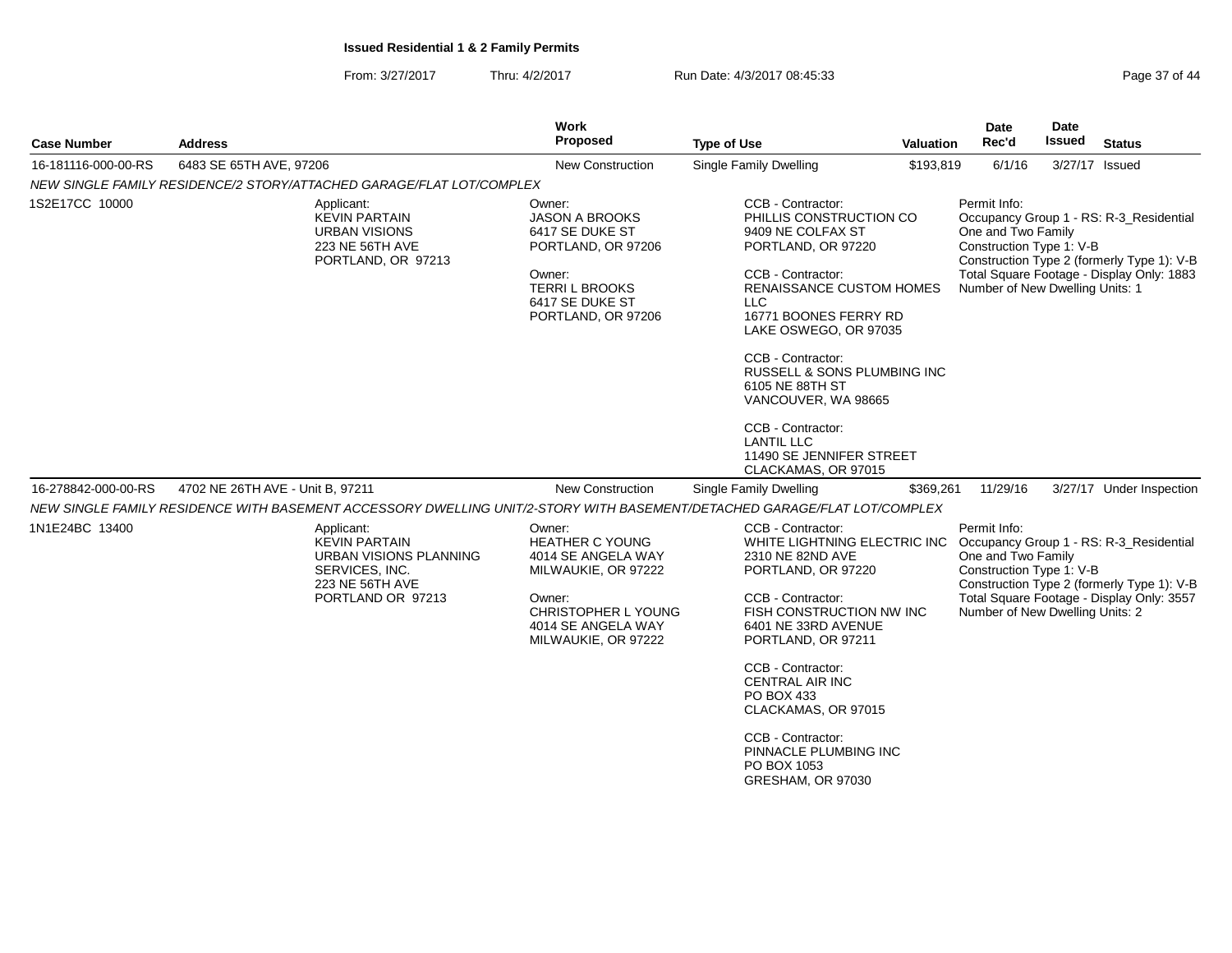From: 3/27/2017Thru: 4/2/2017 **Run Date: 4/3/2017 08:45:33** Page 38 of 44

|                                                                                     |                                                                                                                                            |                                                                                                             | Work                                                                         |                    |                                                                                                                                                                                                                                                                                                                             |           | Date                                                           | Date   |                                                                                                                                    |
|-------------------------------------------------------------------------------------|--------------------------------------------------------------------------------------------------------------------------------------------|-------------------------------------------------------------------------------------------------------------|------------------------------------------------------------------------------|--------------------|-----------------------------------------------------------------------------------------------------------------------------------------------------------------------------------------------------------------------------------------------------------------------------------------------------------------------------|-----------|----------------------------------------------------------------|--------|------------------------------------------------------------------------------------------------------------------------------------|
| <b>Case Number</b>                                                                  | <b>Address</b>                                                                                                                             |                                                                                                             | <b>Proposed</b>                                                              | <b>Type of Use</b> |                                                                                                                                                                                                                                                                                                                             | Valuation | Rec'd                                                          | Issued | <b>Status</b>                                                                                                                      |
| 16-184979-REV-01-RS                                                                 | 4124 NE 13TH AVE - Unit A, 97211                                                                                                           |                                                                                                             | <b>New Construction</b>                                                      |                    | <b>Single Family Dwelling</b>                                                                                                                                                                                                                                                                                               | \$250     | 3/31/17                                                        |        | 3/31/17 Issued                                                                                                                     |
| <b>REVISION TO ADD SINK TO BEDROOM 5</b>                                            |                                                                                                                                            |                                                                                                             |                                                                              |                    |                                                                                                                                                                                                                                                                                                                             |           |                                                                |        |                                                                                                                                    |
| 1N1E23CA 13200<br><b>NORTH IRVINGTON</b><br>BLOCK <sub>20</sub><br>LOT <sub>6</sub> | Applicant:<br>PETER A KUSYK<br>FIRENZE DEVELOPMENT INC<br>7110 SW OLD WILSONVILLE ROAD WILSONVILLE, OR 97070-7857<br>WILSONVILLE, OR 97070 |                                                                                                             | Owner:<br>FIRENZE DEVELOPMENT INC<br>7110 SW OLD WILSONVILLE RD              |                    | CCB - Contractor:<br>MARVIN DEE BERGEVIN<br>CONNECTIONS ELECTRIC INC<br>PO BOX 7136<br>SALEM, OR 97303-0026<br>CCB - Contractor:<br>S & J HEATING AND AIR<br><b>CONDITIONING INC</b><br>1004 NE 4TH AVE<br>CANBY, OR 97013<br>CCB - Contractor:<br>PETER A KUSYK<br>FIRENZE DEVELOPMENT INC<br>7110 SW OLD WILSONVILLE ROAD |           | Permit Info:<br>One and Two Family<br>Construction Type 1: V-B |        | Occupancy Group 1 - RS: R-3 Residential<br>Construction Type 2 (formerly Type 1): V-B<br>Total Square Footage - Display Only: 4354 |
| 16-188831-REV-01-RS                                                                 | 3556 SE 130TH AVE, 97236                                                                                                                   |                                                                                                             | <b>New Construction</b>                                                      |                    | WILSONVILLE, OR 97070<br>CCB - Contractor:<br><b>NELSON &amp; NELSON INC</b><br>20870 SE LANSING LN<br>DAMASCUS, OR 97089<br>Single Family Dwelling                                                                                                                                                                         |           | \$<br>3/28/17                                                  |        | 3/28/17 Issued                                                                                                                     |
|                                                                                     |                                                                                                                                            | REVISION TO REDUCE THE SIZE OF THE HOUSE TO MEET CURRENT SIDE SETBACK                                       |                                                                              |                    |                                                                                                                                                                                                                                                                                                                             |           |                                                                |        |                                                                                                                                    |
| 1S2E11CA 00800                                                                      |                                                                                                                                            | Applicant:<br><b>MIKE MONTGOMERY</b><br>SIMPL HOME DESIGNS<br>4931 SW 76TH AVE PMB211<br>PORTLAND, OR 97225 | Owner:<br><b>VIET T TRAN</b><br>3560 SE 130TH AVE<br>PORTLAND, OR 97236-3308 |                    | CCB - Contractor:<br>SUNRISE CONTRACTORS LLC<br>7531 SE HENDERSON ST<br>PORTLAND, OR 97206                                                                                                                                                                                                                                  |           | Permit Info:<br>One and Two Family<br>Construction Type 1: V-B |        | Occupancy Group 1 - RS: R-3 Residential<br>Construction Type 2 (formerly Type 1): V-B<br>Total Square Footage - Display Only: 1424 |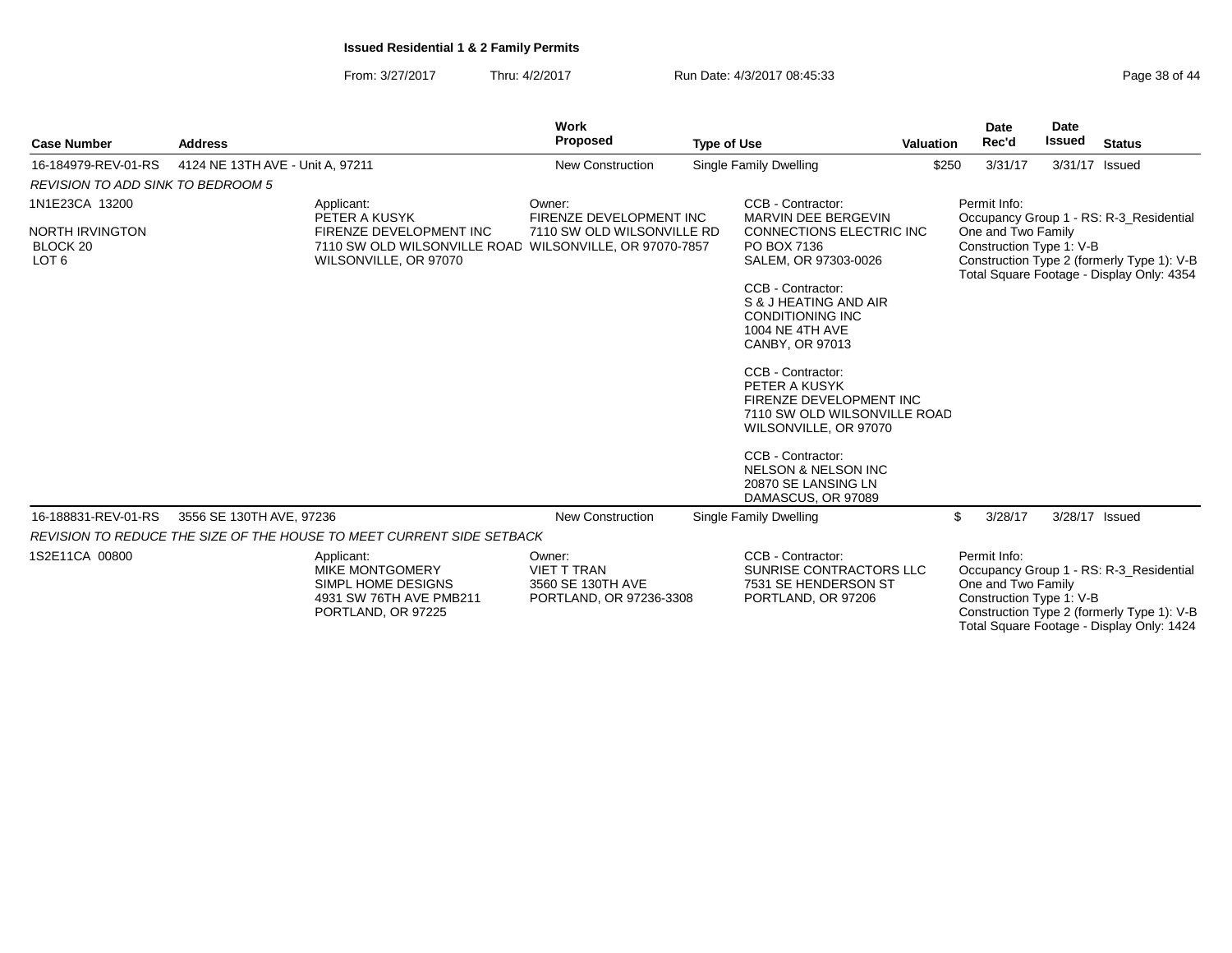From: 3/27/2017Thru: 4/2/2017 **Run Date: 4/3/2017 08:45:33** Page 39 of 44

| <b>Case Number</b>                                                               | <b>Address</b>                     |                                                                                                                                                           | Work<br><b>Proposed</b>                                                                                                    | <b>Type of Use</b>                                                                                                                                                                                                                                                                            | Valuation                                                                                                                                                            | Date<br>Rec'd                                                                                     | Date<br>Issued | <b>Status</b>                                                                                                                      |
|----------------------------------------------------------------------------------|------------------------------------|-----------------------------------------------------------------------------------------------------------------------------------------------------------|----------------------------------------------------------------------------------------------------------------------------|-----------------------------------------------------------------------------------------------------------------------------------------------------------------------------------------------------------------------------------------------------------------------------------------------|----------------------------------------------------------------------------------------------------------------------------------------------------------------------|---------------------------------------------------------------------------------------------------|----------------|------------------------------------------------------------------------------------------------------------------------------------|
| 16-290118-000-00-RS                                                              | 6715 SE 52ND AVE                   |                                                                                                                                                           | <b>New Construction</b>                                                                                                    | Single Family Dwelling                                                                                                                                                                                                                                                                        | \$355,349                                                                                                                                                            | 12/22/16                                                                                          |                | 3/28/17 Under Inspection                                                                                                           |
|                                                                                  |                                    | NEW SINGLE FAMILY RESIDENCE / TWO STORIES / ATTACHED GARAGE / FLAT LOT / SIMPLE                                                                           |                                                                                                                            |                                                                                                                                                                                                                                                                                               |                                                                                                                                                                      |                                                                                                   |                |                                                                                                                                    |
| 1S2E19AB 06402                                                                   |                                    | Applicant:<br><b>RICK CAFFALL</b><br>CAFFALL CONSTRUCTION CO, INC 6701 SE 52ND AVE<br>8555 SW SAGERT ST<br>TUALATIN, OR 97062                             | Owner:<br>DBS GROUP LLC<br>PORTLAND, OR 97206-7661                                                                         | CCB - Contractor:<br>8555 SW SAGERT ST<br>TUALATIN, OR 97062<br>CCB - Contractor:<br>821 COLUMBIA BLVD<br>ST HELENS, OR 97051<br>CCB - Contractor:<br>SQUARE 1 ELECTRIC INC<br>CLACKAMAS, OR 97015<br>CCB - Contractor:<br>G & B PLUMBING & SONS INC<br><b>PO BOX 92</b><br>ST PAUL, OR 97137 | CAFFALL CONSTRUCTION CO INC Occupancy Group 1 - RS: R-3_Residential<br>HOLMES HEATING & COOLING INC Number of New Dwelling Units: 1<br>10117 SE SUNNYSIDE RD STE F21 | Permit Info:<br>One and Two Family<br>Construction Type 1: V-B                                    |                | Construction Type 2 (formerly Type 1): V-B<br>Total Square Footage - Display Only: 3399                                            |
| 16-255711-DFS-01-RS                                                              | 3908 SE NEHALEM ST - Unit A, 97202 |                                                                                                                                                           | New Construction                                                                                                           | Single Family Dwelling                                                                                                                                                                                                                                                                        | \$800                                                                                                                                                                | 2/8/17                                                                                            |                | 3/31/17 Issued                                                                                                                     |
| **DFS ROOF TRUSSES***                                                            |                                    |                                                                                                                                                           |                                                                                                                            |                                                                                                                                                                                                                                                                                               |                                                                                                                                                                      |                                                                                                   |                |                                                                                                                                    |
| 1S1E24DA 09800<br><b>BERKELEY</b><br>BLOCK 36<br>N 53' OF LOT 13&14 EXC PT IN ST |                                    | Applicant:<br><b>GENE HUBBELL</b><br>PORTLAND DEVELOPMENT GRP<br><b>LLC</b><br>11124 NE HALSEY ST #643<br>PORTLAND OR 97220                               | Owner:<br>PORTLAND DEVELOPMENT<br><b>GROUP</b><br>11124 NE HALSEY ST PMB 643<br>PORTLAND, OR 97220-2021<br>Owner:          | CCB - Contractor:<br><b>GENE HUBBELL</b><br>PORTLAND DEVELOPMENT<br><b>GROUP LLC</b><br>11124 NE HALSEY PMB 643<br>PORTLAND, OR 97220                                                                                                                                                         |                                                                                                                                                                      | Permit Info:<br>One and Two Family<br>Construction Type 1: V-B                                    |                | Occupancy Group 1 - RS: R-3_Residential<br>Construction Type 2 (formerly Type 1): V-B<br>Total Square Footage - Display Only: 2656 |
|                                                                                  |                                    |                                                                                                                                                           | <b>INVESTMENTS LLC</b><br>11124 NE HALSEY ST PMB 643<br>PORTLAND, OR 97220-2021                                            |                                                                                                                                                                                                                                                                                               |                                                                                                                                                                      |                                                                                                   |                |                                                                                                                                    |
| 16-227524-000-00-RS                                                              | 3322 NW VAUGHN ST, 97210           |                                                                                                                                                           | <b>New Construction</b>                                                                                                    | <b>Single Family Dwelling</b>                                                                                                                                                                                                                                                                 | \$412,819                                                                                                                                                            | 8/23/16                                                                                           |                | 3/27/17 Issued                                                                                                                     |
|                                                                                  |                                    | NEW SINGLE FAMILY RESIDENCE/2 STORY WITH PARTIALLY FINISHED BASEMENT/TUCK-UNDER GARAGE/SLOPED LOT/COMPLEX **FIRE SPRINKLERS TO BE A DEFERRED SUBMITTAL*** |                                                                                                                            |                                                                                                                                                                                                                                                                                               |                                                                                                                                                                      |                                                                                                   |                |                                                                                                                                    |
| 1N1E29CD 05300                                                                   |                                    | Applicant:<br>Gene Hubbell<br>Portland Development Group, LLC<br>11124 NE Halsey Street<br>Portland OR 97220                                              | Owner:<br><b>GENE HUBBELL</b><br>PORTLAND DEVELOPMENT<br><b>GROUP LLC</b><br>11124 NE HALSEY PMB 643<br>PORTLAND, OR 97220 | CCB - Contractor:<br>SUNLIGHT ELECTRIC INC<br>2804 NE 65TH AVE D<br>VANCOUVER, WA 98661<br>CCB - Contractor:<br><b>JUAN PEREZ GARCIA</b><br>1103<br>HILLSBORO, OR 97124<br>CCB - Contractor:<br><b>IMPERIAL PLUMBING INC</b><br>PO BOX 2455<br>CLACKAMAS, OR 97015                            | PRO HEATING AND COOLING INC<br>2095 NW ALOCLECK DR STE #                                                                                                             | Permit Info:<br>One and Two Family<br>Construction Type 1: V-B<br>Number of New Dwelling Units: 1 |                | Occupancy Group 1 - RS: R-3_Residential<br>Construction Type 2 (formerly Type 1): V-B<br>Total Square Footage - Display Only: 4232 |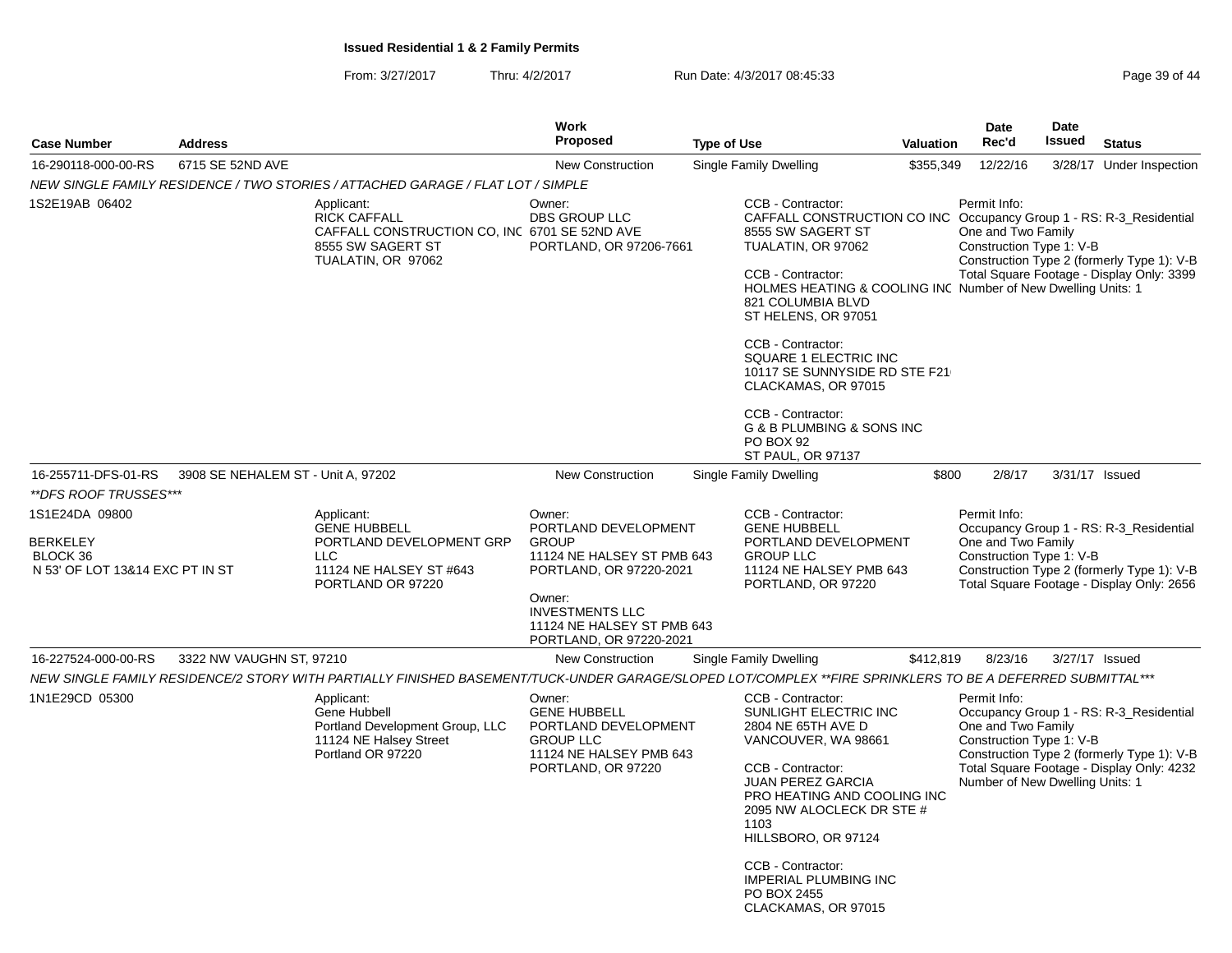From: 3/27/2017Thru: 4/2/2017 **Run Date: 4/3/2017 08:45:33** Page 40 of 44

|                                                  |                     |                                                                                                                                                                   | <b>Work</b>                                                                         |                                                                                                                                                                                                                                                                                                                                          |                  | <b>Date</b>                                                                       | <b>Date</b>   |                                                                                          |
|--------------------------------------------------|---------------------|-------------------------------------------------------------------------------------------------------------------------------------------------------------------|-------------------------------------------------------------------------------------|------------------------------------------------------------------------------------------------------------------------------------------------------------------------------------------------------------------------------------------------------------------------------------------------------------------------------------------|------------------|-----------------------------------------------------------------------------------|---------------|------------------------------------------------------------------------------------------|
| <b>Case Number</b>                               | <b>Address</b>      |                                                                                                                                                                   | <b>Proposed</b>                                                                     | <b>Type of Use</b>                                                                                                                                                                                                                                                                                                                       | <b>Valuation</b> | Rec'd                                                                             | <b>Issued</b> | <b>Status</b>                                                                            |
| 16-262774-000-00-RS                              | 8732 SE YAMHILL ST  |                                                                                                                                                                   | <b>New Construction</b>                                                             | Single Family Dwelling                                                                                                                                                                                                                                                                                                                   | \$249,290        | 10/21/16                                                                          |               | 3/29/17 Issued                                                                           |
|                                                  |                     | NEW SINGLE FAMILY RESIDENCE/2 STORY/ATTACHED GARAGE/FLAT/SIMPLE                                                                                                   |                                                                                     |                                                                                                                                                                                                                                                                                                                                          |                  |                                                                                   |               |                                                                                          |
| 1S2E04BA 19101                                   |                     | Applicant:<br>Kym Nguyen                                                                                                                                          | Owner:<br>DK HOMES LLC                                                              | CCB - Contractor:<br>FLOW TECH HEATING & COOLING Occupancy Group 1 - RS: R-3_Residential                                                                                                                                                                                                                                                 |                  | Permit Info:                                                                      |               |                                                                                          |
| ALTAMEAD<br>BLOCK <sub>3</sub><br>LOT 8 TL 19101 |                     | <b>Concept Design and Associates</b><br>P.O. BOX 8464<br>PORTLAND OR 97207-8464                                                                                   | 12259 SE GREINER LN<br>HAPPY VALLEY, OR 97086-6260                                  | <b>INC</b><br>11960 SE 222ND<br>DAMASCUS, OR 97089<br>CCB - Contractor:<br><b>DAMIR KARIN</b><br>DK HOMES LLC<br>PO BOX 90277<br>PORTLAND, OR 97290<br>CCB - Contractor:<br><b>CORNEL CUREA</b><br>FIVE STAR PLUMBING LLC<br>6138 SE 136 AVE<br>PORTLAND, OR 97236<br>CCB - Contractor:<br><b>GRIZZLY ELECTRIC INC</b><br>3301 E 11TH ST |                  | One and Two Family<br>Construction Type 1: V-B<br>Number of New Dwelling Units: 1 |               | Construction Type 2 (formerly Type 1): V-B<br>Total Square Footage - Display Only: 2351. |
| 16-273157-000-00-RS                              | 8705 N ENDICOTT AVE |                                                                                                                                                                   | <b>New Construction</b>                                                             | VANCOUVER, WA 98661<br>Single Family Dwelling                                                                                                                                                                                                                                                                                            | \$160,752        | 11/15/16                                                                          |               | 3/27/17 Issued                                                                           |
|                                                  |                     | NEW SINGLE FAMILY RESIDENCE / TWO STORIES / FLAT LOT / COMPLEX-ELECTRICAL, MECHANICAL AND PLUMBING PERMITS TO BE OBTAINED SEPARATELY.***TRUSSES TO BE DEFERRED*** |                                                                                     |                                                                                                                                                                                                                                                                                                                                          |                  |                                                                                   |               |                                                                                          |
| 1N1E09BC 04502                                   |                     | Applicant:<br><b>JENNIFER FARMER</b><br><b>CITY CRAFT DEVELOPMENT</b><br>6931 NE MLK BLVD<br>PORTLAND, OR 97211                                                   | Owner:<br>DOZER CONSTRUCTION LLC<br>6716 N BORTHWICK AVE<br>PORTLAND, OR 97217-1614 | CCB - Contractor:<br>CITYCRAFT DEVELOPMENT LLC<br>6931 NE MARTIN LUTHER KING JR One and Two Family<br><b>BLVD</b><br>PORTLAND, OR 97211                                                                                                                                                                                                  |                  | Permit Info:<br>Construction Type 1: V-B                                          |               | Occupancy Group 1 - RS: R-3_Residential<br>Construction Type 2 (formerly Type 1): V-B    |

Construction Type 2 (formerly Type 1): V-B Total Square Footage - Display Only: 1427 Number of New Dwelling Units: 1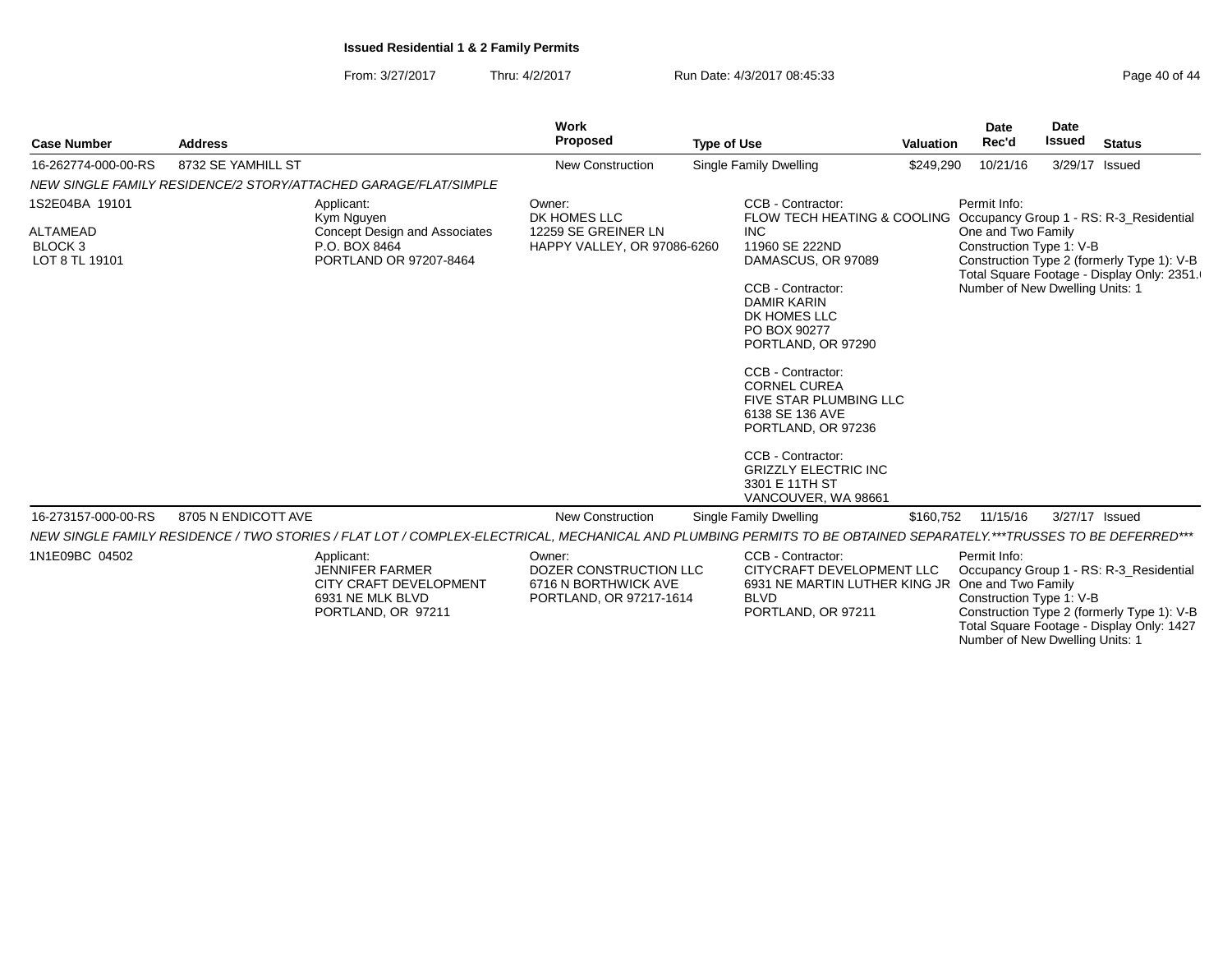From: 3/27/2017Thru: 4/2/2017 **Run Date: 4/3/2017 08:45:33** Page 41 of 44

| <b>Case Number</b>                       | <b>Address</b>                                                |                                                                                      | Work<br>Proposed                                                             | <b>Type of Use</b>                                                                                  | Valuation                                                                                    |              | Date<br>Rec'd | Date<br>Issued                                 | <b>Status</b>                                                                                                                      |
|------------------------------------------|---------------------------------------------------------------|--------------------------------------------------------------------------------------|------------------------------------------------------------------------------|-----------------------------------------------------------------------------------------------------|----------------------------------------------------------------------------------------------|--------------|---------------|------------------------------------------------|------------------------------------------------------------------------------------------------------------------------------------|
| 16-254257-REV-01-RS                      | 8535 N ARGYLE WAY                                             |                                                                                      | <b>New Construction</b>                                                      | Single Family Dwelling                                                                              |                                                                                              | \$           | 3/31/17       |                                                | 3/31/17 Issued                                                                                                                     |
|                                          |                                                               | REVISION TO REMOVE BATHROOM ON LOWER LEVEL AND REPLACE WITH BEDROOM                  |                                                                              |                                                                                                     |                                                                                              |              |               |                                                |                                                                                                                                    |
| 1N1E09AC 02706                           |                                                               | Applicant:<br><b>KEVIN PARTAIN</b>                                                   | Owner:<br><b>I&amp;N CONSTRUCTION INC</b>                                    | CCB - Contractor:<br>SUNSHINE HEATING AIR                                                           |                                                                                              | Permit Info: |               |                                                | Occupancy Group 1 - RS: R-3_Residential                                                                                            |
| <b>NOLAN GARDENS</b><br>LOT <sub>6</sub> | <b>URBAN VISIONS</b><br>223 NE 56TH AVE<br>PORTLAND, OR 97213 |                                                                                      | 15137 SE 126TH AVE<br>CLACKAMAS, OR 97015                                    | CONDITIONING LLC<br>9325 SW DIAMOND VIEW WAY<br>BEAVERTON, OR 97007                                 | One and Two Family<br>Construction Type 1: V-B<br>Construction Type 2 (formerly Type 1): V-B |              |               | Total Square Footage - Display Only: 2118      |                                                                                                                                    |
|                                          |                                                               |                                                                                      |                                                                              | CCB - Contractor:<br><b>DELTA PLUMBING INC</b><br>12205 SE 108TH AVE<br>HAPPY VALLEY, OR 97086      |                                                                                              |              |               |                                                |                                                                                                                                    |
|                                          |                                                               |                                                                                      |                                                                              | CCB - Contractor:<br><b>I &amp; N CONSTRUCTION INC</b><br>15137 SE 126TH AVE<br>CLACKAMAS, OR 97015 |                                                                                              |              |               |                                                |                                                                                                                                    |
|                                          |                                                               |                                                                                      |                                                                              | CCB - Contractor:<br>RIVER CITY ELECTRIC INC<br>4112 NE 48TH AVE<br>VANCOUVER, WA 98661             |                                                                                              |              |               |                                                |                                                                                                                                    |
| 16-253708-REV-01-RS                      | 8545 N ARGYLE WAY                                             |                                                                                      | New Construction                                                             | Single Family Dwelling                                                                              |                                                                                              | \$           | 3/31/17       |                                                | 3/31/17 Issued                                                                                                                     |
|                                          | REVISION TO REMOVE BATHROOM ON LOWER LEVEL                    |                                                                                      |                                                                              |                                                                                                     |                                                                                              |              |               |                                                |                                                                                                                                    |
| 1N1E09AC 02705                           |                                                               | Applicant:                                                                           | Owner:                                                                       | CCB - Contractor:                                                                                   |                                                                                              | Permit Info: |               |                                                |                                                                                                                                    |
| <b>NOLAN GARDENS</b><br>LOT 5            |                                                               | <b>KEVIN PARTAIN</b><br><b>URBAN VISIONS</b><br>223 NE 56TH AVE<br>PORTLAND OR 97213 | <b>I&amp;N CONSTRUCTION INC</b><br>15137 SE 126TH AVE<br>CLACKAMAS, OR 97015 | SUNSHINE HEATING AIR<br><b>CONDITIONING LLC</b><br>9325 SW DIAMOND VIEW WAY<br>BEAVERTON, OR 97007  |                                                                                              |              |               | One and Two Family<br>Construction Type 1: V-B | Occupancy Group 1 - RS: R-3 Residential<br>Construction Type 2 (formerly Type 1): V-B<br>Total Square Footage - Display Only: 2118 |
|                                          |                                                               |                                                                                      |                                                                              | CCB - Contractor:<br>DELTA PLUMBING INC<br>12205 SE 108TH AVE<br>HAPPY VALLEY, OR 97086             |                                                                                              |              |               |                                                |                                                                                                                                    |
|                                          |                                                               |                                                                                      |                                                                              | CCB - Contractor:<br><b>1 &amp; N CONSTRUCTION INC</b><br>15137 SE 126TH AVE<br>CLACKAMAS, OR 97015 |                                                                                              |              |               |                                                |                                                                                                                                    |
|                                          |                                                               |                                                                                      |                                                                              | CCB - Contractor:<br>RIVER CITY ELECTRIC INC<br>4112 NE 48TH AVE<br>VANCOUVER, WA 98661             |                                                                                              |              |               |                                                |                                                                                                                                    |
|                                          |                                                               |                                                                                      |                                                                              |                                                                                                     |                                                                                              |              |               |                                                |                                                                                                                                    |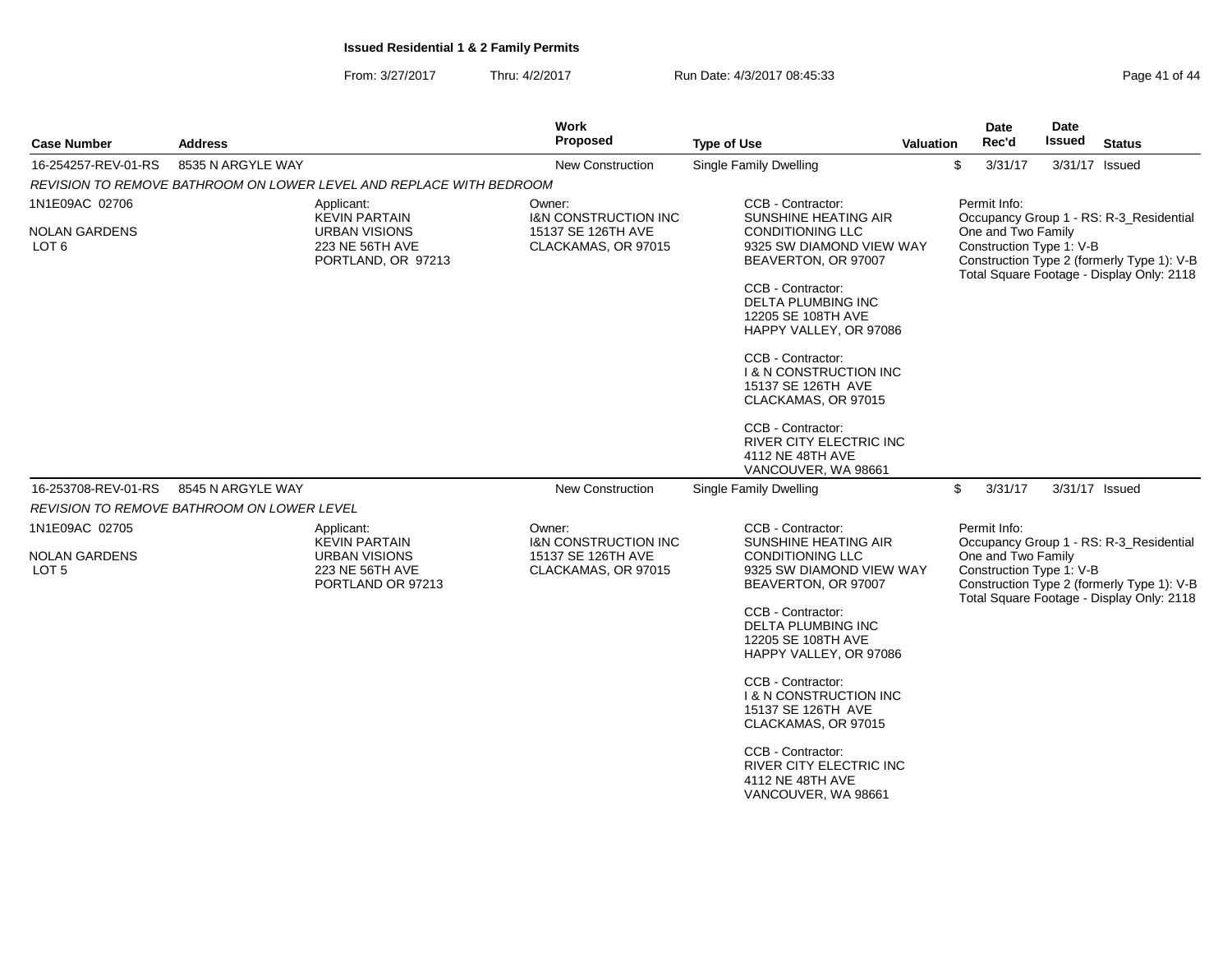From: 3/27/2017Thru: 4/2/2017 **Run Date: 4/3/2017 08:45:33** Page 42 of 44

| <b>Case Number</b>                                        | <b>Address</b>                                    |                                                                                                                                                                | Work<br><b>Proposed</b>                                               | <b>Type of Use</b>                                                                                  | <b>Valuation</b> | Date<br>Rec'd                                  | Date<br>Issued | <b>Status</b>                                                                                                                      |  |  |
|-----------------------------------------------------------|---------------------------------------------------|----------------------------------------------------------------------------------------------------------------------------------------------------------------|-----------------------------------------------------------------------|-----------------------------------------------------------------------------------------------------|------------------|------------------------------------------------|----------------|------------------------------------------------------------------------------------------------------------------------------------|--|--|
| 15-212501-REV-02-RS                                       | 5230 SW HUMPHREY BLVD                             |                                                                                                                                                                | <b>New Construction</b>                                               | <b>Single Family Dwelling</b>                                                                       | \$5,000          | 3/27/17                                        |                | 3/27/17 Issued                                                                                                                     |  |  |
|                                                           |                                                   | VALUE ADDED REVISION TO CONVERT GROUND LEVEL STORAGE TO REC ROOM WITH EGRESS WINDOWS AND HALF BATH (4 TOILETS TOTAL). DELETE (2) WINDOWS ON STREET FACING FACA |                                                                       |                                                                                                     |                  |                                                |                |                                                                                                                                    |  |  |
| 1S1E06DC 04402                                            |                                                   | Applicant:<br><b>DARREN SCHROEDER</b>                                                                                                                          | Owner:<br><b>MARK B MURPHY</b>                                        | CCB - Contractor:<br>BEYER CONSTRUCTION AND                                                         |                  | Permit Info:                                   |                | Occupancy Group 1 - RS: R-3_Residential                                                                                            |  |  |
| PARTITION PLAT 2012-15<br>LOT <sub>2</sub>                |                                                   | DARREN SCHROEDER DESIGN<br>AND CONSULTING<br>716 SE 45TH AVE                                                                                                   | PO BOX 15062<br>PORTLAND, OR 97221                                    | DEVELOPMENT LLC<br>3221 SW HAMILTON CT<br>PORTLAND, OR 97239                                        |                  | One and Two Family<br>Construction Type 1: V-B |                | Construction Type 2 (formerly Type 1): V-B                                                                                         |  |  |
|                                                           |                                                   | PORTLAND OR 97215                                                                                                                                              | Owner:<br><b>TRACY M MURPHY</b><br>PO BOX 15062<br>PORTLAND, OR 97221 |                                                                                                     |                  | Total Square Footage - Display Only: 3998      |                |                                                                                                                                    |  |  |
| 16-253652-REV-01-RS                                       | 8557 N ARGYLE WAY                                 |                                                                                                                                                                | <b>New Construction</b>                                               | Single Family Dwelling                                                                              | \$               | 3/31/17                                        |                | 3/31/17 Issued                                                                                                                     |  |  |
|                                                           | <b>REVISION TO REMOVE BATHROOM ON LOWER LEVEL</b> |                                                                                                                                                                |                                                                       |                                                                                                     |                  |                                                |                |                                                                                                                                    |  |  |
| 1N1E09AC 02704                                            |                                                   | Applicant:<br><b>KEVIN PARTAIN</b>                                                                                                                             | Owner:<br><b>I&amp;N CONSTRUCTION INC</b>                             | CCB - Contractor:<br><b>SUNSHINE HEATING AIR</b>                                                    |                  | Permit Info:                                   |                | Occupancy Group 1 - RS: R-3_Residential                                                                                            |  |  |
| <b>NOLAN GARDENS</b><br>LOT <sub>4</sub>                  |                                                   | <b>URBAN VISIONS</b><br>223 NE 56TH AVE<br>PORTLAND OR 97213                                                                                                   | 15137 SE 126TH AVE<br>CLACKAMAS, OR 97015                             | <b>CONDITIONING LLC</b><br>9325 SW DIAMOND VIEW WAY<br>BEAVERTON, OR 97007                          |                  | One and Two Family<br>Construction Type 1: V-B |                | Construction Type 2 (formerly Type 1): V-B<br>Total Square Footage - Display Only: 2118                                            |  |  |
|                                                           |                                                   |                                                                                                                                                                |                                                                       | CCB - Contractor:<br><b>DELTA PLUMBING INC</b><br>12205 SE 108TH AVE<br>HAPPY VALLEY, OR 97086      |                  |                                                |                |                                                                                                                                    |  |  |
|                                                           |                                                   |                                                                                                                                                                |                                                                       | CCB - Contractor:<br><b>I &amp; N CONSTRUCTION INC</b><br>15137 SE 126TH AVE<br>CLACKAMAS, OR 97015 |                  |                                                |                |                                                                                                                                    |  |  |
|                                                           |                                                   |                                                                                                                                                                |                                                                       | CCB - Contractor:<br>RIVER CITY ELECTRIC INC<br>4112 NE 48TH AVE<br>VANCOUVER, WA 98661             |                  |                                                |                |                                                                                                                                    |  |  |
| 16-272905-REV-01-RS<br>REVISION TO FOOTING AT FOUNDATION. | 3604 SE HOLGATE BLVD - Unit B, 97202              |                                                                                                                                                                | <b>New Construction</b>                                               | <b>Single Family Dwelling</b>                                                                       | \$               | 3/27/17                                        |                | 3/27/17 Issued                                                                                                                     |  |  |
| 1S1E13AB 01500                                            |                                                   | Applicant:                                                                                                                                                     | Owner:                                                                | CCB - Contractor:                                                                                   |                  | Permit Info:                                   |                |                                                                                                                                    |  |  |
|                                                           |                                                   | <b>ERIK KAZAKOV</b><br>9009 SE CAUSEY AVE. APT #G36<br>HAPPY VALLEY, OR 97086                                                                                  | LUCID DEVELOPMENT LLC<br>16401 NE 21ST ST<br>VANCOUVER, WA 98684      | <b>LUCID VENTURES INC</b><br>16401 NE 21ST ST<br>VANCOUVER, WA 98684                                |                  | One and Two Family<br>Construction Type 1: V-B |                | Occupancy Group 1 - RS: R-3_Residential<br>Construction Type 2 (formerly Type 1): V-B<br>Total Square Footage - Display Only: 2575 |  |  |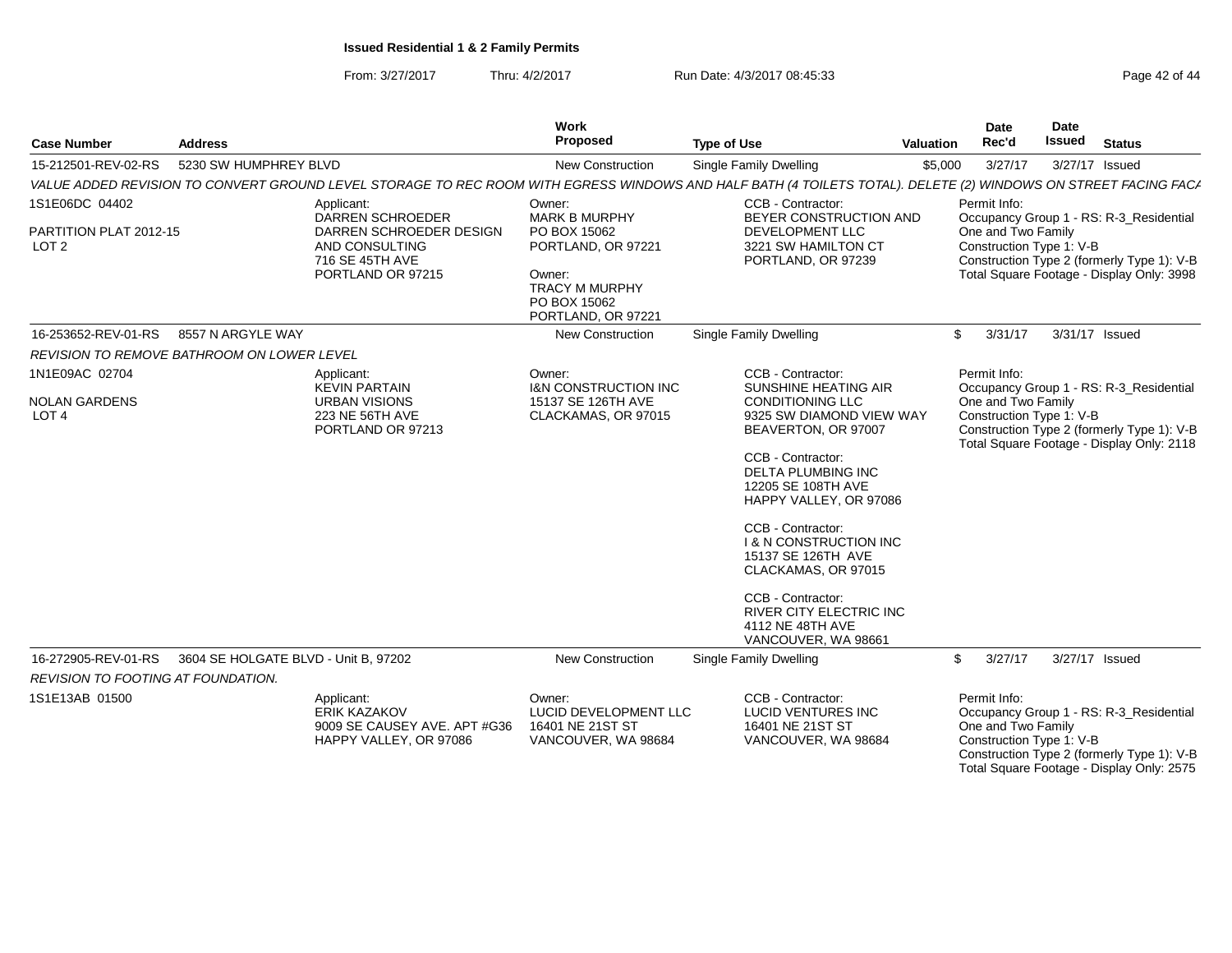From: 3/27/2017Thru: 4/2/2017 **Run Date: 4/3/2017 08:45:33** Page 43 of 44

| <b>Case Number</b>  | <b>Address</b>                                                                                                                                                                      | <b>Work</b><br><b>Proposed</b>                                                                                                                                     | <b>Type of Use</b>                                                                                                                                                                                                                                                                                                                    | <b>Valuation</b> | Date<br>Rec'd                                                                                                                                                                                                                           | Date<br>Issued | <b>Status</b>                                                                                                                      |
|---------------------|-------------------------------------------------------------------------------------------------------------------------------------------------------------------------------------|--------------------------------------------------------------------------------------------------------------------------------------------------------------------|---------------------------------------------------------------------------------------------------------------------------------------------------------------------------------------------------------------------------------------------------------------------------------------------------------------------------------------|------------------|-----------------------------------------------------------------------------------------------------------------------------------------------------------------------------------------------------------------------------------------|----------------|------------------------------------------------------------------------------------------------------------------------------------|
| 17-124501-000-00-RS | 1805 SE 46TH AVE, 97215                                                                                                                                                             | <b>New Construction</b>                                                                                                                                            | Single Family Dwelling                                                                                                                                                                                                                                                                                                                | \$393,464        | 2/23/17                                                                                                                                                                                                                                 | 3/31/17 Issued |                                                                                                                                    |
|                     | NEW SINGLE FAMILY RESIDENCE/2 STORY/TUCK UNDER GARAGE/FLAT LOT/COMPLEX                                                                                                              |                                                                                                                                                                    |                                                                                                                                                                                                                                                                                                                                       |                  |                                                                                                                                                                                                                                         |                |                                                                                                                                    |
| 1S2E06CB 02000      | Applicant:<br><b>DAN WILLIAMS</b><br><b>FASTER PERMITS</b><br>14334 NW EAGLERIDGE LANE<br>PORTLAND, OR 97229                                                                        | Owner:<br><b>RICHARD V MILLER</b><br>1817 SE 46TH AVE<br>PORTLAND, OR 97215-3145<br>Owner:<br><b>MARYLEN MILLER</b><br>1817 SE 46TH AVE<br>PORTLAND, OR 97215-3145 | CCB - Contractor:<br>PHILLIS CONSTRUCTION CO<br>9409 NE COLFAX ST<br>PORTLAND, OR 97220<br>CCB - Contractor:<br><b>LANTIL LLC</b><br>11490 SE JENNIFER STREET<br>CLACKAMAS, OR 97015<br>CCB - Contractor:<br>DEVELOPMENT NORTHWEST INC<br>1075 W COLUMBIA RIVER HWY<br>TROUTDALE, OR 97060<br>CCB - Contractor:<br><b>VIC REMMERS</b> |                  | Permit Info:<br>Occupancy Group 1 - RS: R-3_Residential<br>One and Two Family<br>Construction Type 1: V-B<br>Construction Type 2 (formerly Type 1): V-B<br>Total Square Footage - Display Only: 3904<br>Number of New Dwelling Units: 1 |                |                                                                                                                                    |
| 16-286508-000-00-RS | 1373 SW HUME CT, 97219                                                                                                                                                              | <b>New Construction</b>                                                                                                                                            | EVERETT CUSTOM HOMES INC<br>3330 NW YEON AVENUE #100<br>PORTLAND, OR 97210<br><b>Single Family Dwelling</b>                                                                                                                                                                                                                           | \$308,608        | 12/14/16                                                                                                                                                                                                                                | 3/30/17 Issued |                                                                                                                                    |
|                     | NEW SINGLE FAMILY RESIDENCE / THREE STORIES / TUCK UNDER GARAGE / 10% SLOPED LOT / COMPLEX. Septic Decommissioning Required Call IVR #842 for Inspection.**See comment tab for deco |                                                                                                                                                                    |                                                                                                                                                                                                                                                                                                                                       |                  |                                                                                                                                                                                                                                         |                |                                                                                                                                    |
| 1S1E21CD 00300      | Applicant:<br><b>DAN WILLIAMS</b><br><b>FASTER PERMITS</b><br>14334 NW EAGLERIDGE LANE<br>PORTLAND, OR 97229                                                                        | Owner:<br><b>EVERETT CUSTOM HOMES</b><br>3330 NW YEON AVE #100<br>PORTLAND, OR 97210-1531                                                                          | CCB - Contractor:<br>PHILLIS CONSTRUCTION CO<br>9409 NE COLFAX ST<br>PORTLAND, OR 97220<br>CCB - Contractor:<br><b>LANTIL LLC</b><br>11490 SE JENNIFER STREET<br>CLACKAMAS, OR 97015                                                                                                                                                  |                  | Permit Info:<br>One and Two Family<br>Construction Type 1: V-B<br>Number of New Dwelling Units: 1                                                                                                                                       |                | Occupancy Group 1 - RS: R-3_Residential<br>Construction Type 2 (formerly Type 1): V-B<br>Total Square Footage - Display Only: 3004 |
|                     |                                                                                                                                                                                     |                                                                                                                                                                    | CCB - Contractor:<br>DEVELOPMENT NORTHWEST INC<br>1075 W COLUMBIA RIVER HWY<br>TROUTDALE, OR 97060<br>CCB - Contractor:<br><b>VIC REMMERS</b><br>EVERETT CUSTOM HOMES INC<br>3330 NW YEON AVENUE #100<br>PORTLAND, OR 97210                                                                                                           |                  |                                                                                                                                                                                                                                         |                |                                                                                                                                    |
|                     |                                                                                                                                                                                     |                                                                                                                                                                    |                                                                                                                                                                                                                                                                                                                                       |                  |                                                                                                                                                                                                                                         |                |                                                                                                                                    |